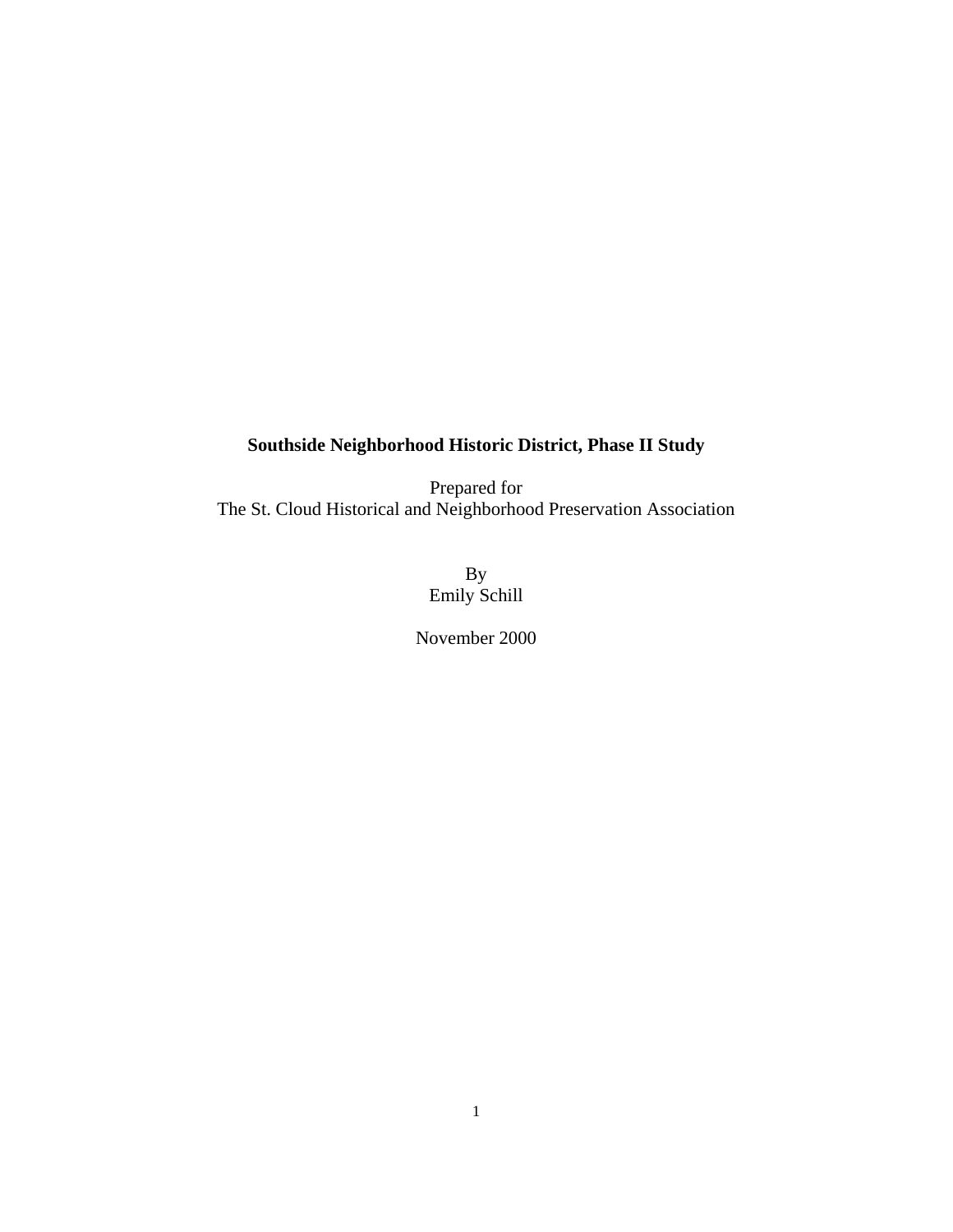# **Table of Contents**

| Appendix |  |
|----------|--|
|          |  |
|          |  |

Cover: 349 Sixth Avenue South (1885). Photograph 1999.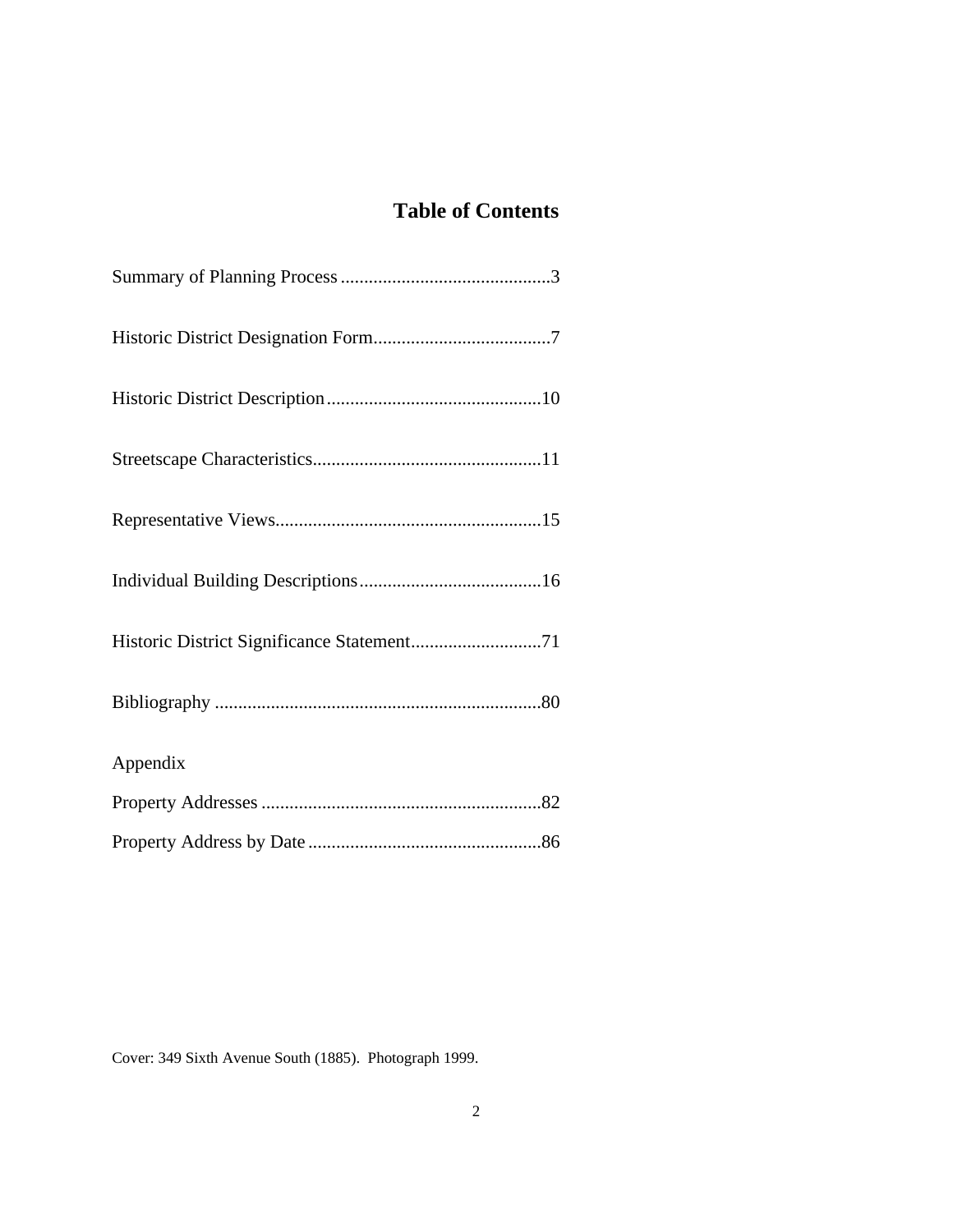### **Southside Neighborhood Historic District, Phase II**

#### **Summary of the Planning Process**

In 1998, the St. Cloud Heritage Preservation Commission began work on St. Cloud's first local historic district nomination. The Southside Neighborhood Historic District was created in the fall of 1999. At this same time, the St. Cloud Historical and Neighborhood Preservation Association (SCH & NPA) began work on Phase II of the Southside Historic District.

### **Background**

The people of St. Cloud's Southside/ Barden Park neighborhood have had a history of activism on behalf of the area and the city. Pride of place and commitment to improving quality of life have always been at the center of this local activism. The present-day SCH & NPA is a result of over a century of southside groups working to improve their neighborhood and city.

An early example of this commitment was the February 12, 1880 organization of the St. Cloud Reading Room Society. This group of women from the Southside/ Barden Park area was determined to bring a free reading room to their neighborhood. The membership included many of St. Cloud's pioneers and prominent families. The names Tileston, Waite, Foley, Mitchell, Eastman, and Molitor are only a few of the names represented. A granite plaque with the group's name may still be seen marking the location of a flowerbed they planted in Barden (Central) Park.

During the 1960s and 1970s social activism was taking place in the Southside/ Barden Park area. The destruction of beautiful historic homes, which enabled the growth of the state college, could not be avoided. But, when a four-lane highway was to be directed through the neighborhood, residents joined together in opposition. The South/Southeast Neighbors Association, a forerunner to SCH & NPA, was formed.

Some years later, the Southside Task Force was established to deal with the rapid and negative forces that were tearing apart the fabric of the neighborhood. Southside homes were razed to accommodate University expansion, and many homeowners were fleeing, causing a destabilization of the neighborhood. A new resident group was formed to create positive change in the neighborhood.

The St. Cloud Historical and Neighborhood Preservation Association held its first annual meeting at the St. Cloud Civic Center on April 22, 1989. Issues on the agenda included a city wide clean-up, the Heritage Preservation Ordinance, community education of preservation issues, "Operation Rebuild" to follow the 1988 Homecoming Riots, and the establishment of the Neighborhood-University-Community Council, which is still active.

Members of the SCH & NPA became involved in the Heritage Preservation Commission, Planning Commission, Park Board, and Zoning Board. As a group they have rallied for the election of local politicians who support preservation, fought for a local keg ordinance and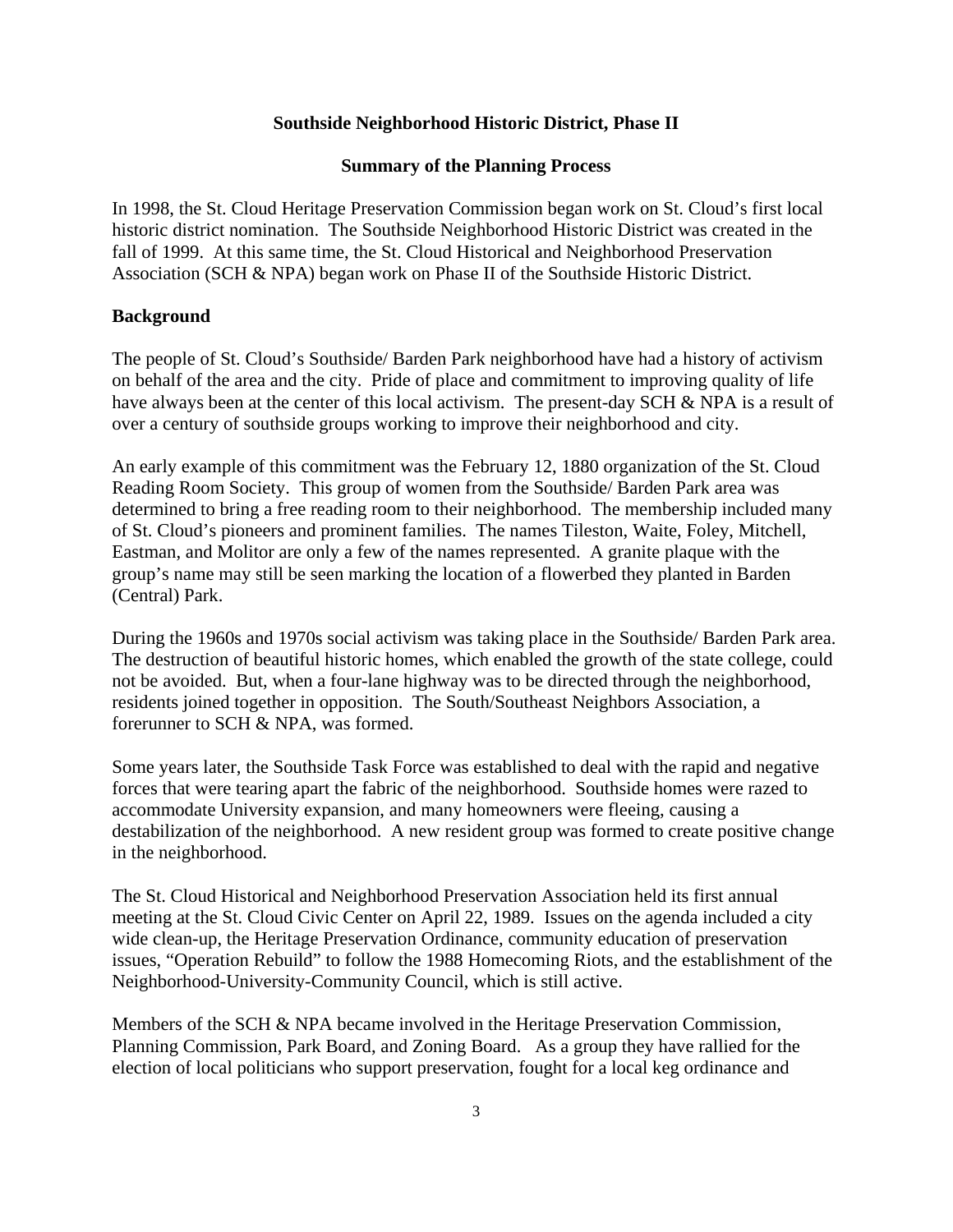Landlord Liability Ordinance. SCH & NPA also fought for additional green space requirements for new construction projects, strengthened setback requirements, zoning changes to reduce population density in the Southside area, screening of parking lots, and changes in the zoning ordinance to reduce demolition credits (this policy was a large reason for much of the destruction of the historic housing stock in the neighborhood).

SCH & NPA spent much of its early years reacting and halting the forces that were destroying the neighborhood. With much of this work completed, they have spent the past few years protecting the neighborhood and enhancing the resident's quality of life. Achievements of this proactive work include the annual Historic Home Tour, the Victorian Christmas Boutique, and a restoration plan for Barden (Central) Park. Additional projects of the past five years include street clean-up days, neighborhood/Greek Society picnics, neighborhood watch formations, park flower planting days, flowerpot and root beer sales, as well as the annual SCH&NPA meetings. These activities have proved to be a source of pride for neighborhood residents, as well as creating a positive image.

### **The Planning Process**

The 1999 creation of the Southside Neighborhood Historic District was a coup for the SCH  $\&$ NPA, however; only a fraction of the Southside neighborhood was included within the boundaries. In order to create a larger district that more closely reflects the original Southside residential area, SCH & NPA raised the money needed to hire a consultant to create the Southside Neighborhood Historic District, Phase II.

Emily Schill, an independent contract historian, undertook the study. Members of SCH & NPA drew up preliminary boundaries and provided some assistance. The Stearns History Museum staff provided support during the research process.

Following a review of *St. Cloud's Historic Contexts* (1992), *Southside Neighborhood Historic District* (1999), and historic sites survey files, research was conducted in a variety of archival sources. Local histories, historic maps, photographs, and other archival materials from local collections were reviewed.

On April 29, 2000, SCH & NPA held an annual meeting, open to Southside residents and members of the public. SCH & NPA chair Rich Kelly spoke about the board's decision to go ahead with the district nomination process, and how the boundaries were chosen. Emily Schill provided information on the proposed district, and presented a slide presentation, highlighting properties within the district boundaries.

### **The Historic District Preservation Plan**

Consistency with the Comprehensive Plan

The creation of historic districts is in keeping with the *St. Cloud Heritage Preservation Plan*, adopted in 1998. A primary goal of this plan is the identification and protection of buildings,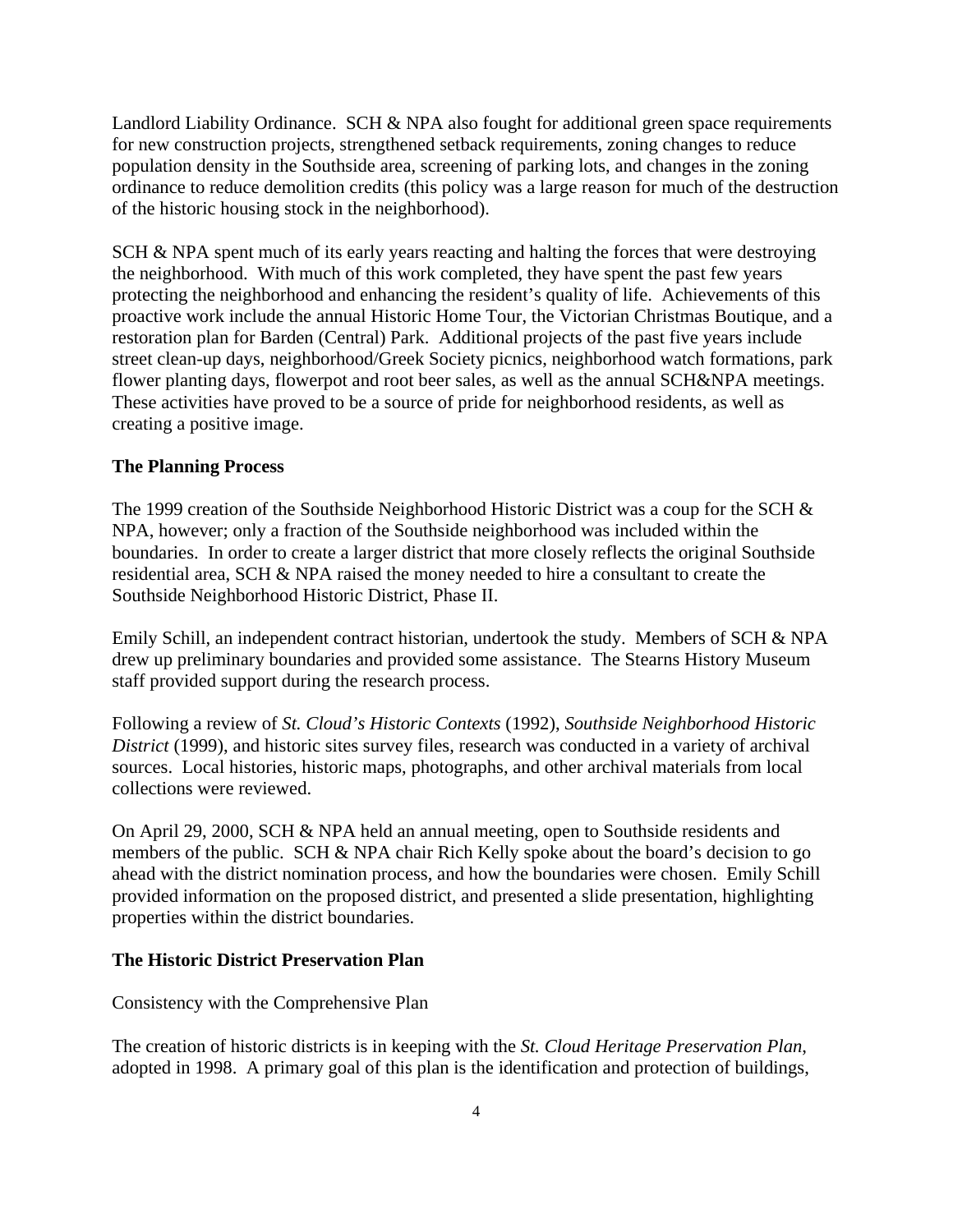sites, districts, and structures that have historical, architectural, or cultural significance. The nomination of Phase II of the Southside Neighborhood Historic District, as an additional St. Cloud local heritage preservation district, is the achievement of the goals and objectives outlined in the adopted *Heritage Preservation Plan.*

The creation of historic districts also implements the goals of the *City of St. Cloud Comprehensive Plan*, adopted in 1993. The land use goal recognizing St. Cloud's history, character and uniqueness, as well as the urban design goal of identifying and protecting historic community resources, are both met through the support of Phase II of the Southside Neighborhood Historic District, an expanded version of St. Cloud's first local historic district.

### Land Use Plan Considerations

The land use element of the *Comprehensive Plan* identified important considerations that coincide with the expansion of a Southside Neighborhood Historic District. Specifically, the plan urged "careful preservation and rehabilitation of historic qualities and features" (page 132).

One of the primary impacts on the proposed Phase II of the Southside Neighborhood Historic District is the encroachment of the St. Cloud State University campus, which is located directly east of the district. The *Comprehensive Plan* notes, "any further geographical expansion of the University west of  $5<sup>th</sup>$  Ave. or north of  $4<sup>th</sup>$  St. S. is not in the interest of the city of St. Cloud and should be opposed" (page 144). The district boundary at  $5<sup>th</sup>$  Ave. S. should remain a barrier to any further University development.

Also a significant concern is the conversion of single-family homes to rental units and rooming houses. The *Comprehensive Plan* notes that these homes were never intended for rental purposes and oftentimes shows signs of poor maintenance. The plan goes on to suggest protection and preservation, as well as encouraging owner occupancy. While historic district status tends to support improved maintenance and owner occupancy, these issues will continue to be a concern throughout the proposed expansion. Although student rental housing can be well maintained, it can also lead to unsympathetic renovations and expansions, as well as severe overcrowding of dwellings not intended for such heavy usage. St. Cloud State University has experienced rapid expansion over the past several decades, yet they have not built additional student housing units. This has created a pressure for off-campus student housing in the immediate area. This pressure has led to the creation of "slip-in" apartment buildings, in which a single-family dwelling is demolished and replaced with a higher-density apartment building. These modern replacements have different design, massing, and setbacks than surrounding properties, interrupting neighborhood streetscapes.

Another significant issue is parking. The large numbers of occupants per dwelling and the overflow of University parking have had negative effects on the proposed district. Many back yards and side yards have been paved to accommodate the demand for student parking. These changes detract from the character of a historic district. The streets and avenues surrounding the University are crowded with student traffic and vehicles, creating a hazardous atmosphere for children and pedestrians. These crowded streets also detract from the historic character of the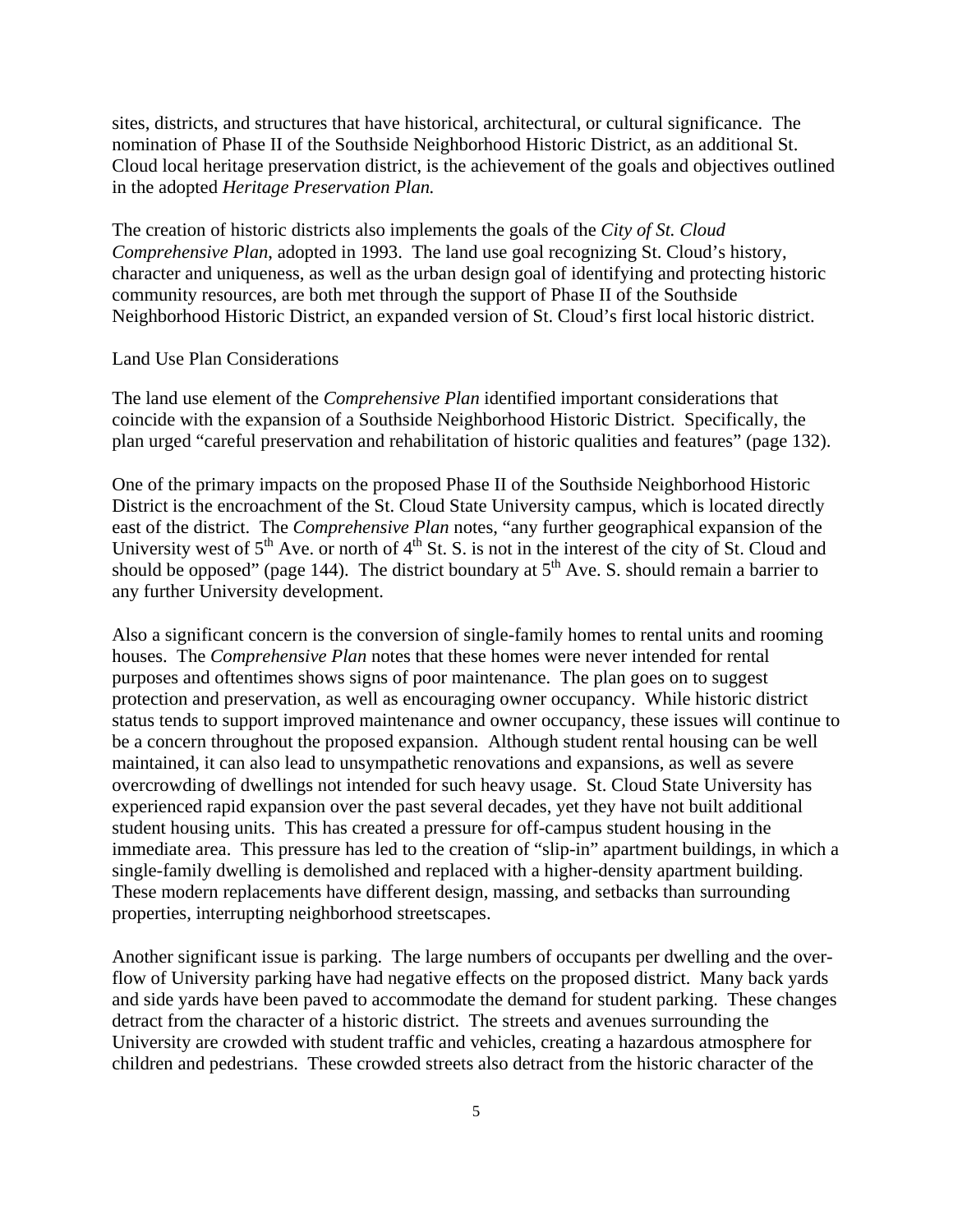neighborhood. While student housing is likely to continue in this area, it is important to arrest the conversion of residences into student rentals and rooming houses, not only for the above mentioned reasons, but for the parking requirements.

Care and consideration should also be taken in the replacement of garages. Although not all garages in the district are contributing, new garage construction should match the scale, materials, massing, and setbacks of existing garages. This practice will help to create more uniform streetscapes.

Nonconforming uses are also a consideration. In the event that a nonconforming building or use is damaged, every effort should be made to preserve the building with rehabilitation that reflects the original character of the district. If a building must be demolished, any new construction should complement the character of the district in terms of massing, architectural features, height, and setbacks.

St. Cloud Historic Design Review Guidelines

The *St. Cloud Heritage Preservation Plan* adopted review guidelines that serve as the basis for the Heritage Preservation Commission's building permit review for properties that have been individually nominated or are located within historic districts. These guidelines are based in the U.S. Secretary of the Interior's *Standards for Rehabilitation*. Three major principles are:

- If possible, damaged buildings elements should be repaired rather than replaced.
- The reversibility of any changes as well as the visibility of alterations from the street should be considered.
- If replacement is necessary, new elements should match the originals as closely as possible.

The design review guidelines address restoration and rehabilitation of buildings with specific guidelines in seven categories: masonry walls and foundations; wood-sided walls; roofs and chimneys; windows; entries; porches and steps; exterior trim and architectural features. Additional guideline sections deal with religious and commercial building rehabilitation, and new construction additions.

The Heritage Preservation Commission design review committee will rely on these guidelines while responding to permit requests regarding individually nominated, or historic district properties. The design review committee may meet with property owners to determine acceptable alterations before permits are requested. These guidelines should be available for property owners planning any rehabilitation work.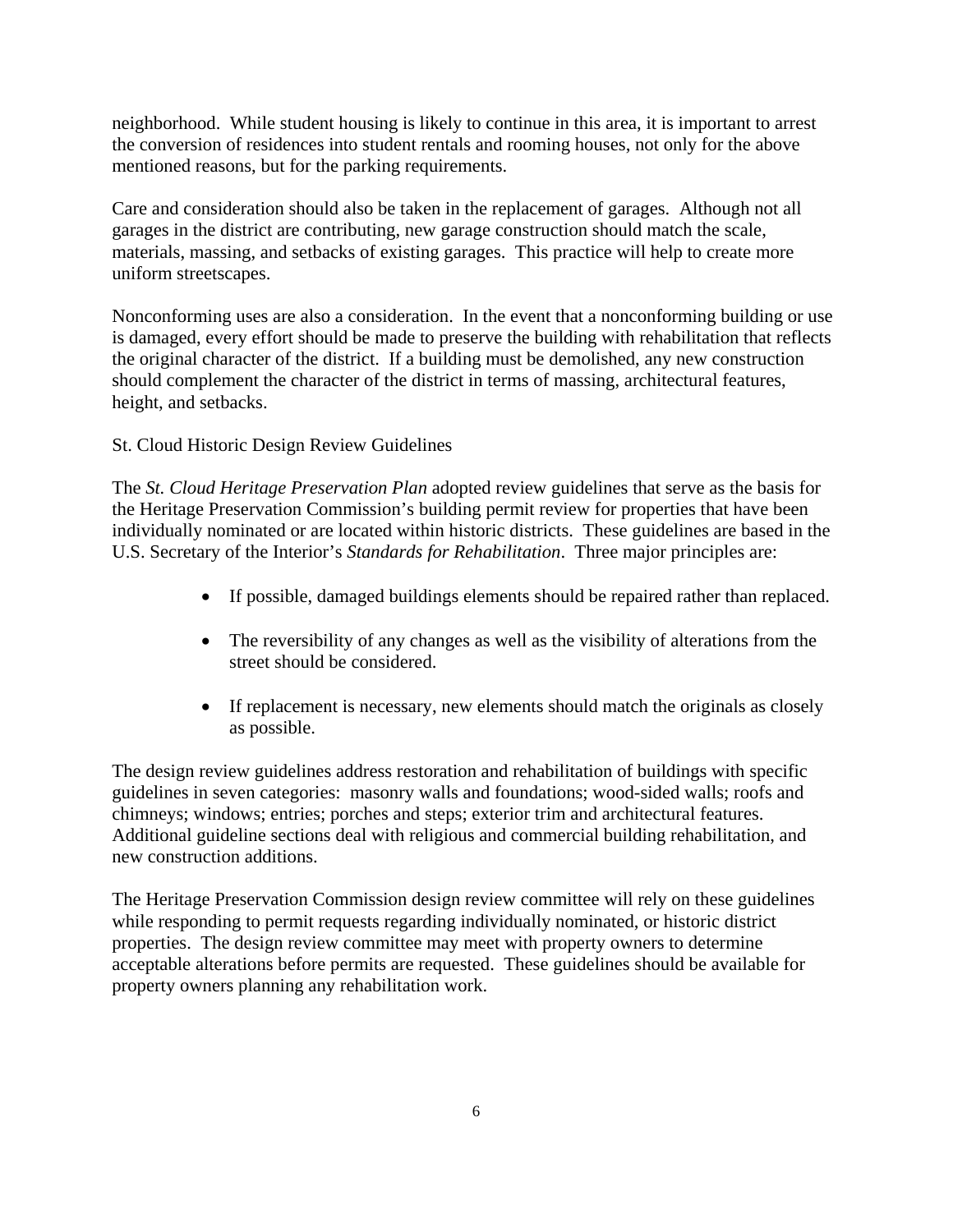# **CITY OF ST. CLOUD HERITAGE PRESERVATION COMMISSION DESIGNATION FORM**

### **1. NAME OF PROPERTY**

Historic Name: Southside Neighborhood Historic District, Phase II

Other Name/Site Number

# **2. LOCATION OF PROPERTY**

Street and Number: Please see Boundary Map, page 10

 $\underline{X}$  located on original site  $\underline{X}$  not for publication

\_\_\_\_moved/date:\_\_\_\_

# **3. OWNERSHIP (Multiple)**

Owner's Name:

Street and Number:

City: State: Zip:

# **4: CLASSIFICATION**

| Ownership of property:               | private<br>public<br>X both                           |  |  |  |
|--------------------------------------|-------------------------------------------------------|--|--|--|
| Category of property:                | building<br>site<br>X district<br>structure<br>object |  |  |  |
| Number of resources within property: |                                                       |  |  |  |
| Contributing                         | Non-contributing                                      |  |  |  |

| Contributing | Non-contributing                                      |          |
|--------------|-------------------------------------------------------|----------|
|              | 35_buildings                                          |          |
|              | sites                                                 |          |
|              | structures                                            |          |
|              | objects                                               |          |
| 134          | 35 total                                              |          |
|              | <b>Listed on National Register of Historic Places</b> | Date(s): |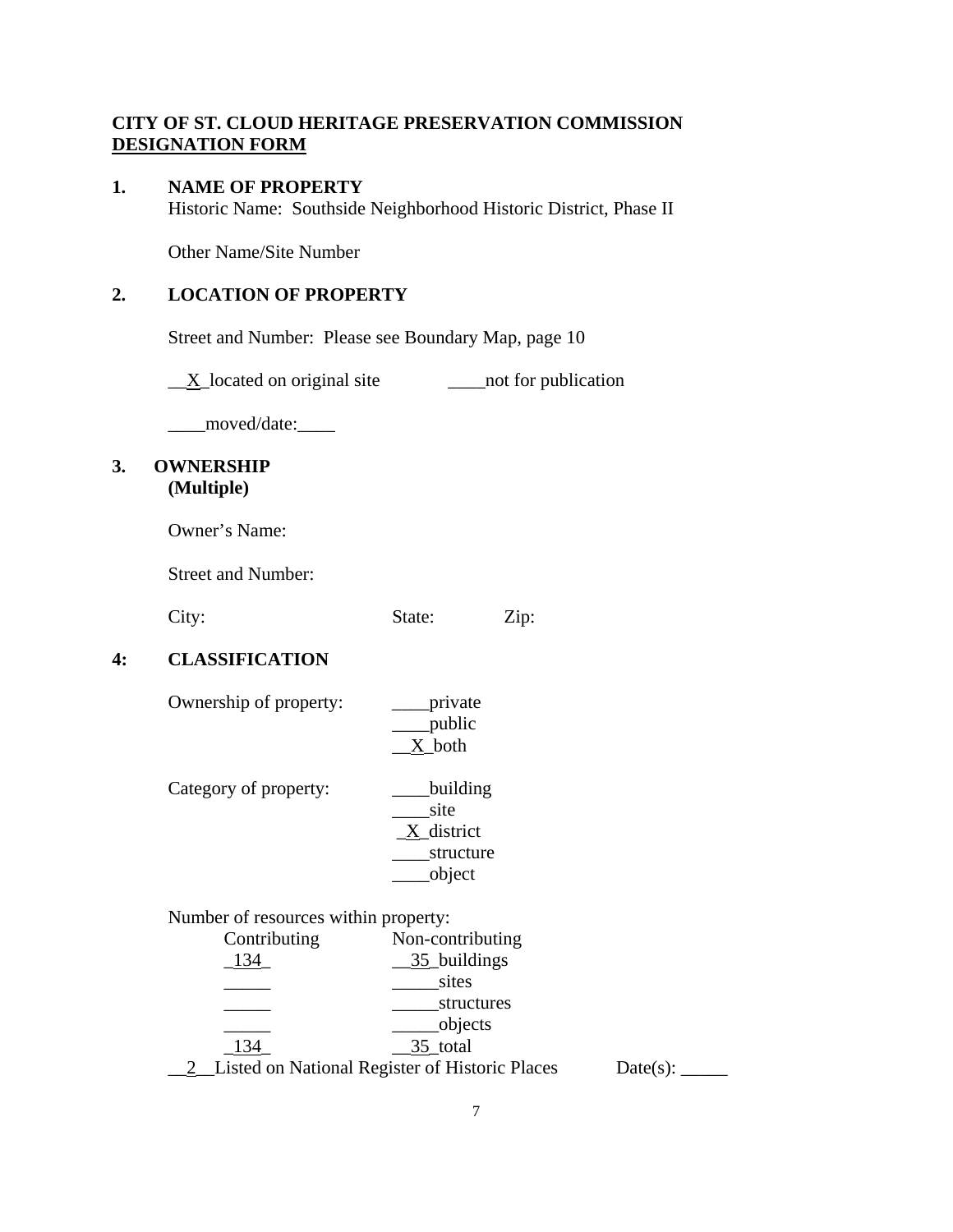### **Designation Form: Page 2**

### **5. FUNCTION OR USE**

Historic: Domestic/ Single-Family Dwellings, Multiple-Unit Dwellings Religion/ Church, Parsonage

Current: Same

# **6. DESCRIPTION (See Continuation Sheets)**

Architectural classification (style)  $\underline{\text{Mid-19}}^{\text{th}}$  Century<br>
Late Victorian Late Victorian  $\frac{\text{Rate 19th}}{\text{and 20th}}$  Century Revivals  $\perp$ Late  $19<sup>th</sup>$  and Early  $20<sup>th</sup>$  Century American Movements Materials: foundation:\_\_\_\_\_\_\_\_\_\_\_\_\_\_\_\_\_ roof:\_\_\_\_\_\_\_\_\_\_\_\_\_\_\_\_\_\_\_\_\_\_\_

| nuuvinus. | TOUTHULLOTT.            | 1001.    |  |
|-----------|-------------------------|----------|--|
|           | wal<br>ப⊶<br>,, <b></b> | .<br>unu |  |
|           |                         |          |  |
|           |                         |          |  |

# **7. STATEMENT OF SIGNIFICANCE (See Continuation Sheets)**

Applicable local designation criteria:

Related local context (s):

Areas of significance:

Period (s) of significance:  $\_\_\_\_\_$  to

Significant Dates: \_\_\_\_\_\_\_\_\_ \_\_\_\_\_\_\_\_\_\_ \_\_\_\_\_\_\_\_\_\_

Significant person (s) \_\_\_\_\_\_\_\_\_\_\_\_\_\_\_\_\_\_\_\_\_\_\_

Cultural affiliation: \_\_\_\_\_\_\_\_\_\_\_\_\_\_\_\_\_\_\_\_\_\_\_\_\_

 $\frac{1}{2}$  , and the set of the set of the set of the set of the set of the set of the set of the set of the set of the set of the set of the set of the set of the set of the set of the set of the set of the set of the set

Architect/Builder: \_\_\_\_\_\_\_\_\_\_\_\_\_\_\_\_\_\_\_\_\_\_\_\_\_\_\_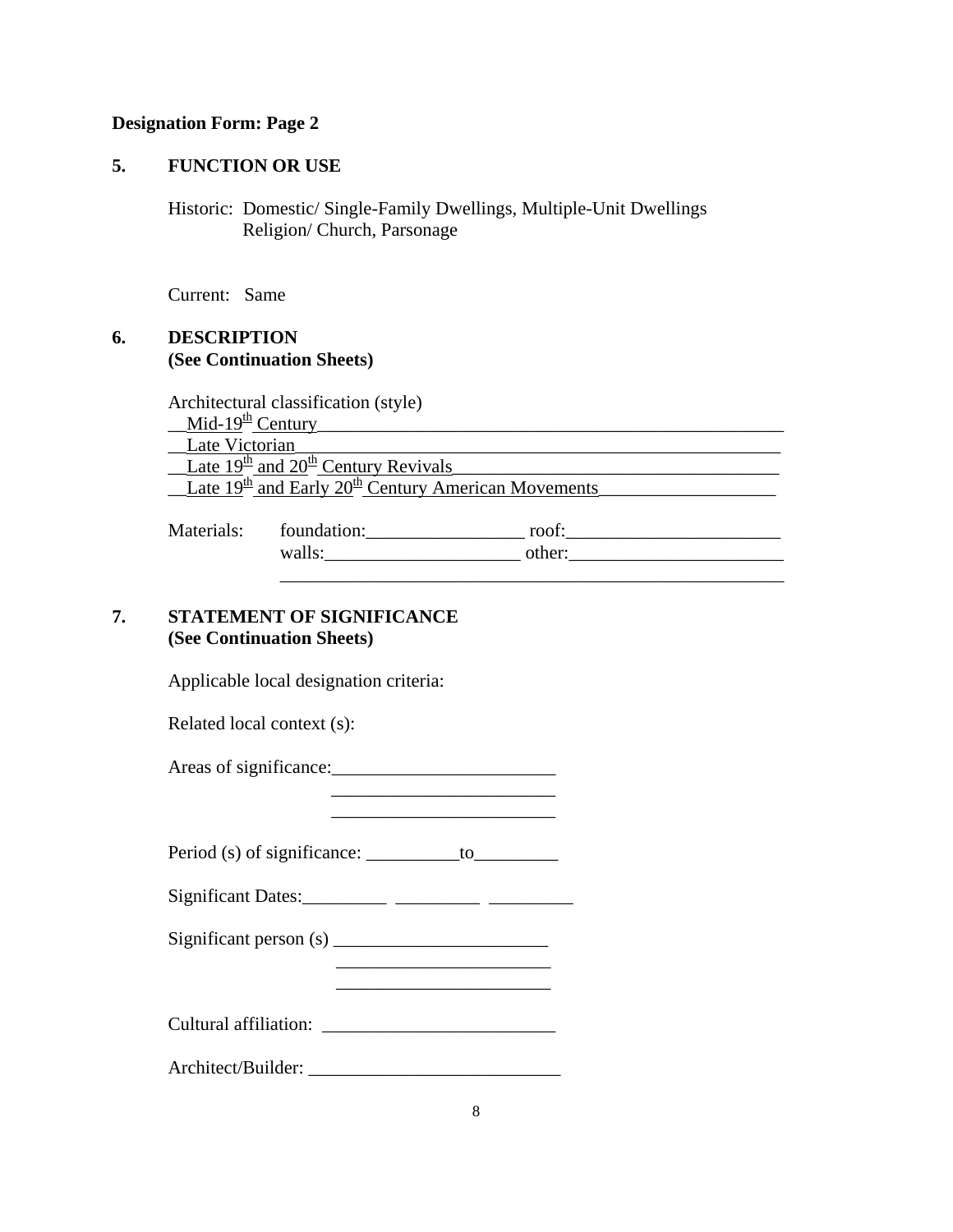### **Designation Form: Page 3**

# **8. MAJOR BIBLIOGRAPHIC REFERENCES (See Continuation Sheets)**

# **9. GEOGRAPHIC DATE**

Acreage of Property:

Legal Description: Blocks 31, 38, 39, 40, west ½ of 46, 47, 48, 55, 56, 63, and 64 of the Curtis Survey.

# **10. FORM PREPARED BY**

Name/Title: Emily B. Schill, Contract Historian

Organization:

Street and Number: 1714 9<sup>th</sup> Avenue South Telephone: (320) 529-0951

City: St. Cloud State: MN Zip: 56301

Date: November 2000

# **11. APPROVAL DATES**

Heritage Preservation Commission

Planning Commission

City Council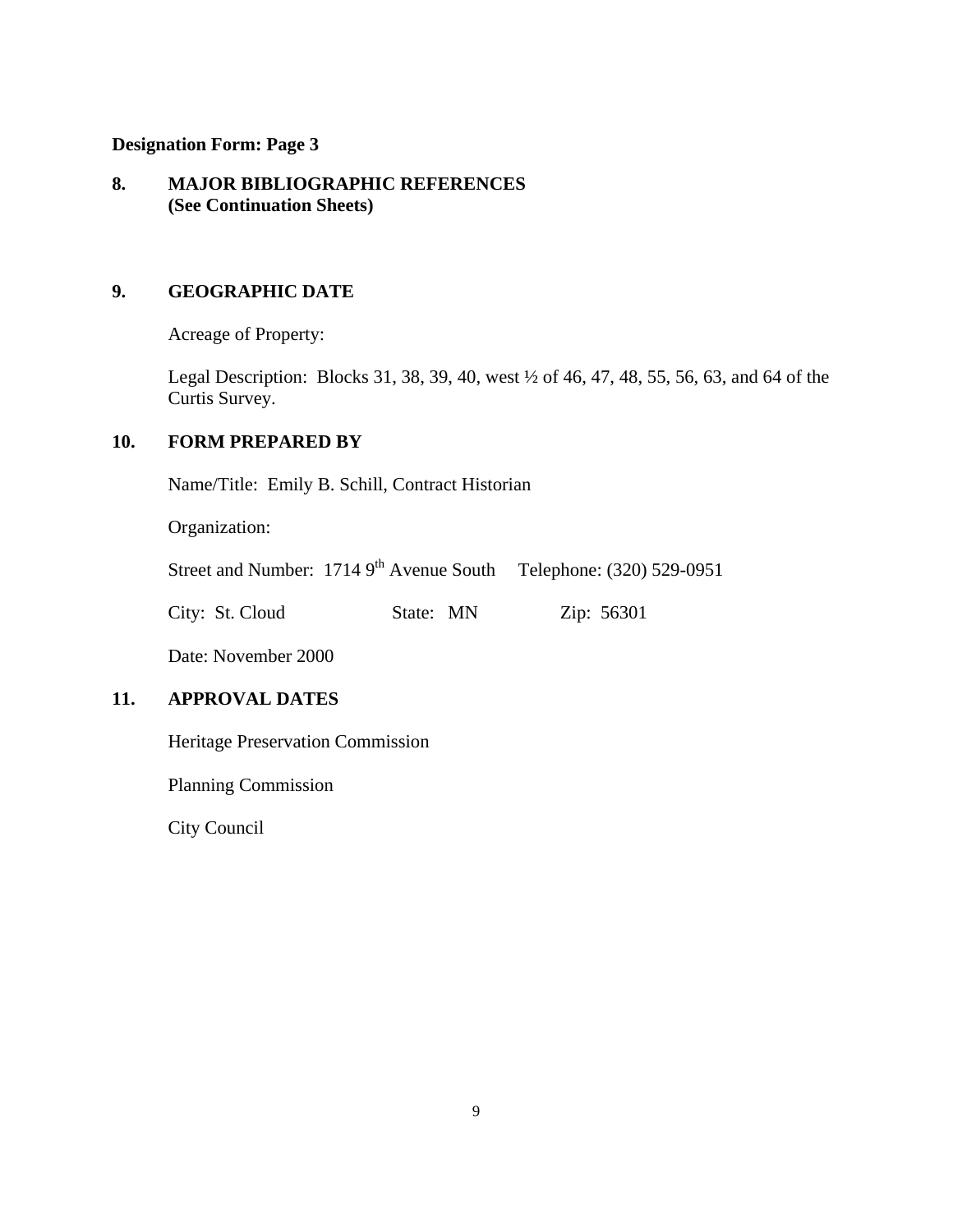# **City of St. Cloud Heritage Preservation Commission Local Historic District Nomination Continuation Sheet**

# **6. Description**

**District Name:** Southside Neighborhood Historic District, Phase II

### **Location:**

The district is bound by Ramsey Place and Fourth Avenue South in the north. A portion of the northern boundary follows the historic ravine that once divided Lower and Middle Towns. Fourth Avenue forms the northeastern boundary, Fifth Avenue the southeastern boundary. Sixth Street forms the southern boundary. Ninth Avenue forms the western boundary.

# **Total Number of Properties Within District:** 105

# **Non-contributing Properties:** 18

**Number of Contributing Properties Previously Listed on the National Register of Historic Places:** 2



# **City of St. Cloud**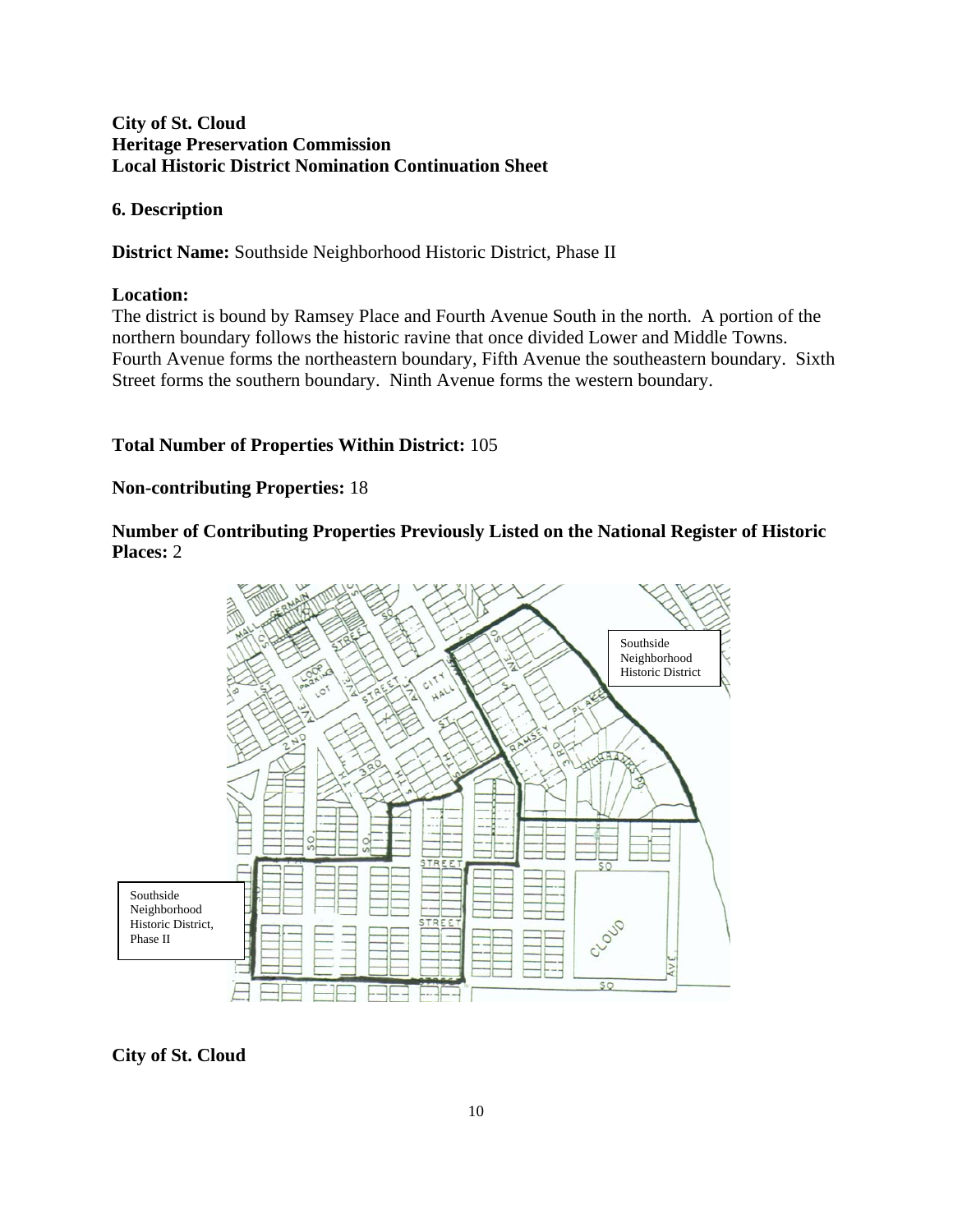### **Heritage Preservation Commission Local Historic District Nomination Continuation Sheet**

# **6. Description**

Phase II of the Southside Neighborhood Historic District is a residential area consisting of 169 buildings located south of St. Cloud's Commercial Historic District (NRHP, 1998), and southwest of the Southside Neighborhood Historic District (local nomination, 1999). The district contains approximately 11city blocks, as shown on the attached Southside Neighborhood Historic District, Phase II map (see page 10). The district is bound by: Ramsey Place and Fourth Avenue South in the north (a portion of this boundary follows the historic ravine); Fourth Avenue forms the northeastern boundary, Fifth Avenue the southeastern boundary; Sixth Street forms the southern boundary; Ninth Avenue forms the western boundary. With the exception of the northeastern most blocks that take the shape of the ravine, the blocks are regular and follow a grid plan. All blocks were platted as part of the Curtis Survey, with twelve lots per block and a central north-south alley (the blocks bordering the ravine do not follow this pattern). A number of accessory buildings and garages are located within the district; however, houses post-dating the 1920s tend to have attached garages. Eighteen dwellings are classified as non-contributing, because of a construction date after 1945, extreme alteration, or a lack or architectural style or historic significance. Seventeen garages are classified as non-contributing because of recent construction dates; however, the majority are compatible with the district.

Built between 1867 and the 1950s, the contributing properties in the district represent a century of architectural styles. These include the early Gothic Revival and Folk Victorian dwellings of the 1860s, 1870s, and 1880s; turn of the century Colonial Revival homes; Craftsman homes; Period Revival designs of the 1930s and 1940s; and the Ranch style of the 1950s. A multi-unit building, located at 333 Fourth Avenue South, dates to the period of significance. Several noncontributing apartment buildings built in the 1980s to accommodate the swelling University population, are intrusive to the single-family residential character. The district contains several of St. Cloud's oldest surviving residences and structures. These include the 1867 First Congregational Church (375 Fifth Avenue South), the ca. 1867 Mulliken House (502 Ninth Avenue South), the 1870 Dickinson House (503 Fifth Avenue South), and the ca. 1875 Humes House (512 Sixth Avenue South). The district also contains several yellow brick dwellings, a brick type unique to the St. Cloud area. This district is the southern portion of a much larger residential area that once extended from present-day downtown to Lake George and Tenth Street South. The north portion was removed to make way for the De Soto Bridge approach and an expanding downtown. The southern portion was razed to make way for University expansion. The central portion has been locally nominated as the Southside Neighborhood Historic District. The southeast portion of this original area is included in Phase II of the Southside Neighborhood Historic District.

# **Streetscape Characteristics**

### **Fourth Avenue South**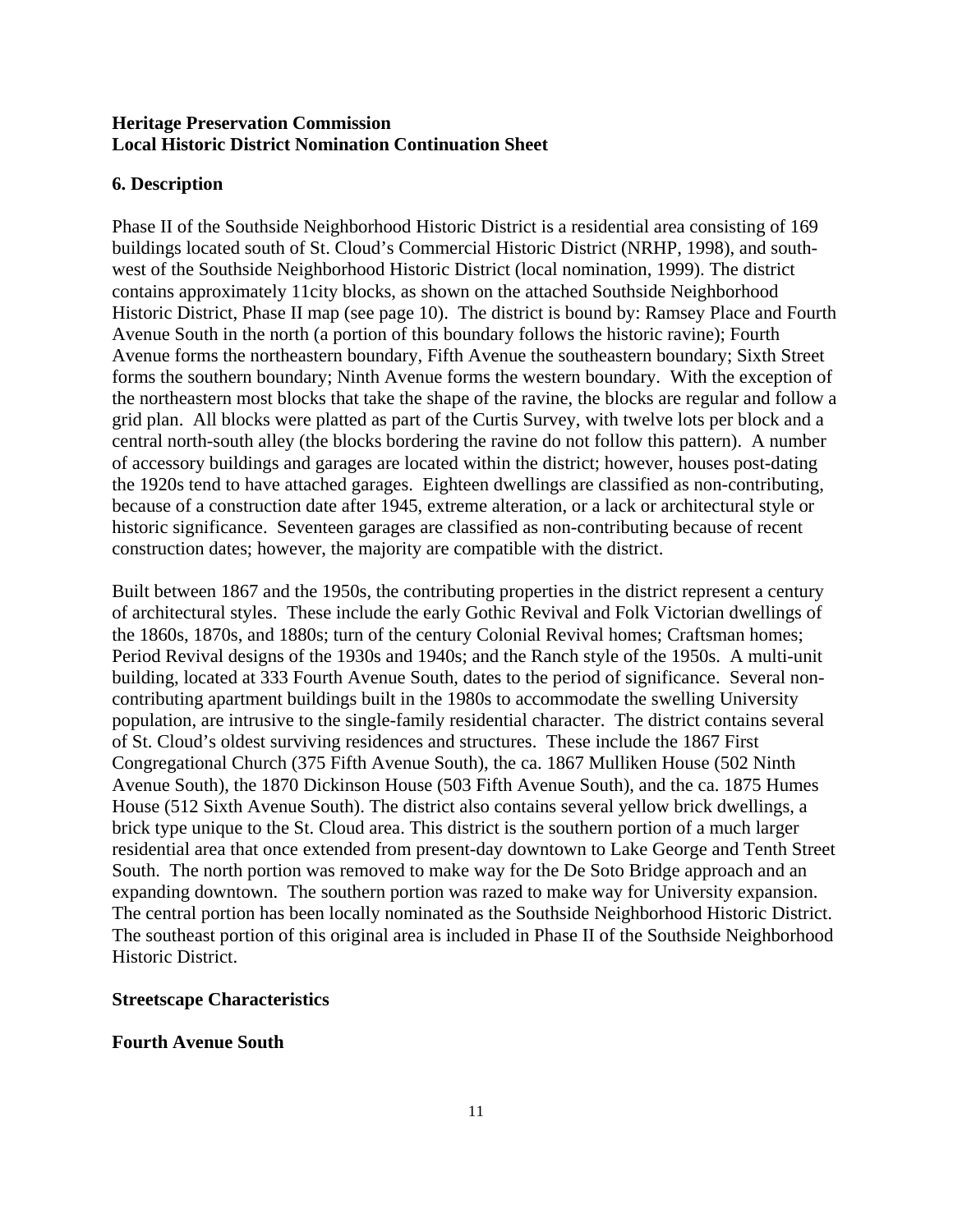Fourth Avenue South forms the northeast border of the district, from Ramsey Place to Fourth Street South. Only buildings on the west side of the 300 block are included. The east side of the street is included in the Southside Neighborhood Historic District. The block has a range of structures; including a turn of the century Queen Anne dwelling, an elaborate 1917 church, and a modern student rental. The ravine has disappeared below the First Presbyterian parking area and other neighborhood developments. One non-contributing apartment building is located on this street.

#### **Fifth Avenue South**

Fifth Avenue South forms the southeast border of the district, from Fourth Street to Sixth Street South. On the northern most block both the east and west sides of the street are included in the district. On the southern two blocks only the west side of the Avenue is included in the district. The east side of Fifth Avenue is dominated by St. Cloud State University. The majority of buildings house University offices or students. A number of buildings are slated for future University parking or developments. The street carries a large amount of traffic, providing access to the University from Highway 23 (Division Street) and Tenth Street South. The ravine in this portion of the district has been covered by the Coborn's Grocery parking lot, which abuts the First Congregational Church, the northernmost property on Fifth Avenue to be included in the district. This street contains a number of architectural styles, ranging in construction dates from 1867 to 1939. Three non-contributing apartment buildings are located on this stretch.

#### **Sixth Avenue South**

Three blocks of Sixth Avenue South are included in the district, with properties located on both sides of the street. The historic ravine (located just north of  $341.6<sup>th</sup>$  Ave S.), now paved over, forms the north boundary of this street; Sixth Street South is the southern boundary. This strictly residential street contains a significant number of historic homes that are relatively intact. The oldest property is a ca. 1875 Gothic Revival dwelling. The remaining residences were constructed between the early 1880s and ca. 1959, representing several architectural styles including: Folk Victorian, Queen Anne, Colonial Revival, Craftsman, and Ranch. Many of St. Cloud's early settlers and prominent families built homes on this portion of Sixth Avenue, including Lewis Clark, Daniel Freeman, John Bensen, and Paul Pappenfus. One property has been placed on the National Register of Historic Places, the John Bensen House, now a bed and breakfast. Three yellow brick homes remain along this street. The nearby University also dominates this street, with several homes converted for student use, and the streets crowded with student vehicles.

#### **Seventh Avenue South**

Seventh Avenue South is the central street in the district, with buildings on both sides of the street included. From Fourth Street to Sixth Street, the buildings are a combination of owner occupied and student rental properties. The earliest home was constructed in 1883 in the Folk Victorian style. The remaining homes were constructed into the 1920s, representing the architectural styles popular at the time of construction. Two modern apartment buildings, both in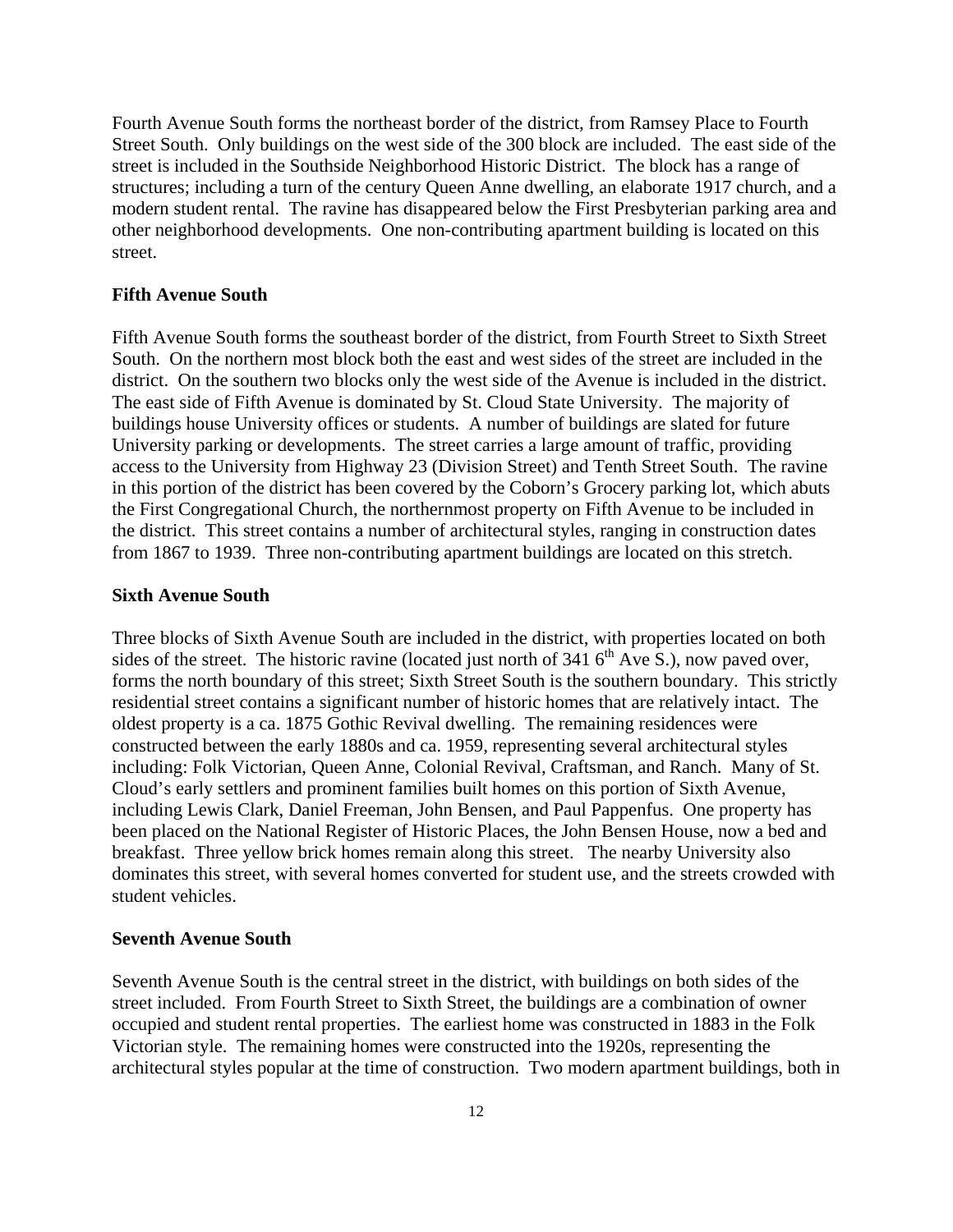the 400 block, were constructed in the 1980s to accommodate the swelling University population. The 500 block is dominated by nineteenth-century yellow brick homes, several of which are large in size and intact.

### **Eighth Avenue South**

A two-block stretch of Eighth Avenue South is included in the district, with properties on either side of the street included. Two Gothic Revival churches dominate the northern portion of the street. Three modern apartment buildings dominate the southern block. However, the former neighborhood grocery, a 1882 Folk Victorian dwelling, the yellow brick Moos House, and the Holy Cross Parsonage are also located on this block. Although located several blocks east of the University, this street contains several student dwellings, and it is congested with student traffic and parking.

#### **Ninth Avenue South**

Ninth Avenue South forms the western border of the district. Only properties on the east side of the street are included. Ninth Avenue is one of the few direct north-south streets in St. Cloud, and it carries a large amount of traffic. Many of the original large front yards have been reduced to create four lanes of traffic. One of the district's two National Register properties is located on this block, at 404 Ninth Avenue South (Majerus House). With the exception of two recent additions, the northern block contains a collection of relatively intact homes dating to ca. 1900 and earlier. The home located at 502 Ninth Avenue South is believed to be one of the oldest surviving homes in St. Cloud, dating to ca. 1867.

#### **Ramsey Place**

Ramsey Place, once known as Three and One-half Street South, forms the northern boundary on the northeastern block in the district. Only one property remains on this stretch of Ramsey Place. The historic ravine is located below the First Presbyterian Church and parking lot, directly behind the surviving property. The residential component of this area is quickly deteriorating, creating additional student housing and shopping.

### **Fourth Street South**

Fourth Street South forms the southern boundary in the east and the northern boundary in the west. Only three properties face the street on the five blocks that are included in the district. Fourth Street is one of the few two-way streets in the area directly west of the University and it carries a large amount of traffic.

### **Fifth Street South**

Fifth Street South is centrally located in the district, stretching from East Lake Boulevard to Fifth Avenue South. Only three properties face the street, two contributing dwellings and a modern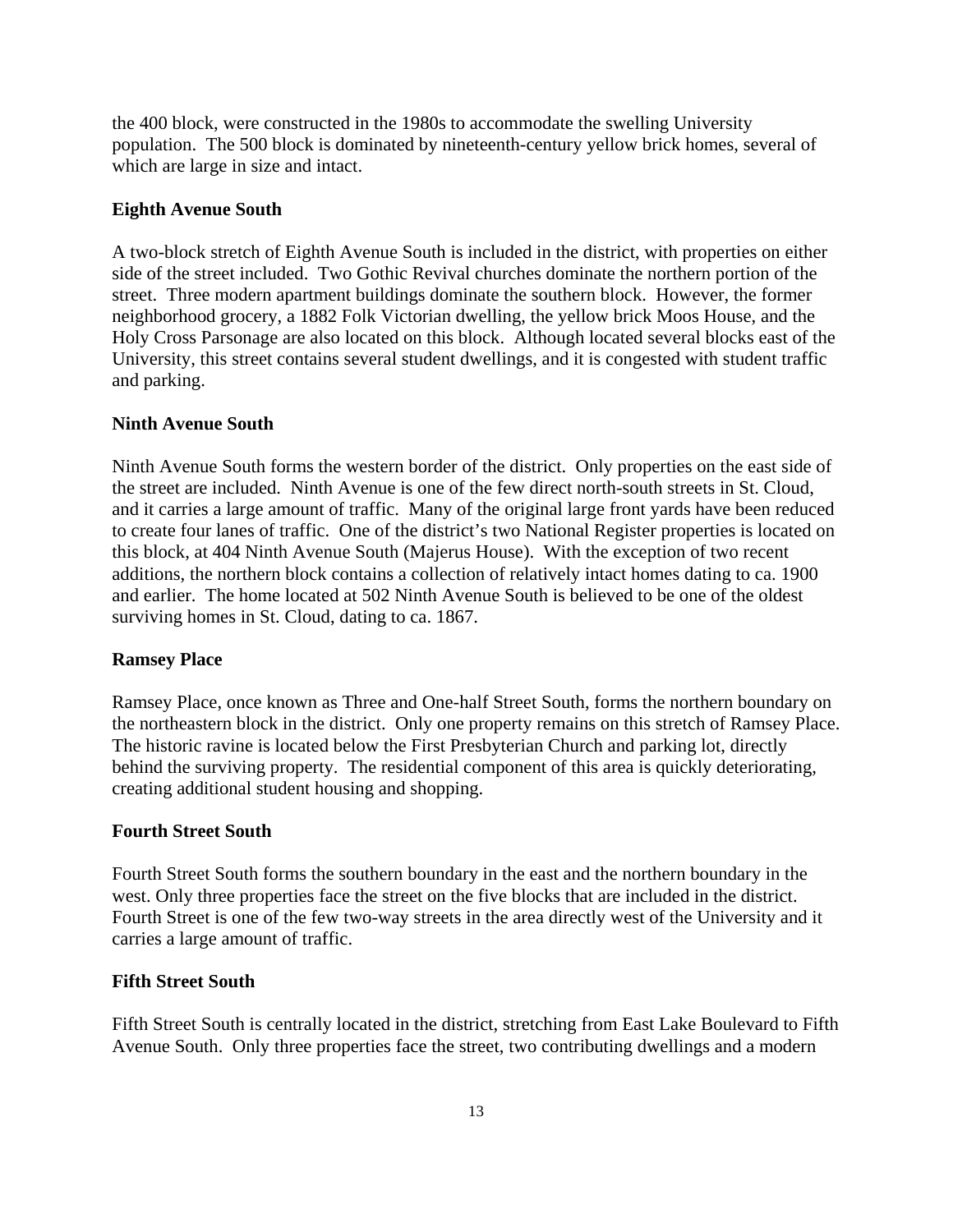student apartment building. Traffic on the street is limited to west bound only; however, University traffic and parking continue to dominate the street.

# **Sixth Street South**

Sixth Street South is the southern boundary of the district, but it contains no properties. Traffic on the street is limited to east bound only; but like the other streets in the district and neighborhood, it is heavily used by University students and is congested with parking.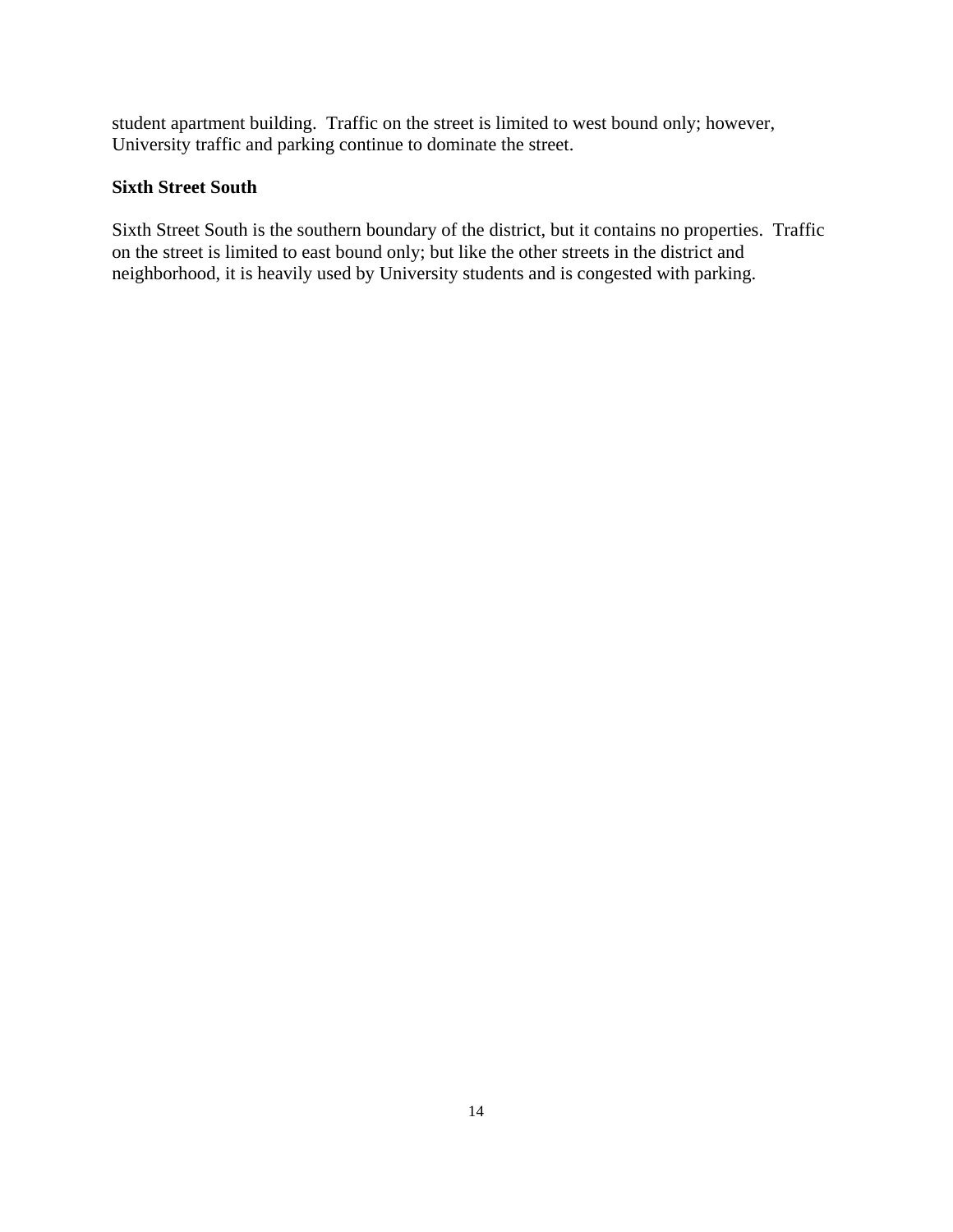Southside Neighborhood Historic District, Phase II **Representative Views** 





Barden Park 333 Fourth Avenue South





375 Fifth Avenue South 712 Fourth Street South



427 Eighth Avenue South 380 Fifth Avenue South

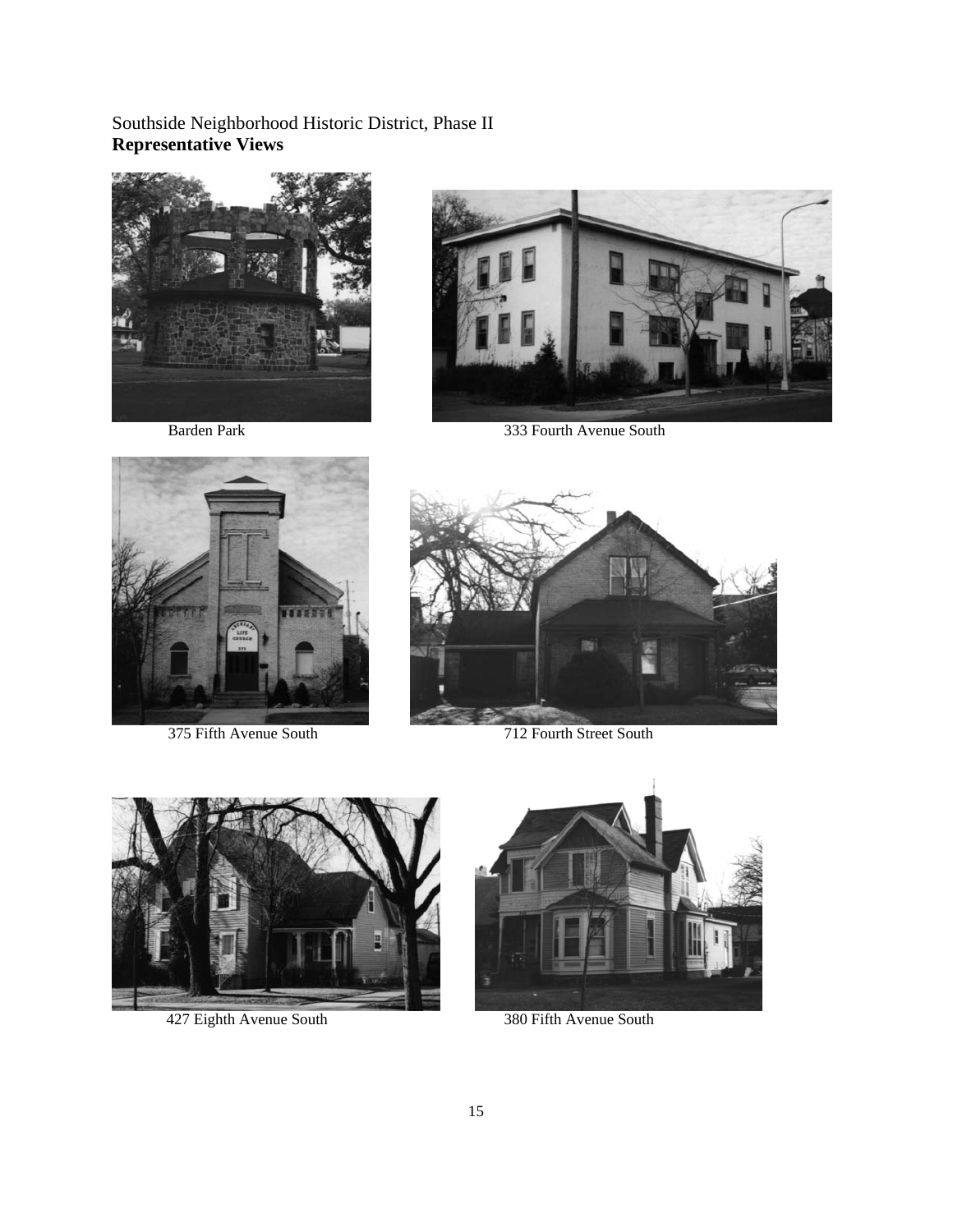#### Individual Building Descriptions

A description of properties in the historic district follows. Corresponding inventory forms for selected properties are on file in the Planning Office at St. Cloud City Hall and in the Sate Historic Preservation Office. All information found on the properties and residents was gathered from survey forms, subsequent surveys, and the Stearns History Museum.

### **Fourth Avenue South**

333 Double Duplex 1923 SN-SCC-253

This two-story apartment building is of wood frame construction faced with smooth, cream colored stucco. The exterior is relatively simple with little ornamentation. A flat roof with overhanging eaves caps the building. Two horizontal bands, located at the frieze level, encircle the building. All windows are double hung, 1/1 modern replacements, symmetrically placed on the facade and sides. The main entrance, facing Fourth Avenue, is capped with a simple pediment. A non-contributing three-bay garage is located at the rear of the property. Although simple in design, it is a fine example of an apartment building constructed during the first quarter of the twentieth century.

It was constructed in 1923 as a double duplex by M. A. Leisen, at a cost of \$20,000. Early residents of the building included lawyers and downtown shop owners. Local architect Louis Pinault resided in the building for several years. Other residents include James J. Quigley Jr., lawyer and building owner, Ralph Borrowman, city engineer, and Kenneth Meyer, manager of St. Cloud Laundry.

373 First Presbyterian Church 1917, c. 1960 Ed Hirt & Son SN-SCC-255

This English Gothic Revival church was constructed in 1917 at a cost of approximately \$75,000. The ediface is built with a wooden truss clad with random rubble granite with wide mortar joints. Stained glass windows are located in the six-bay sidewalls. The wood shingled roof is side-gabled with a smaller cross gable at the north elevation. An exterior granite chimney rises where this cross gable meets the side gable in the rear. A crenellated bell tower, located on the facade, provides entrance though a massive pointed arched double leaf hinged door. The church cornerstone reads "First Presbyterian Church 1864-1917." A sympathetic brick Gothic Revival addition, c.1960, has been placed on the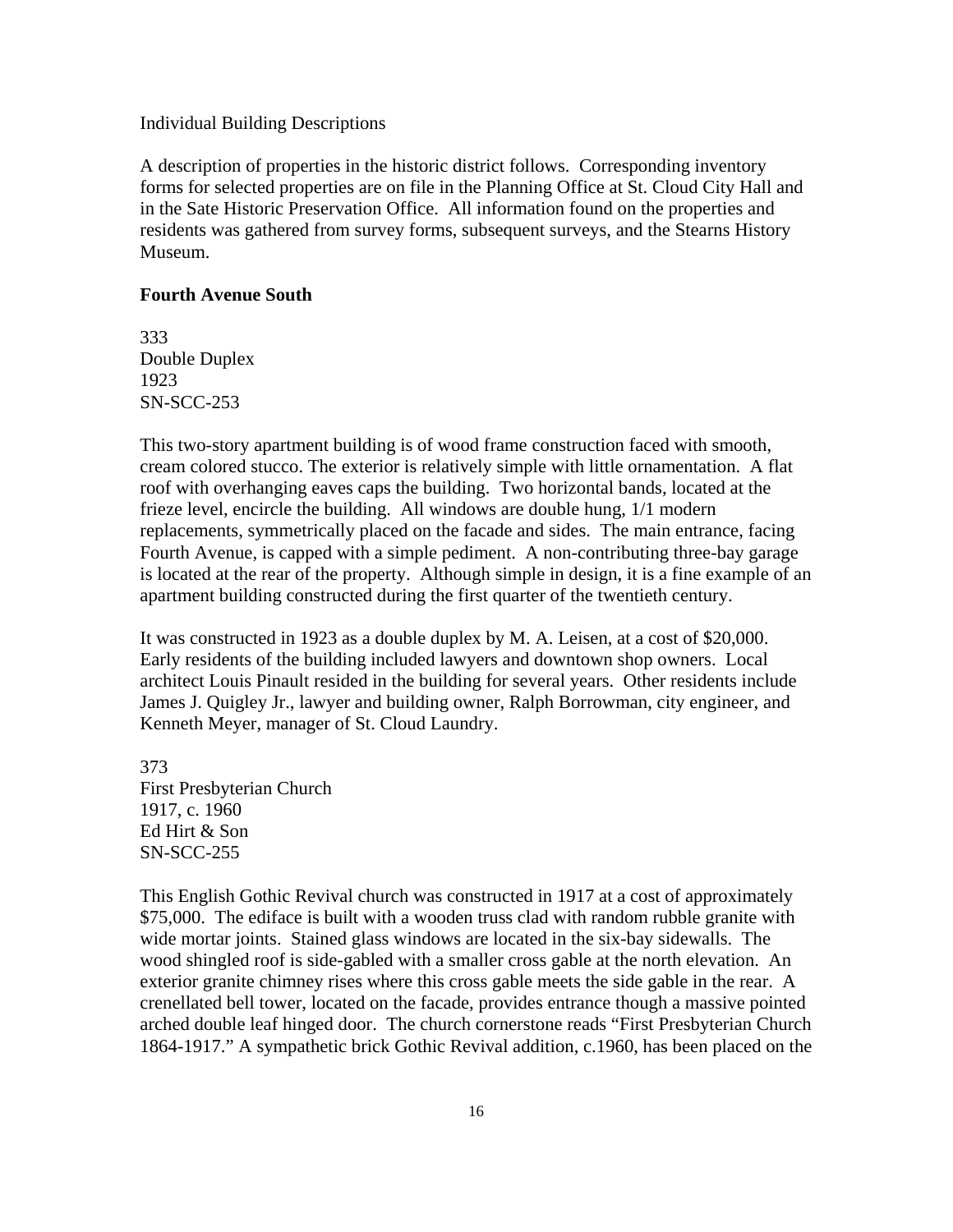north elevation for educational purposes. A retaining wall, ca. 1917, runs along the front of the property. This church is an excellent example of the Gothic Revival style and is one of St. Cloud's finest examples of church design.

The First Presbyterian Church was organized in St. Cloud in November 1864. The first church building was constructed in 1865 on Sixth Avenue South, near Second Street. In 1876 the building was moved and enlarged, but by 1917 a new church was needed. This new church was constructed on the present site in 1917 as a memorial to Reverend and Mrs. Elgy V. Campbell, who had served the church and the city of St. Cloud from 1864 until their deaths in the 1920s.

387 House Ca. 1940 Not Surveyed

This two-story Dutch Colonial Revival dwelling is of wood frame construction and clad in aluminum siding. Widow placement is symmetrical, all windows double hung sash, with 6/6 and 8/8 glazing. A continuous dormer extends across the facade. All facade windows feature shutters. The front entrance is sheltered by a simple arched pediment, supported by brackets, occurring in the roof overhang. An exterior brick chimney rises from the south elevation. The First Presbyterian Church's granite wall extends across the front yard. Two garages, one contributing and one non-contributing, stand at the rear of the property.

This home was most likely constructed by the First Presbyterian Church as a residence for its pastors. The earliest city directory listing for the property is 1940-1941, with Rev. William J. Slosser a pastor at First Presbyterian at the address. Later residents include Rev. W. F. Dickins and Rev. Harry S. Dodgson, both pastors at the church.

391 Carter House Ca. 1890 SN-SCC-257

 $\overline{\phantom{a}}$ 

This two-story Queen Anne dwelling is of wood frame construction resting on a granite foundation and clad in composition board. The house displays complex massing and a hipped roof with intersecting gables. A two-story bay is located at the south elevation. A pedimented enclosed entry porch is located on the facade, along with an altered one-story L-shaped open porch that extends across the southeast corner. The porch features a curved corner and Tuscan columns.  $\frac{1}{1}$  $\frac{1}{1}$  $\frac{1}{1}$  Although the home retains its original Queen Anne

<span id="page-16-0"></span><sup>&</sup>lt;sup>1</sup> According to the Illustrated Dictionary of Historic Architecture, the Tuscan order is a simplified version of the Roman Doric order, with a plain frieze and no mutules in the cornice.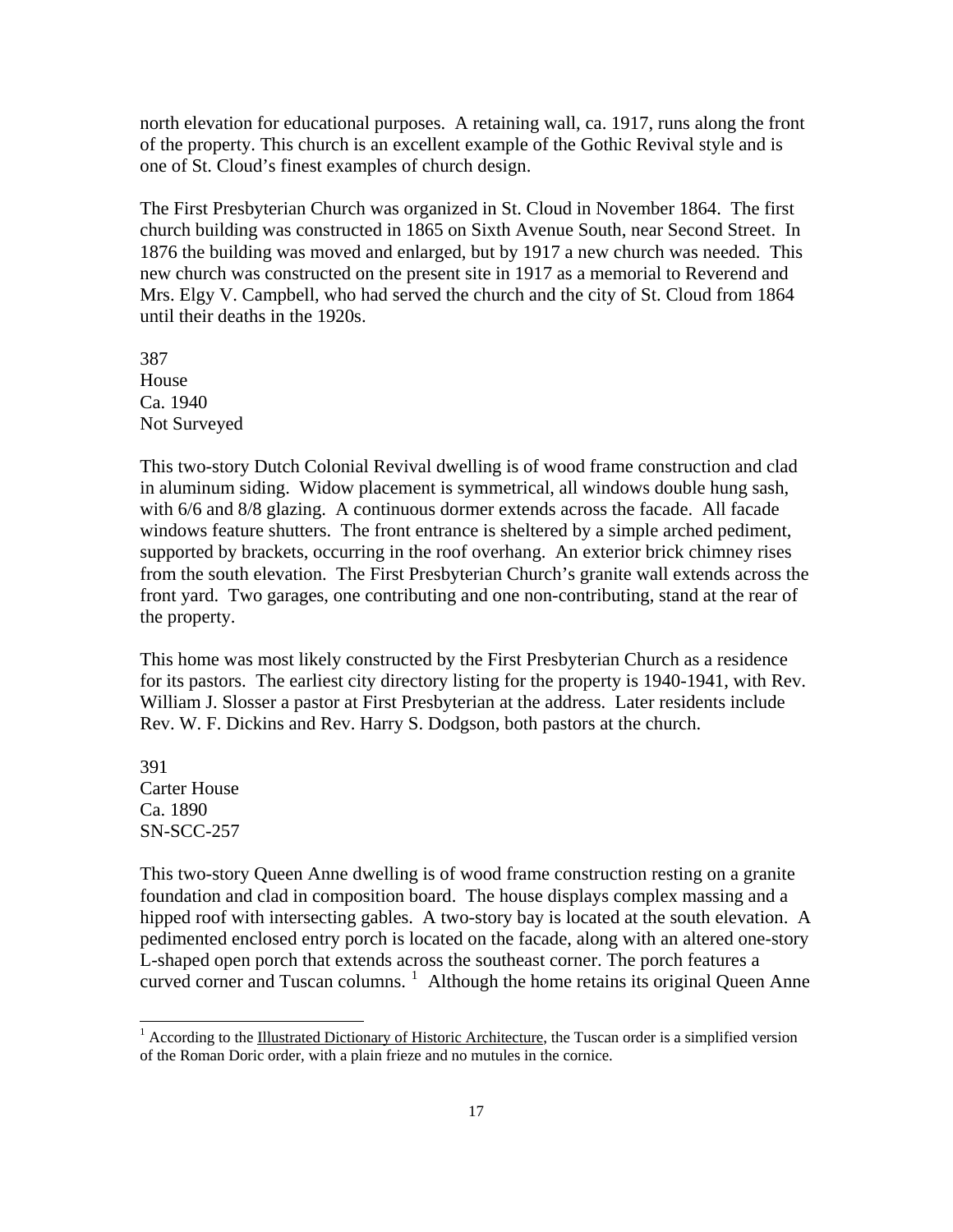massing it has lost much exterior ornamentation. All windows have been replaced with aluminum models. A contributing granite wall, ca. 1905, stands along the front of the property. A contributing garage, also ca. 1905, stands at the rear of the property. The home now serves as a rooming house operated by Campus United Ministries. The home remains as an example of the large single-family dwellings constructed northwest of the University property at the turn of the century.

This home was the long-time residence of Benjamin F. Carter and his wife Caroline. They resided in the home from construction completion until their deaths. Carter was a local druggist for thirty-six years before selling his pharmacy in 1925. After his retirement Carter served as secretary in the Chamber of Commerce. A daughter, Helen C. Carter, owned and occupied the home following her parents, beginning in the late 1950s. The home is historically significant as the long-time residence of local pharmacist Benjamin F. Carter.

397 (also 401 Fourth Street) Apartment Building Ca. 1988 Not Surveyed Non-Contributing

This two-story wood frame apartment building was constructed to house students of nearby St. Cloud State University. The building is simple in design, with rectangular massing, a hipped roof, aluminum siding, and asymmetrical fenestration. Gabled entrances supported by brackets provide entrance from both the street and avenue. Because of the recent construction date and lack of architectural design this building is non-contributing.

#### **Fifth Avenue South**

375 First Congregational Church 1867 SN-SCC-278

This Romanesque Revival Church (not to be confused with Richardsonian Romanesque) is one of the oldest remaining churches in St. Cloud. Of wood frame construction, it is clad in smooth yellow brick, most likely local. The building displays a front-facing gable with a two-story bell tower centrally located on the facade, providing entrance through a tall, narrow arch. The bell tower windows have since been enclosed with brick. On both sides smooth brick wall surfaces are recessed between simple classical pilasters. A granite panel reading "Bethlehem English Lutheran" is located above the front entrance. Alterations were made as early as 1883 when a rear addition was constructed. The onestory brick bays flanking the entrance are also additions. More recent additions include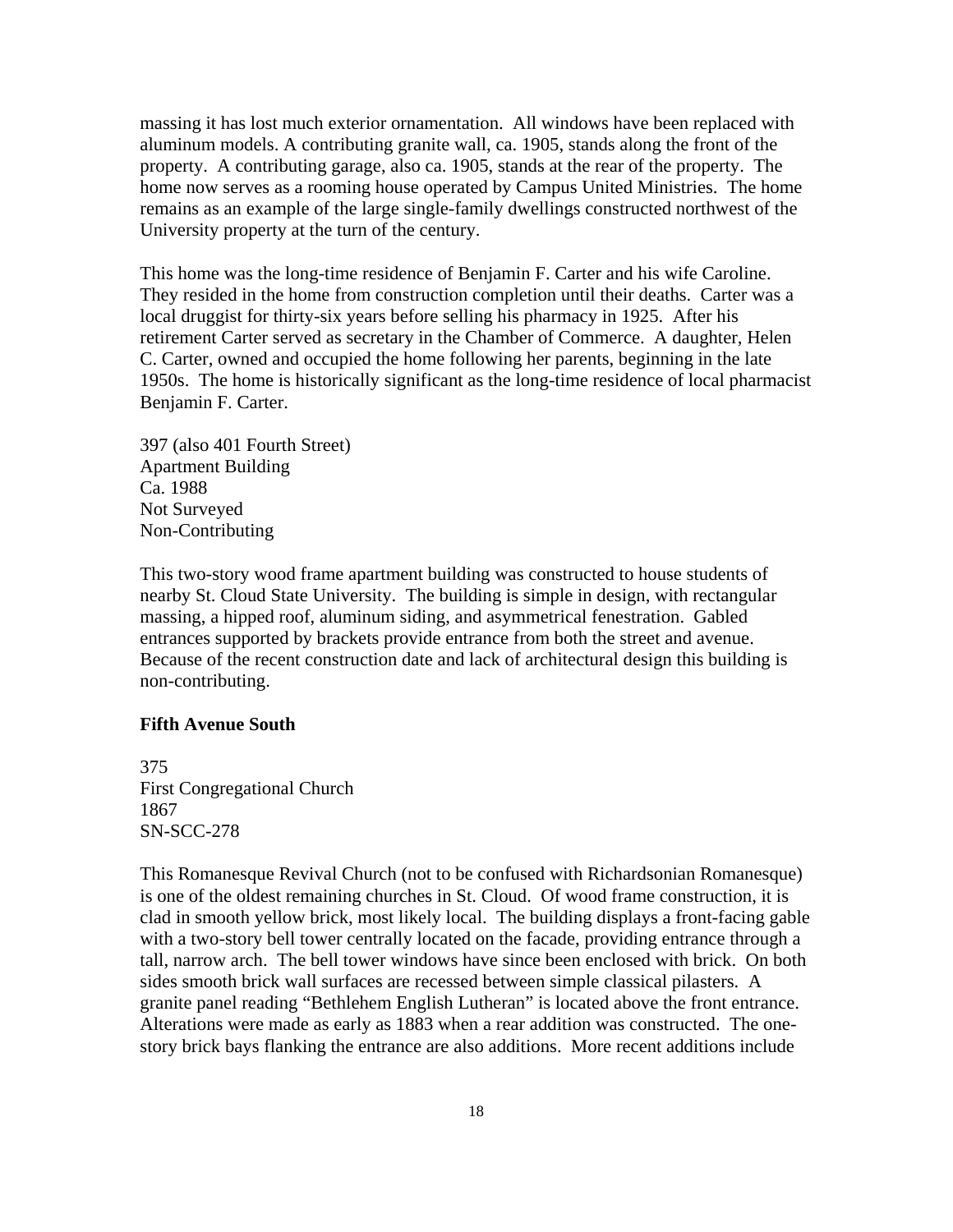window alterations and the tympanum covered in painted plywood. This building is significant as one of the oldest remaining churches in the St. Cloud area. It is also a fine example of the Romanesque Revival style, although altered, completed in yellow brick. Several congregations have found this church home since its construction. The First Congregational Church was organized in St. Cloud on February 2, 1864. In 1867 the society erected this brick church, just south of the ravine. The building was not dedicated until November 30, 1870. In September 1910, the Norwegian Lutheran congregation, organized in 1908, purchased the property. In October of that year the congregation held its first services in the building. The Seventh Day Adventist congregation also occupied the building. The building presently houses the Abundant Life Church.

379 Pickard House Ca. 1936 Not Surveyed

This one-and-one-half story wood frame dwelling features the Colonial Revival Cape Cod Cottage style. Sheathed in clapboard, the home is relatively simple in design and displays symmetrical fenestration and a side-gabled roof. A small awning supported by decorative brackets shelters the central front entrance. On either side of the entrance is a double hung 6/6 window with decorative shutters. Above these are gabled dormers sheltered by decorative awnings. An interior brick chimney rises from the center of the home. A contributing garage, ca. 1939, stands at the rear of the property.

Frank Pickard, the first occupant of the home, did not stay long. At the time Pickard was manager of the Holt Motor Company. He would go on to own his own automobile dealership and construct a home on Highbanks Place. Pickard was succeeded ca. 1942 by Roman P. Turzinski, a salesman. Harlan W. Erickson, president of the Niskern Insurance Agency, purchased the home in about 1950. He was succeeded by Francis M. Kanthank, foreman of the telephone company, in the early 1960s.

380 Hussey House Ca. 1890 SN-SCC-279

This two-story Queen Anne home is sheathed in clapboard and rests on a granite foundation. The home displays complex massing and an intersecting gable roof. The facade is dominated by a front-facing gable with a multi-paned window in the gable end, and a gabled bay at the lower level displaying colored transom windows. Two narrow spindle work columns support a small porch also located on the facade and within the massing. A flared band of wood shingles separates the two stories. Wood shingles are also located in the gable ends and dormers. This home is an excellent example of a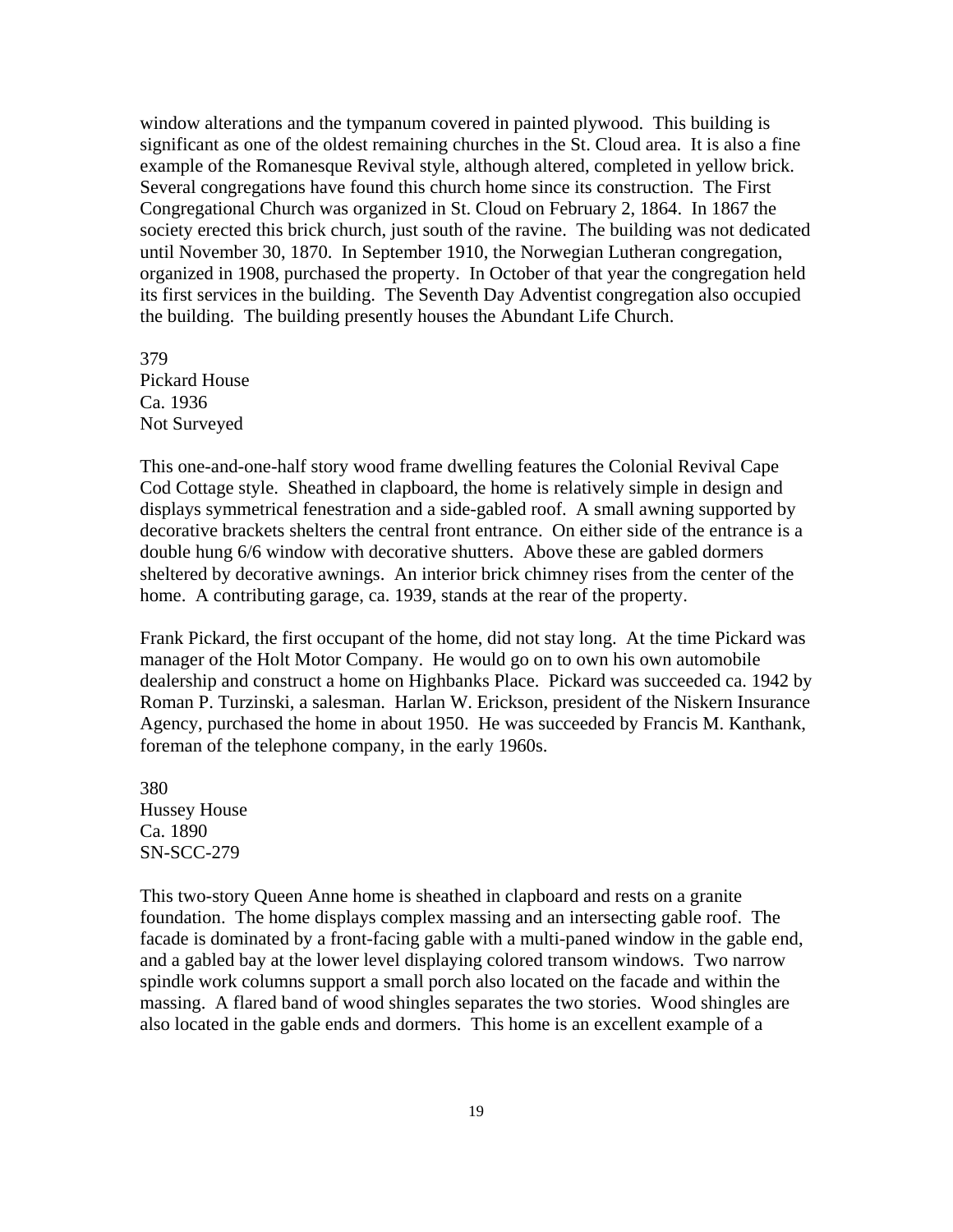modest and relatively intact Victorian home in a neighborhood encroached upon by University development.

Arthur A. Hussey, son of local architect Allen E. Hussey, was the first to occupy this home. Hussey, a painter and decorator, resided here before moving into the Dam Double House located two doors down, at 398 Fifth Avenue South. Hussey was succeeded by Harry Capple, bartender and surveyor, in about 1903. In about 1912 Hussey returned to the home, residing there through the mid 1920s. For several years the home was occupied by tenants until Edward A. Barthelemy, dealer in real estate and farmlands purchased and occupied the home in about 1935. It currently houses University students.

381 Geib House 1897 SN-SCC-280 Non-Contributing

Until recently, this two-story wood frame dwelling retained much of its original Colonial Revival character and contributed to the district. However, all exterior ornamentation including the porch has been removed, and the home has been covered in siding. Although the home retains it's massing, it no longer retains its architectural integrity and is a non-contributing member of the district.

This home should serve as a reminder of what University expansion and student housing development can do to alter a residential neighborhood, and what may happen if this trend is to go on unchecked.

390 Maxson House Ca. 1915 SN-SCC-281

This two-and-one-half story Craftsman style wood frame home sits on a granite foundation. The home displays rectangular massing and a side-gabled roof with overhanging eaves, exposed rafters, and decorative vergeboards. The lower level is clad in textured brick, the upper levels in smooth stucco. Brick piers and a brick rail support the enclosed full-length front porch. The main entrance is sheltered by a front-facing gable, the remainder of the porch by a side-gable. Five windows are located on the second story facade, the center window removed; a gabled dormer is centrally located above. Aluminum windows have replaced original models. Although not the most elaborate or intact example of Craftsman homes in St. Cloud, it is significant as a representative of the historic residential fabric of this neighborhood, which is rapidly deteriorating.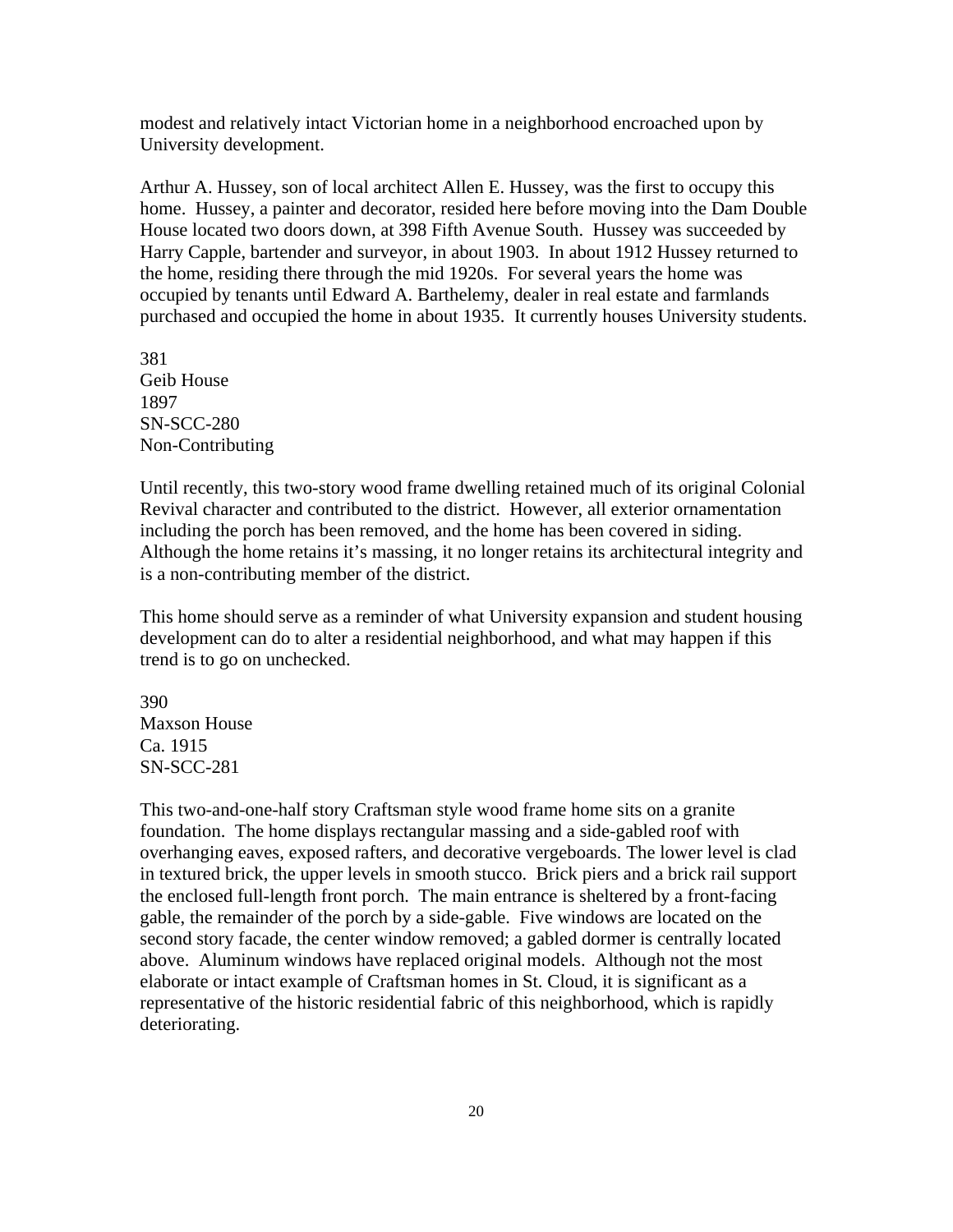Charles Maxson, Superintendent of City Schools, originally occupied this home. Maxson lived in the home for a short period, about 1915 through 1919. Other occupants include William J. Bohmer, president of Melrose Granite Company (before he moved into the Foley home on Third Avenue South), and Frank Pickard, president and manager of Pickard Motor Company (after living at 379 Fifth Avenue South, and before constructing the family home on Highbanks Place).

395 Saffron Suites 1988 Not Surveyed Non-Contributing

This non-contributing apartment building designed for University students is located on the site of the J. C. Boehm house, also known as the Saffron House. The home, dating to 1898, was a two-story structure with a full front porch, sitting on two city lots. It was demolished in June of 1988 to make way for student housing by a local developer. The current building is three stories, clad in aluminum siding, with a hipped roof. A gabled entrance is located on Fifth Avenue.

398 Dam Double House 1898 Allen E. Hussey SN-SCC-282

Commonly known as "The Castle," this two-and-one-half story Queen Anne home is one of the best-known Victorian homes remaining in St. Cloud. In 1898 construction of the double house began with Allen E. Hussey as architect, and J. Norstead and J. J. Wahl as contractors. Front entrances were located on both Fifth Avenue and Fourth Street with a brick wall separating the two residences. The home displays complex massing and a hip and gable roof from, typical of the Queen Anne style. The home is of wood frame construction, resting on a granite foundation, clad in local yellow brick. A three-story round tower is located at the southwest elevation with an arcade of pointed arched windows springing from small wooden columns at the upper level, and capped with an ornate finial. Rock faced stone trim is featured above and below all windows, in bands across the south elevation, and on the three-story tower. An L-shaped intact open porch supported by Corinthian columns wraps across the front and southwest corner. A small open second-story porch, supported by Doric columns, is located directly above the main entrance. A smaller one-story porch located at the south elevation provides a side entrance. All gable ends are clad in wood shingles. Other Queen Anne features include textured brickwork on the tower, a transom over the front entrance, and arched windows in the gable ends. Although the residence has been converted into student apartment units and has been slightly altered, it remains significant as one of St. Cloud's largest and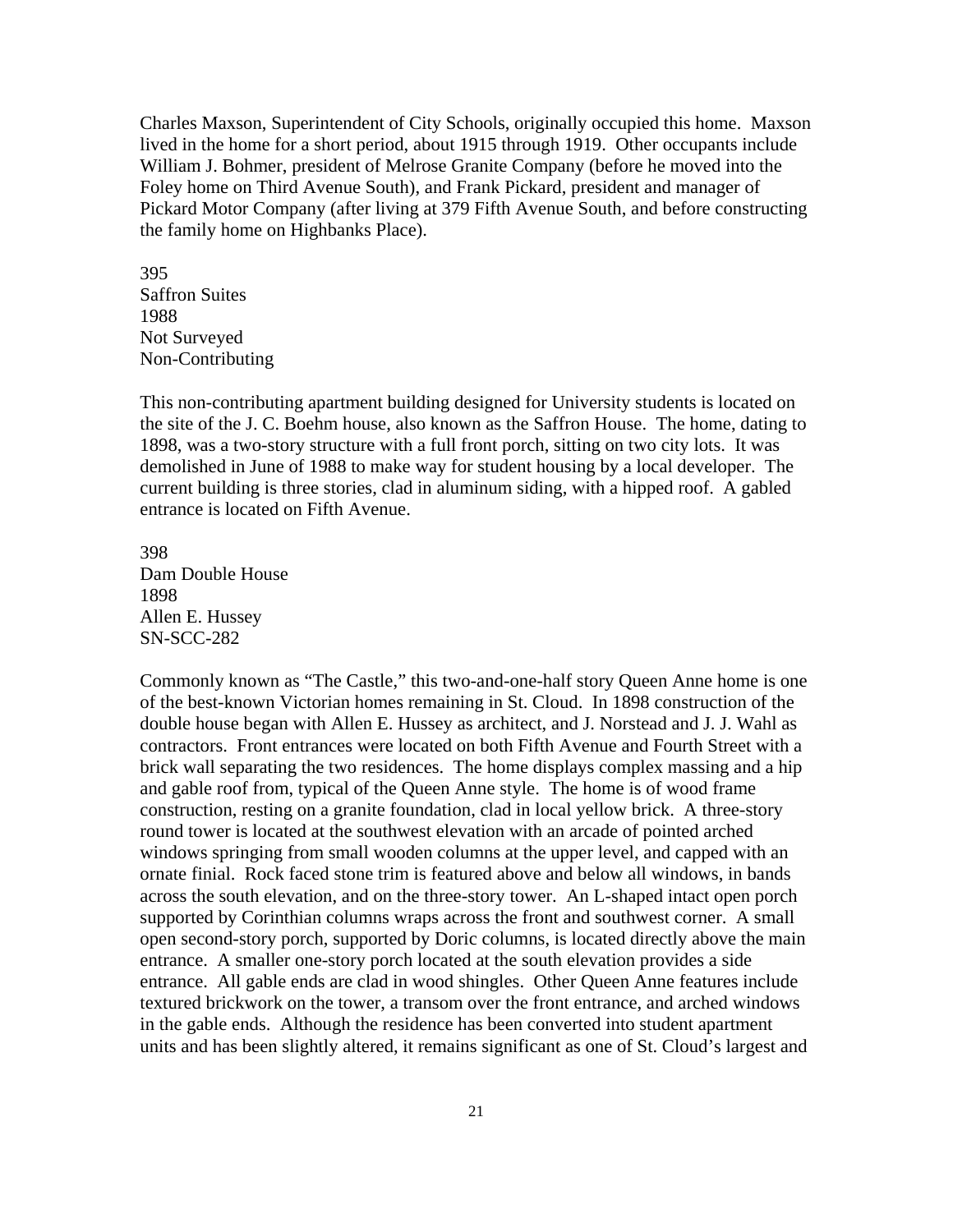most intact examples of the Queen Anne style, and as one of the city's largest and most intact yellow brick dwellings. It is also a rare example of an early double house.

Freeland H. Dam, a native of Maine, had established himself in St. Cloud by 1888 as a contractor, builder, and manufacturer of sash, doors, counters, lumber, and shingles. After completion, Freeland and wife Emily occupied one side, A. A. Hussey, painter and son of Allen E., occupied the other side. After Freeland's death, Emily occupied the home until her own death in 1932. By 1946 the home was owned by George O. Nelson, who had converted large portions of the home into apartments. At one time the home had twelve occupants other than the Nelson family. Currently the home has nine apartments rented by University students.

401 Hubert House Ca. 1917 SN-SCC-283

This two-and-one-half story home, constructed in ca. 1917, stands on the site of the James Biggerstaff House, which stood from ca. 1890 to ca. 1905. The present home is of wood frame construction clad in wood shingles and sitting on a granite foundation. It is a Four Square Colonial Revival dwelling with a hipped bellcast roof, displaying exposed mullions at the eaves. The facade is symmetrical, with a one-story screen porch supported by four volute Ionic columns. Two bay windows are located in the second story of the facade, separated by an oval window with keystones. Hipped dormers are centrally located on the facade and both sides. A two-story enclosed porch is located at the rear. All windows are double hung with diamond shaped panes. A contributing garage constructed in 1912 with an identical roofline and windows stands at the rear of the property. The property is significant as a relatively intact example of the Colonial Revival version of the American Foursquare.

Robert I. Hubert, physician and surgeon, was the first to occupy this residence. He was succeeded by Freeland A. Hoyt, dentist, and his wife Margaret. The couple occupied the home until Freeland's death in the early 1920s. Margaret continued to occupy the home into the 1950s.

405 Fischer House Ca. 1908 Not Surveyed

This two-and-one-half story, wood frame dwelling is a rather simple example of a gablefronted vernacular house. The steeply pitched gable displays flared eaves. The front entrance is located off-center, with a picture window containing 2/2 glazing located on the facade. A shallow gable runs across the first story of the facade, all that remains of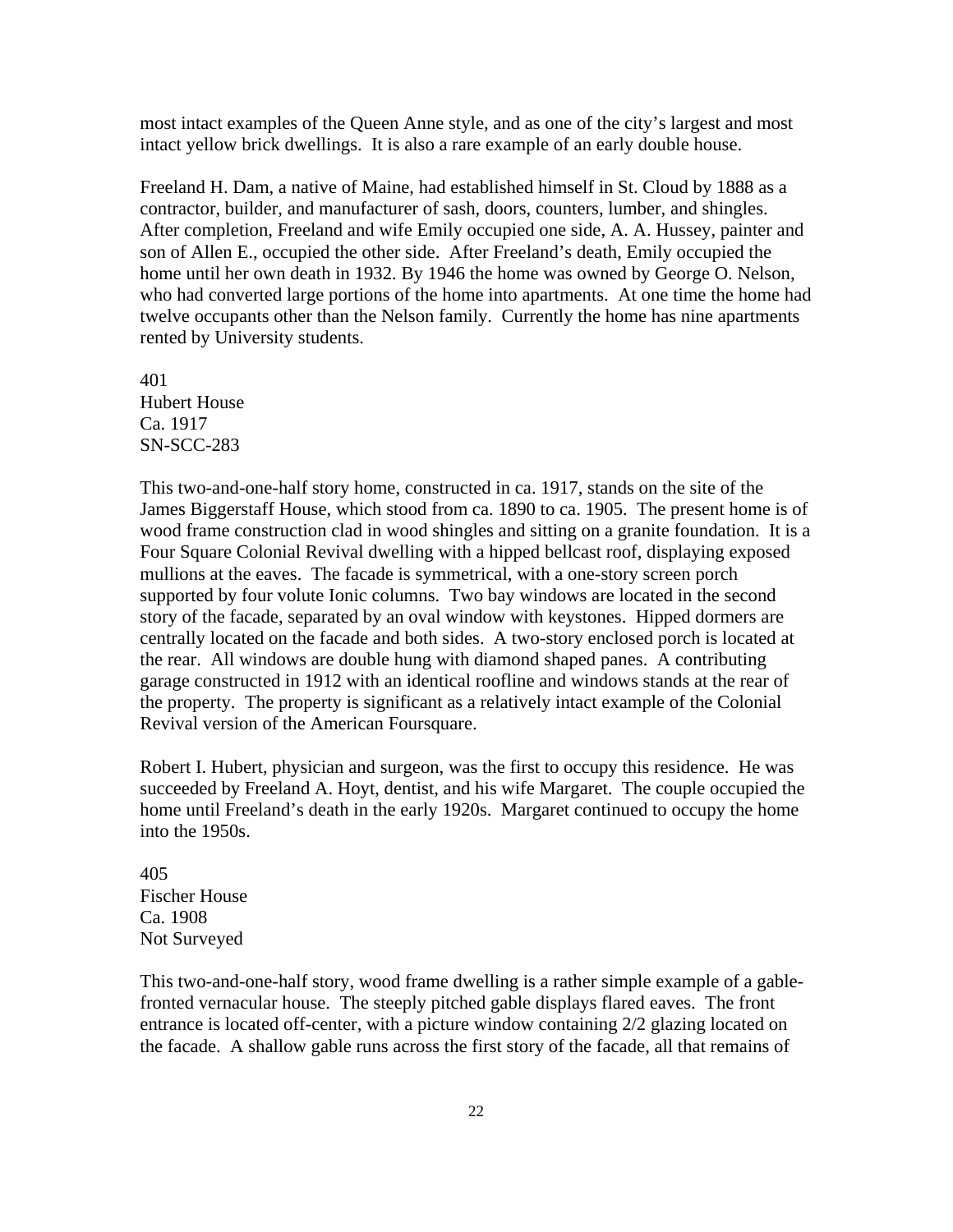the original front porch. A band of three windows is located in the second story of the facade. A small diamond window is located at the attic level. Windows are placed sparsely at the rear and sides. The home is clad in narrow aluminum siding. It is a representative example of the type and style of home being constructed near the college campus at the turn of the century.

William Fischer, secretary and treasurer of the Grinols Company, was the first to occupy this residence. He was succeeded by William C. Gulde, oculist; David A. Folger, with the Pan Motor Company; and Emil M. Nuerenberg, with The Times, among others.

411 Campus Apartments 1988 Not Surveyed Non-Contributing

This non-contributing rental property was constructed on the site of a home built as early as 1888. Early occupants included G. E. Churchill, purveyor of loans and Elmer B. Knutson, with the American Railway Association. The present building is four stories with a side-gabled roof. The first story is clad in rough stone, the upper stories in aluminum siding. A tuck-under parking area is located at the north elevation. A vinyl awning shelters the front entrance, on the east elevation. Because of the recent construction date this building is non-contributing.

419 Beebe House 1885 SN-SCC-285

The two-story Beebe House is an example of an altered Italianate style dwelling. The wood frame home is clad in stucco and rests on a granite foundation. The home displays box-like massing and is capped with a shallow hipped roof. Pairs of decorative brackets support the overhanging eaves. A one-story enclosed brick porch with a hipped roof extends across the facade. This porch is a 1920s addition. A one-story addition is located at the rear. This home has seen much alteration, including new stucco, window replacements, the porch addition, and the rear addition.

W. Loring Beebe, a local physician, was the first to occupy this home. He lived in the home from construction completion through about 1903. He was followed by a string of successors, each staying a short period. The 1931-1932 city directory listed the home as vacant, before being owned and occupied by William G. Guptill, bricklayer, throughout the remainder of the 1930s and the 1940s.

423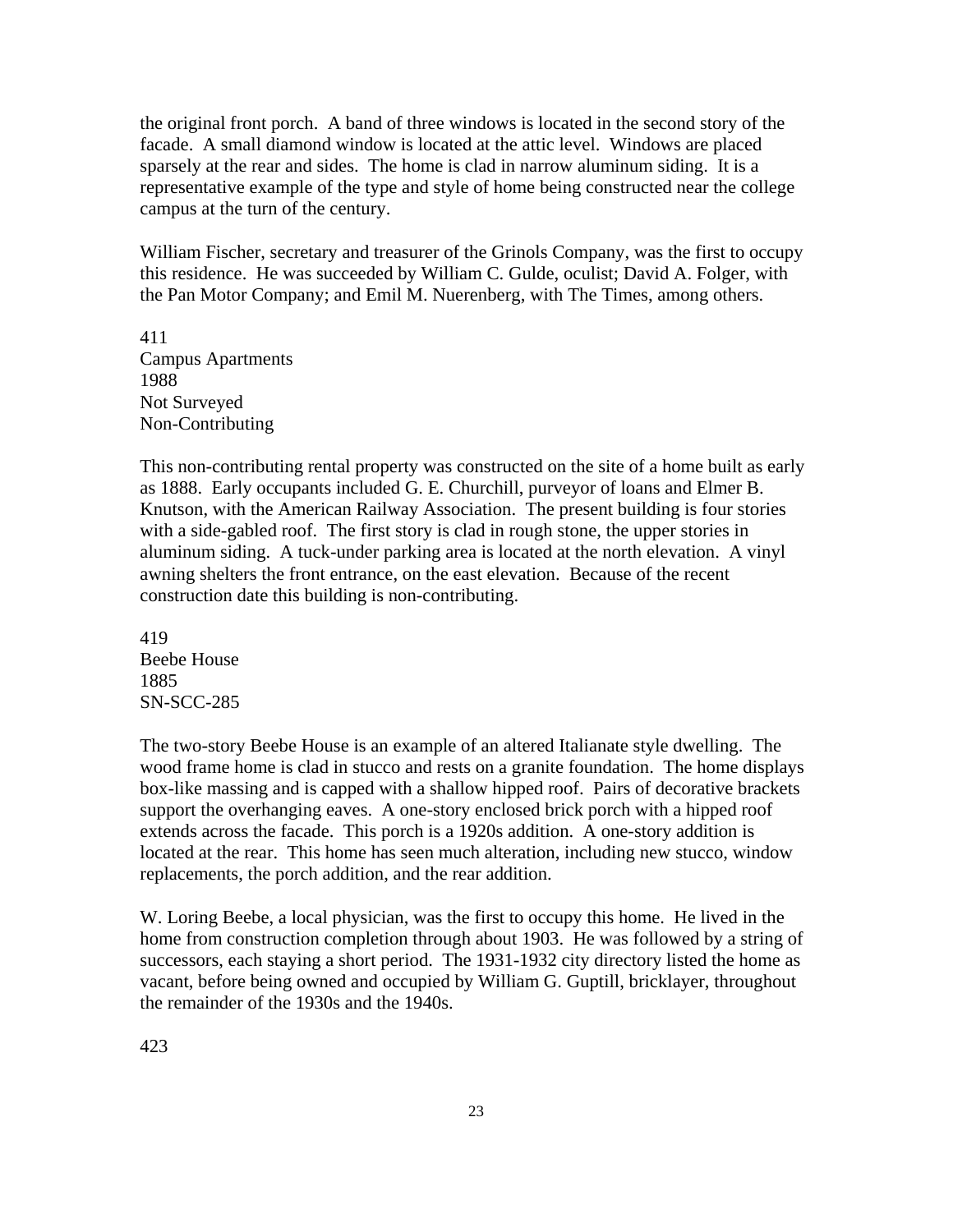Towne House Ca. 1911 Not Surveyed

This two-story dwelling is of wood frame construction clad in stucco. The facade is rather simple with an L-shaped one-story enclosed porch across the facade and south elevation. This porch displays a hipped roof. A pair of rectangular windows flanked by shutters is centrally located on the second story. The roof is a front-facing gable with scalloped vergeboards on both gable ends. An original one-story ell is located at the rear. A one-story shed addition clad in vertical siding is located at the northwest elevation. A non-contributing garage displaying scalloped gable ends is located at the rear of the property. Although the home has seen alteration it still retains its original massing. Together with the other homes remaining on Fifth Avenue near the University campus, it represents the turn of the century neighborhood constructed west of the campus that is rapidly disappearing.

Although Erwin and Julia Towne were not the first to occupy the home, the residence bears their name since they were the first steady occupants. Prior to the Towne's, five others occupied the home, each no more than three years. Erwin Towne was the president of Monumental Sales and Manufacturing Company, later the secretary and treasurer. After his death Julia occupied the home through the early 1940s, until is passed into the possession of Mrs. Clara Kloepper.

503 Dickinson House 1870 SN-SCC-286

Constructed by William Dickinson in 1870, this is one of the oldest remaining homes in St. Cloud. This one-and-one-half story Gothic Revival home is a close reproduction of a Downing center-gable cottage. It is a wood frame building with a brick veneer that has been stuccoed. The home displays a steeply pitched side-gabled roof, with a steeply pitched intersecting gable centrally located on the facade and rear. All gable ends display dripping vergeboard ornamentation. Rare brick hoods (since covered in stucco) are located above the windows. An open hipped porch with curved ornamentation and dentils is located on the front gable. The porch base is a cement replacement, the rails are also replacements. A one-story addition partially clad in wood siding is located at the rear. A non-contributing garage, ca. 1970, is located at the rear of the property.

This home was slated for demolition in May of 1988 along with the Saffron House to make way for a five-plex apartment building. Because of its close proximity to the University it is still in danger. This home is significant as one of St. Cloud's earliest remaining dwellings, and as an example of the Gothic Revival style, rare in St. Cloud, as well as Minnesota.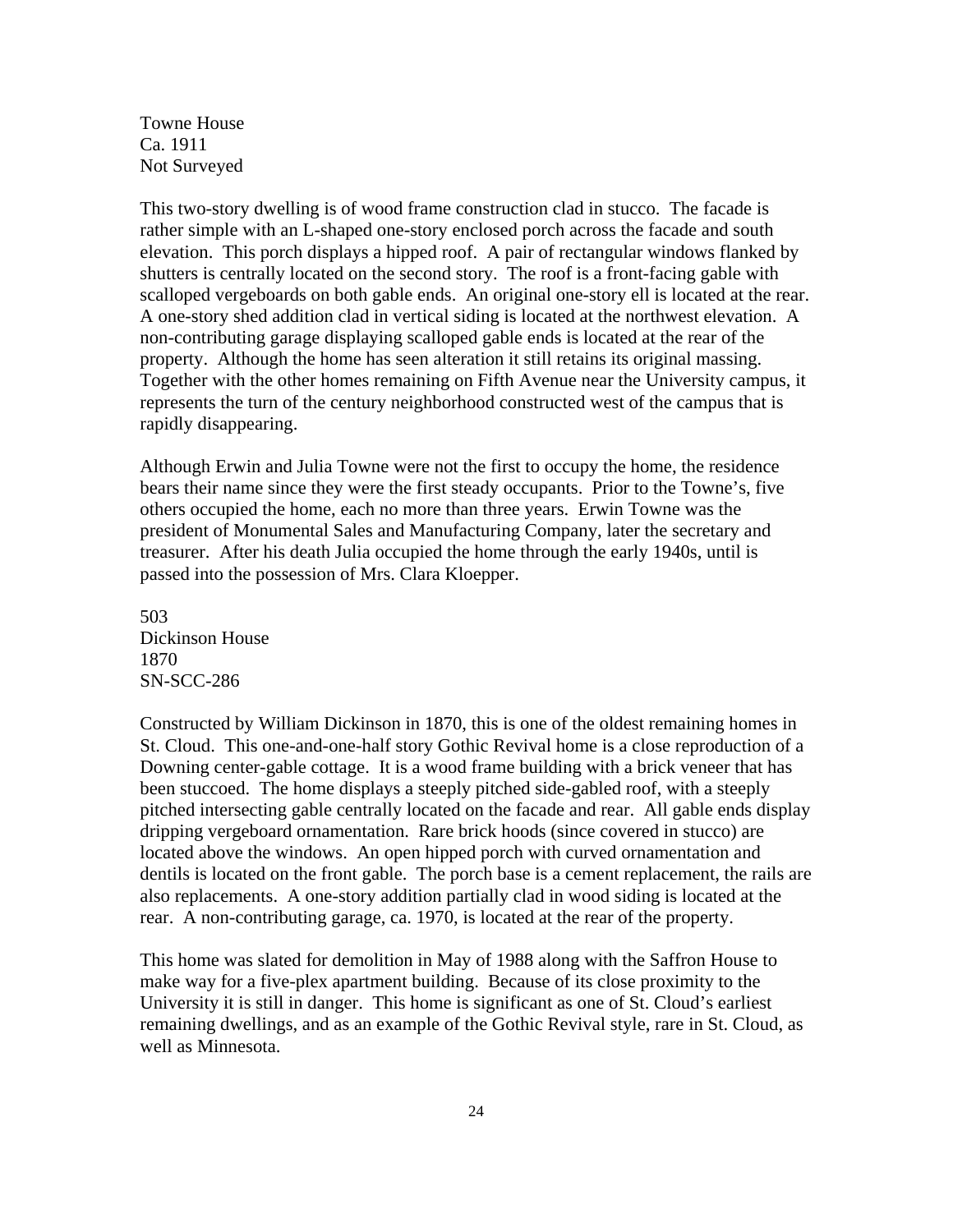Like many other homes in this district, this home saw large number of residents, and a high turnover rate. After William Dickinson, George A. Dickinson, a letter carrier, occupied the home. They were followed by a string of occupants, sometimes two or three at a time, through the 1940s. University students currently occupy the home.

509 Hurrle House 1913 Not Surveyed

This slightly altered Craftsman home was constructed in 1913 by John Hurrle, proprietor of Hurrle Garage. This one-and-one-half story home displays a side-gabled roof with wide eave overhangs that extend across the now-enclosed front porch. Identical gabled dormers are centrally located on the facade and rear, supported by decorative brackets. The home is clad in narrow aluminum siding. The front entrance is off-center, flanked by vertical wood siding. All windows are aluminum replacements. An early attached garage, ca. 1918, is located at the northwest elevation. This home is significant as an example of the larger Craftsman style homes constructed on St. Cloud's southside. Along with the other homes on Fifth Avenue, this home represents a rapidly receding residential neighborhood located near the expanding University.

John Hurrle occupied the home from construction completion through the early 1920s. The home had several short-term residents including Paul J. Ramstack, manager of the ill-fated Pan Motor Company. Leigh W. Cary, vice-president and manager of Citizens Loan and Investment Company occupied the home throughout the 1930s and early 1940s.

515 McGregor House 1914 Not Surveyed

Railroad contractor Guy McGregor constructed this two-and-one-half story American Foursquare home in 1914 for \$4500. The home follows a box-like plan, with a hipped bellcast roof. It is clad in artificial siding. Hipped dormers are centrally located on the facade and rear. Windows are typically placed in pairs with 6/1 glazing. A small onestory bay is located at the southwest elevation. A one-story hipped enclosed porch extends across the facade. The porch facade includes an off-center entrance and a transom window flanked with sidelights. One and two story additions have been placed on the rear. A two-story contributing garage, ca. 1914, stands at the rear of the property. Along with the other homes located along Fifth Avenue, this home is significant as a representative of the disintegrating neighborhood bordering University property.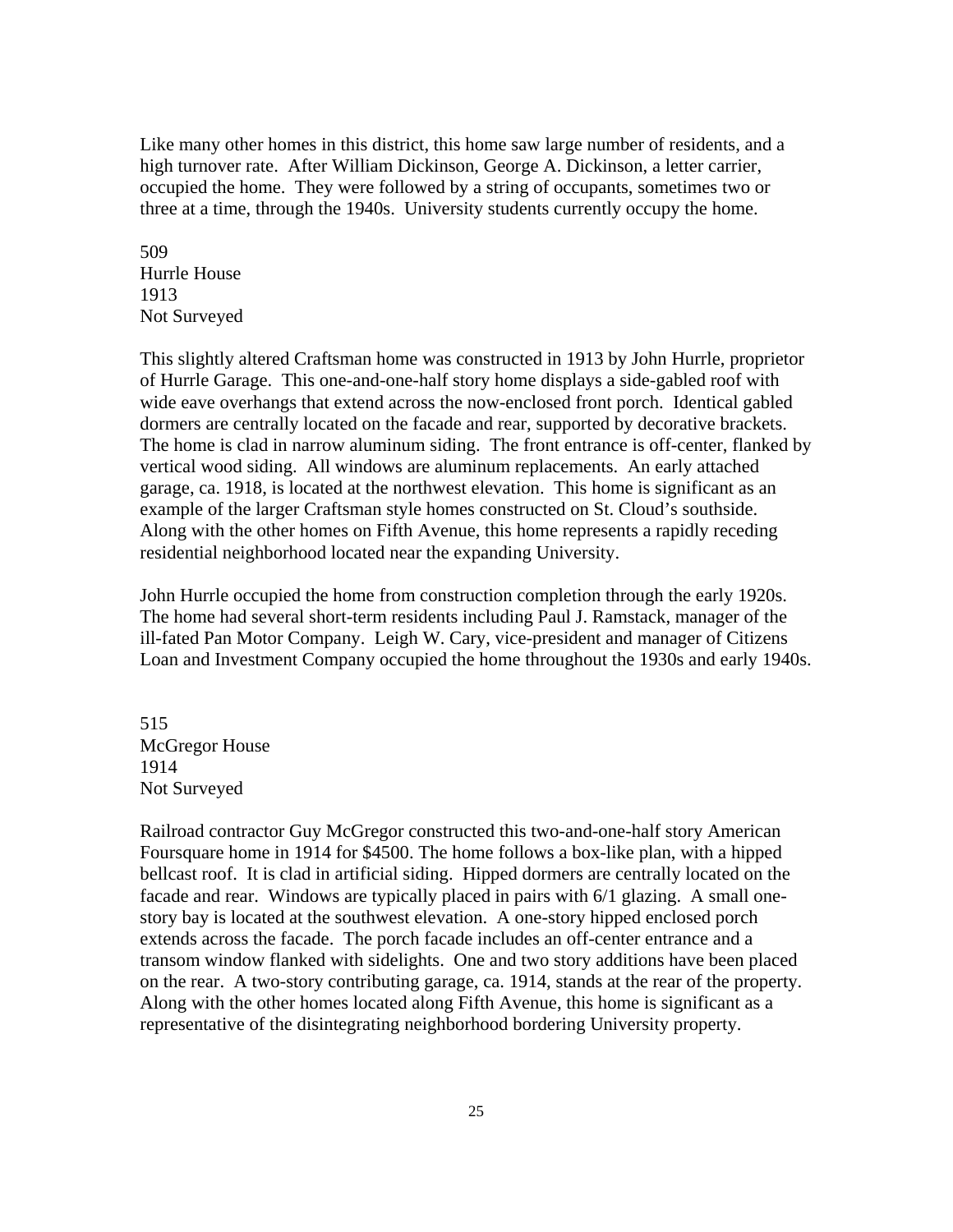Although built by Guy McGregor, he did not occupy the home for long. Only one city directory (1916) places him at the address. Judson D. Wilson, proprietor of Wilson & Company, women's and children's outfitters, occupied the home from about 1917 through 1921. John Gallagher, grocer and confectioner, along with wife Anna resided in the home through the mid 1940s. Mary Gallagher, principal of Central Junior High School, followed her parents as resident.

525 Serenity Place 1987 Not Surveyed Non-Contributing

This three-story apartment building follows a rectangular plan with a shallow hipped roof, clad in brick. The first story at the north elevation is recessed to create covered parking for residents. All windows are located in recessed vertical rows. The front entrance, located on the facade, is sheltered by a hipped gable supported by brick columns. Because of its recent construction date, this building is non-contributing.

#### **Sixth Avenue South**

341 Rosenberger House Ca. 1890 SN-SCC-298

This two-story home is located just south of the ravine that once divided the early settlements of Middle Town and Lower Town. This Folk Victorian style home is of wood frame construction with brick veneer and rests on a granite foundation. The roof form is an intersecting gable. A front-facing gable dominates the facade, with symmetrical window placement. A large multi-paned window is located on the facade. A small entrance porch is located on the facade at the intersection of two wings. Windowsills and lintels are projecting; the sills are trimmed in granite. Both original porches, an L-shaped on the facade and a smaller one at the rear, have been removed. The yellow brick has been painted. A non-contributing garage, ca. 1999, is located at the rear of the property. This home provides a unique example of a yellow brick house design in this area. It is also an important member of the residential group located along Sixth Avenue South.

Constructed as early as 1880, this home has had a number of occupants over the years. The first city directory listing, 1888-1889, places B. Rosenberger (retired) at this address. Rosenberger was followed by William H. Bingham, Sophie Burns, Fred Witte, and several other short-term residents into the 1920s. By the mid-1920s, Mrs. A. Fredericka Koepp became owner and occupant, continuing into the 1950s. At all times she had at least one boarder in the home with her.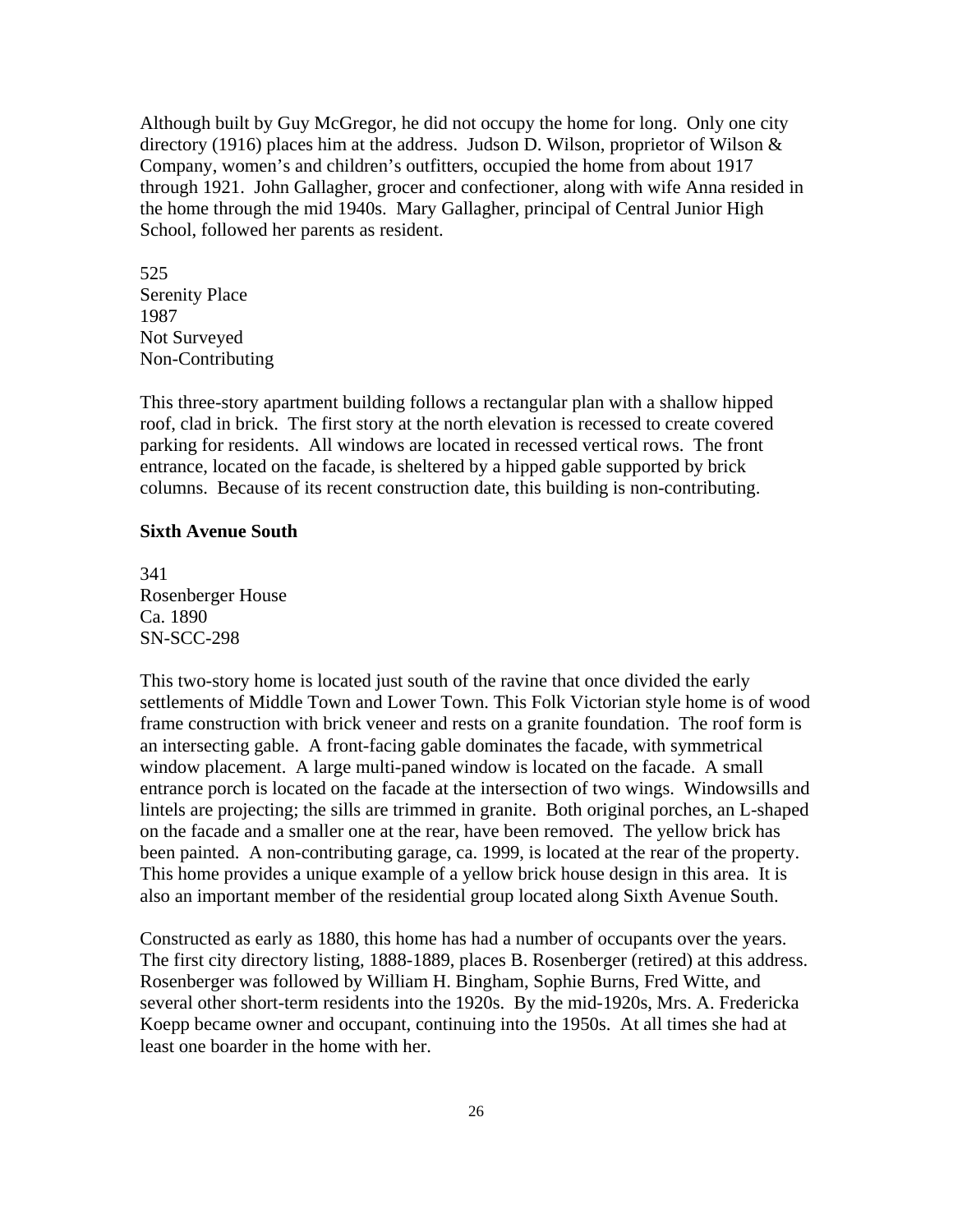342 Pappenfus House 1922 SN-SCC-299

Paul Pappenfus, "Builder of Better Homes", constructed this two-story Arts and Crafts residence in 1922. Of wood frame construction, this stucco-clad home is capped with a shallow hipped roof that displays overhanging eaves and exposed rafters. A one-story flat roofed entrance porch (a later addition) is topped with a balustrade. The front entrance is flanked by sidelights. All windows are double hung with 9/1 glazing. Canvas awnings shelter lower level windows; upper level windows are flanked with shutters. On the first story a band of three windows is located on the south side. Decorative beams surround these windows with ten decorative brackets extending out from the top beam. This is repeated on the south elevation. An exterior brick chimney is located at the north elevation. A one-story sun porch is located at the rear along with an attached garage. A contributing unattached three-bay garage stands at the rear of the property. A contributing brick retaining wall stands at the front of the property. This home is significant as the residence of Paul Pappenfus, a leading St. Cloud homebuilder and developer, and as a rare example of the California Arts and Crafts style.

This home was the residence of Paul Pappenfus from its construction completion until his death. Known as the "Builder of Better Homes," Pappenfus was a general contractor operating the Pappenfus Construction Company, as well as a real estate broker and developer. He was responsible for the construction of a large number of St. Cloud homes, as well as the Auditorium and Music Hall at St. John's University, and several local churches.

343/345 Olson Duplex 1939 Not Surveyed

This one-and-one-half story duplex is of wood frame construction clad in aluminum siding. The roof is side-gabled with a steeply pitched intersecting gable extending outward from the facade. A pedimented front entrance and band of three windows is located in this gable, on the lower level. A single window is located within this gable on the second story. A narrow unsheltered porch extends off the north side of the gable, providing access to a side entrance. All windows are double hung with 9/9 glazing. A contributing two bay garage stands at the rear of the property. The home is significant as an example of the size and type of homes being built in the neighborhood during the 1930s and 1940s. It is also significant as an early duplex.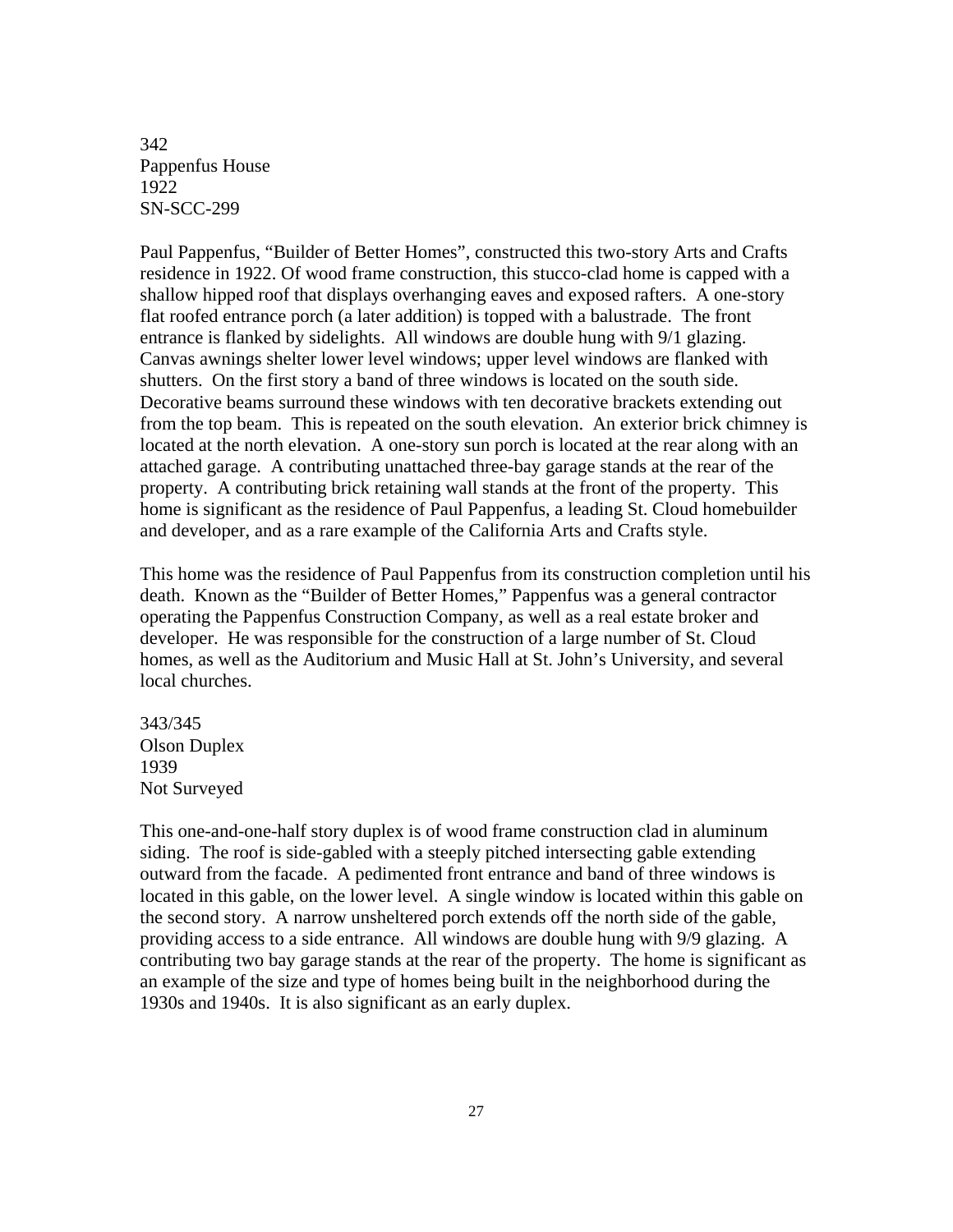O. K. Olson built this home in 1939 at a cost of \$4000. The first resident and owner was Arthur J. Olson, an engineer for the Great Northern Railway. The property had two residents from construction completion through the 1960s, and most likely until the present.

348 Hoffmann House Ca. 1959 Not Surveyed Non-Contributing

This one-story Ranch style home is clad in red brick and capped with a hipped roof. The front entrance is centrally located, and a large picture window is predominately placed on the facade. A matching garage stands at the rear of the property. This home is an intact example of the latest residential style to be constructed in this neighborhood, the Ranch style.

The earliest resident was Caroline E. Hoffmann, a laundry worker at the Veterans Administration Hospital.

349 Freeman House 1885 SN-SCC-300

This two-and-one-half story Queen Anne home was constructed in 1885 as a singlefamily dwelling for Daniel H. and Clara Freeman. It is of wood frame construction with a brick veneer, sitting on a granite foundation. Massing is complex with a gable and hip roof. Intersecting gables are located on the facade and sides. An intact open porch extends across the facade displaying modillions and other cornice ornamentation, turned columns, turned balusters, and tympanum ornamentation. This ornamentation is repeated in the gable ends. Vergeboards display incised carvings. One and two story bay windows, located on the sides, display paneled bases. A transom light is located above the front entrance. All windows are double hung with Queen Anne glazing. The home was constructed with local yellow brick, which has since been painted. A contributing garage dating to ca. 1920 and two non-contributing garages, ca.1970, stand at the rear of the property. This home is significant as an intact and complex example of the Queen Anne style. It retains many decorative features that have since been lost on other local houses of this age and style. It is also significant as a local yellow brick home, the home of two important local families, and as a pivotal structure in a group of relatively intact homes along Sixth Avenue.

Daniel H. Freeman was an important and active St. Cloud resident. He served two split mayoral terms, was Registrar of the U. S. Land Office, and a Minnesota State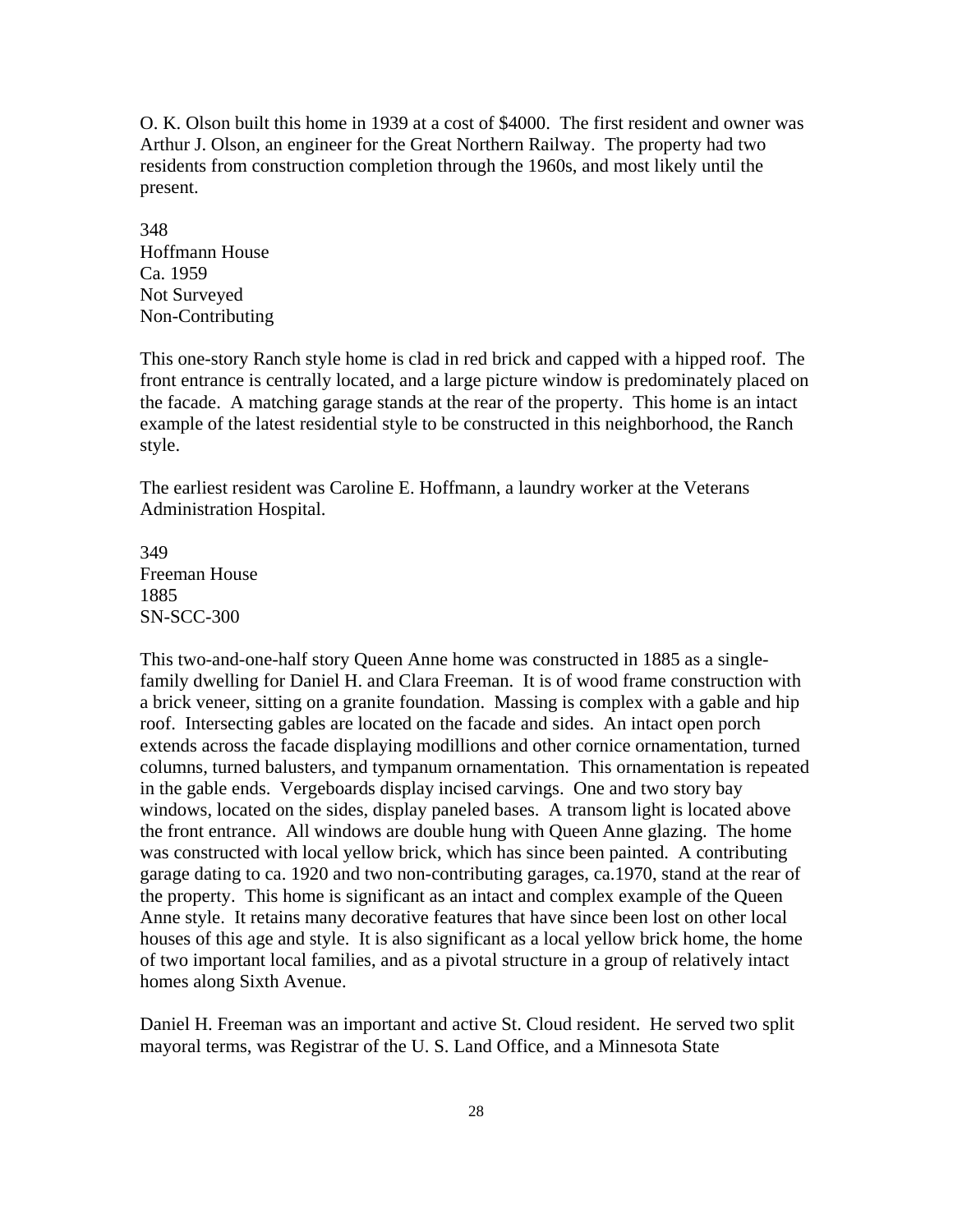Representative. He also donated land for the State Reformatory and the St. Joseph Catholic Home. Freeman occupied the home until his death in November 1931. Wife Clara occupied the home until her death in December 1936. The home was then purchased by Thomas A. Donlin. Donlin was president and founder of the Donlin Millwork Company. The Donlin family resided in the home through 1985.

352 Neisius House 1925 Not Surveyed

This one-and-one-half story simple Craftsman style home was constructed in 1925 for John P. Neisius at a cost of \$2000. The wood frame home is sheathed in clapboard with a front-facing gable. Shed dormers are located on either side. The roof and dormers display overhanging eaves and exposed rafters. A screened porch extends across the facade, sheltered by a gable. The porch balustrades and gable ends are clad in clapboard, porch supports are narrow columns. All windows are aluminum combination replacements. A contributing garage stands at the rear of the property. This home is significant as a member of the relatively intact, slightly altered group located on Sixth Avenue.

John P. Neisius, a laborer, was the first to occupy this home. He was followed by Lyle Hall, proprietor of the DeLuxe Barber Shop, and Mrs. Hattie Kelso, a widow and secretary.

356 Clark House 1887 SN-SCC-301

This Queen Anne home, along with a barn that is non extant, was constructed by Lewis Clark in 1887 at a cost of \$5000. This two-story home is of wood frame construction with yellow brick veneer and rests on a granite foundation. Roof form is hip and gable. The facade is relatively simple, with little ornamentation. The front entrance is located off-center, sheltered by a Craftsman era gable. The original full front porch has been completely removed. A two-story cutaway bay at the south elevation still retains much Queen Anne detail. Fishscale shingles are located in the gable end, supported by brackets. A sunburst design is incorporated in the gable ends and brackets. Vergeboards display a slight curve near the base. Two interior brick chimneys rise from the center of the home. An attached garage, located at the rear, appears on the 1919 Sanborn Fire Insurance Map. Although this home has lost some ornamentation, it is still significant as an example of a Queen Anne style home constructed of local yellow brick. It is also a representative example of the size and style of homes being constructed in this neighborhood during the 1880s.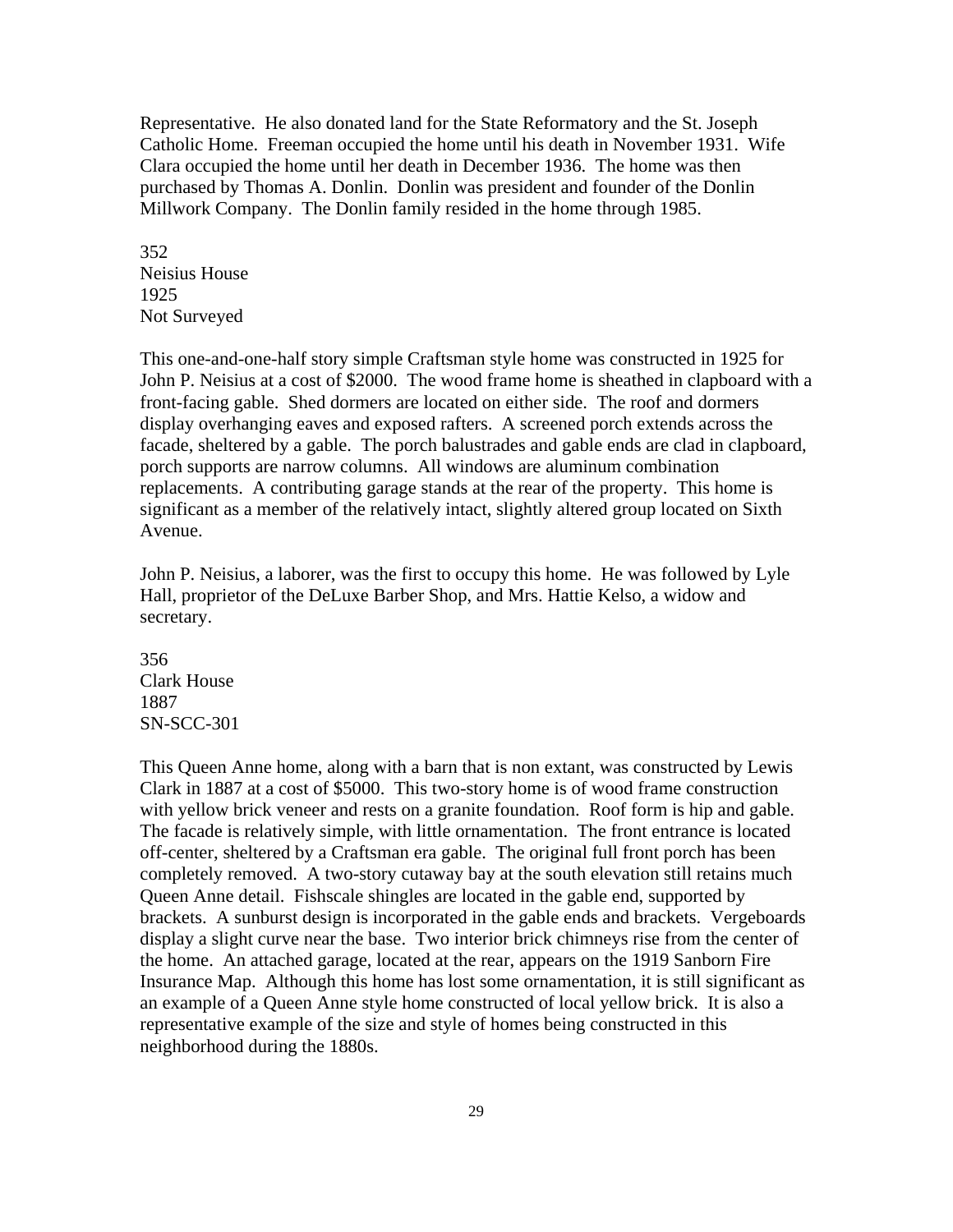Lewis Clark resided in this home from construction completion until his death in March, 1926. Clark moved to St. Cloud in the fall of 1856. His early businesses included sales of farm implements, a feed mill in Clearwater, and a store in St. Cloud. He also served on the city council for several years. Following his death, the home stood vacant and saw tenant residents until Wilbur W. Holes became owner and occupant in the early 1930s. Holes was the president and treasurer of the Holes Advertising Press Incorporated, forerunner to the Holes-Webway Company and the Holes Advertising Service. He was the son of William Holes, pioneer in the local granite industry (see 508 Sixth Avenue South). He also served as president of the St. Cloud State University board from 1948 until 1957. A residential hall was named in his honor. Holes was succeeded by Cyril A. Baumgartner, who ran his Federated Hardware Mutual Company from the same address. The home is historically significant for its association with early St. Cloud pioneer Lewis Clark and local businessman W. W. Holes.

402 Bensen House 1904 Samuel H. Haas SN-SCC-303 NRHP

This wood frame and brick veneer home, constructed in 1904, rests on a granite foundation. The home displays complex massing and a bellcast hipped roof. A threestory tower located at the northwest corner dominates the facade. An intact porch extends across the facade, wrapping around the tower. A small recessed second story porch is included in the massing. Shed dormers displaying ornamentation similar to the tower are located on the facade and north side. A round picture window is located on the facade south of the entrance. Lead glass windows remain on the north elevation. Brick quoins mark the rear corners of the home. A one story enclosed porch with a balustrade above, ca. 1915, is accessible from the rear. Rock faced granite trim is displayed above the foundation and below the windows. A contributing intact brick carriage house with a gambrel roof and granite trim is located at the rear of the property. This home is significant as an excellent and intact example of the Queen Anne style. It is also one of the few remaining Victorian mansions in St. Cloud. Ties to the Bensen and Johnson families also lend significance.

John N. Bensen, along with his brother Andrew, established Bensen Brothers Grocery in St. Cloud by 1872. John Bensen was involved in the grocery business for over thirty years. By the time he built this home for his family, Bensen had left the grocery business and was involved in real estate, with Wright and Bensen, Real Estate and Loans. In 1908 Bensen became president of Merchants National Bank of St. Cloud, also serving as director of First National Bank of St. Cloud. In addition, he served as St. Cloud mayor from 1905 to 1906. John's wife, Elizabeth C. Metzroth, was a member of the prominent St. Cloud Metzroth family. In 1917 Ebert Johnson, president and manager of Powell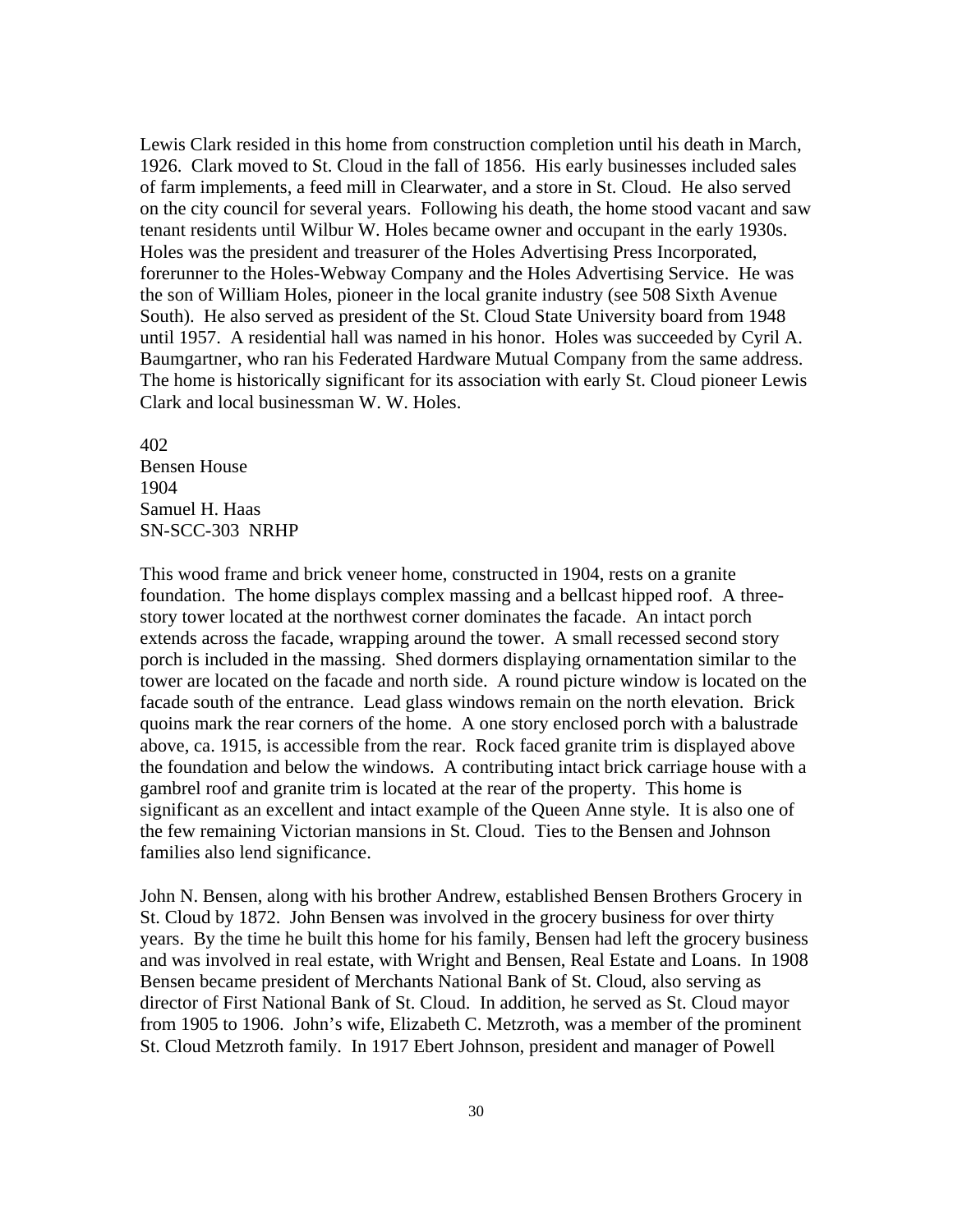Hardware Company, began to occupy the home. The current homeowners plan to create a bed and breakfast.

403 Block House 1911 Not Surveyed

This simple vernacular dwelling was constructed in 1911 by H. C. Block for \$3500. Of wood frame construction, this clapboard-clad home displays a cross-gabled roof with gable end returns on the facade. A wide band of trim is located directly below the slight roof overhang. An enclosed hipped front porch runs across the facade, extending to the north. A shallow gable supported by narrow wrought iron rails shelters the front entrance. A contributing garage stands at the rear of the property. Although altered, this home is an example of a simple Greek Revival style. It also represents the smaller and simpler homes that were erected after the Victorian mansions.

Henry C. Block was a native of Germany, coming to America as a child in 1856 and settling in St. Augusta Township. Before retiring to St. Cloud in 1910, Block lived and farmed in Fairhaven Township for forty-one years. In 1903 and 1905 he sat in the lower house of the Minnesota Legislature. Block occupied this home from construction completion through 1920. He was succeeded by Fed C. Lindt. Lindt, vice-president of the Security Federal Savings and Loan Association, occupied the home from 1920 through the 1950s.

405 Hommes House 1901 Not Surveyed

This one-and-one-half story home was constructed by John Hommes in 1901. A front facing gable displays gable end returns. Three windows are located in the facade gable end. A one-story enclosed porch is located on the facade. The front entrance is offcenter. Porch windows are 4/1 glazing; all other windows are 1/1 aluminum replacements. A one-story bay is located at the south elevation. A contributing doublebay garage is located at the rear of the property. This home is significant as a simple turn of the century home located west of the college campus.

John Hommes, vice-president of Security Blank Book and Printing, was the original owner and occupant of this home from construction completion through ca. 1909. Until 1916 the home did not have a steady occupant. In 1916 Joseph Beumer became resident, staying through 1944. Victor J. Georger, of Dominik & Georger's Fine Beer, purchased the home from Beumer.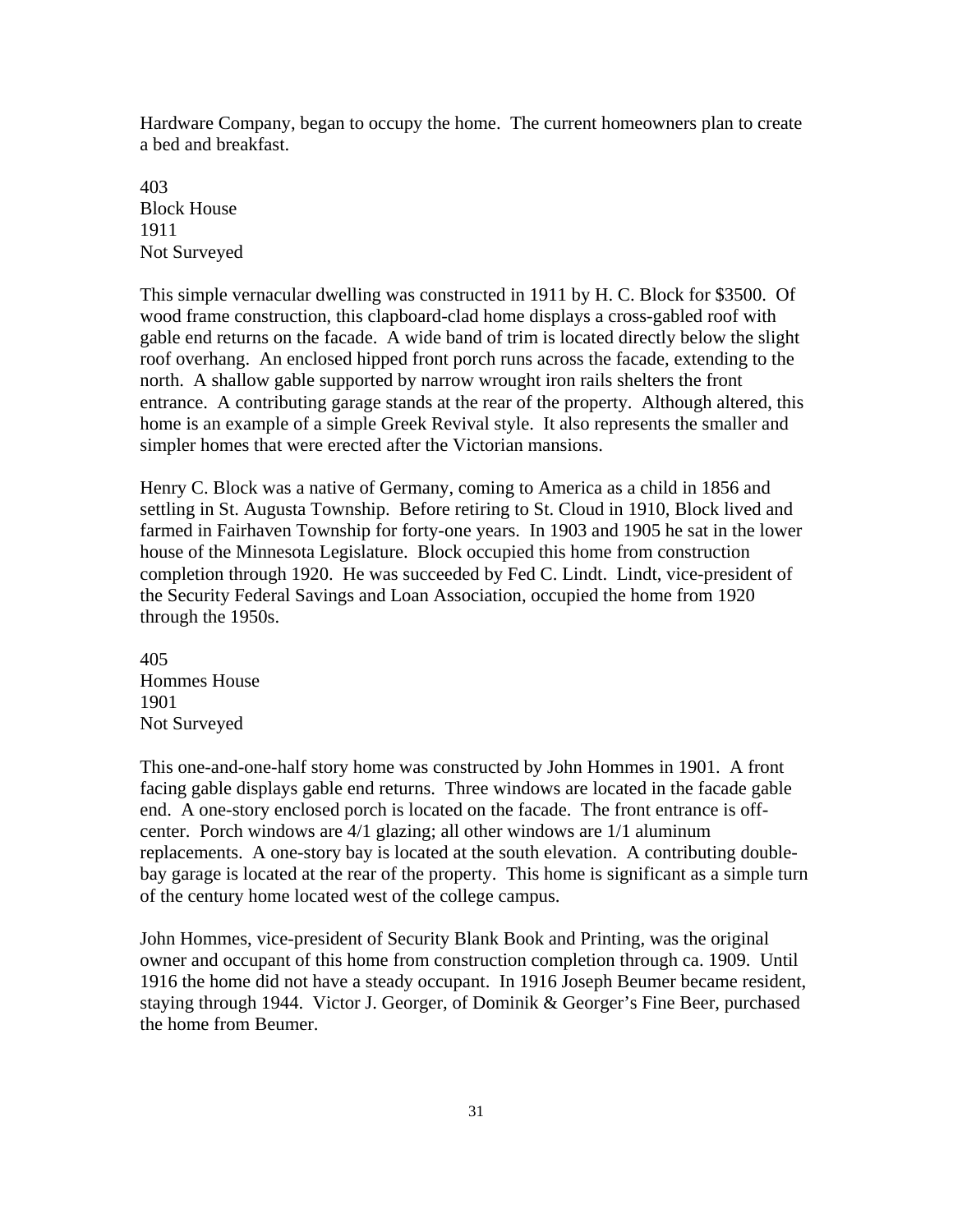420 Jones House 1903 Not Surveyed

Walter C. Jones built this Queen Anne style home in 1903 for \$3500. This wood frame home, clad in stucco, displays irregular massing and a hipped and gable roof form. All exterior ornamentation has since been removed or covered in stucco. An enclosed front porch extends across the facade, displaying overhanging eaves and exposed rafters (most likely a Craftsman era alteration). A one-story bay is located at the south elevation. A hipped one story enclosed porch is located at the rear. A non-contributing garage and playhouse stand at the rear of the property. Although the home has lost ornamentation, it is a representative example of the size and scope of homes constructed just west of the University the turn of the century.

Walter C. Jones, confectioner, lived in the home for a short period, from 1903 until 1907. He was followed by Jacob Weiler, an employee of the Great Northern shops. Weiler resided in the home until about 1940. He was succeeded by Clement J. Stein, city policeman.

421 Bruener House Ca. 1885 SN-SCC-304

This two-story Queen Anne dwelling is of wood frame construction, sheathed in clapboard. The home displays irregular massing and a hip and gable roof form. An open porch, supported by Tuscan columns, extends across the facade, wrapping around the northeast corner. A one story paneled bay is located at the south elevation. A rare intact porch remains open at the rear. The front entrance is double leaf. All windows are double hung with 9/1 glazing. A contributing garage, ca. 1915, stands at the rear of the property. This home is significant as a large and relatively intact example of the Queen Anne style.

This home was the residence of Theodore Bruener until he moved to 404 Ninth Avenue South and the Majerus family moved from their home, 404 Ninth Avenue South, to this home. Bruener came to America from his native Germany in 1874. He settled in St. Cloud in 1880 and associated himself with Judge Loren W. Collins until leaving in 1882 to practice alone. Bruener served as county attorney, probate judge, and registrar of the U. S. Land Office. Michael Majerus, also a German citizen, was involved in the brewery business shortly after arriving in St. Cloud. He also operated a local hotel, ran a grocery business, and manufactured bottled goods. In 1883 his dry goods establishment was purchased by Frank Fandel and Michael Nugent, who created Fandel & Nugent, which later became Fandel's Department Store. Majerus was locally known for his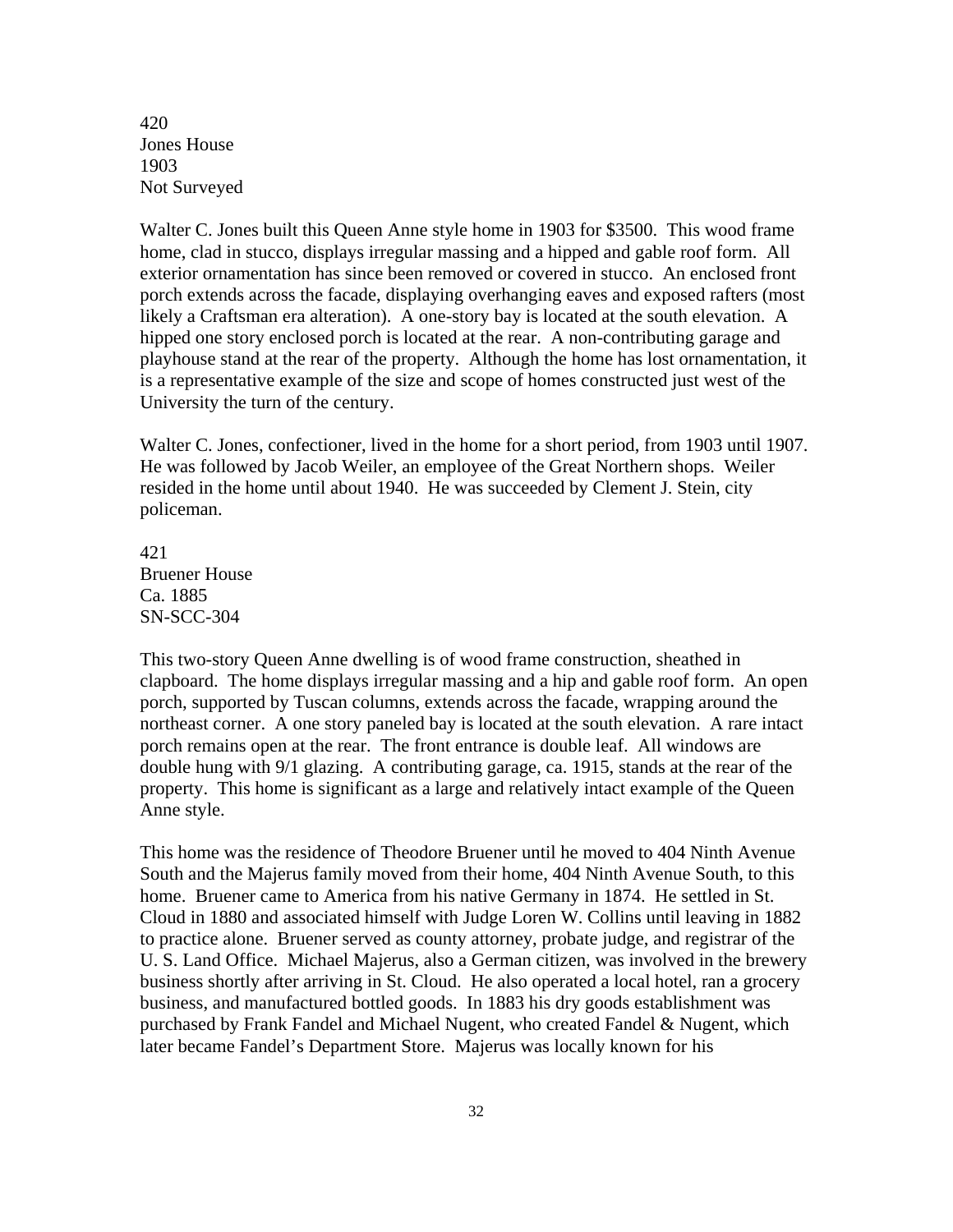philanthropic work. This home is historically significant as the residence of two prominent and influential local families

423 Schumacher House Ca. 1926 Not Surveyed

This two-story Prairie home was one of the last homes constructed on this block of Sixth Avenue. Of wood frame construction and clad in stucco, this home follows a square plan and is capped with a hipped roof. An enclosed hipped porch extends across the facade, providing access from the south side. A pair of windows is located off-center from the porch. A band of trim runs across the porch facade above the windows. Three windows are located above the porch on the second story. A rear addition is clad in aluminum siding and stucco.

This home saw a high turnover in residents, many of them not owners. Emil E. Schumacher, traveling salesman, was the first steady resident, owning and occupying the home from about 1929 to 1932. After Schumacher, various other tenants occupied the home until 1954, when Wallace P. Beta, importer and exporter, became owner and occupant.

424 Kelso House Ca. 1941 Not Surveyed

This one-and-one-half story Cape Cod dwelling replaced an earlier home built as early as 1899. This wood frame home is clad in clapboard with a side-gabled roof. The facade is symmetrical. A gable supported by two narrow columns shelters the front entrance, which is flanked by sidelights. Double hung, 6/6 glazed windows are located on either side. Shed dormers are located directly above, also with 6/6 glazing. A small sidegabled ell is located at the north side, with a small circle window on the facade. A contributing garage, ca. 1941, is located at the rear of the property. This house is a wellpreserved and intact example of a Cape Cod Cottage. It is also an example of the more recent single-family dwelling construction that has occurred west of the University.

Mrs. Ruth J. Kelso is the first owner to appear in city directory listings after 1941. A widow, Kelso served as the office manager at the St. Cloud Sentinel Publishing Company.

425 Powell House 1889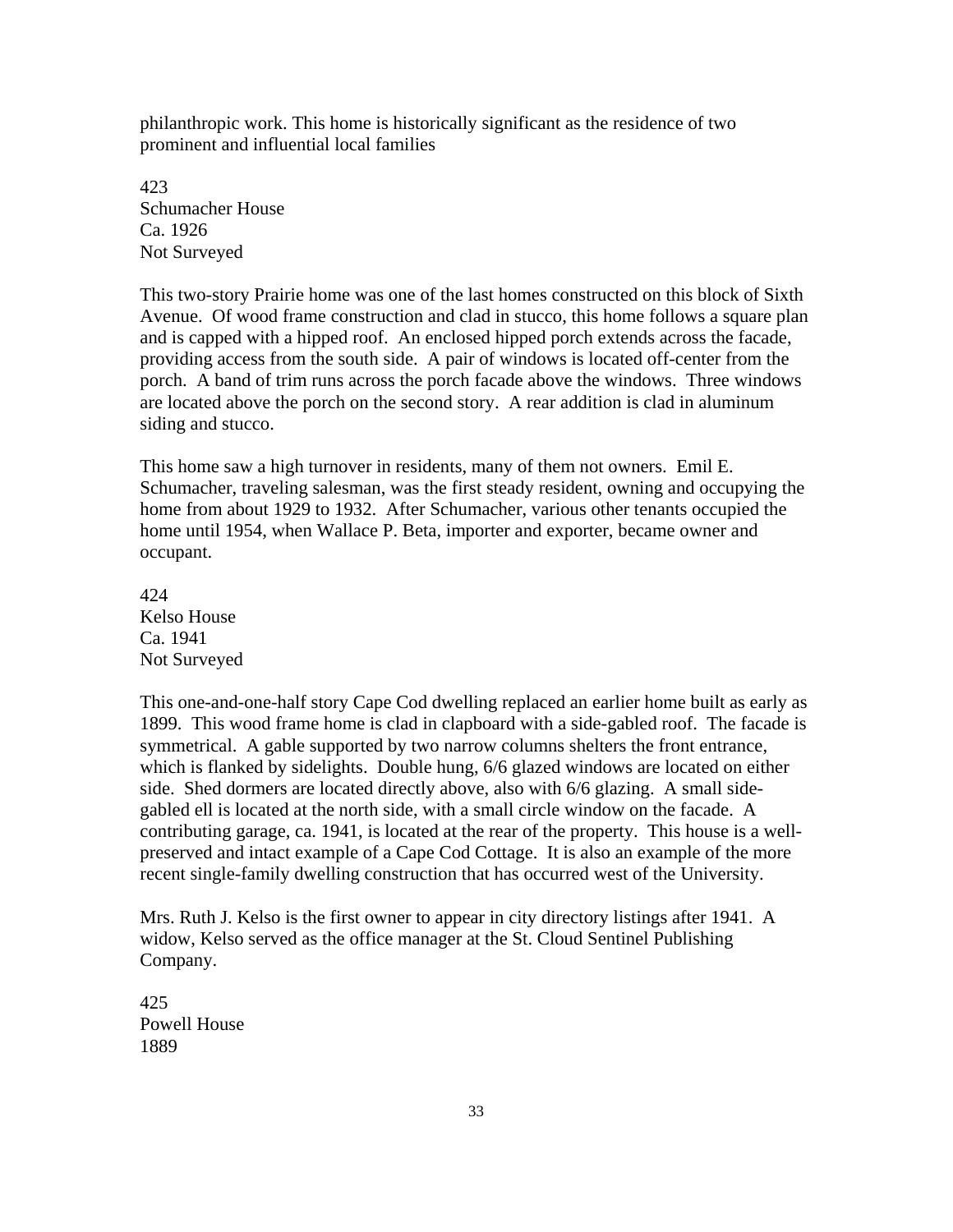#### Not Surveyed

This two-story cross gable home is of wood frame construction clad in aluminum siding. The home displays cross-like massing with an intersecting-gable roof. The front entrance is included in a two-story front-facing gable that projects from the main body of the house. An aluminum awning supported by wrought iron columns shelters the entrance. A one-story bay is located at the south elevation. An open porch is also located at the south elevation. A rear entrance, sheltered by an awning identical to the front, is located behind this porch. Much of the elaborate Queen Anne detailing, including a U-shaped porch that wrapped around the front entrance, has since been removed. A contributing two bay garage, ca. 1935, stands at the rear of the property. Although altered, this home still retains its Queen Anne massing, and stands with the other intact homes along Sixth Avenue to represent the character of the early residential neighborhood that is threatened by University development.

This home was constructed in 1889 by William Powell, who was involved in the hardware business. Louis E. Wakeman, with Great Northern Railway, also resided in the home. By 1897 the two had formed the Powell Wakeman Hardware Company and continued to reside in the same house. After Powell's death, Wakeman continued to live in the home, operating the Powell Hardware Company. By 1910 Nicholas J. Weber, agent for the Minneapolis Brewing Company, had succeeded the Powells and Wakemans. By 1914 only Mrs. Margaret N. Weber, widow of Nicholas, was left in the home. After 1925 Mrs. Weber left and was succeeded by Francis Drinkwine, bookkeeper for Monumental Sales & Manufacturing. Drinkwine had one or two tenants residing in the home with him.

426 Thielman House Ca. 1903 Not Surveyed

This two-story Colonial Revival dwelling is of wood frame construction clad in asbestos siding and rests on a granite foundation. A bellcast hipped roof caps the home. A hipped porch extends across the facade, slightly off-center. Classical columns resting on brick piers support the enclosed porch. The front entrance is surrounded by painted plywood, which encloses the large porch entrance. Three windows are placed evenly across the facade's second story. A gabled multi-paned dormer is located at the attic level. Although slightly altered, this home still retains much of its Colonial Revival integrity. It is significant as a member of the relatively intact group of homes located along Sixth Avenue. Significance is also gained for the long occupation of the Thielman family, local merchants.

John C. Crever, County Auditor and secretary at Nordstern Publishing Company, was the first resident listed at this home in the 1904-1905 city directory. However, that was the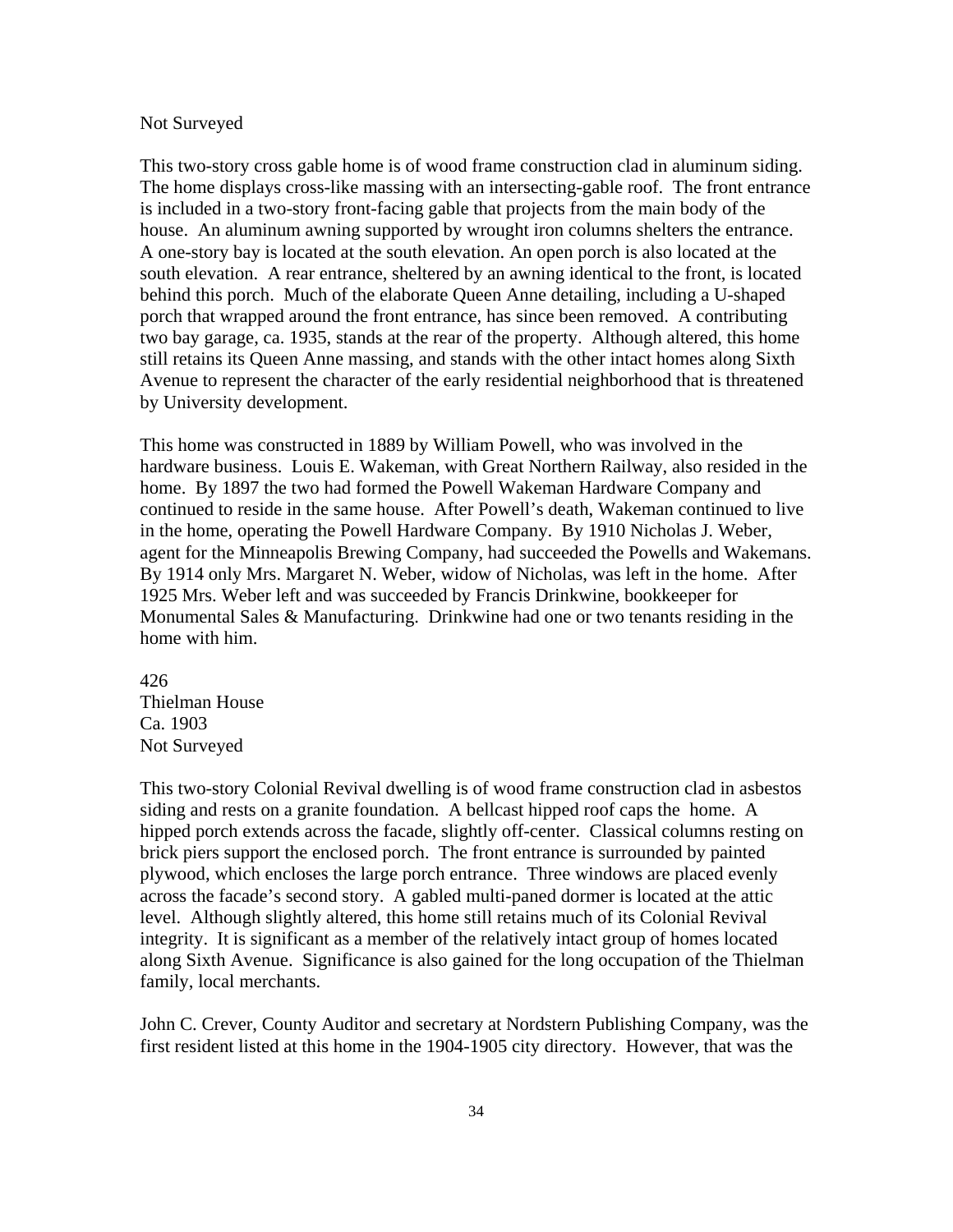only listing for him at this address. The 1908-1909 through 1916 city directories place Leonard Thielman, retired, at the address. His widow Mary, and son George F. Thielman, secretary and treasurer of Thielman Hardware succeeded him. George occupied the home from about 1921 until his death in the late 1940s. His widow, Mary, continued to live in the home. It remained in the family through the mid 1950s.

428 Kirscht House Ca. 1916 Not Surveyed

This one-and-one-half story Craftsman style home is of wood frame construction clad in smooth stucco (the 1919 Sanborn Map gives stucco as original exterior). The home displays rectangular massing and a front-facing gable with overhanging eaves and exposed rafters. A one-story gabled porch, now enclosed, extends across the facade. Three 1/1 windows are located on either side of the central front entrance. Two windows are located on the facade above the front porch. A gabled dormer and one-story bay are located at the south elevation. A small one-story porch located within the massing is located at the rear. All windows are aluminum combination models. A contributing Craftsman era garage is located at the rear of the property. Although slightly altered, this home is significant as a simple Craftsman dwelling constructed along Sixth Avenue. It also represents the residential neighborhood that is being encroached upon by University development.

William A. Kirscht, foreman at the Great Northern Shops, was the first to occupy this home. He was followed by a string of tenants beginning in about 1931, each staying a short period. By 1947, Edmund A. Stotko, electrician, had purchased and occupied the home. He was succeeded by Lew D. Taylor (occupation not given), who lived in the home for much of the 1950s and into the 1960s.

502 Robbers House 1882 Not surveyed

This one-and-one-half story wood fame, clapboard-clad, Folk Victorian home predates all the other homes on this block of Sixth Avenue south. Construction began in 1882 with rear and porch additions completed before 1913. The home displays a gable front and wing massing, with a one-story hipped porch located on the facade in front of the wing. A gabled paneled bay, displaying 6/1 windows, dominates the front-facing gable. A large 8/1 window is located on the second story above the bay. A small window is tucked above the enclosed porch on the facade. A contributing garage, ca. 1925, stands at the rear of the property. This property is a well-preserved and significant example of Folk Victorian architecture.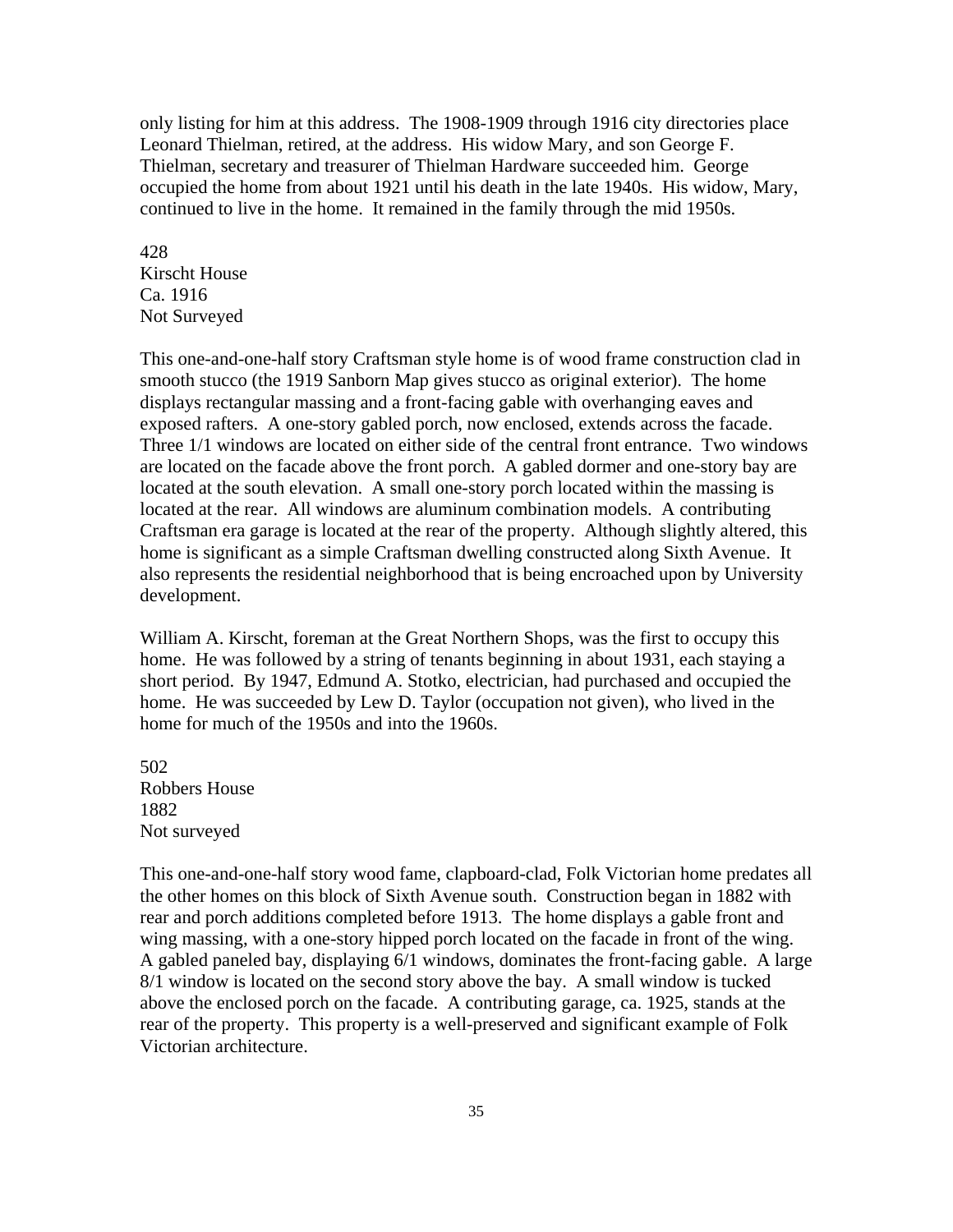Henry Robbers constructed this home in 1882 at a cost of \$900, but he did not reside in the home long. By 1888, Robbers had been succeeded by George D. Young, an employee of the Great Northern Railway. Young was followed by a string of tenants, until Casper P. Junglen, a carman at Great Northern, occupied the home.

503 Burgan House Ca. 1900 SN-SCC-305

This two-and-one-half story Queen Anne dwelling is of wood frame construction clad in clapboard, and sitting on a granite foundation. The home displays complex massing and a hip and gable roof. The facade is dominated by a one-story gabled porch that curves around the northeast corner. Slender paired columns on paneled bases with turned balusters support the porch. The pediment above the porch entry is clad in wood shingles. The front-facing gable features a small half-moon window and is also clad in wood shingles. A two-story cutaway bay is located on the south side, supported by decorative brackets, with wood shingles in the gable end. Dentils are displayed at the cornice level. A contributing one-and-one-half story garage, ca. 1915, stands at the rear of the property. This home is significant as an intact large wood frame example of the Queen Anne style.

The first resident, Charles D. Burgan, was involved in the shoe business. He occupied the home from completion through about 1912. He was succeeded by John Denny (real estate), and Paul Litchy (blacksmith). In 1937, Mrs. Alice Litchy, widow of Paul, spent \$2000 remodeling the dwelling. It is possible that she converted the home into four apartment units. City directory listings following the remodeling list Mrs. Litchy and three others as residents. By 1950, apartments numbered one through four were listed.

507 Haarmann House Ca. 1906 Not Surveyed

This two-story Queen Anne home is of wood frame construction clad in asbestos siding. The home displays complex massing and a hip and gable roof form, but has lost much of the exterior Queen Anne ornamentation. The dominant front-facing gable displays a pair of windows on the first and second stories. The front entrance is sheltered by a gable supported by wrought iron rails, which extends across the facade sheltering the pair of windows. A gabled second-story entrance located at the south elevation is accessible by a modern stair addition The original front porch has been removed entirely. This home has seen much alteration, but continues to retain its Queen Anne massing. It is significant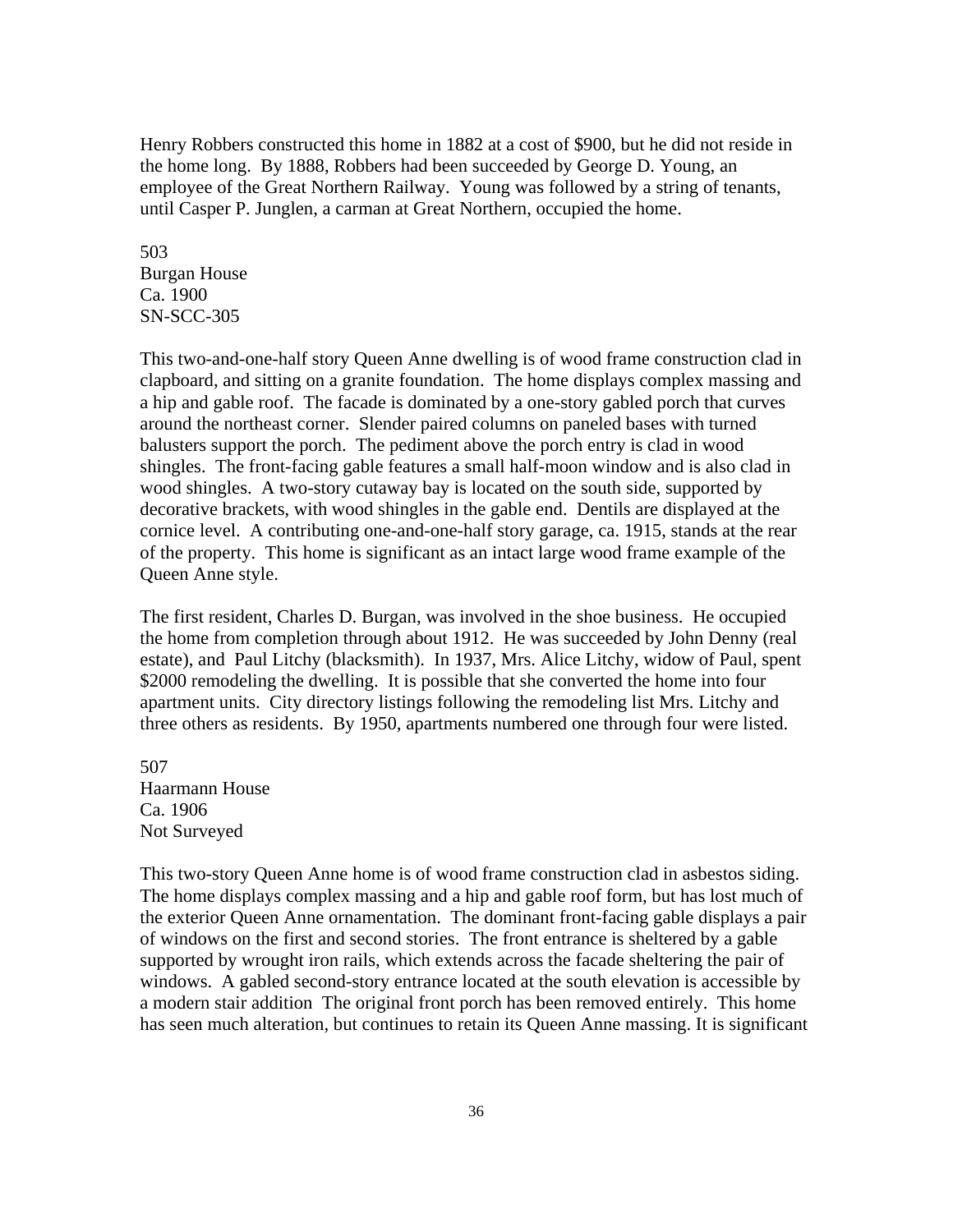as a representative example of the large number of massive Queen Anne homes constructed west of the University at the turn of the century.

George Haarmann, occupation not given, was the first resident to appear in city directories at this address, 1906 through 1910. He was succeeded by Rufus T. Hammond, involved in the billiards, pool, cigar and tobacco business. By 1921, Walter Schwarzenbach, of the Schwarzenbach Hardware Company, resided in the home. He owned and occupied the residence through the late 1940s.

508 Gale House Ca. 1885 Not Surveyed

This two-story wood frame home, sheathed in clapboard, is most likely a Queen Anne home that has lost all exterior ornamentation including its full front porch. An intersecting gable roof caps the dwelling. A front-facing gable dominates the facade, with two small windows located at the attic level. Window and door placement is asymmetrical. The front entrance displays a transom light, and is sheltered by a pediment supported by brackets (not original). A one-story bay is located at the south elevation. A contributing garage, ca. 1925, is located at the rear of the property.

This home has seen a high turnover in residents over the years. Robert L. Gale, came to St. Cloud in 1883. He was involved in the fuel business and proprietor of St. Cloud Transfer & Fuel Company. In 1900 he organized the St. Cloud Cold Storage & Produce Company, specializing in the storage of fruit and dairy products and the manufacture of ice cream. Gale occupied the home from completion through the early 1890s. He was succeeded by a long list of residents, each staying a short period. During the 1930s, William J. Holes owned and occupied the home, sometimes with as many as five other occupants. Holes was the first man to establish a granite firm in St. Cloud, operating Holes Brothers from 1882 until 1925. Holes was instrumental in organizing a granite association, of which he was the first president. He also served on the school board and the city council. The home is historically significant for its association with early St. Cloud businessmen Gale and Holes.

511 House Ca. 1916 Not Surveyed

This two-story Craftsman dwelling is of wood frame construction clad in smooth stucco. The home displays a rectangular plan with a two-story ell (original) located at the south elevation. The roof is side-gabled, displaying overhanging eaves and exposed rafters. A gabled entry porch is located on the facade, also displaying eave overhangs and exposed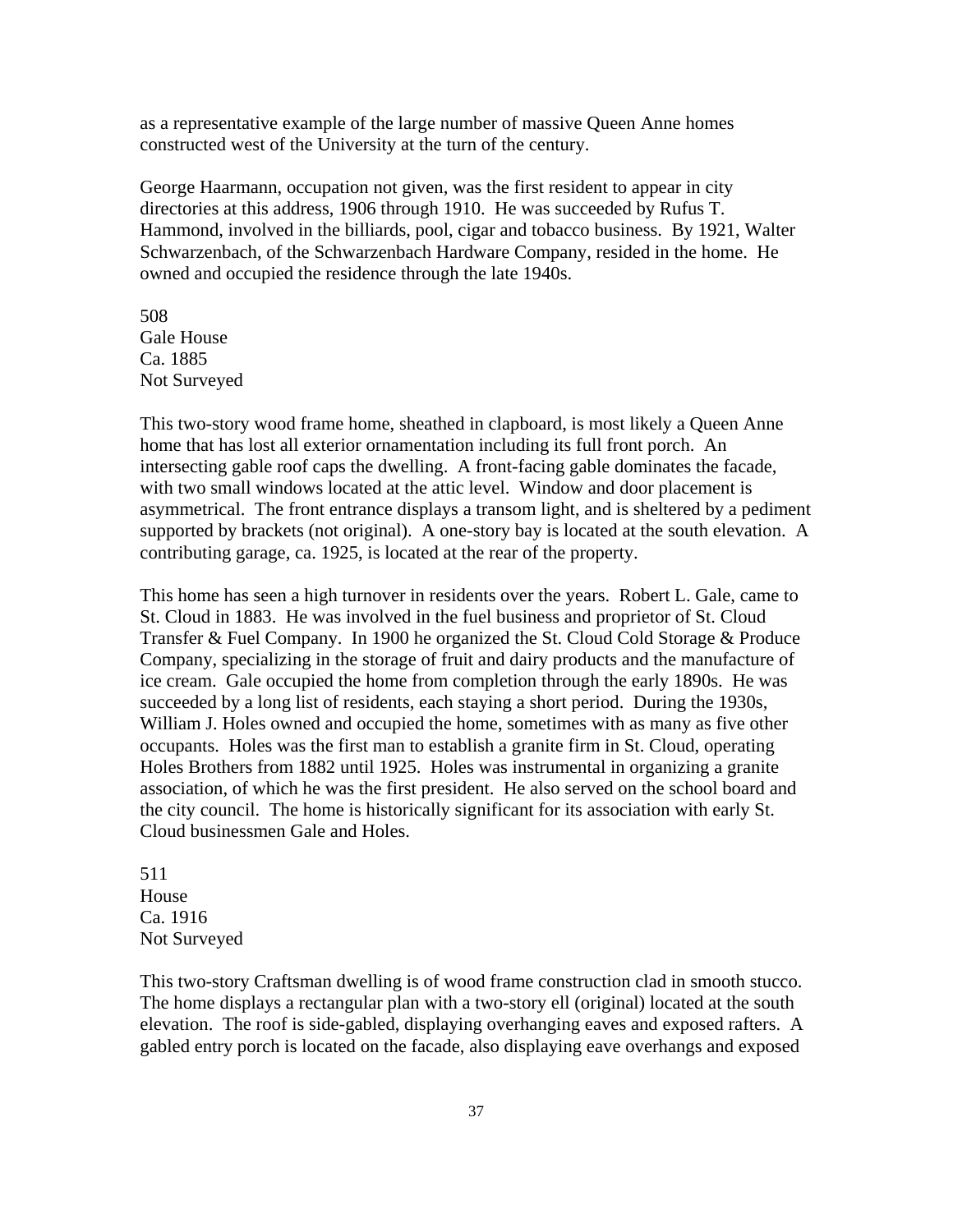rafters. An exterior brick chimney is located at the south elevation. Windows are multipaned with 3/1 glazing. The original one-story porch that extended across the facade has been completely removed. This home is significant as an example of the simpler Craftsman style home that began to replace the elaborate Queen Anne homes on St. Cloud's southside.

This house was most likely constructed in about 1916. A previous home, dating to as early as 1888, once stood on the property. The present home did not have a steady resident until William L. Town occupied the home from about 1925 through 1932. The home stood vacant for several years before being occupied by Viggo E. Larsen, engineer for the Great Northern Railway.

512 Humes House Ca. 1875 SN-SCC-306

This one-and-one-half story gabeled ell dwelling is of wood frame construction with brick veneer covered in stucco. The home displays L-shaped massing with a gabled roof. The facade is dominated by a front-facing gable displaying two segmental arched windows with rare brick window hoods (since covered in stucco). A gabled porch, also located on the facade, is supported by four narrow posts, which are not original. A onestory bay is located at the south elevation; a segmental arched window in the gable end directly above. Although altered, this home is significant as an example of the Gothic Revival style, rare in St. Cloud. A non-contributing garage stands at the rear of the property.

The earliest city directory listing found, 1892, places Murray B. Humes at this address. Humes served as clerk in the U. S. Land Office. The following city directory places James C. Myron, with Great Northern Railway, at the address. By 1899 Dr. Elmer M. Johnson, dentist, appears at the address. Johnson was succeeded in about 1910 by Bert E. Hamlin, clerk at the St. Cloud Grocery Company. Hamlin occupied the home through 1920. He was succeeded by a list of occupants, most likely tenants, with the home converted into two apartments.

514 Scherfernberg House 1911 Not Surveyed Non-Contributing

This home has seen much alteration over time, but it still retains the complex massing and hip and gable roof form. Of wood frame construction, the home is clad in aluminum siding. The original one-story front porch has been replaced with a gabled enclosed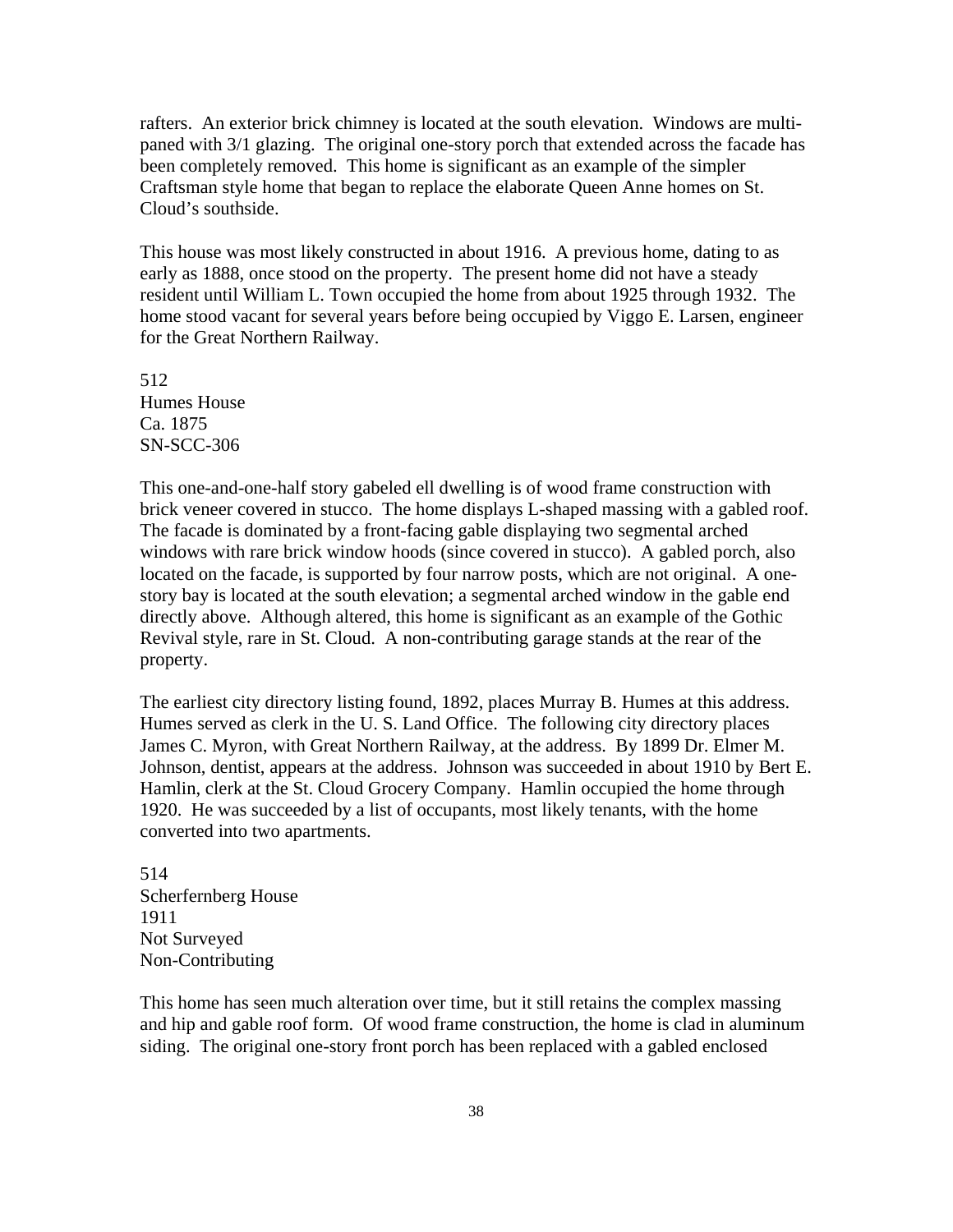entrance porch, accessible from the south side. The lower portion of this entrance is clad in false granite bricks. A modern picture window occupies the remainder of the facade. Three windows are located across the second story facade. A band of three windows is located in the front facing gable at attic level. An interior brick chimney rises through the front-center of the home. Wrought iron stairs at the rear provide access to the second story and the attic. This home has lost all ornamentation and is a non-contributing member of the district. A non-contributing garage stands at the rear of the property.

Harry Scherfenberg built this home in 1911 at a cost of \$3500. He occupied the home for only a short while, until about 1917. Julius Fandel, vice-president of Fandel's Department store, occupied the home from Scherfenberg's departure until his death in the late 1940s. His widow, Minerva, continued on in the home. The home is historically significant for its tie to the Fandel family, proprietors of Fandel's Department Store.

515 Baron House 1903 SN-SCC-307

This two-story transitional Queen Anne dwelling is of wood frame construction with brick veneer and rests on a granite foundation. Typical of the Queen Anne style, the home displays complex massing and a hip and gable roof form. The exterior is clad in local yellow brick. Gables feature end returns. A one-story enclosed porch extends across the facade and southeast corner of the home. The porch is supported by square stucco columns. The porch entrance is sheltered by a pedimented gable that displays gable end returns, brackets, and shingles in the gable end. A two-story cutaway bay is located at the south elevation. All windows are trimmed with rock faced gray granite. An open porch, supported by classical columns, is located at the rear. This home is significant as a relatively intact version of a Queen Anne dwelling clad in local yellow brick.

John Baron built this home in 1903 at a cost of \$4000. Baron, the son of St. Cloud pioneers, operated a grocery store in St. Cloud for many years before becoming city assessor. Baron occupied the home from construction completion until his drowning death in August, 1931. His widow, Mary, and daughter, Estelle, continued to occupy the home through the early 1950s.

520 Hartel House 1919 SN-SCC-308

This two-story Craftsman style home is of wood frame construction clad in stucco. The roof form is intersecting gable, displaying overhanging eaves, exposed rafters, and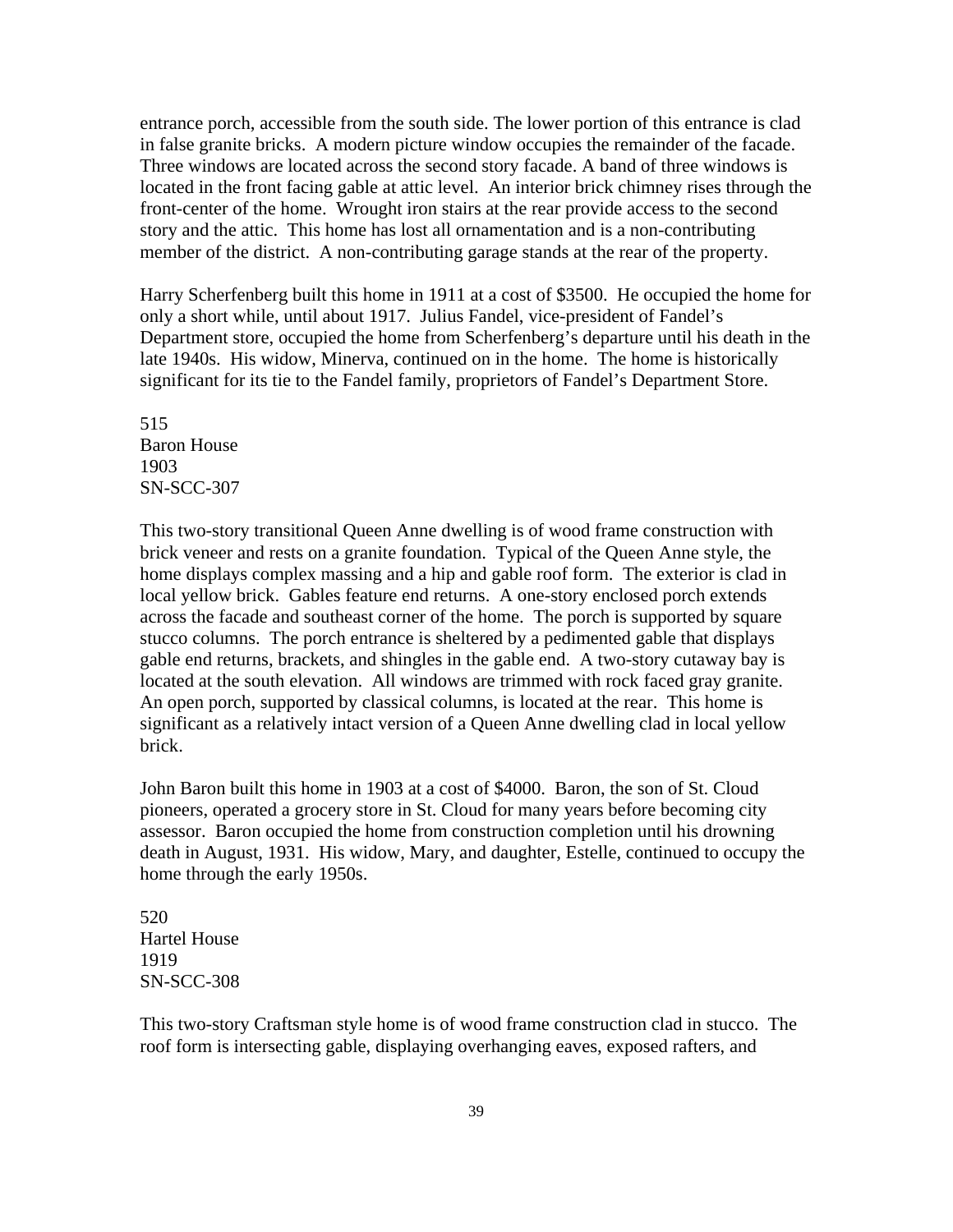decorative vergeboards and brackets. The front entrance is located in an intersecting gable on the facade. A gable supported by large decorative brackets shelters the entrance. A band of trim encircles the home, located at second story sill level. A two-story sun porch is located at the south elevation. Windows are double hung with 3/1 glazing, typically placed in pairs or bands. A one-story screen porch is located at the rear. A contributing matching garage, also constructed in 1919, stands at the rear of the property. This home is significant as an excellent and intact example of a Tudor Revival version of the Craftsman style. It is one of the most distinctive examples of the style located within the district boundaries.

John Hartel constructed this nine-room stucco home in 1919 at a cost of \$7500. Hartel owned and operated Hartel's Cafe before becoming involved in the real estate business with Hartel and Kramer Realty Company, and later the decorating business with Hartel and Koeber Company, painters and decorators. Hartel occupied the home through the mid 1940s. He was succeeded by Charlotte Phillips, no occupation given.

525 Ponsonby House Ca. 1896 Not Surveyed

This one-and-one-half story gabled ell dwelling dates to 1896 at the earliest. Of wood frame construction the home is brick veneer, currently clad in aluminum siding, resting on a granite foundation. The roof form is cross-gabled. The front-facing gable dominates the facade. On the lower level two windows are placed side-by-side and flanked with shutters. On the upper level shutters flank a pair of windows. A small gabled enclosed entry porch is located at the southeast corner. A contributing garage, ca. 1920, stands at the rear of the property. Together with the other homes in this district, this home represents the Victorian neighborhood constructed west of the University campus that is threatened by University expansion and student housing developments.

Charles C. Ponsonby, with Great Northern Railway, is listed in the 1896-1897 and 1897- 1898 city directories. He was succeeded by Albert G. And Stacy B. Ellis, traveling salesmen. From about 1912 through the late 1920s, the home was occupied by Nicholas Witzmann and Michael Siegmund, retired farmer and blacksmith. After Witzmann's departure, Siegmund continued to own and occupy the home into the 1950s, having at least one tenant.

527 Riley House Ca. 1900 Not Surveyed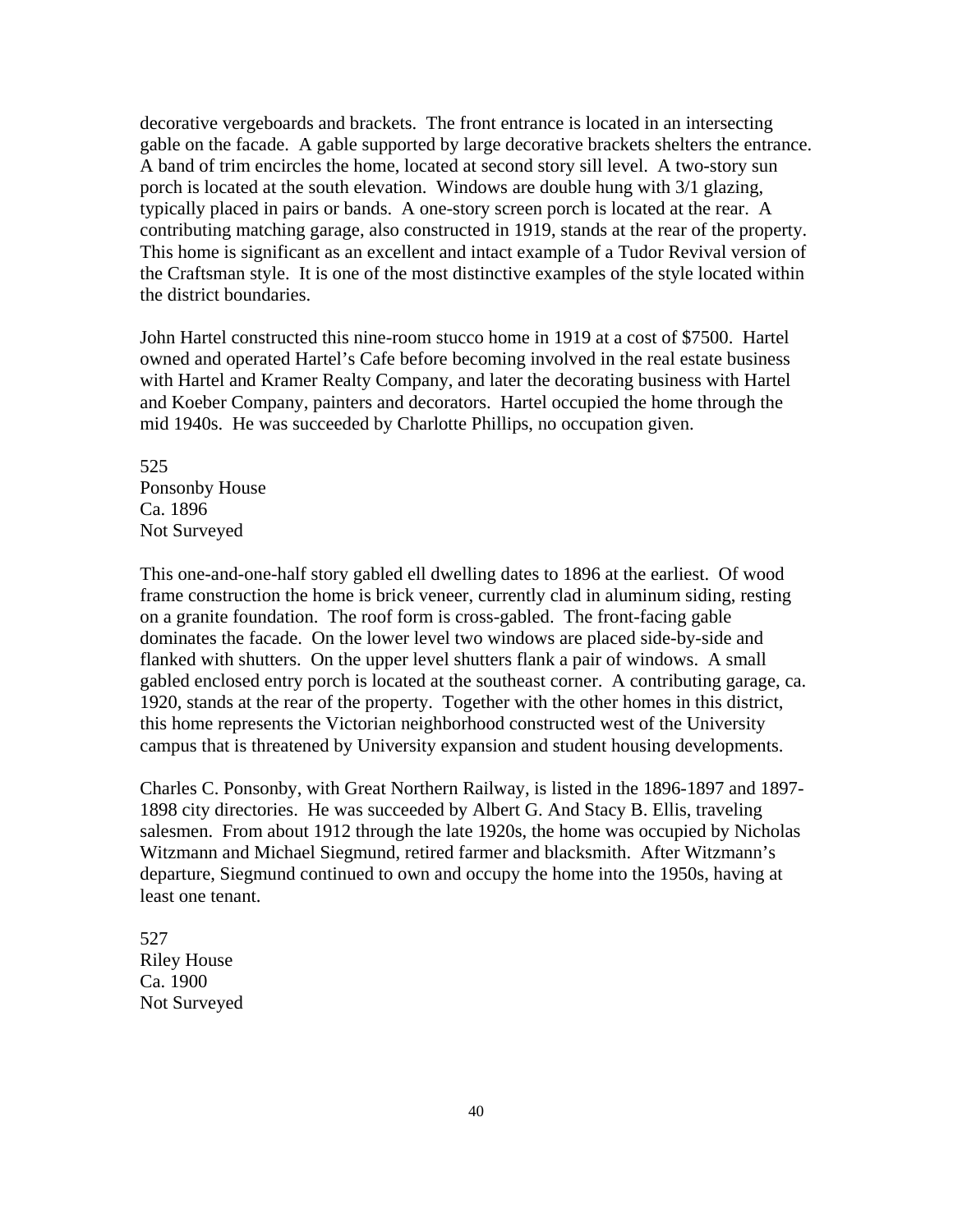This one-and-one-half story Queen Anne dwelling is of wood frame construction, clad in aluminum siding, and rests on a granite block foundation. Typical of the Queen Anne style, the home displays complex massing and a hip and gable roof form. Two intersecting gables are located on the facade. An enclosed one-story hipped porch extends across the facade. The lower level of the porch is clad in textured stucco. The front entrance is sheltered by a simple pediment, supported by brackets. Bands of three windows are located in each front facing gable on the second story. The southern most of these is sheltered by a shallow gable. A two-story bay is located at the north elevation, displaying decorative brackets. A similar two-story bay is located at the south elevation, the lower level curved, the upper level boxed. A modern deck is located at the rear, where an open porch was once located. This home is significant as an altered version of the Queen Anne style. It is one of many altered Queen Anne homes on Sixth Avenue south that represent a turn of the century Victorian neighborhood threatened by University and student housing expansion.

Anthony L. Riley, contractor, was the first to occupy this home. He was succeeded by John T. Riley, also a contractor. Other residents include Victor Gauvreau, design engineer for the Pan Motor Company, and Ludwig Lohnbakken, inspector and salesman.

528 Kirscht House 1912 Not Surveyed

This is a one-and-one-half story, front-gabled dwelling. Of wood frame construction and clad in stucco, the home displays a front facing gable with overhanging eaves, exposed rafters, and simple vergeboards. Gabled dormers are located on either side. An enclosed hipped porch extends across the facade, supported by square stucco columns. The front entrance is centrally located with sidelights on the north side only. An arched window, flanked by sidelights, is located on the second story facade. A one-story bay is located on the south elevation. Windows are double hung, with diamond patterning in the upper sash. A non-contributing garage stands at the rear of the property. This home is significant as a relatively intact simple version of the Craftsman style.

William A. Kirscht, foreman at the Great Northern Shops, constructed this home in 1912, at a cost of \$3500. Kirscht did not occupy the home long- he was listed in the 1912 city directory only. Kirscht was followed by Charles Dutton, a physician and surgeon, and James Ward, a traveling salesman. Pauline Kindler appears in the 1923-1924 city directory, occupying the home for about five years. She is succeeded by a string of occupants, not owners. Mrs. Kindler appeared again in the 1943-1944-city directory. She most likely owned the home and rented it out.

### **Seventh Avenue South**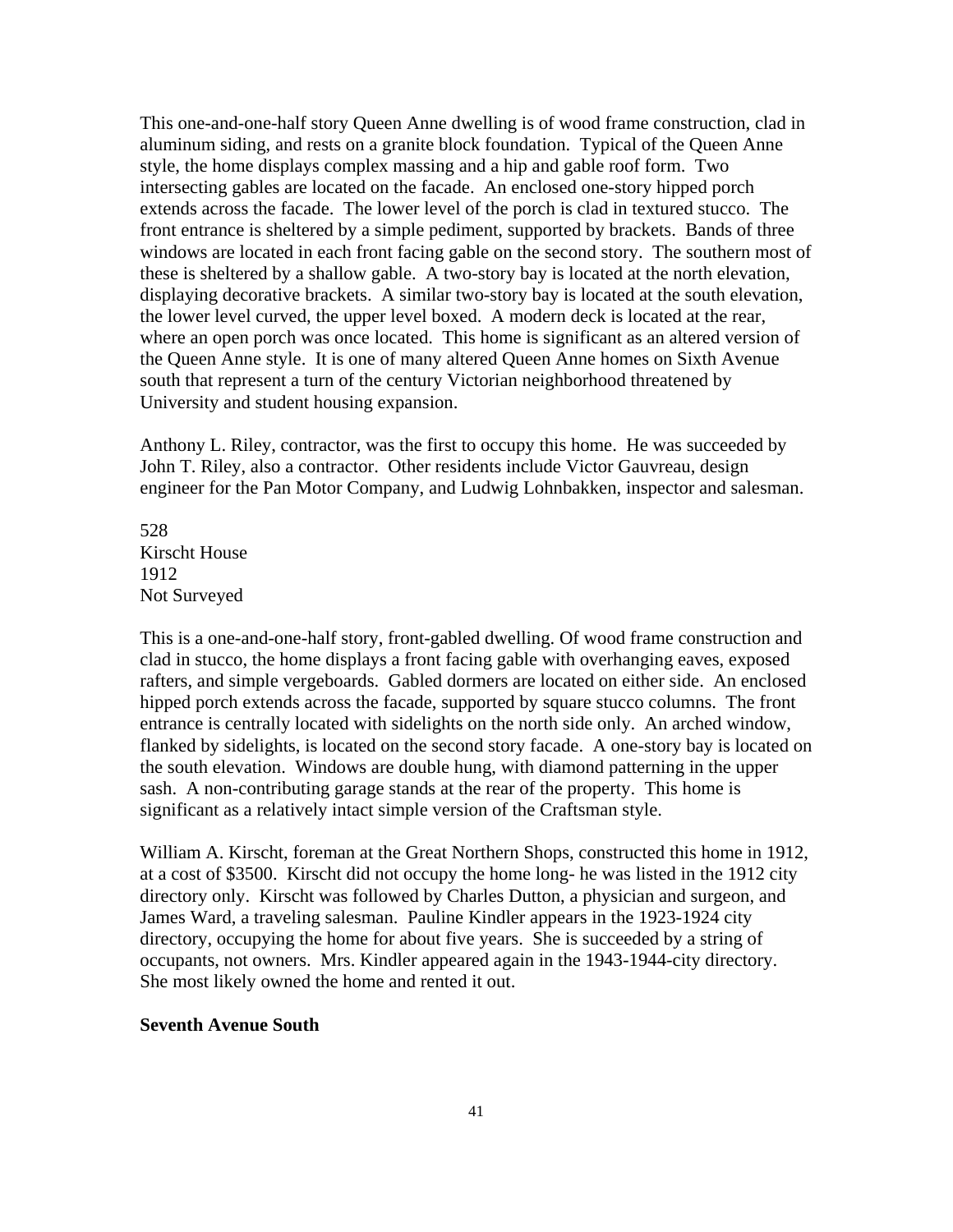402 Maybury House Ca. 1895 SN-SCC-324

This Folk Victorian dwelling is of wood frame construction with yellow brick veneer. The home displays irregular massing, with a front facing gable at the facade, a side gable wing extending to the north behind it, with a another side-gabled wing extending to the south off the central wing (evident from the 1919 Sanborn Map). Each portion is oneand-one-half stories. A square one-story ell is located at the rear (also appears on the 1919 Sanborn). An enclosed hipped porch clad in aluminum siding extends across the front gable. The north wing has a gabled dormer on the facade and rear. A hipped open porch is located on the north side along the south wing, providing entrance. Jack arches are located above the windows. An interior brick chimney rises from the center of the home. A contributing garage, ca. 1920, stands at the rear of the property. This home is significant as a representation of the historic middle-class housing located in this portion of St. Cloud that is rapidly being altered or replaced. It is also significant as a local yellow brick dwelling.

The first city directory listing for this address (dated 1888-1889) names John Mayberry, dealer in mill wood. The following directory, 1892, places Edward Maybury, with the Great Northern Railway, at the address. Maybury is succeeded in 1903 by Henry F. Becker, employee at the Journal Press. In 1919 Becker is replaced by William M. Varner, foreman at the Reformatory, who occupies the home through the early 1930s.

403 Ivy Apartments 1987 Not Surveyed Non-Contributing

Constructed to house University students in 1987, this apartment building replaced an earlier residence occupied by David and Mary J. Spicer that was built as early as 1894. This three-story complex is clad in brick. Windows are located in recessed vertical rows, clad in aluminum siding. The front entrance, on Seventh Avenue, is sheltered by a gable, supported by narrow posts. An elliptical window is located above the entrance. Ivy covers much of the exterior. Because of the recent construction date, this building is noncontributing.

406 Jorgens House 1927 Not Surveyed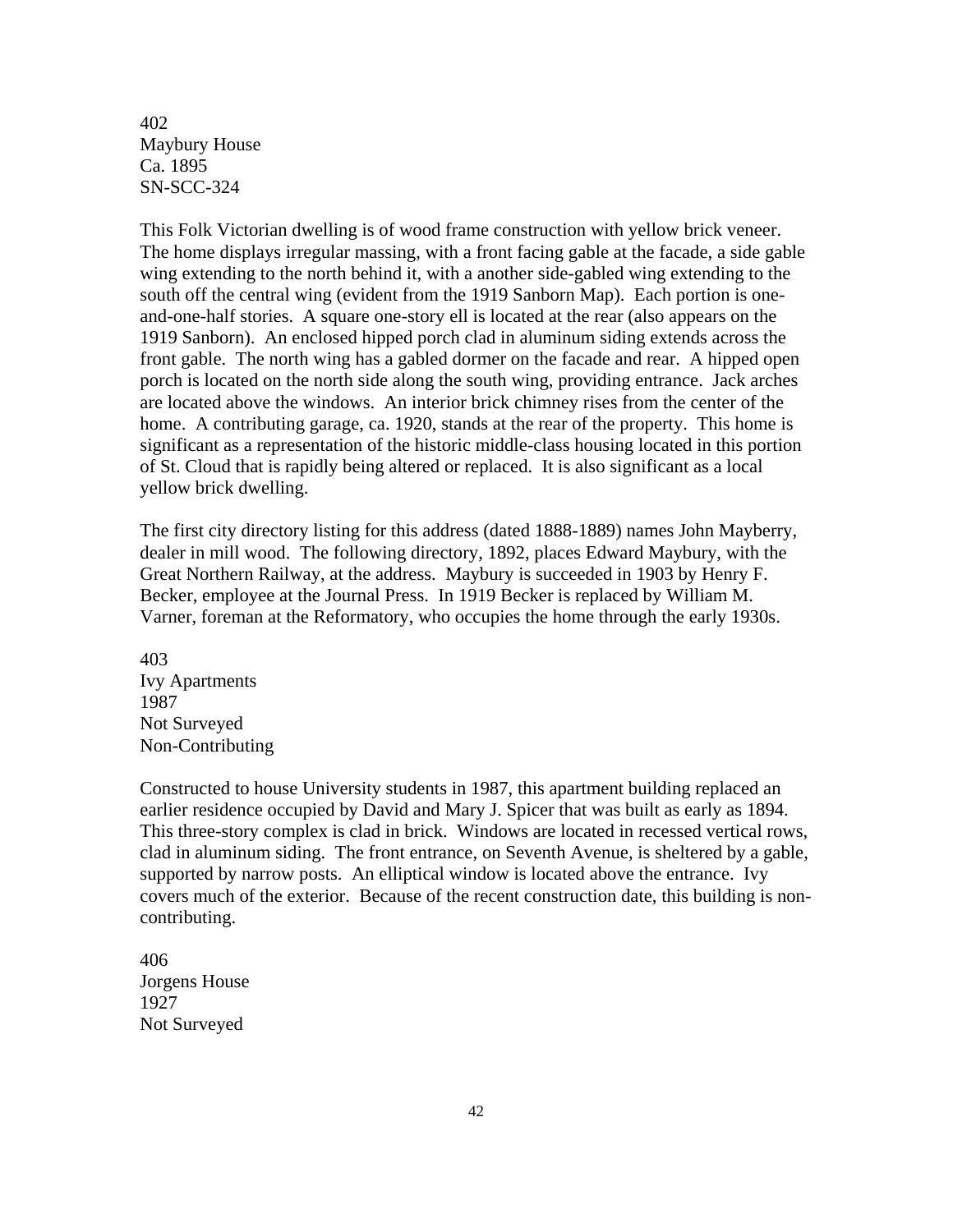This two-story Colonial Revival dwelling is of wood frame construction, clad in clapboard, with a side -gabled roof. Fenestration is symmetrical. The front portico is sheltered by a pediment, supported by classical columns. A fanlight is located above the entrance, flanked by sidelights. Windows are double hung, with 4/1 and 8/1 glazing. The exterior chimney, foundation, and front entrance piers are red brick veneer. A contributing garage, ca. 1950, stands at the rear of the property.

411 Leisen House 1901 Not Surveyed

The original style of this home is difficult to determine, since many alterations have taken place. Of wood frame construction, and brick veneer, the home is now clad in stucco. The roof form is a front-facing gable, with a cross-gable at the north elevation. A full one-story porch that extended across that facade has been removed and replaced with a gabled stucco portico. A shallow hipped gable extends from the portico to the picture window on the facade. A band of trim is located at attic level on the front facing gable. A contributing two-bay garage, ca. 1930, is located at the rear of the property. Although altered, this home represents the middle-class character of this neighborhood that is rapidly being replaced or removed.

This property was listed under the new residences of 1901 in the St. Cloud area building reports, with John Leisen as owner. City directories place Leisen at this address as early as 1892, possibly in a previous home. Leisen was proprietor of J. Leisen & Sons Shoes. Son Michael succeeded him in the home in about 1902. Mrs. Eva Gans occupied the home from about 1905 through 1912. She was followed by Dr. Max Kern, physician and surgeon. Patrick Thomas, road contractor, began to occupy the home in about 1929, staying into the 1940s.

412 Leonard House 1903 Not Surveyed

This two-story Queen Anne dwelling is of wood frame construction, sheathed in clapboard. Massing is complex, with an intersecting gable roof that is typical of the style. An enclosed hipped porch is located on the facade. A pediment above the porch entrance is clad in wood shingles. The facade is dominated by two front-facing gables, one located within the other. The smaller of the two displays a diamond shaped window at the attic level. The larger displays a small rectangular window at the attic level. Facade and side gables are clad in wood shingles. A narrow band of trim encircles the home just below the second story windowsills. A two-story cutaway bay is located at the south elevation, with decorative brackets above the first story windows. All windows are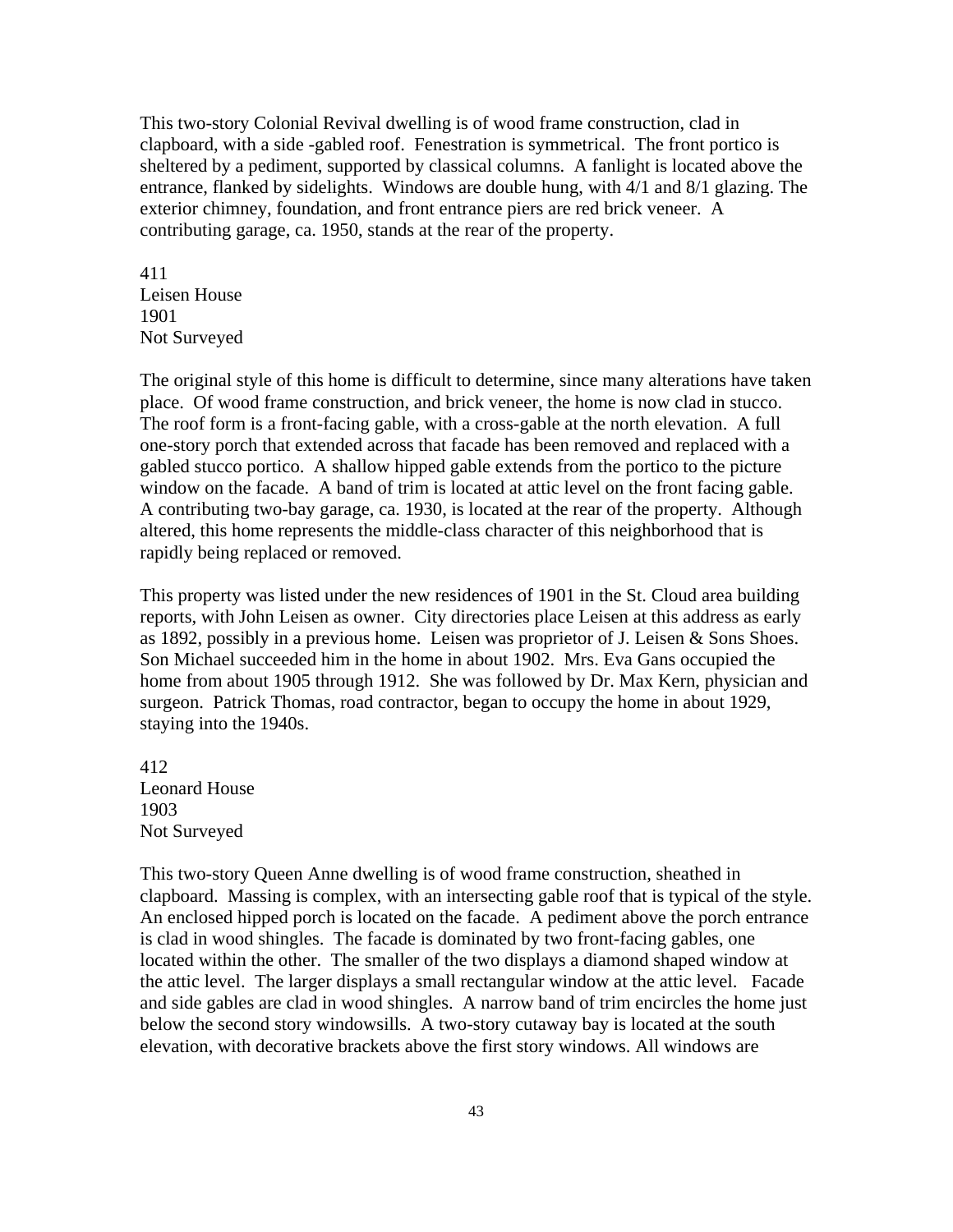double hung, with 1/1 glazing. An open spindle-work porch is located at the southwest corner. An early attached garage is located at the northwest corner. This home is a relatively intact Queen Anne home that retains much of the details no longer found on homes of this size and type in the area.

Dr. Lawrence P. Leonard, dentist, constructed this home in 1903. He and his family occupied the home until 1940, when Paul P. DeLay, rural postal carrier, who occupied the home into the 1950s, succeeded them.

413 Pontius House 1912 SN-SCC-325

This two-and-one-half story American Foursquare dwelling is of wood frame construction, sheathed in clapboard, and resting on a granite foundation. The home displays box-like massing, and hipped roof. An intact, open porch extends across the facade, supported by Tuscan columns. A large gabled dormer is located on the facade, with three windows located at attic level. Hipped dormers are located at the south and west elevations. An interior brick chimney rises from the north elevation. A one-story bay is located at the south elevation. An open porch is located at the rear, incorporated into the massing. Leaded glass windows remain on the facade. Though showing deferred maintenance, this home is an intact example of the American Foursquare style, which is a strong element in the immediate neighborhood.

John Pontius constructed this home in 1912 at a cost of \$3000. Pontius was a business partner in Tessendorf & Pontius, manufacturing pop and soda water. Pontius left the residence shortly after construction, in about 1917. In about 1920, retired farmer Henry Hinz purchased the home, owing and occupying it until 1950. The 1952-1953 city directly lists the home as vacant. The following directory places Richard H. Thielen, NSP attendant, at the address.

420 Campus Square Apartments 1988 Not Surveyed Non-Contributing

This three-story apartment building was constructed during the late 1980s, when St. Cloud State University enrollment peaked. The first story of the building is clad in brick, the upper levels in aluminum siding. A recessed entrance is located on the facade. Window placement on the facade is asymmetrical, symmetrical on the sides. Because of the recent construction date, this building is non-contributing.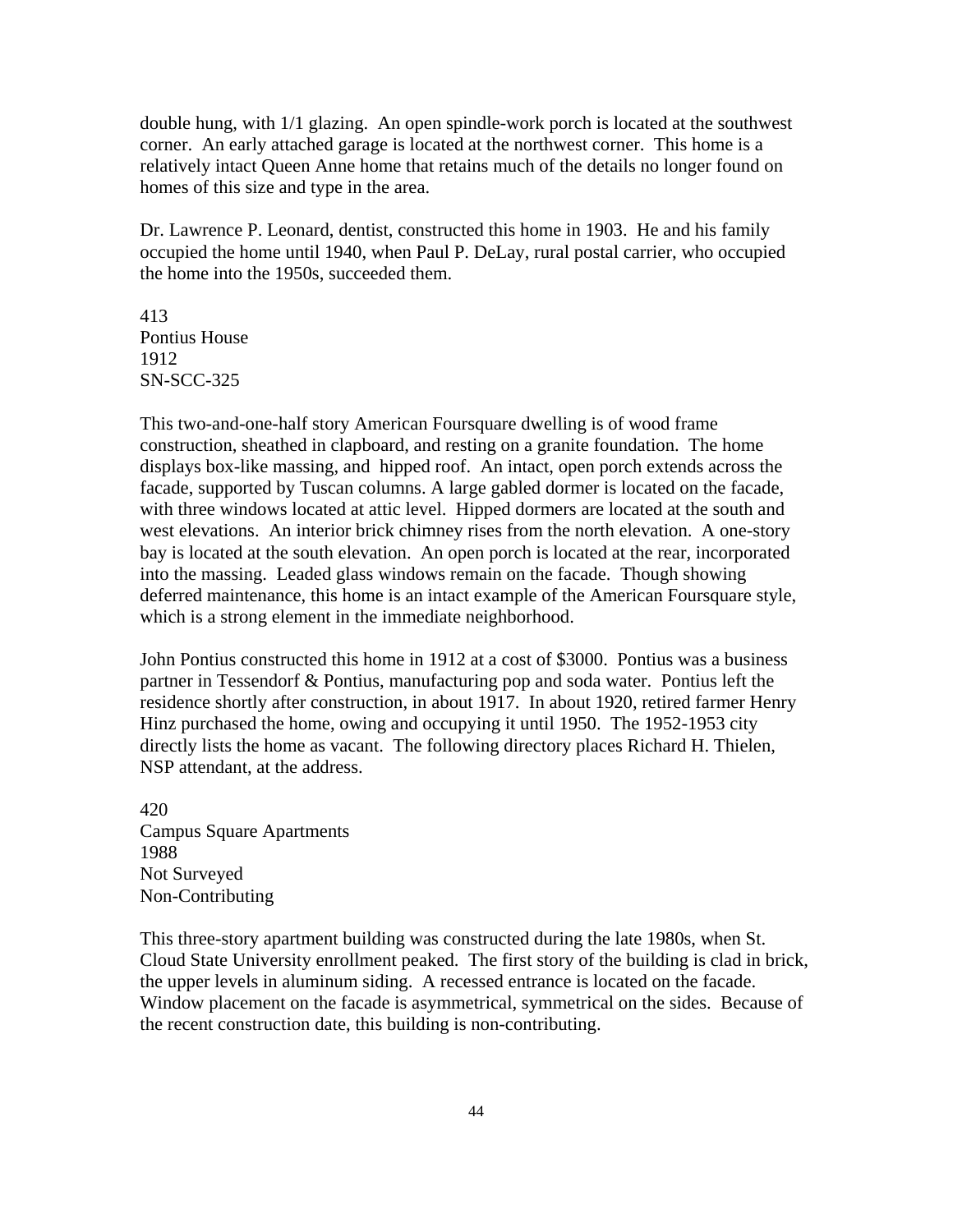425 Bach House 1892 SN-SCC-326

This one-and-one-half story Folk Victorian dwelling is of wood frame construction, with yellow brick veneer that has been covered in smooth cream colored stucco. The roof form is an intersecting gable. The front entrance is sheltered by a gable, and supported by brackets. A transom light is located above the door. The first story window is sheltered by a decorative awning, with a window box below. Fishscale shingles are located in the gable end. A one-story bay is located on the intersecting gable on the south elevation. An enclosed one-story porch is located at the southwest corner. A sleeping porch is located directly above. Alterations include the front porch removal and the stucco exterior. A ca. 1920 contributing garage stands at the rear of the property.

Mrs. Catherine Bach, widow of John, built this home in 1892 for \$2500. Catherine owned and occupied the home until the early 1920s. Her son Frank succeeded her. Frank was born in St. Cloud in 1865 and lived in the city for most of his lifetime. For fifty-three years he was employed by the post office as assistant postmaster and later as postmaster. Frank occupied the home until his death in December, 1955. After 1930, a second occupant was listed in each directory. By 1950 number 425 ½ appears in city directories. The home is historically significant for its tie to the Bach family-early St. Cloud pioneers.

427 Savercool House Ca. 1888 SN-SCC-327

This one-and-one-half story Folk Victorian home is of wood frame construction clad in vinyl siding, resting on a granite foundation. The home displays simple massing, with a front-facing gable roof. The facade is simple, with an entrance located off-center, and a transom above. A large picture window is located at the first level. Three windows are spread across the second story. An L-shaped porch, since removed, extended across the facade and northeast corner. A one-story paneled bay is located at the south elevation. An open intact porch is located at the rear. A contributing garage, ca. 1920, stands at the rear. This home is a significant example of middle-class housing in this neighborhood that is rapidly being removed or replaced.

The earliest city directory listing found for this property lists James R. Savercool, with the McCormick Company, as resident. The 1899-1900 city directory places Caroline Merz, widow, at the address. Merz occupied the home until the 1930s, when she was succeeded by Rose Merz, bookkeeper. Rose Merz occupied the home into the 1950s.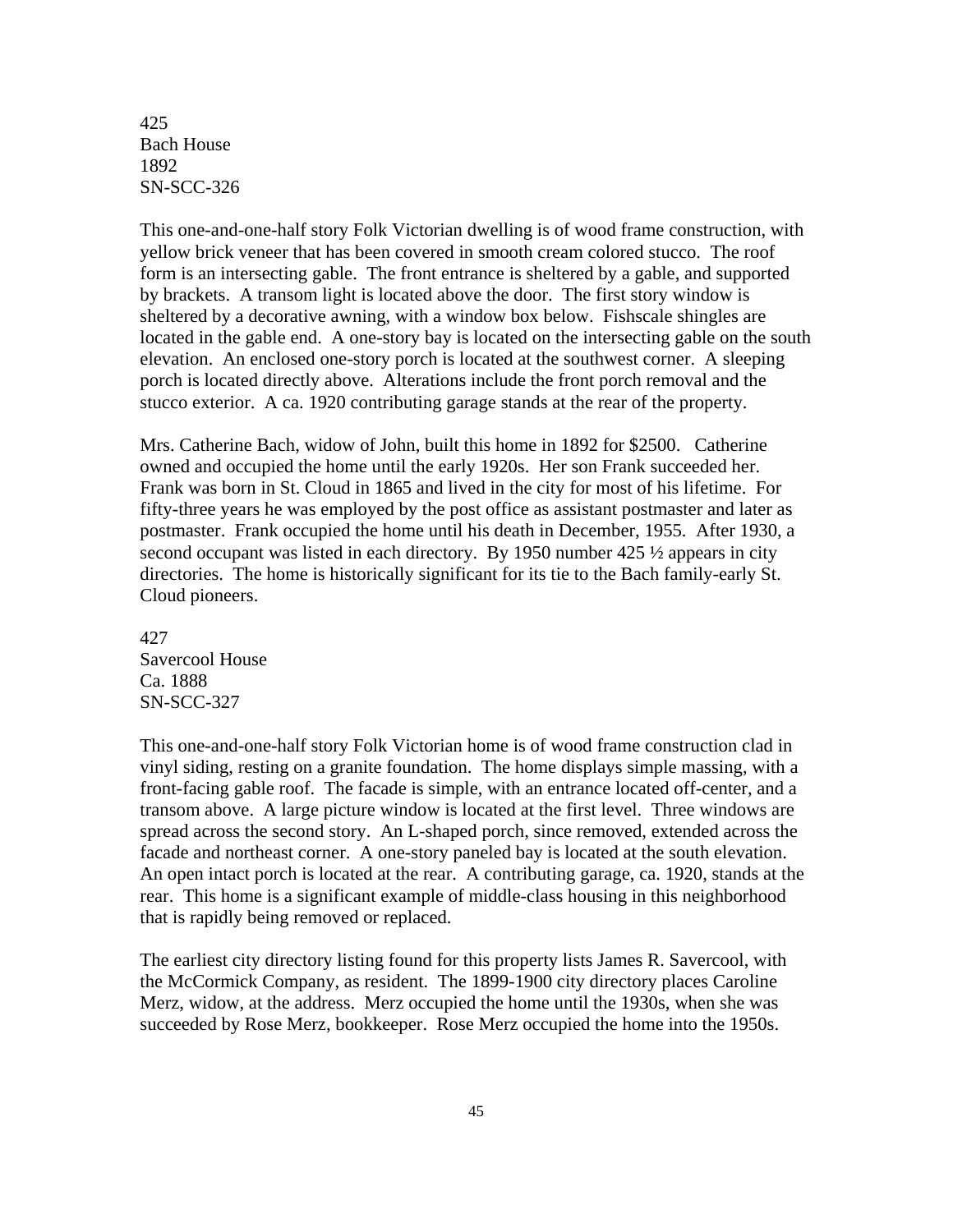The 1938-1939 city directory places the Stearns County Historical Society at this address.

428 Guy House 1919 SN-SCC-328

This two-story Prairie style home is of wood frame construction clad in stucco. Massing is box-like, and the roof is a shallow hip form. The facade is symmetrical. A hipped gable supported by brackets shelters the front entrance. Fixed windows, with 4/1 glazing surrounded by sidelights are located on either side of the entrance. Stucco piers flank the front stairs. Second story windows are located directly below the gable, with a band of trim encircling the home above and below the windows. A one-story bay is located at the south elevation. An attached double-bay garage is located at the rear of the house. This home is significant as one of several intact Prairie homes located in this neighborhood.

Colie Guy constructed this home in 1919 at a cost of \$5500. Guy, a photographer, occupied the home from construction completion through the early 1930s. Several occupants succeeded him over the next twenty years, none of them owners. In 1950, Gordon Guy, also a photographer, appears at the residence. The home is now occupied by Kappa Eta Kappa fraternity.

502 Puff House Ca. 1893 SN-SCC-329

This two-and-one-half story American Foursquare dwelling is of wood frame construction, is clad in painted brick and clapboard, and rests on a granite foundation. The roof is a shallow hip form, with hipped gables on the facade and north side. A hipped porch extends across the facade. The southern portion of the porch has been enclosed and sheathed in clapboard. The remainder of the porch is open, supported by iron work. A two-story bay is located on the facade within the porch. An interior brick chimney rises from the center of the home. A two bay garage is attached at the rear. This home is significant as a solid and massive example of the American Foursquare style rendered in brick. It is also significant as a large and fairly intact yellow brick home, and for its association with the Puff family, local merchants.

Henry Puff, who was listed at this address from 1894 through 1918, was an owner in the Puff Brothers' baking and grocery business. In the early 1920s the home became occupied by Ludger Fouquette, president of First National Bank. Fouquette arrived in St. Cloud in 1915 due to business interests. In 1921 he became president of First National bank. In 1925 Fouquette died unexpectedly. The 1925-1926 city directory lists the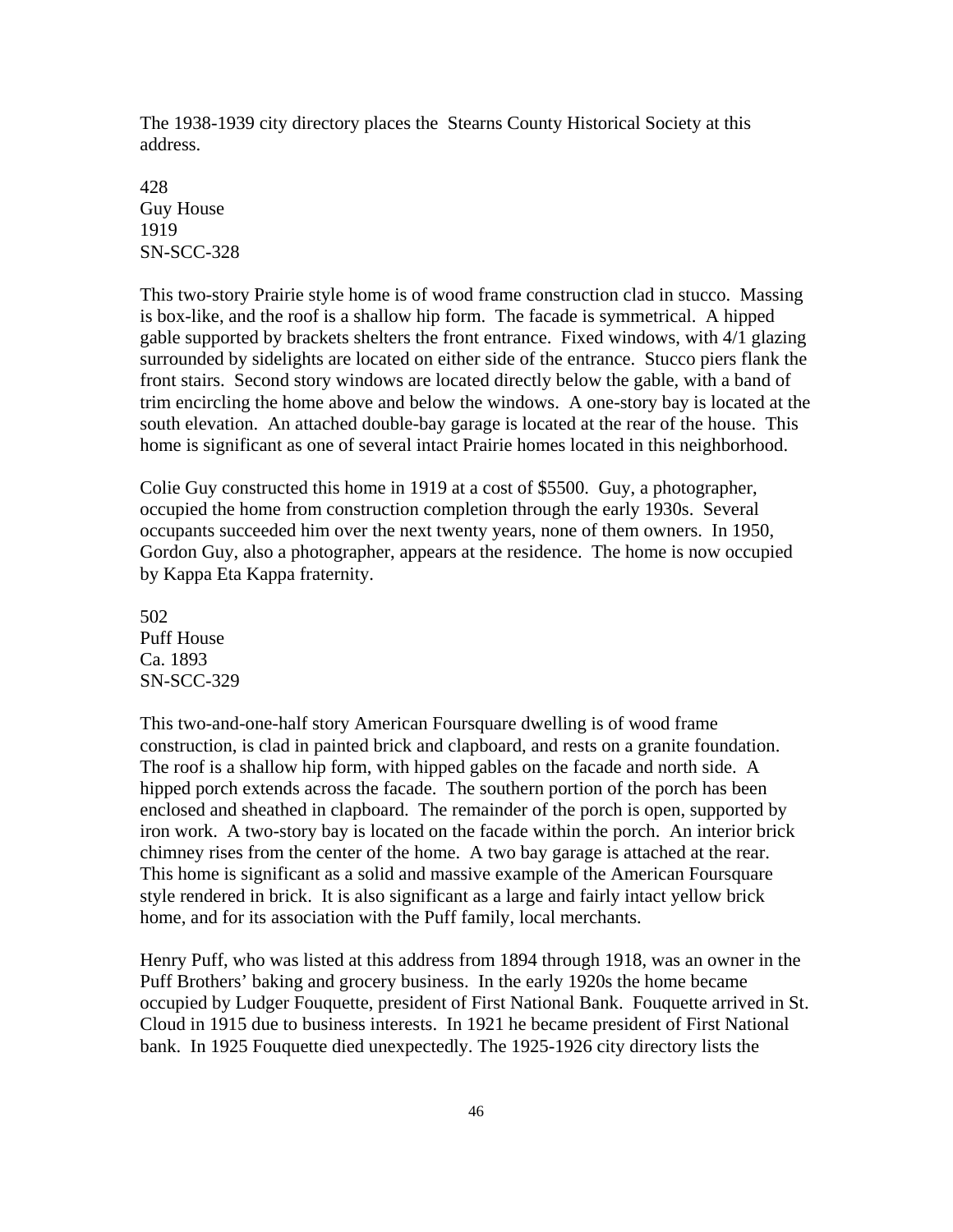residence as vacant. At this same time, Fouquette had a \$3000 building permit issued to him for this address. It appears that his widow converted the residence into an apartment building. The following city directories list the dwelling as an apartment with six units.

503 Westerman House 1883 SN-SCC-330

Constructed in the Folk Victorian style, this one-and-one-half story home is of wood frame construction, clapboard-clad, and rests on a granite foundation. Roof form is intersecting gable with wide eave overhangs and vergeboards incised with thin lines. The front-facing gable dominates the facade. A gable supported by brackets shelters the front entrance. A full-length front porch has been removed. A one-story polygonal bay is located at the south elevation. A contributing garage is located at the rear of the property. This home is significant as one of the oldest homes in the immediate area, as well as a well preserved example of the Folk Victorian style.

Building reports for 1883 state the William Westerman constructed this home for \$2000. Westerman was an agent with the McCormick Company, later the International Harvester Company. He was also mayor of St. Cloud for a period during the 1880s. Westerman was succeeded by John P. Goetten, operator of a local meat market, in about 1914. By 1920, Goetten was succeeded by Hubert Hansen, who was involved in law, real estate, insurance, and collections, The home stood vacant for a short period before being occupied by Casper G. Schoener, president of First American National Bank, in the mid-1930s.

506 Mahlum House Ca. 1924 Not Surveyed

This one-and-one-half story Tudor Revival dwelling is of wood frame construction, clad in smooth stucco and false half-timbering. The roof is a front-facing gable, with decorative vergeboards in the gable ends. A large shed dormer is located at the south elevation. A small enclosed porch is located on the facade, with half-timbering in the gable end. Windows on the second story are located within vertical half-timbering members. A wide band of trim, located directly above the first story lintels, separates the levels. A single bay garage clad in clapboard is attached at the rear. This is a wellpreserved and intact example of the Tudor Revival style.

Milton Mahlum, president of Granite City Lumber Company, occupied this home throughout the 1920s. He was followed by John L. Hanson, engineer. The 1938-1939 city directory places Hanson at 502 Seventh Avenue South, apartment one (the Puff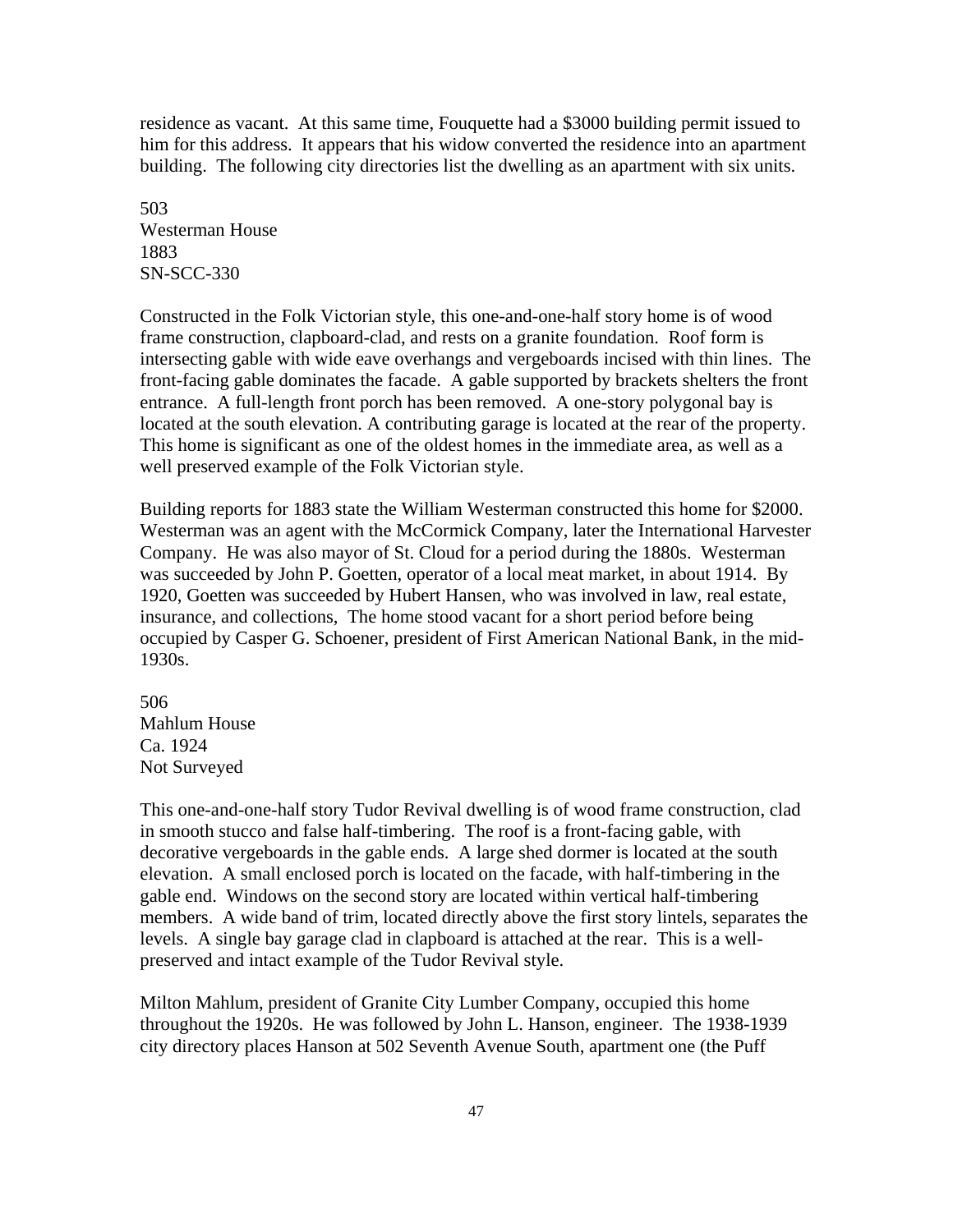House). Three tenants followed Hanson, with James McNeal, janitor at the Teachers College, appearing in the 1947 city directory as owner and occupant.

507 Clement House Ca. 1913 SN-SCC-331

Constructed in the Colonial Revival style, this one-and-one-half story dwelling is of wood frame construction, and sheathed in clapboard. The roof is an intersecting gable. An enclosed porch extends across the facade, supported by Tuscan columns. A three-part bay window is located on the main facade above the porch. A bay window is located at the north elevation. The front-facing gable displays gable end returns. A contributing garage, ca. 1913, is located behind the residence.

Although George E. Clement was not the first resident in this home the first two occupants were only listed in one city directory each. Clement, a janitor at several locations over the years, owned and occupied this home from about 1918 through the mid-1930s. After her husband's death, Mrs. Gertrude Clement continued to live in the home through the 1940s. She was succeeded by Raymond T. Hermanson, local architect.

513 Guy House 1894 SN-SCC-332

This two-story Neoclassical dwelling is of wood frame construction with brick veneer, and rests on a granite block foundation. The roof form is hip and gable, with a wide frieze occurring at the eaves. Rough granite is also used for the window sill trim. Windows are capped with soldier course lintels. A pair of small, arched windows are located in a cross gable at the attic level on the facade. A small ornamental diamond is located where the two arches meet. A soldier course lintel following the window arch is located above the window pair. A pediment supported by large brackets shelters the entrance. A hipped gable extends across the first story facade, most likely a remnant of the original porch that was removed prior to 1928 (the original rear porch has also been removed). A onestory bay is located at the south facade. A contributing garage, ca. 1920, is located at the rear of the property. This home is significant as a large well-preserved yellow brick home.

Fritz Guy began construction on this eight-room house in 1894 after purchasing the lot the previous year. A native of Switzerland, Guy came to America in 1885, settling in St. Cloud in 1886. His wife, Olga Perrot, was also a Swiss native. By 1892, Guy had established himself in St. Cloud as "a practical watchmaker and jeweler," dealing in diamonds, watches, clocks, silverware, jewelry, gold pens, and fine spectacles. Guy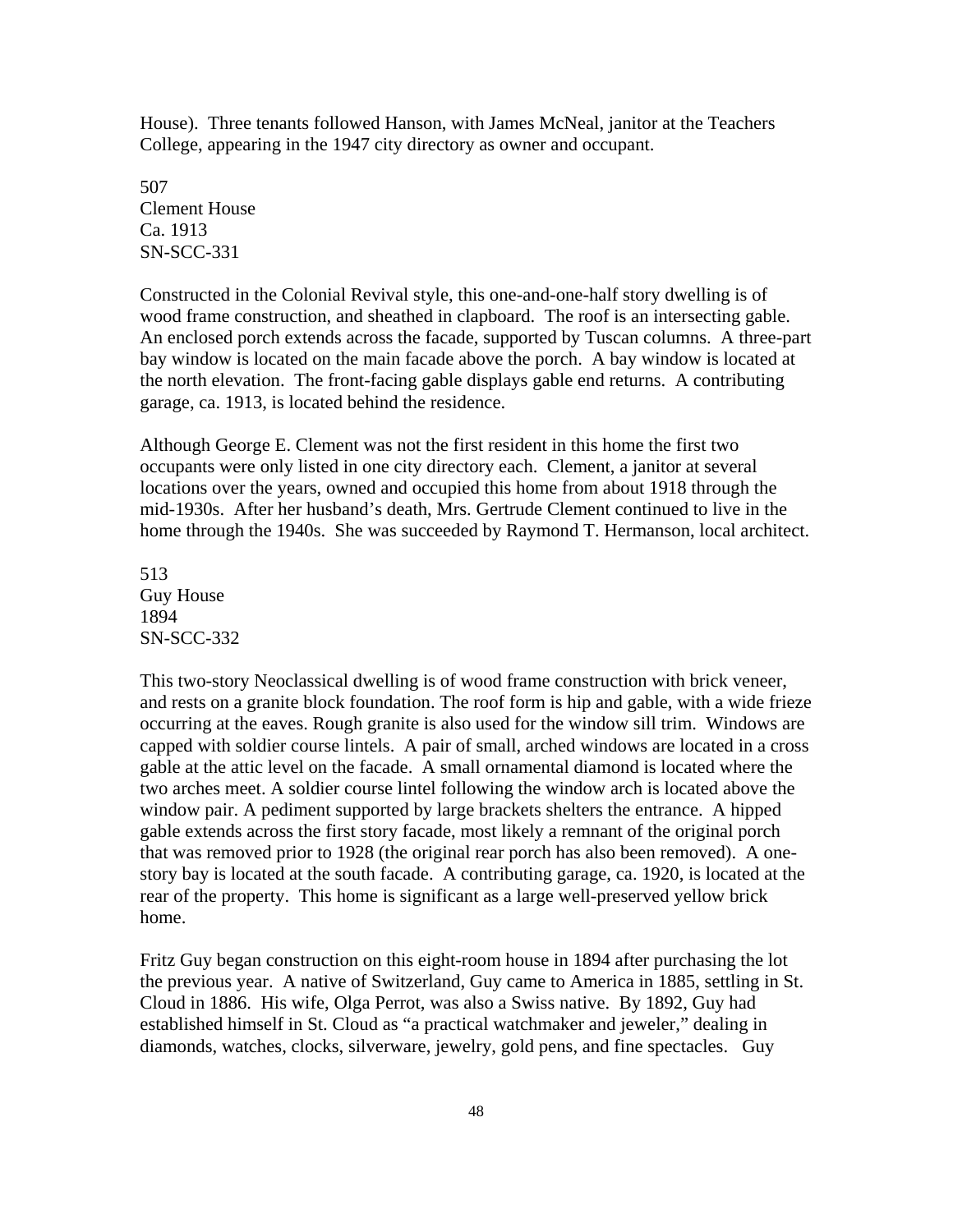occupied the home for twenty-seven years, selling the home to his sons (Colie, Albert, and George) in January, 1921. After his death in April, 1921, his sons sold the home to Carl Metzroth, member of the prominent St. Cloud Metzroth family. Metzroth, secretary and treasurer of the J. E. Barr Pickling and Preserving Plant, occupied the home into the 1940s. Metzroth was succeeded in the late 1940s by Vincent B. Conlin, founder of the Conlin Construction Company. The home is historically significant for its ties to the Guy, Metzroth, and Conlin families.

517 Robertson House 1887 SN-SCC-333

This two-story dwelling is of wood frame construction with yellow brick veneer covered in stucco. The home displays a box-like massing with a truncated hipped roof. An enclosed hipped porch extends across the facade, with the entrance off-center and a band of four windows at the south end. Two pairs of windows are located on the second story facade. A tympanum at the roofline includes a small arched window at the attic level. Two contributing garages are located at the rear of the property. The original porch has been enclosed, yellow brick has been covered in stucco, and ornamentation has been removed. Although the home has been altered, it is an example of the Italianate style, rare in St. Cloud.

Andrew C. Robertson constructed this dwelling in 1887 for \$2500. Robertson, an attorney and insurance agent, occupied the home from construction completion through about 1905. He was followed by Dr. Michael Cook, a dentist, and Charles F. Harrell. Harrell, a traveling salesman for St. Cloud Grocery Company, occupied the home from about 1916 until his death in 1932. His widow, Myrtle, continued to occupy the home into the 1940s.

518 McElroy House 1889 SN-SCC-334

This three-story Second Empire dwelling is of wood frame construction with stucco covering the original yellow brick veneer. The mansard roof is the identifying feature of the architectural style. The home follows a box-like plan, with a three-story wing at the rear. An open porch extends across the facade. Porch supports are large square columns topped with simple capitals. Porch supports and rails are stucco clad. The porch roof is flat, and was possibly used as a second-story porch at one time. The second story facade includes three windows and a door, providing access to the porch roof. A paneled gabled dormer with three windows is located on the facade. Pairs of similar dormers are located on the north and south sides. A two-story bay is located at the north elevation. The rear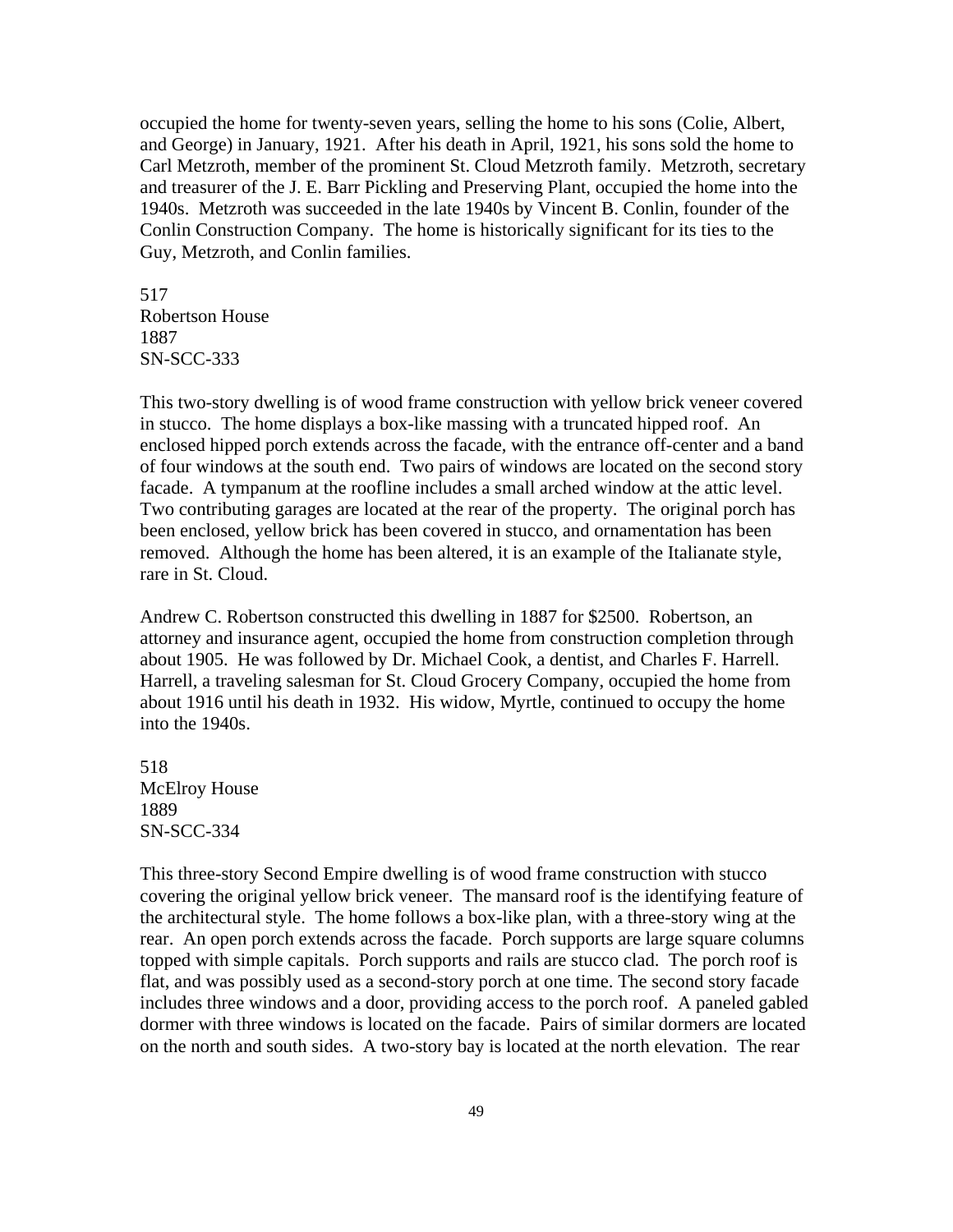entrance porch has been enclosed. A hipped garage is attached at the rear. This home is showing severe signs of deferred maintenance. The stucco is cracking and the exterior condition is poor. Much of the exterior ornamentation and detail have been removed.

According to building reports for 1889 John McElroy built this home for about \$2500. McElroy began his career dealing in dry goods, carpets, and cloaks. By about 1908 he was involved in the real estate and loan business. Along with his wife, Mary, John McElroy occupied the home from construction completion through about 1915. After his death Mary continued to live in the home until about 1920. Thomas Seavey, of Seavey-Schwab Auto Company, and George Cashman, manager of Minnesota Acceptance Company, succeeded the McElroy family.

521 Gruber House Ca. 1890 SN-SCC-335

This one-and-one-half story Folk Victorian dwelling is of wood frame construction with yellow brick veneer and rests on a granite foundation. The roof is an intersecting gable form. The facade is a front facing gable, with an intersecting gable at the rear. The front entrance is located at the north side, with a picture window with a soldier course lintel and granite sill at the south side. The enclosed entrance porch is gabled with a decorative pediment. The entrance rails and pediment have recently been painted in the Victorian style. The front facing gable end displays fishscale shingles, which have been painted to compliment the entrance rails and gable. A one-story gabled bay is located at the south elevation. A one-story shed style addition is located at the southwest elevation. A twostory addition clad in aluminum siding is located at the rear. A contributing garage stands at the rear of the property. The home is significant as a basically intact yellow brick home that represents the middle class fabric of the neighborhood.

The earliest city directory listing for this residence was 1892, placing Philip J. Gruber at the residence. Gruber, the county auditor, occupied the home from construction completion through the turn of the century. He was followed by Harry W. Scherfenberg, a salesman for the Grinols Company. By 1908 Scherfenberg was replaced by a string of occupants. Joseph T. Hartel occupied the home from about 1914 until 1919. Hartel, proprietor of Hartel's Cafe, left this home for his newly constructed nine-room residence located at 520 Sixth Avenue South. John Sparrow occupied the home from 1919 until 1940, when it stood vacant before tenant occupation.

524 Alden House 1890 SN-SCC-336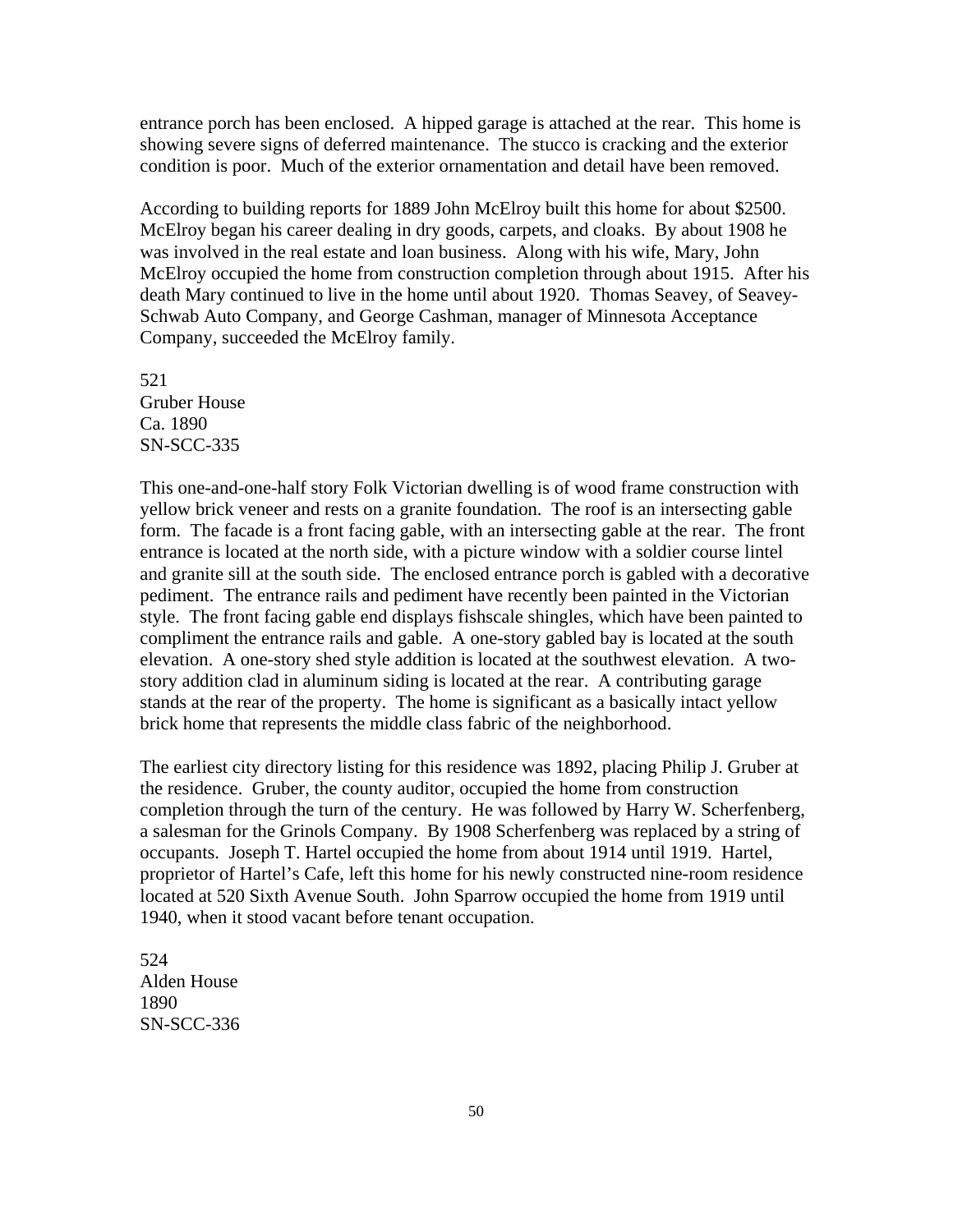This two-and-one-half Queen Anne dwelling is of wood frame construction with yellow brick veneer and rests on a granite foundation. A gabled roof covers the massive home. The facade is dominated by a front facing gable that displays an enclosed second-story porch that was included in the massing. A two-story bay is located at the northwest corner on the facade. A hipped enclosed porch is located on the facade, with a tympanum above the entrance. A two-story bay is located at the south elevation. Windows are trimmed with soldier course lintels and rock-faced limestone sills. Gable ends are clad in cut wood shingles. An ornate brick chimney rises from the south elevation. A noncontributing garage constructed in 2000 is located at the rear of the property. A noncontributing fence encircles the south side yard. This home is significant as one of the massive remaining yellow brick homes. It was also the home of one of St. Cloud's early businessmen and farmers.

Thomas C. Alden constructed this home and a barn in 1890 at a cost of \$14,000. Alden came to St. Cloud in 1856. He began his career by lending money to locals who wanted to purchase government land. His private banking business did not last long, as the majority of his loans went unpaid. In 1869 Alden was elected Sheriff of Stearns County, serving through 1872 when he returned to farming. Mr. Alden died in 1905 at the age of 96. Mrs. Amelia Alden continued to occupy the home until 1930. The home was listed as vacant in the 1931-1932 and 1933-1934 city directories. In 1935 Anna Alden, office assistant at the State Teachers College, appears at the home. She stayed only about ten years, and the home stood vacant again. This home is historically significant for its association with Thomas C. Alden, a St. Cloud pioneer.

527 Helmer House Ca. 1885 SN-SCC-337

Constructed in the Folk Victorian style, this one-and-one-half story dwelling is of wood frame construction with yellow brick veneer. The roof form is an intersecting gable. The front facing gable displays two windows on the lower level with a pair on the second story. Decorative brickwork is located in this gable end. A small, enclosed entrance porch is located on the facade along the intersecting gable end. The entrance has been painted, but the door displays two narrow rounded arched panes, most likely dating to the homes construction. A gabled one-story bay is located at the south elevation. A onestory addition extends from the rear. The home has been altered, with the removal of the front porch and the yellow brick now painted. A brick three-bay carriage house dating to ca. 1900 and a wood frame garage dating to ca. 1910 stand at the rear of the property. It is significant as a basically intact early yellow brick dwelling, and as a representation of the middle class fabric of the neighborhood.

The first St. Cloud city directory, 1888-1889, places Christian Helmer (retired) at this address. Henry Scherfenberg succeeded Helmer by 1894-1895. The following directory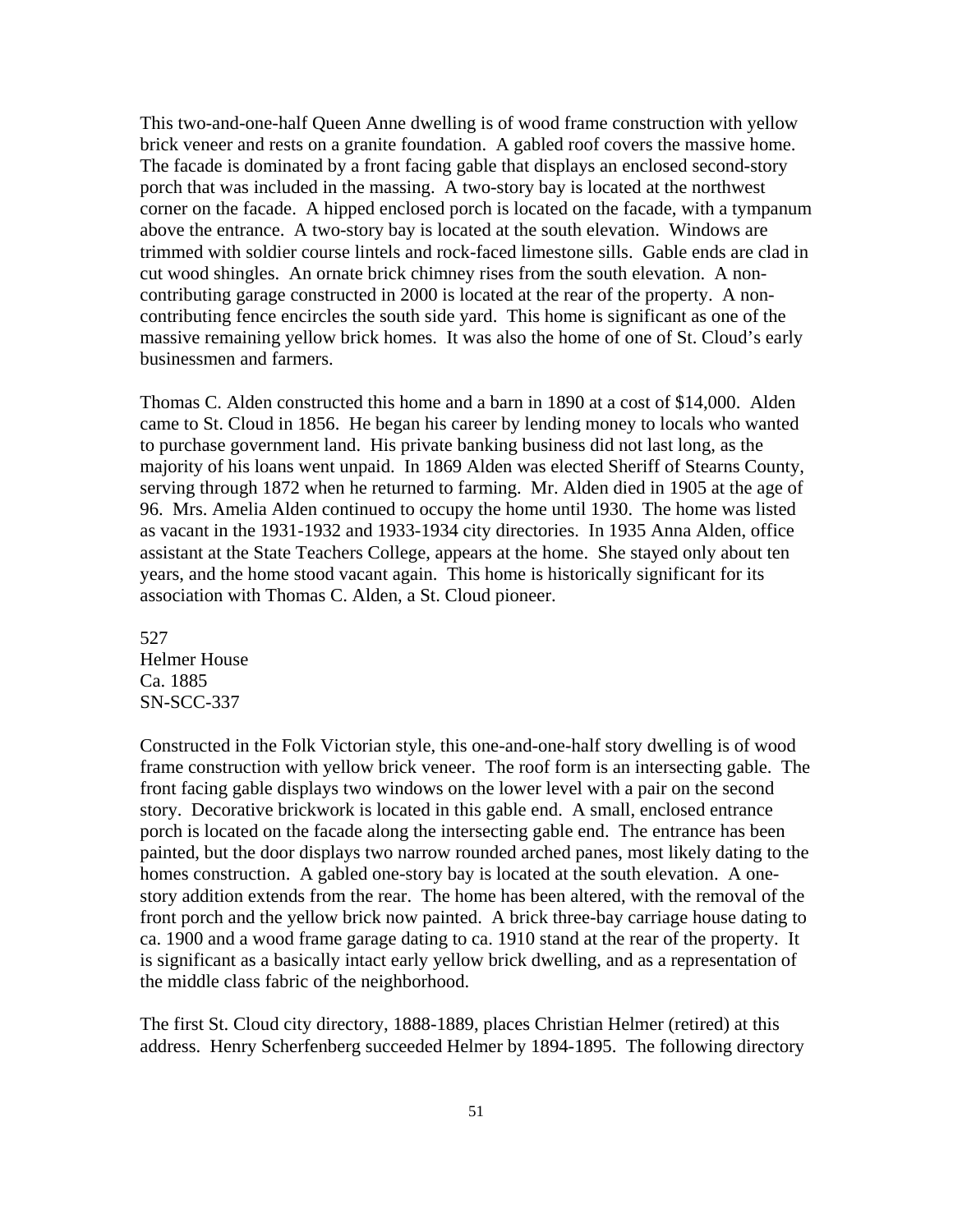lists only Henry's widow, Angeline, at this address. She resided in the home through the mid 1910s. A string of short-term occupants followed her. August B. Pella, a carpenter, became owner and occupant in the early 1930s.

#### **Eighth Avenue South**

401 Wengert House 1906 Not Surveyed

This two-story home is a simple and relatively intact gabled ell dwelling. The home is of wood frame construction sheathed in asbestos siding. The roof form is a front-facing gable. The facade displays symmetrically placed windows, with 2/2 glazing. A gabled one-story bay is located on the northeast corner of the home. The front entrance is sheltered by a wide gable supported by decorative brackets, most likely not original. A one-story side-gabled ell is located at the south elevation. The hipped porch extending across this ell has been enclosed. This home is relatively intact, and serves as an example of the middle class homes that were constructed in this area at the turn of the century.

The Reverend James Dewart Residence was constructed on this lot as early as 1890. Frank Wengert constructed this home in 1906 at a cost of \$1000. Wengert, a driver for the N P Express Company, was only listed at this address in the 1906 city directory. Following Wengerts departure the home was occupied by short-term residents until about 1914 when the home became an apartment building or rooming house, with three or four short-term occupants per city directory listing. This continued into the 1950s without owner occupation.

402 German Evangelical Free Church 1908 SN-SCC-354

This Gothic Revival style church was constructed in 1908 for members of the German Evangelical Friedens congregation. The original church faces Fourth Street; a rear addition is accessible from Eighth Street and the alley. The building is of brick frame construction clad in stucco and granite block and rests on a granite foundation. The roof form is a steeply-pitched intersecting gable. A tall narrow spire located at the northwest corner provides entrance to the building. Windows are fixed stained glass displaying a pointed arch shape. Granite block piers are located on the corners of the front gable. The cornerstone reads, "Church of Peace 1908." A modern addition clad in granite block was placed on the rear in 1962 for Sunday School purposes. This church is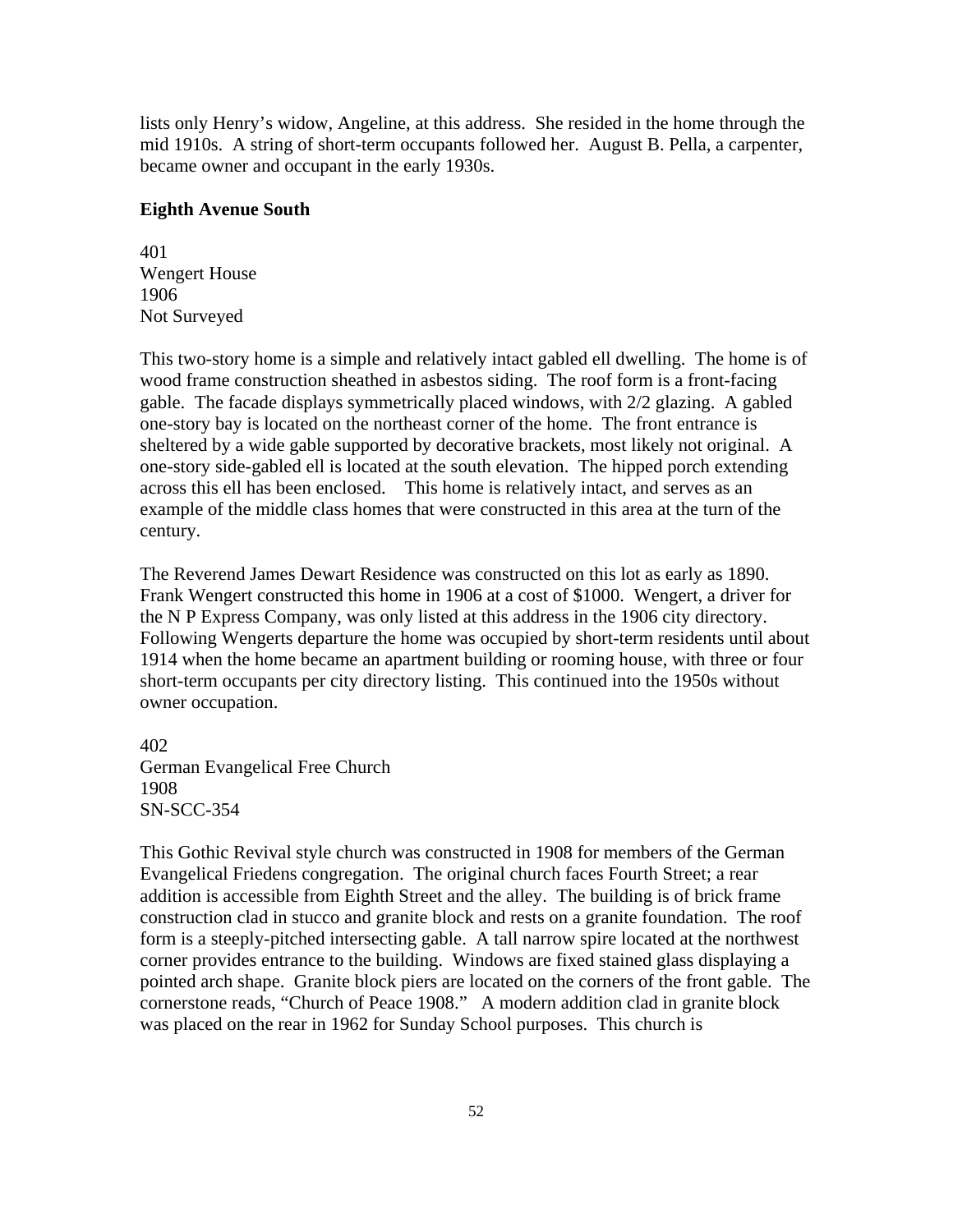architecturally significant as an early example of a Gothic Revival style church. It is historically significant for its ties with the German community in St. Cloud.

The German Evangelical Friedens Church was organized in St. Cloud on October 1, 1892. The first church, a small frame structure dating to 1892, stood on this site prior to the construction of the present church. In 1908 the old frame church could no longer accommodate the congregation, and it was sold and moved from the site. The cornerstone for the present church was laid May 10, 1908, with the dedication in September of that year. The United Church of Christ presently occupies the building.

407 Miller House 1925 Not Surveyed

This two-story Colonial Revival dwelling is of wood frame construction clad in aluminum siding. The home follows a box-like plan, with a shallow hipped roof. A onestory enclosed hipped porch extends across the facade. The front entrance is flanked by sidelights and is located at the north side of the porch. Pairs of windows with 3/1 glazing are located on the second story of the facade. A hipped dormer is centrally located on the facade. A gabled entrance is located at the north elevation. Two large shrubs are located along the facade, blocking much of the view. A contributing garage, circa 1925, is located at the rear of the property. This home is relatively intact and provides an example of the larger Colonial Revival style dwelling constructed in this area.

Fred Miller constructed his home in 1925. Miller, whose occupation was not given in city directory listings, occupied the home with his wife through the mid-1930s. His widow, Caroline, continued to reside in the home for another decade. Norbert Rieder, a salesman, succeeded the Millers as owner and occupant.

413 Brady House Ca. 1880 Not Surveyed

This one-and-one-half story Folk Victorian dwelling is of wood frame construction, clad in stucco. The roof form is an intersecting gable with a front-facing gable dominating the facade. The home follows a cross-like plan, with additions placed on the rear prior to 1919. The front entrance is located at the north corner of the front-facing gable, sheltered by a gable that is supported by brackets. Two windows, located south of the entrance, have  $2/2$  glazing. A pair of windows is located at the second story. A one-story bay is located at the south elevation. An L-shaped porch that wrapped across the facade and north side has been removed. A non-contributing garage is located at the rear of the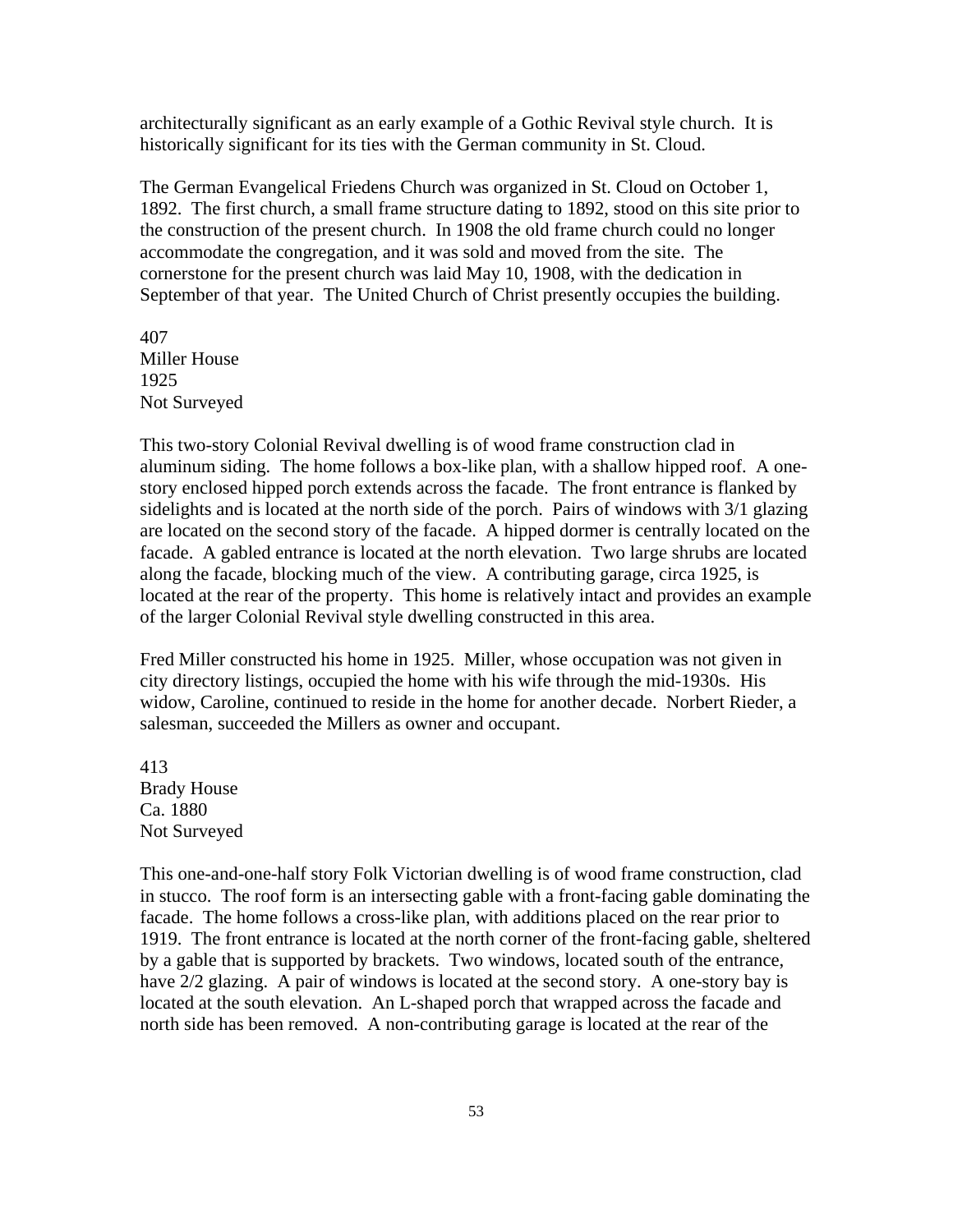property. Although slightly altered, this home is significant as one of the oldest remaining dwellings in this portion of the district.

The first city directory listing found for this address was 1888-1889, with Q. Brady at the address. The following year John M. Emmel appears in city directory listings, continuing through 1932. John Emmel was born in St. Cloud in September, 1857, the third white child to be born in the city. Emmel was Register of Deeds from 1888 until 1908 and later involved in the real estate and loan business. After his death in December of 1932, his wife Mary continued to occupy the home until her own death in 1935. The Emmels were succeeded by Ulrich B. Hoeschen, clerk for Northern States Power, who owned and occupied the home into the 1950s. The home is historically significant as the residence of John Emmel, one of the first lifetime St. Cloud residents.

417 Cooper House Ca. 1910 SN-SCC-354

This one-and-one-half story Colonial Revival dwelling is of wood frame construction sheathed in clapboard. The home follows a simple rectangular plan with an intersecting gable roof. A screened hipped porch is located on the facade with a tympanum above the entrance. An oriel window is located on the north side. A second story bay is located at the south side. The roofline displays gable end returns and a wide band of trim located below the eaves. A contributing garage, ca. 1920, is located at the rear of the property. This house is in good condition and an intact example of the Colonial Revival style. It is also representative of the houses in the immediate neighborhood.

The 1914 and 1916 city directories list Ralph A. Cooper, no occupation given, at this address. The Cooper family was followed by Samuel S. Chute, county surveyor and civil engineer, who occupied the home until his death in October of 1935. Chute held the longest term of any Stearns County official. Mathew Maus, a salesman for the Williams Hardware Company, was owner and occupant following Chute into the 1950s.

418 Meyer House Ca. 1955 Not Surveyed Non-Contributing

This home is a small version of the Ranch style, popular in the 1950s. Of wood frame construction sheathed in red brick, this home follows a square plan with an intersecting gable roof. Vertical vergeboards are located in the small prominent front-facing gable. A large picture dominates the remaining facade. A brick chimney rises along the south elevation. A two-bay garage is attached at the rear.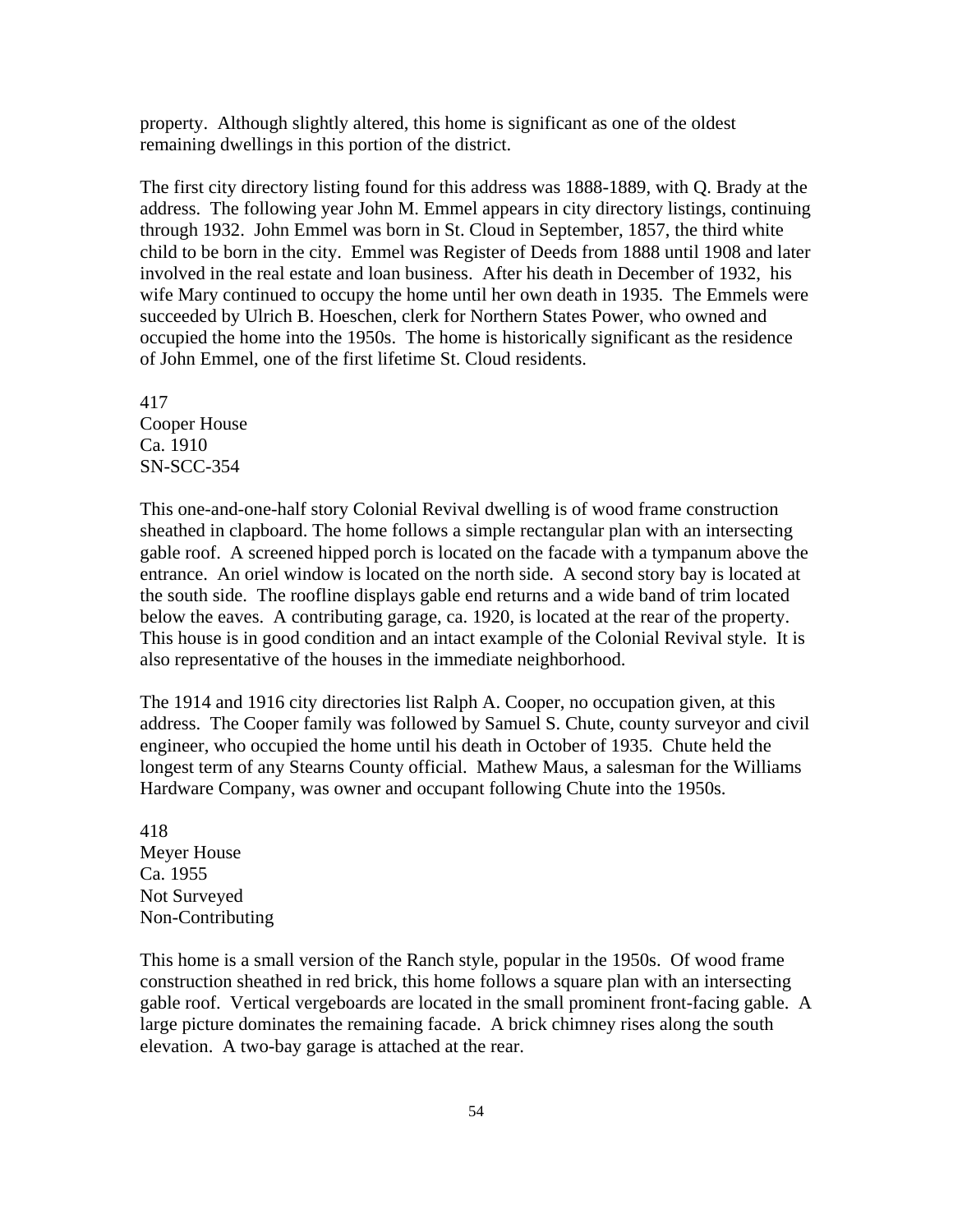A residence dating as early as 1888 was located in this site prior to the current home. Mrs. Margaret Meyer, widow of Michael, occupied this residence.

420 Baron House Ca. 1890 Not Surveyed

Constructed in the Folk Victorian style, this one-and-one-half story home is of wood frame construction sheathed in clapboard. The facade is dominated by a front-facing gable. A hipped open porch supported by narrow paired posts extends across the facade. A large picture window flanked by shutters is located north of the front entrance. A pair of windows, also flanked by shutters, is located at the second story. A one-story bay is located at the south elevation. A one-story addition at the rear was added prior to 1919. A non-contributing garage is located at the rear of the property. This home still retains its massing, clapboard exterior, and open porch. It is a relatively intact and early home located in this portion of the neighborhood.

St. Cloud Planning Office records date this home to ca. 1890, but the first city directory listing for this address does not occur until 1899-1900. John Baron, a grocer and confectioner, occupied the home from at least 1899 until about 1903. Baron was succeeded by a long list of short-term residents until Robert Peters, a sheet metal worker, appears as owner and occupant in 1950.

423 Nuerenberg House 1909 SN-SCC-356

This large two- story Neoclassical home is of wood frame construction clad in metal siding and rests on a granite foundation. The home follows a rectangular plan with a front-facing gable roof. A large front-facing gable with a smaller gable included within dominates the facade. A small arched window with sidelights is located at the attic level on the facade. An open hipped porch supported by Tuscan columns extends across the facade. A two-story bay is located at the south elevation. An exterior brick chimney rises at the rear. A non-contributing garage is located behind the home. This home is unusually solid; and although altered it is a good example of the Colonial Revival style in this immediate neighborhood.

Mathias Nuerenberg, the original occupant of this home, came to St. Cloud with his family in 1878. He was a partner in his father's lime and cement business until the firm was bought out. In 1898 he was made manager of the Gluek Brewing Company, which was located in downtown St. Cloud. From 1919 until his death in January 1930 he served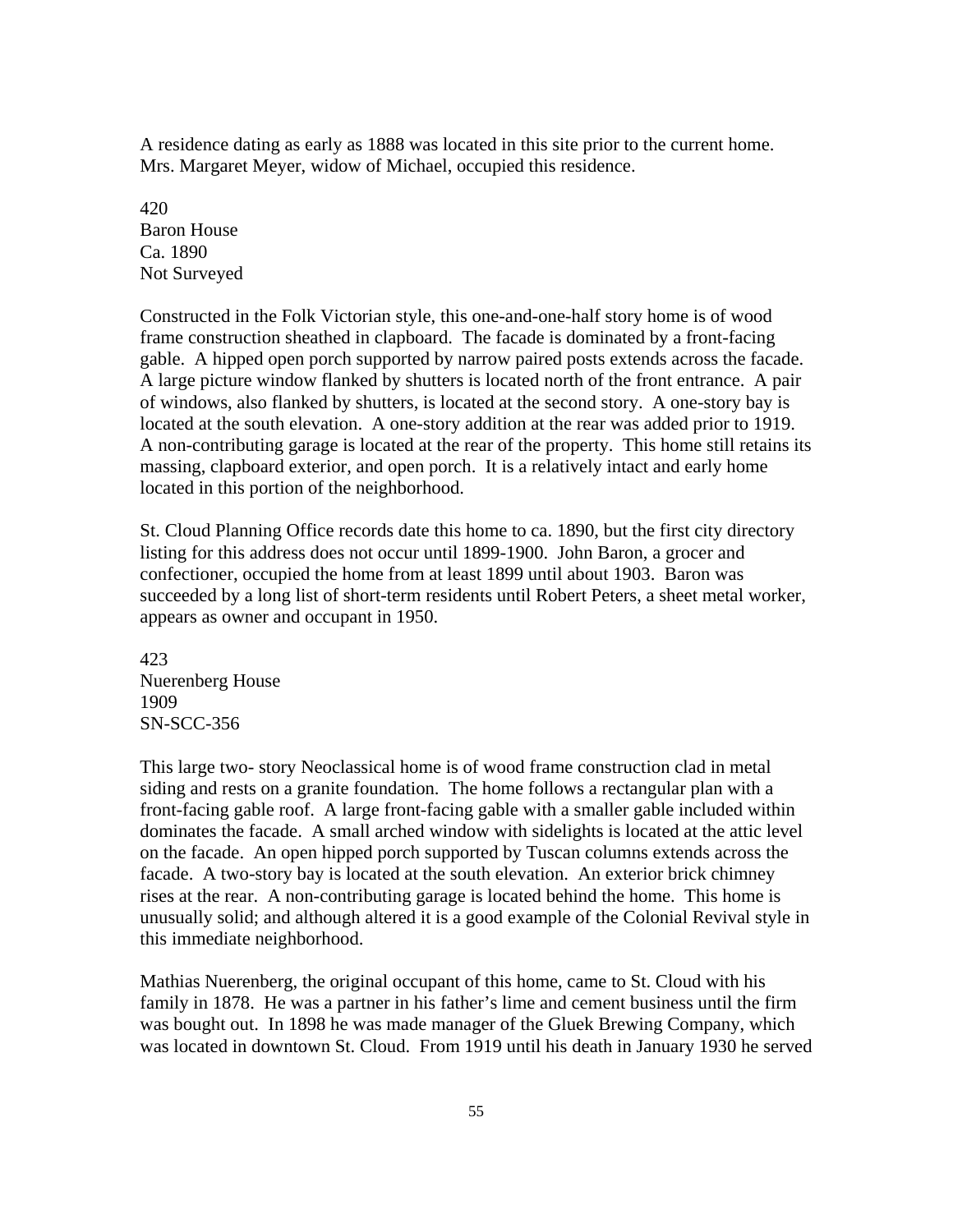as sergeant at arms for the Minnesota senate. After Nuerenberg's death, several shortterm tenants occupied the home. The 1943-1944 city directory lists the home as vacant. By 1949 Bernard F. Condon, of Condon's Shoe Shop, owned and occupied the home.

427 Mackrell House Ca. 1880 SN-SCC-357

This Folk Victorian one-and-one-half story home is of wood frame construction sheathed in clapboard. The home follows an L-shaped plan with an intersecting gable roof. The front-facing gable dominates the facade. A front entrance is located at the north portion of this gable, with two windows to the south. Three windows are evenly spaced across the second story. A hipped open porch tucked into the wing intersection is supported by narrow square columns with rare chamfered corners and lacy brackets. An entrance is also accessible from the porch. All windows are 6/6 glazing, flanked with shutters, and display tall architraves on the frames. An attached garage is located at the rear of the home. This home is extremely well preserved and intact. It predates much of the homes in the neighborhood, and is an excellent example of the style.

The earliest city directory listings, 1888-1889 through 1897-1898, place grocer Samuel Mackrell at this address. Mackrell came to America from Ireland in 1867, settling in St. Cloud immediately. Before beginning in the grocery business in 1880, he was involved in the lime industry and employed by American Express Company. Mackrell retired in 1898, about the same time he left this residence. He was followed by James R. Savercool, collector for the McCormick Company, who was listed in the 1899-1900 through 1903 directories. Other long-term residents over the years include Ewald F. Meyer, proprietor of St. Cloud New Process Steam Laundry, and Charles M. Dawson. In the late 1940s the home became owned and occupied by Patrick B. Pattison, a dentist. The home is still owned by members of the Pattison family.

430 Holy Cross Evangelical Lutheran Church 1924 SN-SCC-358

This Gothic Revival style church was constructed in 1924 by contractor Albert Kind. The building is of wood frame construction with a red pressed brick veneer. The building is comprised of a front-facing gable with a large square tower located at the southwest corner. Heavy brackets support eave overhangs that are clad with decorative vergeboards. A one-story portico is located on the facade. Windows are stained glass with a pointed arch. Bedford limestone is used for windowsills and all other decorative trim. The cornerstone reads "Holy Cross Evangelical Lutheran AD 1924." Like the other churches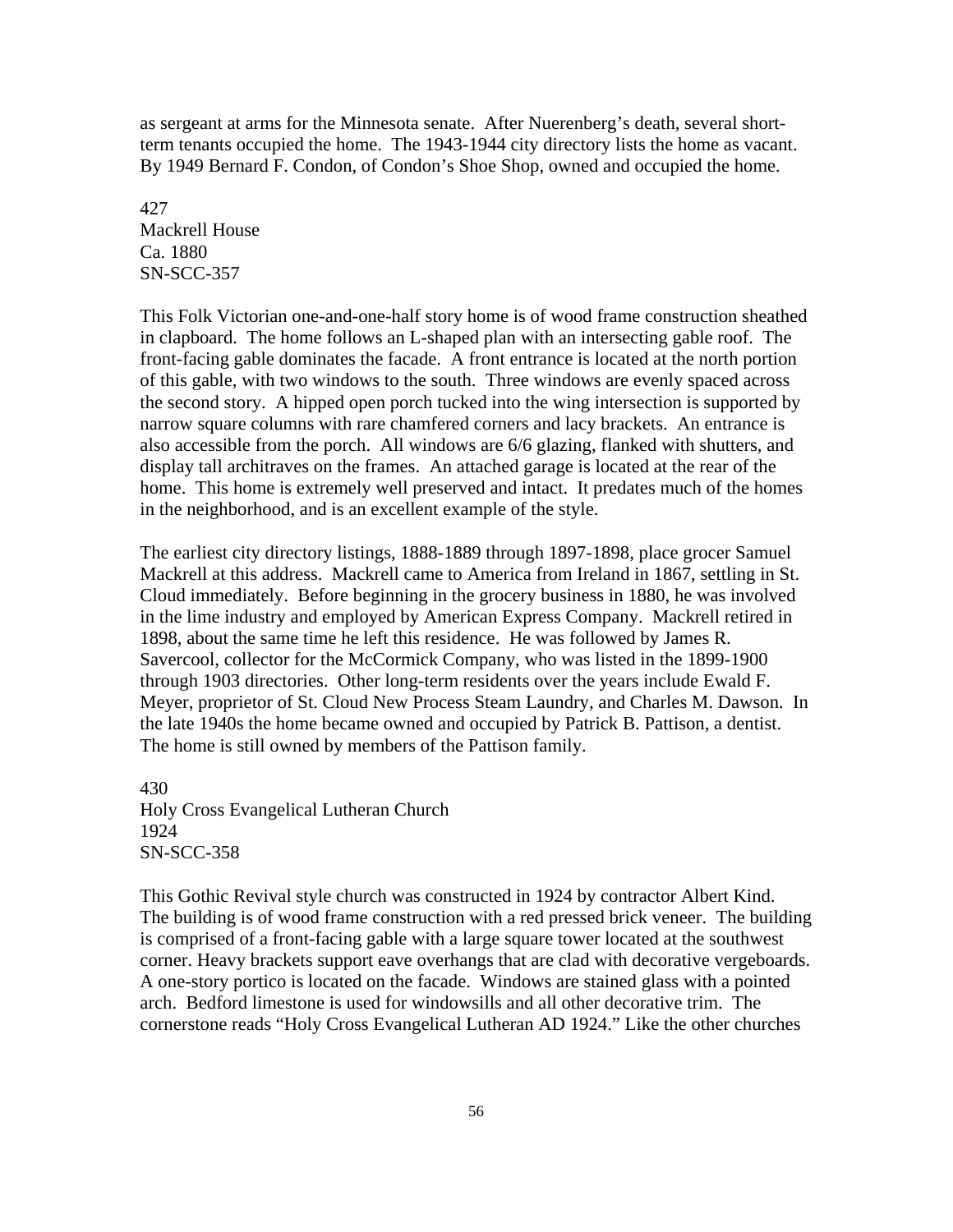in this district, a Sunday school addition has been placed on the rear. This church is well preserved and an excellent example of the Gothic Revival style.

This is now the site of the St. Robert Bellarmine Catholic Church.

503 Bowing House 1891 Not Surveyed

This one-and-one-half story Folk Victorian home is of wood frame construction clad in aluminum siding. The home follows a rectangular plan, with a front-facing gable. A one-story addition at the rear was on the home prior to 1919. A hipped enclosed porch extends across the facade, with a tympanum above the entrance. Because this house has seen so much alteration, it is difficult to determine what the original architectural style was. The original exterior has been either removed or covered, the porch has been enclosed, with the original supports and rails removed. A one-story bay has been removed from the south elevation, and all exterior ornamentation and detail have been stripped. Together with the other homes in this district, this home represents the early neighborhood constructed west of the University campus prior to the turn of the century.

Albert E. Bowing constructed this home in 1891 for about \$1200. Albert was a proprietor of Bowing Brothers Grocers formed in 1889. He occupied the home through the 1920s, with his widowed mother, Isabella, also living in the home. The 1931-1932 city directory lists the house as vacant. The following directories list two residents per year, each not owners. It is likely that the home became a rental unit this early.

507 Akers House 1889 Not Surveyed

This one-and-one-half story home is of wood frame construction and sheathed in clapboard. The home follows a rectangular plan with a front-facing gable. The eaves are slightly overhanging with a wide band of trim located directly below. An enclosed hipped porch extends across the facade. The porch rail remains clapboard-clad, but the original porch supports have been removed. A tympanum is located above the porch entrance. A pair of windows is located at the second story. A contributing garage, ca. 1930, is located at the rear of the property. Although this home has been altered, it remains as an representative example of the homes that once stood along this block that have since been removed to create modern student housing units.

Millie Akers, widow of Reverand Milton J. Akers, built this home in 1889 at a cost of \$1600. Millie occupied the home from construction completion until about 1918. Other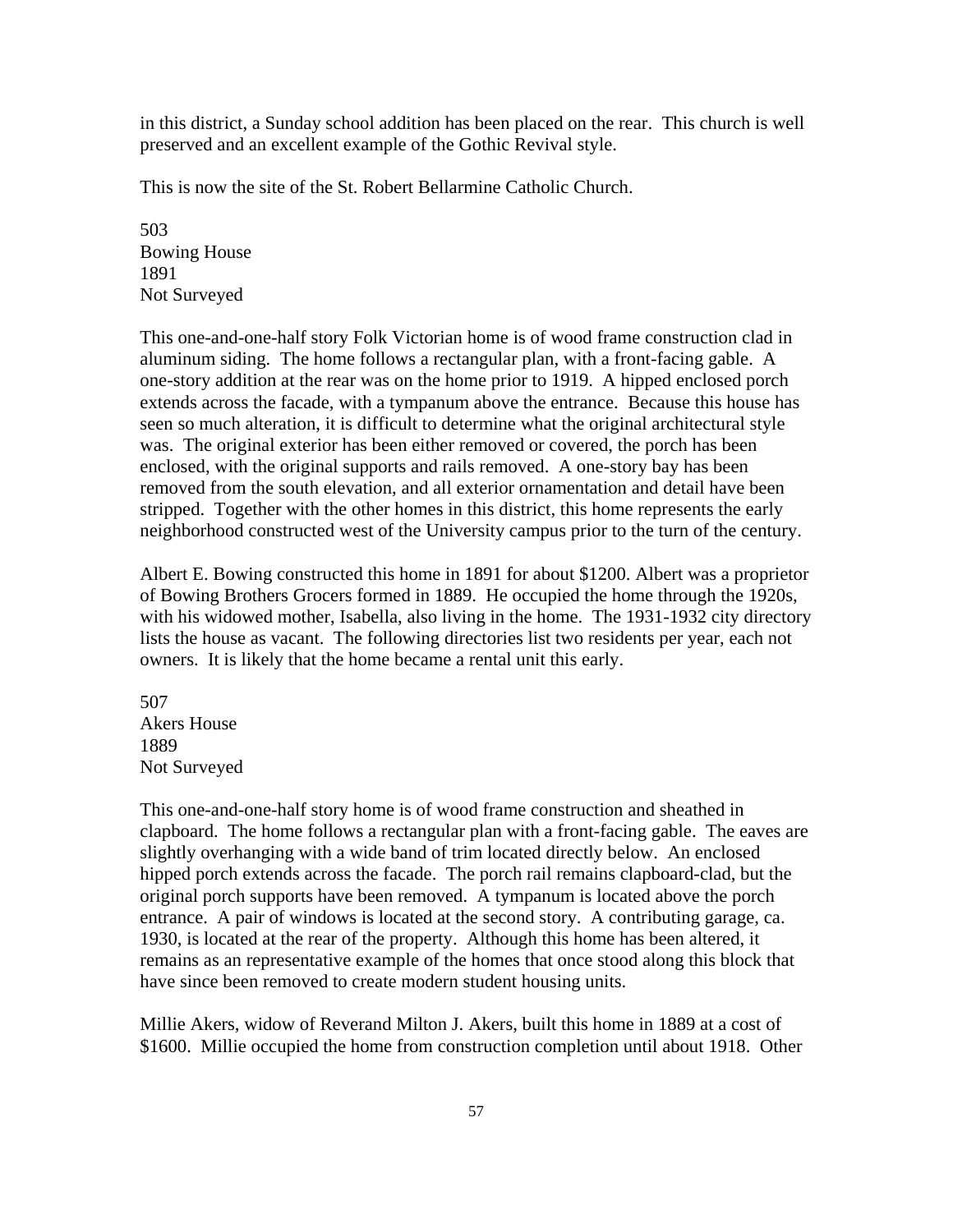residents include physician and surgeon Irwin E. Bowing, and Arthur F. Hahn, owner of the Bungalow Cafe.

511 Moos House 1897 SN-SCC-359

Construction on this eleven room dwelling began in 1897 under contractor Joseph Schellinger. Early estimates placed the construction cost at \$1800 to \$2000. The final cost was estimated at \$2500 to \$3000. This Queen Anne home is of wood frame construction with yellow brick veneer resting on a tall granite foundation. The home displays complex massing and a hip and gable roof from, typical of the Queen Anne style. Decorative brickwork encircles the home at the frieze level. The front porch that extended across the facade has been removed but a shadow of the hipped gable remains on the facade. An aluminum awning supported by iron rails shelters the front entrance. A fixed window on the facade has a colored transom window above. A pair of narrow windows is located at the second level on the facade. All windows have tooled granite sills and decorative lintels. A hipped dormer is located at the attic level along with a small narrow window in the gable end. A one-story bay is located at the south elevation. An open rear porch is located behind the bay. Two elaborate brick chimneys rise from the center of the home. Although the home has lost its original porch, it remains as one of the largest yellow brick homes in St. Cloud.

John Moos was one of St. Cloud's oldest settlers, arriving from native Milwaukee in 1865. He was a pioneer harness maker and retailer in St. Cloud. He occupied the home along with wife Mary and sons Charles, Leo, William, and Lewis until his death in January of 1931. After his death the home stood vacant for several years, until Mathew E. Oman, a teacher at Technical High School became owner and resident. The home became a rental unit in the late 1970s.

512 M & M Apartments 1987 Not Surveyed Non-Contributing

This apartment building designated for University students replaced homes numbered 512 and 516, both present on the 1898 Sanborn Fire Insurance Map. This two-and-onehalf story building is clad in aluminum siding with brick trim used at the front corners and around the entrance. The roof from is intersecting gable. All windows are sliding units. Because this building is a recent addition to the neighborhood it is noncontributing.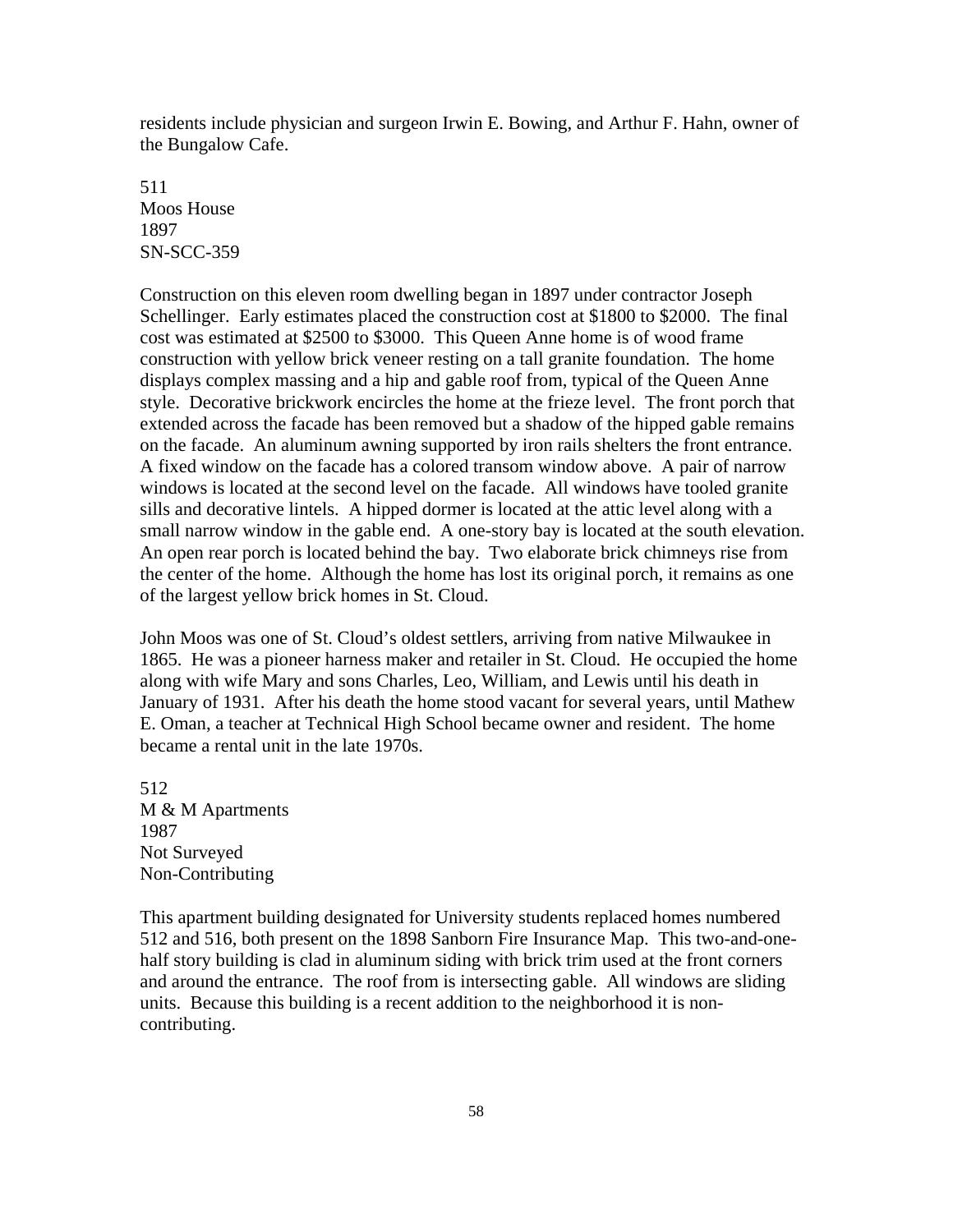517 Holy Cross Parsonage Ca. 1936 Not Surveyed

This two-story dwelling is one of the later contributing residences on this block. The home follows a rectangular plan, displays a side-gabled roof, is of wood frame construction, and is clapboard-clad. The facade is symmetrical with a small one-story entry porch projecting from the center. The entrance is flanked by sidelights. All facade windows are flaked by shutters. An attached single garage is located at the north elevation, accessible from the street. The garage roof is flat with a deck above that is accessible from the second story of the house. The home is relatively intact and contributes to the neighborhood.

The first residents of this home were pastors at the Holy Cross Lutheran Church and neither owned the property. It was most likely constructed as a parsonage residence by the church.

520 Dietman's Grocery Ca. 1895 SN-SCC-360 Non-Contributing

This one-and-one-half story building appears to have at one time been two small gabled houses that were joined and expanded to form a grocery store with living quarters. The building follows a rectangular plan with an irregular jerkinhead roof. Two entrances are centrally located on the facade, sheltered by a wide awning. The north entrance was for the grocery, the south entrance for the residence. Two large picture windows are located on the grocery's facade. A large picture window with an awning above is located on the residential facade. A pair of windows is centrally located on the second story; bands of three windows are located on either side, all sheltered by awnings. A contributing garage constructed in 1928 is located at the rear of the property. A contributing shed most likely used for refrigeration purposes, ca. 1930, is also located at the rear of the property. This building is currently used for residential purposes.

The earliest city directory listing for a grocery at this address was 1904, with William Cotton conducting business as a grocer. Cotton was only listed in 1904. Others ran a grocery from the address, but the store is know best as the Dietman Grocery, opened in 1934. The Dietman family ran the store for three generations, the business closing in late 1998.

527 M & M Suites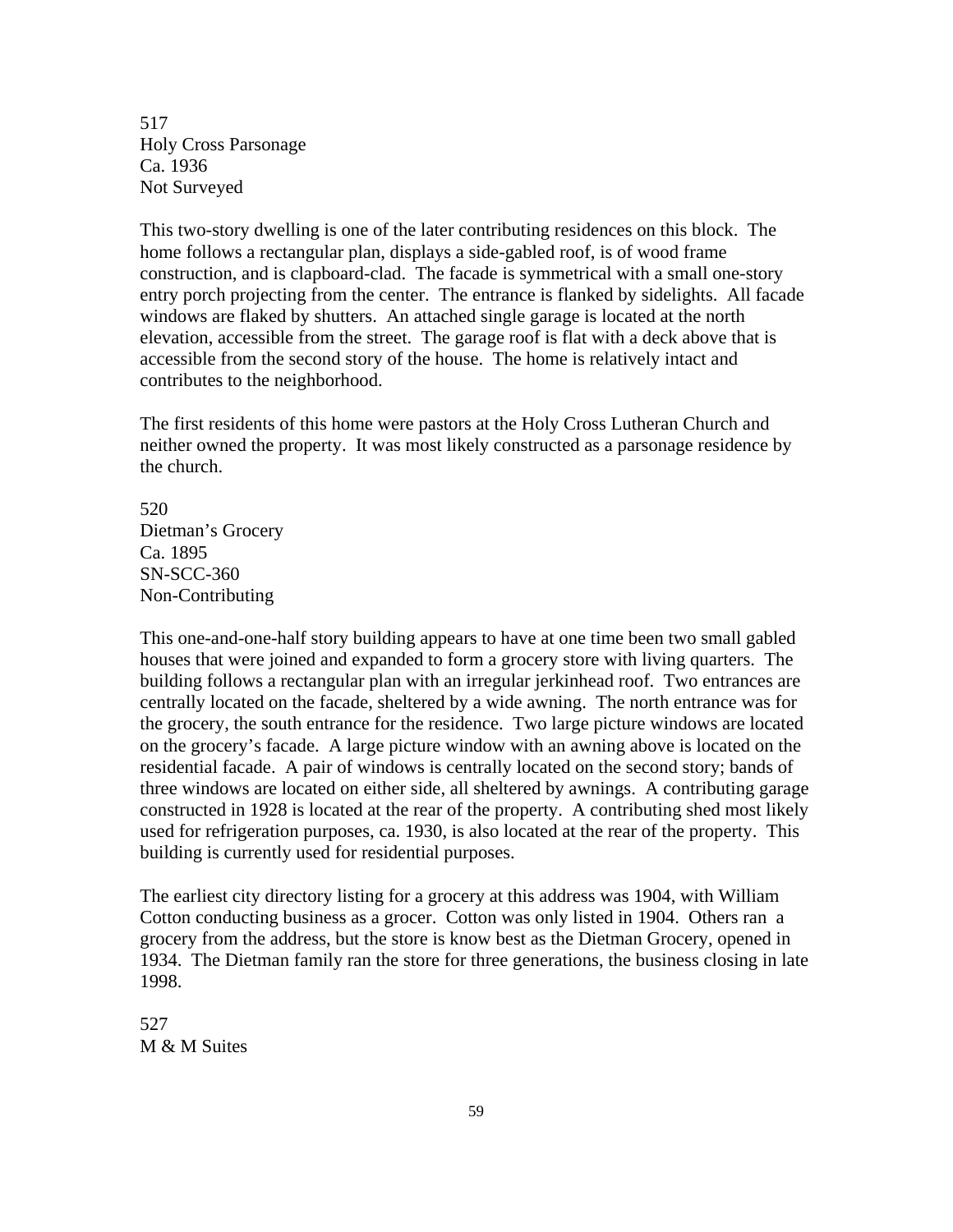1988 Not Surveyed Non-Contributing

This modern student housing development replaced two homes numbered 523 and 527. This three-story apartment building is clad in aluminum siding and displays a shallow hipped roof. A gabled entry is located on the avenue. The building lacks any exterior ornamentation, except the bands of darker siding that the windows are located in. Since this home is a new addition to this historic neighborhood it is non-contributing.

528 Bisenius House 1882 SN-SCC-361

This Folk Victorian dwelling is one-and-one-half stories of wood frame construction and clad in clapboard. The roof form is an intersecting gable. The front-facing gable displays no detail or ornamentation; two windows are located on the lower level, a single window in the upper level. An enclosed hipped porch is located at the intersection of the two wings. The facade has had little alteration over time. A two-story enclosed porch addition was placed on the rear after 1919. An early hand pump is located behind the home. A garage, ca. 1920, is located at the rear of the property. This is a very simple and intact example of the middle class residences constructed in this neighborhood during the late nineteenth century.

The earliest city directory listing available, 1888-1889, places William Bisenius at this home. Building improvements for the year 1882 report that William Bisenius constructed the home for \$800. Bisenius was one of the early settlers of Stearns County, arriving in Minnesota in 1856. He lived on a farm in St. Joe until 1882, when he retired and moved to St. Cloud. Bisenius was one of the few early settlers to gain great wealth in the livestock business. By 1899-1900 he was succeeded by George S. Fowler, a driver for the fire department, then by John Merton, an employee of cigar maker Julius Adams. The 1904 city directory places carpenter Samuel Dahl at this address. Dahl resided in the home until his death in June of 1936 at the age of 81. His widow Lena Dahl stayed on in the home. Daughter Julia occupied the home until her death in 1994, at the age of 106.

### **Ninth Avenue South**

404 Majerus House 1891 SN-SCC-384 NRHP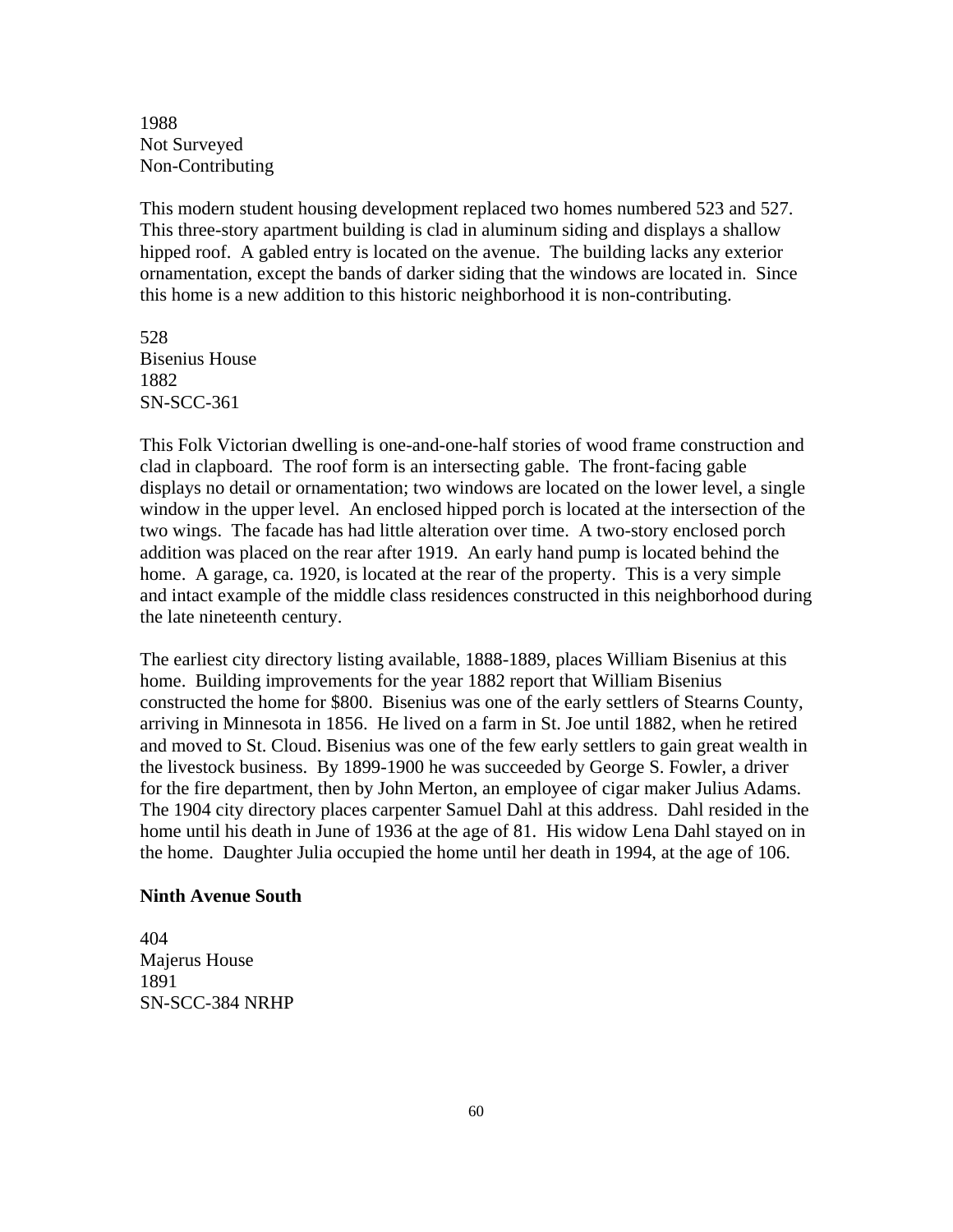Theodore Kevenhoerster designed this home for Michael Majerus in 1891. Originally A. E. Hussey had drawn up the plans, but they were destroyed in a fire. This three-story Second Empire dwelling recalls an architectural style that was popular over a decade before it was built; the Romanesque style was in vogue at the time of construction. The frame and exterior are brick (walls are three bricks in thickness), the foundation is granite. The home follows a rectangular plan with a cedar shingled mansard roof. A five-story tower located at the southwest corner of the home is the dominant feature. The tower makes the home appear much taller than it actually is. The double leaf front entrance with a transom window is located in this tower. A small balcony accessible from the second story is located directly above the front entrance. Segmental arched window hoods, carved rosettes, scrolls, and cherub faces are original exterior ornamentation. Decorative trim encircles the home at the sill and lintel level on both the first and second stories. An open second story porch is located on the north elevation, above a first story sun porch. A one-story bay is located at the north elevation as well. The exterior has remained unaltered over the past century. A contributing carriage house, also dating to 1891, is located at the rear of the property. This home is St. Cloud's finest example of the French Second Empire architectural style. This home serves as a landmark for residential development.

Michael Majerus, a German citizen, was involved in several businesses while residing in St. Cloud. He was involved in the brewery business, operated a local hotel, ran a grocery business, and manufactured bottled goods. In 1883 his dry goods establishment was purchased by Frank Fandel and Michael Nugent, who created Fandel & Nugent, later becoming Fandel's Department Store. Majerus was known throughout the community for his philanthropic work. Majerus occupied the home from the time construction was complete until about 1896. He was succeeded by Judge Theodore Bruener, who previously occupied 416 Sixth Avenue South, the new Majerus residence. Bruener came to America from his native Germany in 1874. He moved to St. Cloud in 1880 and associated himself with Judge Loren W. Collins, until leaving in 1882 to practice alone. Bruener served as county attorney, probate judge, and registrar of the U. S. Land Office. Bruener lived in the home until his death in September of 1931. His wife Mary continued to occupy the home until her death in May of 1941. The 1943-1944 city directory lists the home as vacant. The following year Nicholas Maus, a repairman with the Great Northern Railway, was listed as owner and resident. Maus was succeeded by the present owner, I. Louis Foote, who operates the Victorian Oaks Bed & Breakfast from the home.

## 412 Murphy House Ca. 1893 SN-SCC-387

This simple Folk Victorian dwelling is of wood frame construction with yellow brick veneer, resting on a granite foundation. The home follows a rectangular plan with a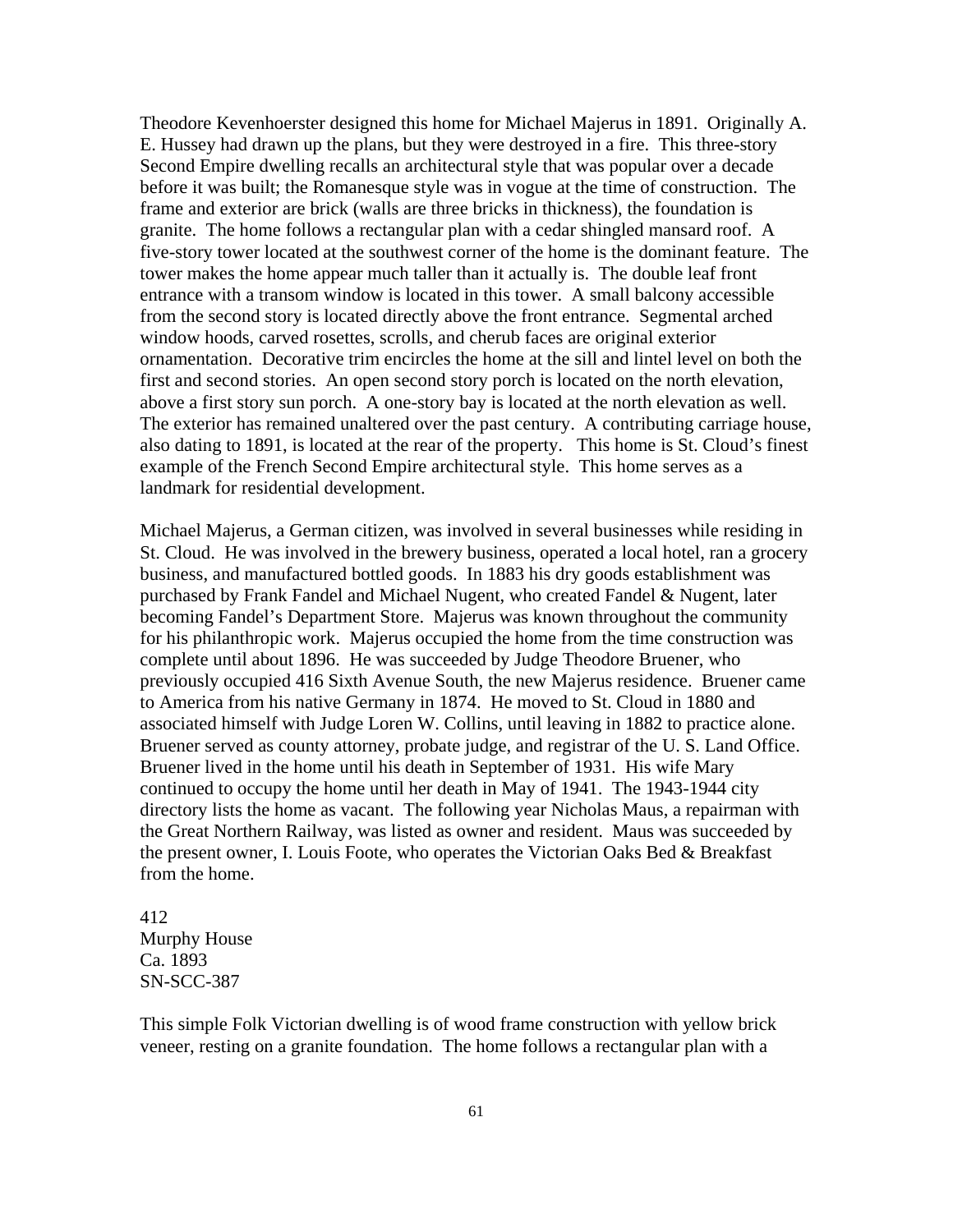front-facing gable roof. An intact hipped porch extends across the facade. Turned columns support the porch and a tympanum is located above the entrance. Windows are placed symmetrically and all display granite sills and soldier course lintels. Decorative brickwork is located in the facade gable end. A contributing garage constructed in 1929 is located at the rear of the property. This house is relatively intact and is a basic member of the group of local yellow brick houses. It is also significant as one of the most intact and oldest homes remaining on Ninth Avenue South.<sup>[2](#page-61-0)</sup>

Traveling agent Thomas F. Murphy was the first to be listed at this address in the 1894- 1895 city directory. Murphy occupied the home until about 1906 when he was succeeded by Joseph Masur, followed by Barney Vossberg, followed by John J. Pontius. The home was not listed in the 1914 city directory. The following directory lists John B. Pattison at the address. Pattison was a lawyer who also served as a state representative. He occupied the home into the 1950s.

416 Fandel House 1887 SN-SCC-388

 $\overline{a}$ 

This two-and-one-half story Queen Anne dwelling is of wood frame construction, sheathed in local yellow brick, and resting on a granite foundation. Typical of the Queen Anne style, the home displays irregular massing and a hip and gable roof form. A frontfacing gable dominates the facade, with decorative brickwork and a triangular window located in the gable end. The original porch has been removed and replaced with an unsheltered stucco patio. The front entrance is located at the south end of the facade. A picture window with a transom window is centrally located on the facade. A one-story sun porch is accessible from the north portion of the facade. A sympathetic addition has been placed on the rear. A contributing garage dating to ca. 1920 is located at the rear of the property. This massive brick house is significant as the residence of one of St. Cloud's early business leaders, and as a member of the yellow brick house group.

Frank Fandel constructed this home in 1887 at a cost of \$4000. Fandel was a native of Luxembourg, immigrating to America with his parents in 1871 and settling in St. Paul. As an employee of a St. Paul dry good store, Fandel was sent to St. Cloud to take charge of the local branch store. In 1883 Fandel met Michael Nugent, formed a partnership, and purchased the dry goods establishment of Michael Majerus. In 1895 Fandel purchased Nugent's share, becoming sole owner of the business, which evolved from a dry goods store into a department store. Fandel occupied this home until his death in July of 1944. Daughter Hortense continued to occupy the home after her father's death. Fandel was

<span id="page-61-0"></span> $2$  David Moreim, Pattison descendent and HPC member, claims that this home originally stood at the site of the Majerus home,  $4049^{\text{th}}$  Ave S, and was moved prior to construction in 1891.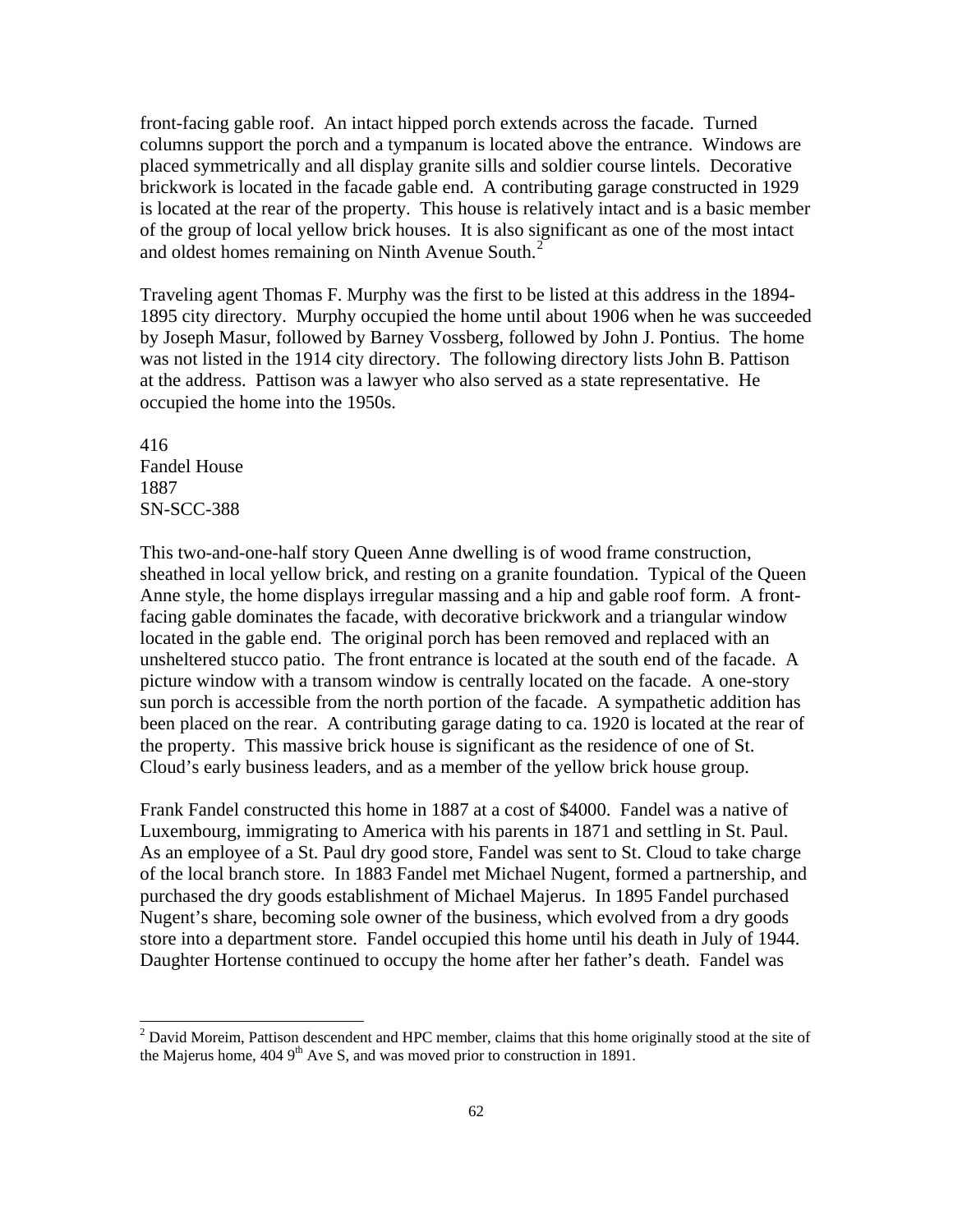one of St. Cloud's most prominent pioneer merchants. The Fandel family continues to own and occupy this home.

424 & 426 Mikel Duplex Ca. 1958 Not Surveyed Non-Contributing

This one-story Ranch duplex replaced an earlier home numbered 426 that was located on this site. The present house follows a rectangular plan with a hipped roof. The exterior is clad in brick and aluminum siding. Entrances are located on either side of the home in a projecting bay. Each entrance is located on the inside of the bay with a large picture window on the facade. Two pair of windows are situated on the center of the facade. An exterior brick chimney is located at the south elevation. A non-contributing garage is located at the rear of the property.

The previous residence was occupied by Michael Nugent of the Fandel & Nugent firm. After Fandel bought Nugent out, he returned home to Wisconsin. This 1950s duplex was owned and occupied by Mrs. Mary Mikel, widow of John. She occupied the south portion of the home and the north portion was a rental unit.

502 Mulliken House Ca. 1867 SN-SCC-390

This one-and-one-half story wood frame Folk Victorian home is believed to be on of the oldest surviving residences in St. Cloud. The home has seen much alteration and additions over the years, rendering it difficult to determine the original architectural style and integrity. The home is simple in design, with a front facing gable and a rectangular plan. Additions have been placed at the rear, some prior to 1919. Asbestos shingles have replaced the original siding material. The facade is relatively simple, with an entrance at the south side, a window at the north side, and a single window at the second story. Large trees now cover the facade, blocking the entrance. A side entrance is located at the south elevation. An attached garage is accessible from Fifth Street at the north elevation. Although altered this home is significant as one of the oldest remaining dwellings in the entire city.

In 1868 a structure on this lot was taxed to Sarah M. Mulliken, owner of the property. By 1881 Harvey G. Wire, of Marx and Wire Cigar Manufacturers appeared. The property has had a high number of occupants over the century, many of them not staying more than a few years. The property may have been used as a rental as early as 1906 when an ad appeared in the local paper for the sale or lease of this home.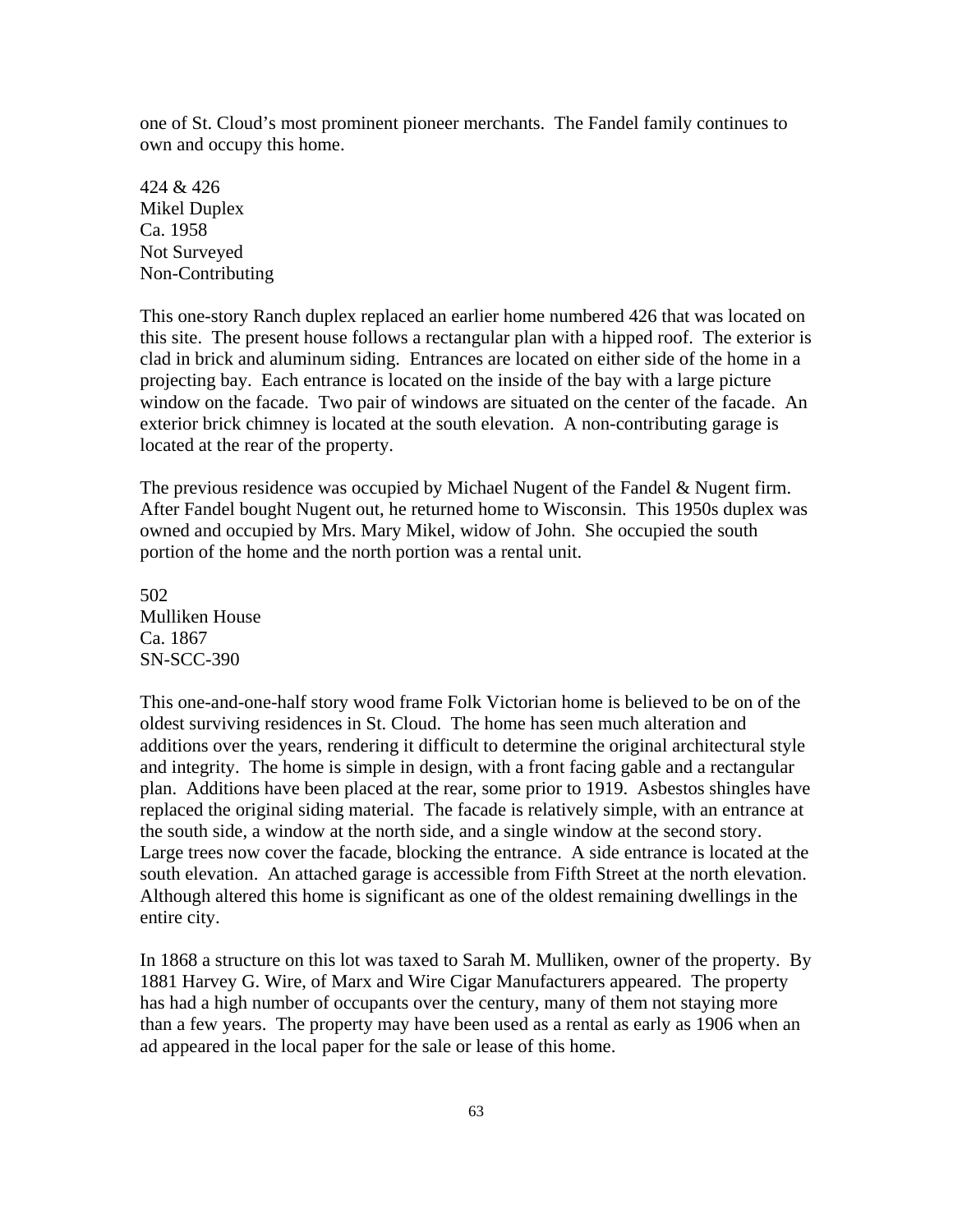510 Albrecht House Ca. 1880 SN-SCC-392

This two-story home was constructed prior to 1882, when alterations were reported in the local newspaper. It predates many of the other homes in the surrounding area. The exterior has been altered but the style appears to be Folk Victorian. A one-story addition has been placed on the rear. The home is of wood frame construction clad in narrow aluminum siding that closely resembles the original clapboard. The home displays a side-gabled roof with a small central cross gable. The facade is symmetrical with a central entrance sheltered by a small gable supported by two narrow posts. A one-story bay is located on the south side. A contributing garage, ca. 1925, is located at the rear of the property. This home is significant as an example of the early housing types built in this portion of the neighborhood.

William Albrecht, Sr. was the original owner and occupant of this home. From 1873 until his retirement in 1886 he conducted a blacksmith shop in St. Cloud. The Albrecht family was succeeded by Olaf P. Freeburg, an employee in the granite industry. The home stood vacant for the 1938-1939 city directory. The following directory places bricklayer and defense worker John R. Sterling at the address.

512 Barthelemy House 1914 SN-SCC-393

This two-and-one-half story Colonial Revival dwelling is of wood frame construction, clapboard-clad, and rests on a granite foundation. The home follows a rectangular plan with a front-facing gable roof with gable end returns. A one-story hipped addition has been placed on the rear. A fairly intact open porch with a flat roof dominates the facade. Porch supports are square columns. A multi-paned window is located south of the entrance; a smaller window is located to the north. Two windows are located at the second story. A pair of small fixed windows is located at the attic level. A one-story bay is located at the south elevation. An open porch located at the rear is included in the massing. This home is one the most intact on the street and represents the middle class housing in the immediate area.

Paul Barthelemy was only listed in the 1916 city directory. The 1918 through 1927-1928 directories place F. Henry Kahmeyer, retired farmer, at this address. Kahmeyer was followed by several tenants until 1947, when retired Theodore Moll becomes owner and occupant.

516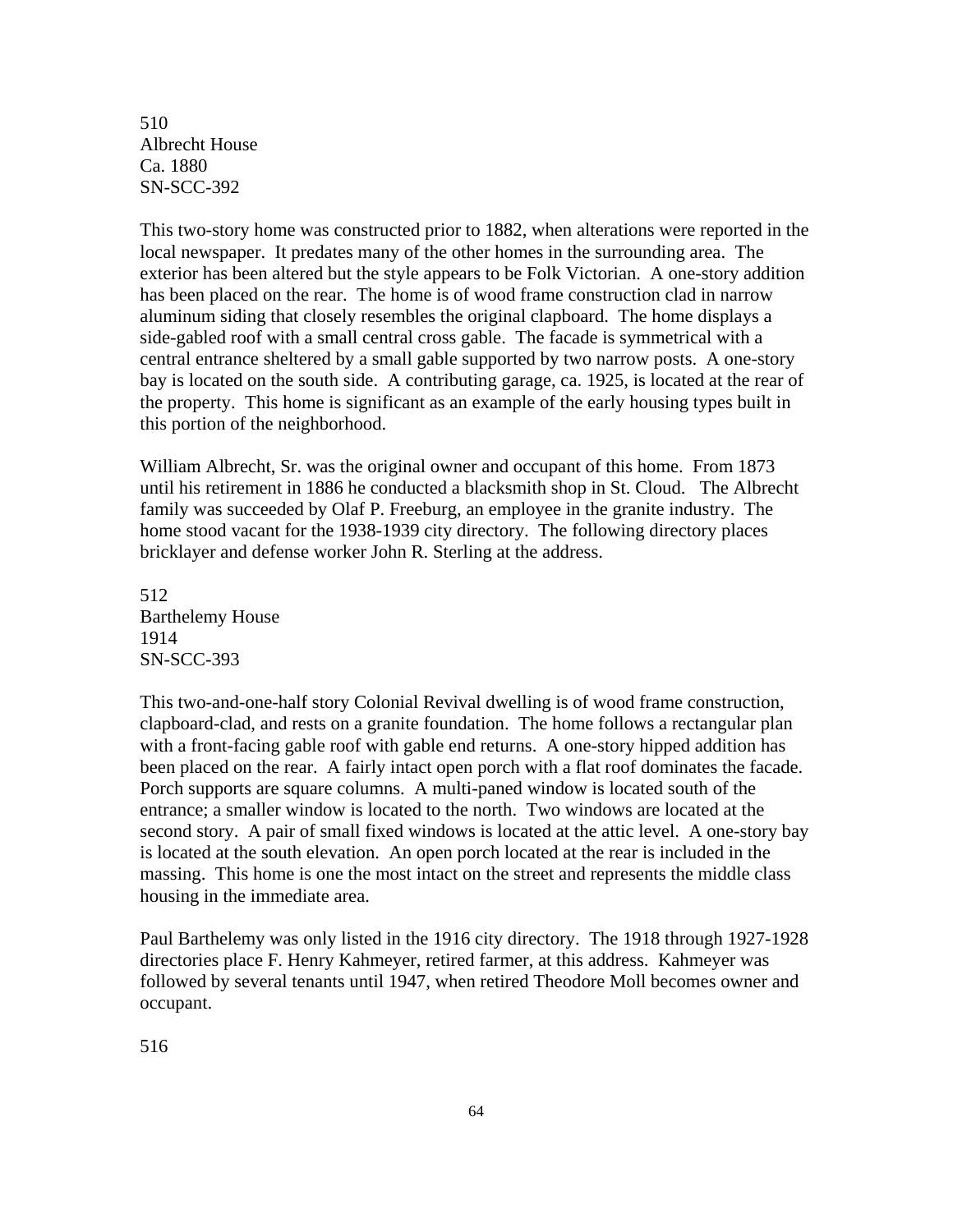Banwell House Ca. 1953 Not Surveyed Non-Contributing

This one-story Ranch dwelling is of wood frame construction clad in asbestos siding. This simple home follows an L-shaped plan with a hipped roof. The entrance is located on the front with sidelights on the north side only. A wide brick chimney rises from the center of the home. A non-contributing garage, ca. 1953, is located at the rear of the property.

The first resident listed at this address was Godfrey Banwell, manager of the J. F. Anderson Lumber Company. Banwell occupied the home through the 1950s and was succeeded by physician Richard F. Kline.

520 Belanger House Ca. 1953 Not Surveyed Non-Contributing

This one-and-one-half story split-level Ranch dwelling is of wood frame construction clad in aluminum siding. The home follows a rectangular plan with an intersecting gable roof. The two-story wing at the north elevation has a pair of windows flanked with shutters at each level. The one-story wing at the south elevation includes the front entrance and a large picture window flanked with shutters. A shallow brick flowerbed extends across the southern portion of the facade. A non-contributing garage, ca. 1953, is located at the rear of the property. Due to the lack of architectural style and detail this home is non-contributing.

The first city directory listing for this address, 1954, places Clarence H. Belanger at the home. Belanger was occupied by the St. Cloud Daily Times for several years as a department manager, business manager, and circulation manager. He occupied the home into the late 1960s.

526 Anderson House 1917 Not Surveyed

This two-and-one-half story wood frame home is clad in asbestos siding and rests on a granite foundation. The prevailing style is Colonial Revival with some Craftsman influence. The home follows a rectangular plan, with a front-facing gable roof. The roof displays overhanging eaves, exposed rafters, and decorative brackets, all trademarks of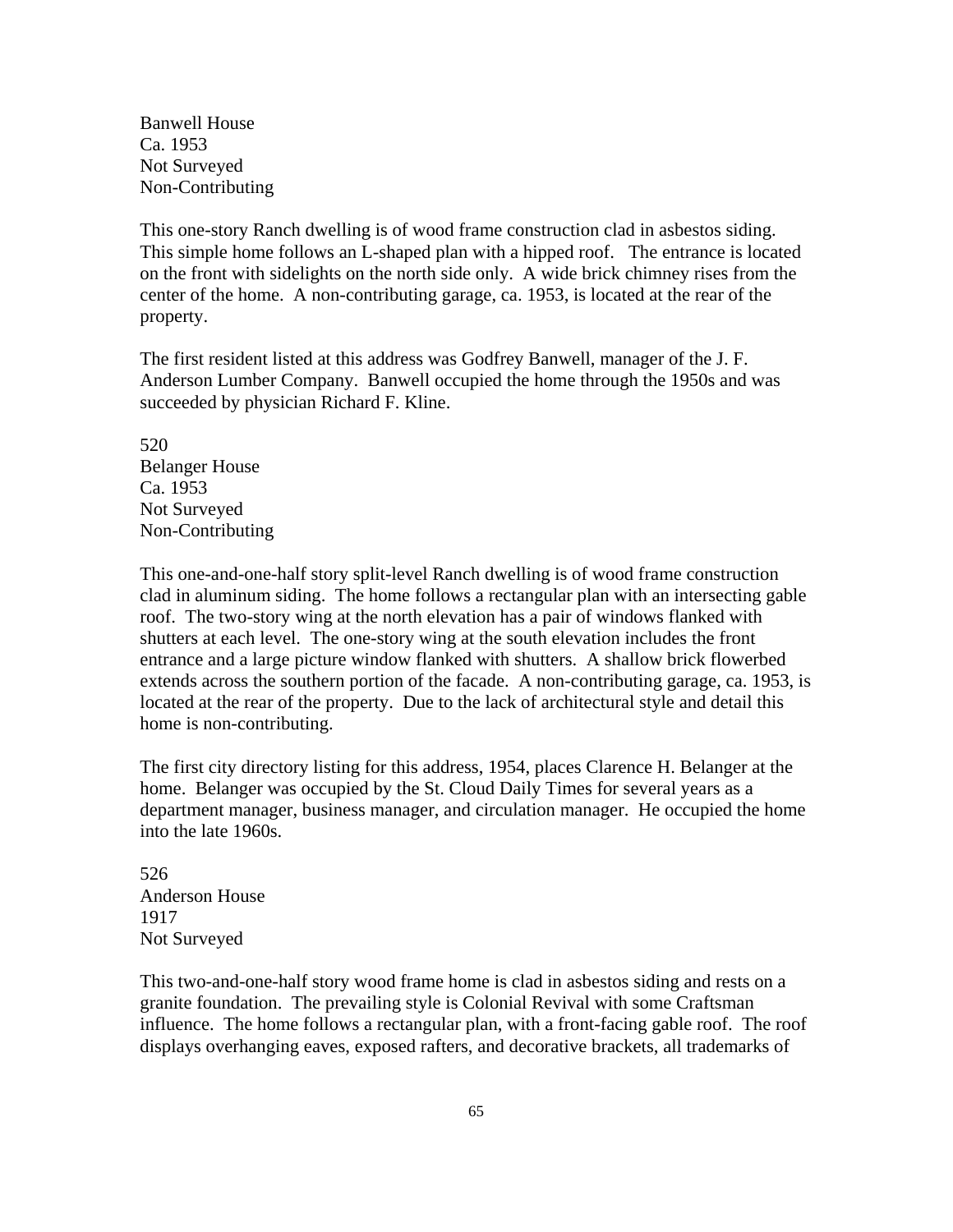the Craftsman style. A one-story hipped porch remains open on the facade. The porch is supported by square columns, with a tympanum above the entrance. Two pairs of windows, 3/1 glazing, are located at the second story. A small pair of square windows, also 3/1 glazing, is located at the attic level. Two one-story bays are located at the south elevation, one on each level. A one-story sun porch is located at the rear. A large contributing garage, ca. 1930, is located at the rear of the property.

This home was constructed in 1917 by Swan Anderson at a cost of \$2500. Anderson, a native of Sweden, immigrated to Minnesota in 1889. In 1897 he organized he St. Cloud Granite Works, working until his retirement in 1925. Swan occupied the home until his death in the early 1950s. His widow Ida stayed on for several more years.

#### **Ramsey Place**

408 Leisen House Ca. 1917 SN-SCC-434

This is the only home on Ramsey Place to be included in the district. Constructed in the Craftsman style, this two-and-one-half story dwelling is of wood frame construction, clad in narrow aluminum siding. The roof from is an intersecting gable, with a one-story hipped sun porch attached at the east elevation. Gable end returns are located on all sides of the home. The front entrance is located on the west side of the facade, with a onestory gabled bay supported by brackets located east. Two narrow windows are located at the second story. A contributing garage, ca. 1930, is located at the rear of the lot. The First Presbyterian Church parking lot abuts the rear of the property. Although much of the original ornamentation has been removed the home retains its massing. It is located in a neighborhood that is quickly deteriorating or falling to University development.

Michael Leisen was the first in a long line of short-term occupants at this address. It was not until the 1933-1934 city directory listing that an owner and occupant appear. Mrs. Christina Nelson lived in the home into the early 1940s. She was followed by George Simmers of A. M. Simmers & Sons Granite Works and his wife Eleanor. Correctional Officer Earl Denker followed the Simmers in the late 1950s.

#### **Fourth Street South**

609 Gorman House 1882 Not Surveyed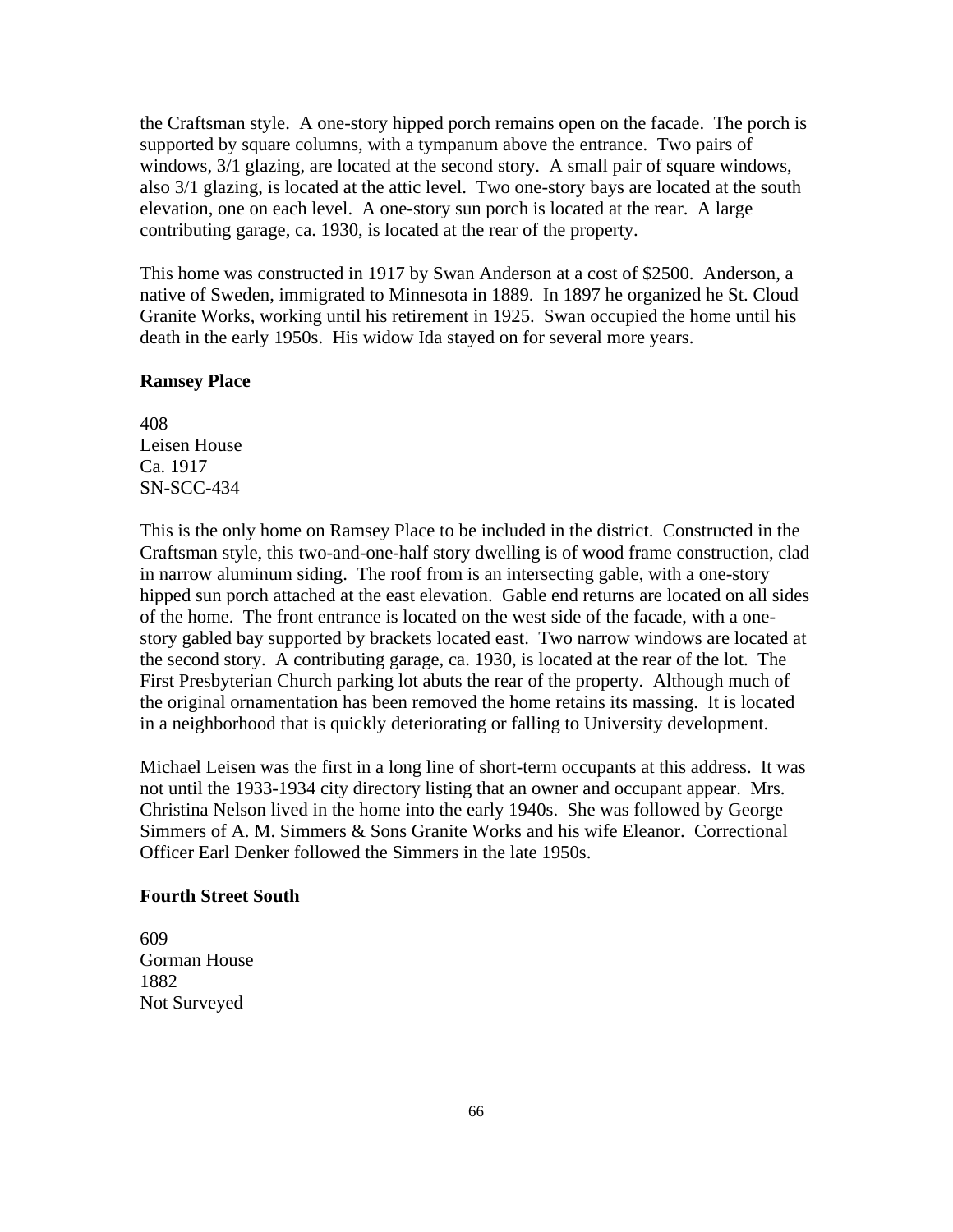Originally this home was numbered 357 Sixth Avenue. This two-story Folk Victorian home is one of the most intact and well-preserved homes remaining on Sixth Avenue. Of wood frame construction, this home is sheathed in clapboard. It follows a rectangular plan with an intersecting gable roof. A hipped intact open porch is located on the facade. Porch supports are delicate posts with decorative lacy brackets. The entrance is located at the north with a transom window above. A tall narrow window is located south of the entrance. A pair of windows is located at the second story. Gable ends at the front, rear, and sides display elaborate decorative vergeboards. A one-story bay is located at the south elevation. An open porch is located behind the bay. A contributing garage, ca. 1915, is located at the rear of the property. This well-preserved and intact home is significant as one of the neighborhood's early residences.

Patrick Gorman constructed this home in 1882 at a cost of \$2500. Gorman, a native of Ireland, immigrated to America in 1845. He was a veteran of the Civil War wounded at Gettysburg, being honorably discharged in 1865. After a career in education, Gorman came to St. Cloud and read law in the office of James McKelvy from 1879 through 1883. In December of 1884 he was admitted to the bar and began to practice in St. Cloud. He also served as registrar of the United States Land Office and a term in the lower house of the Minnesota legislature. Gorman occupied the home until his death in January of 1930. Daughter Lydia Gorman, society editor for the *St. Cloud Daily Times*, returned to St. Cloud in 1920 and took up residence in the family home until selling it in 1966. This home is historically significant for its association with long-time resident and lawyer Patrick Gorman.

712 Nelson House Ca. 1895 SN-SCC-272

This one-and-one-half story Folk Victorian home is of wood frame construction clad in local yellow brick. The home follows a rectangular plan with a front-facing gabled roof. A one-story shed addition is located at the rear. A hipped open porch is located on the facade with original porch supports and early ornamentation. The front entrance is located on the west side of the facade; two windows are evenly spaced across the remainder of the first story. A pair of windows is located at the second story. An attached garage addition is located at the east elevation. This home is one in a cluster of small to moderately sized yellow brick homes that are basically intact and grouped near this intersection. This home also represents the early middle class element of the neighborhood.

The first city directory listing found, 1894-1895, places bricklayer Alexander Nelson at this address. The following two directories place Charles Rensberger, foreman with the *Daily Journal Press*, at the address. By 1901, Ewald F. Meyer is residing in the home. Meyer, the proprietor of St. Cloud New Process Steam Laundry, stayed in the home until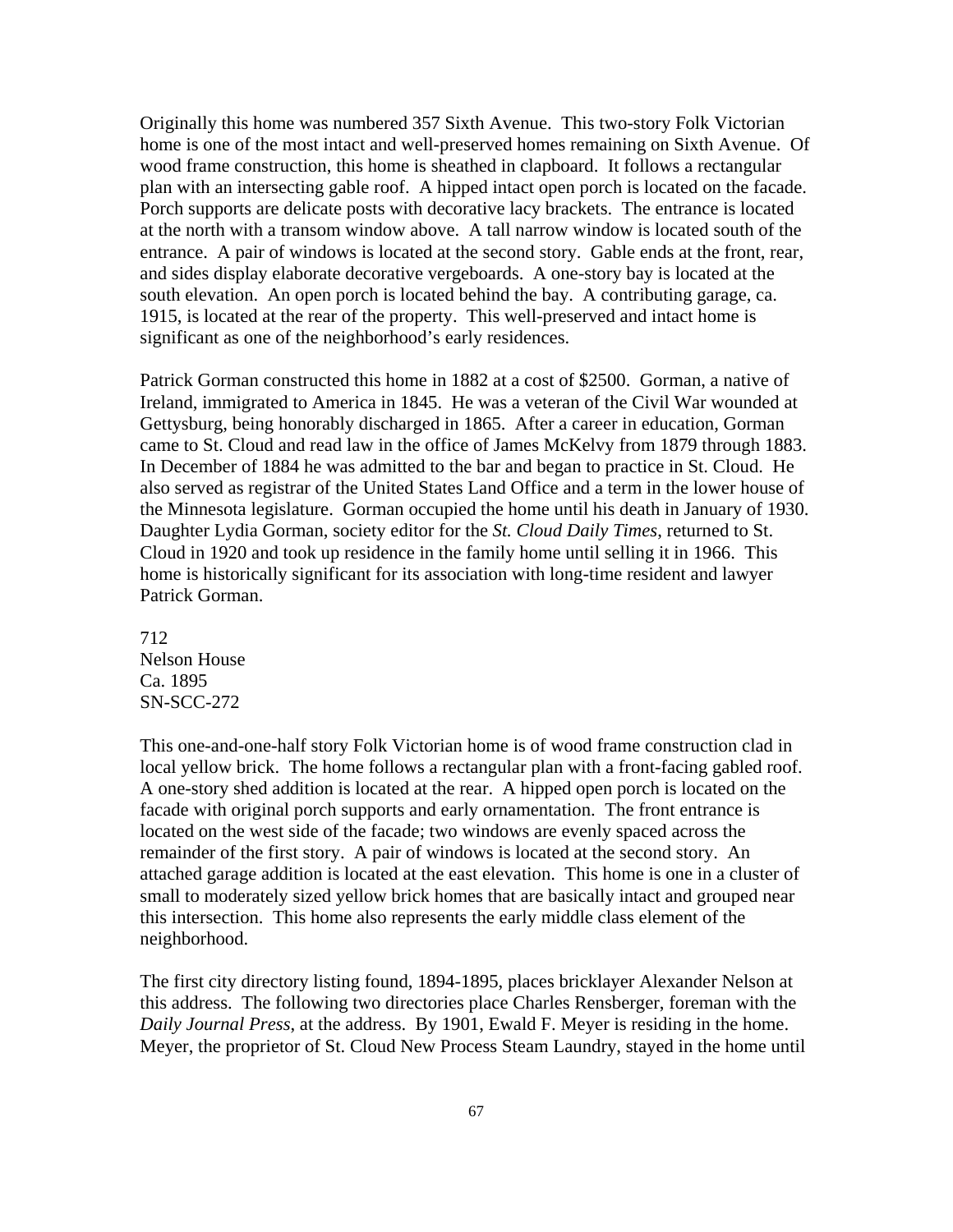about 1907. A long list of tenants followed Meyer with the home listed as vacant for two city directory listings (1918 and 1927-1928). It is believed that this home may have been built for servants of the Spicer residence, since replaced with student apartments, but it has not been proven.

812 Wengert House Ca. 1890 Not Surveyed

This is a two-story, gable-fronted dwelling of wood frame construction clad in asbestos siding. The home is simple in design, following a rectangular plan with a front-facing gable roof. A triangular pediment is located in the gable end on the facade and gable end returns are located on the rear. An open and basically intact porch is located on the facade. The hipped porch is supported by Doric columns with a tympanum above the entrance. The porch rail clad in asbestos has recently been removed and replaced with a more sympathetic open rail. A large oval window is located in the front door.

Frank Wengert held several different jobs while at this address. He was employed by the Great Northern Shops, he was a bookkeeper at the Hurrle Garage, and he was employed by the Pan Motor Company. In the late 1920s the Wengerts began to take in boarders, which lasted into the 1950s.

#### **Fifth Street**

511 Leisen House 1909 Not Surveyed

This one-and-one-half story Dutch Colonial Revival dwelling is of wood frame construction clad in wood shingles and asbestos siding. The home follows a rectangular plan with a gambrel roof form. An enclosed hipped porch extends across the facade, windows are paired and 3/1 glazing. A pair of windows, 25/1 glazing, is located in the wood shingle clad gable end. A gabled entrance supported by classical columns is located off the alley. A shed dormer is located above this entrance. An attached garage addition is located at the rear. A large side-yard encircled by a privacy fence is located to the east.

The original occupant of this home, Michael Leisen, was known as "The Shoe Man." Leisen was found in the 1910 and 1912 city directories, the following year the address was not listed. Leisen was succeeded by Murray McGregor, secretary of the Hilder Granite Company. Albert Schwarzenbach, assistant manager of the International Harvester Company in St. Cloud, became an occupant in the early 1920s. His widow Ida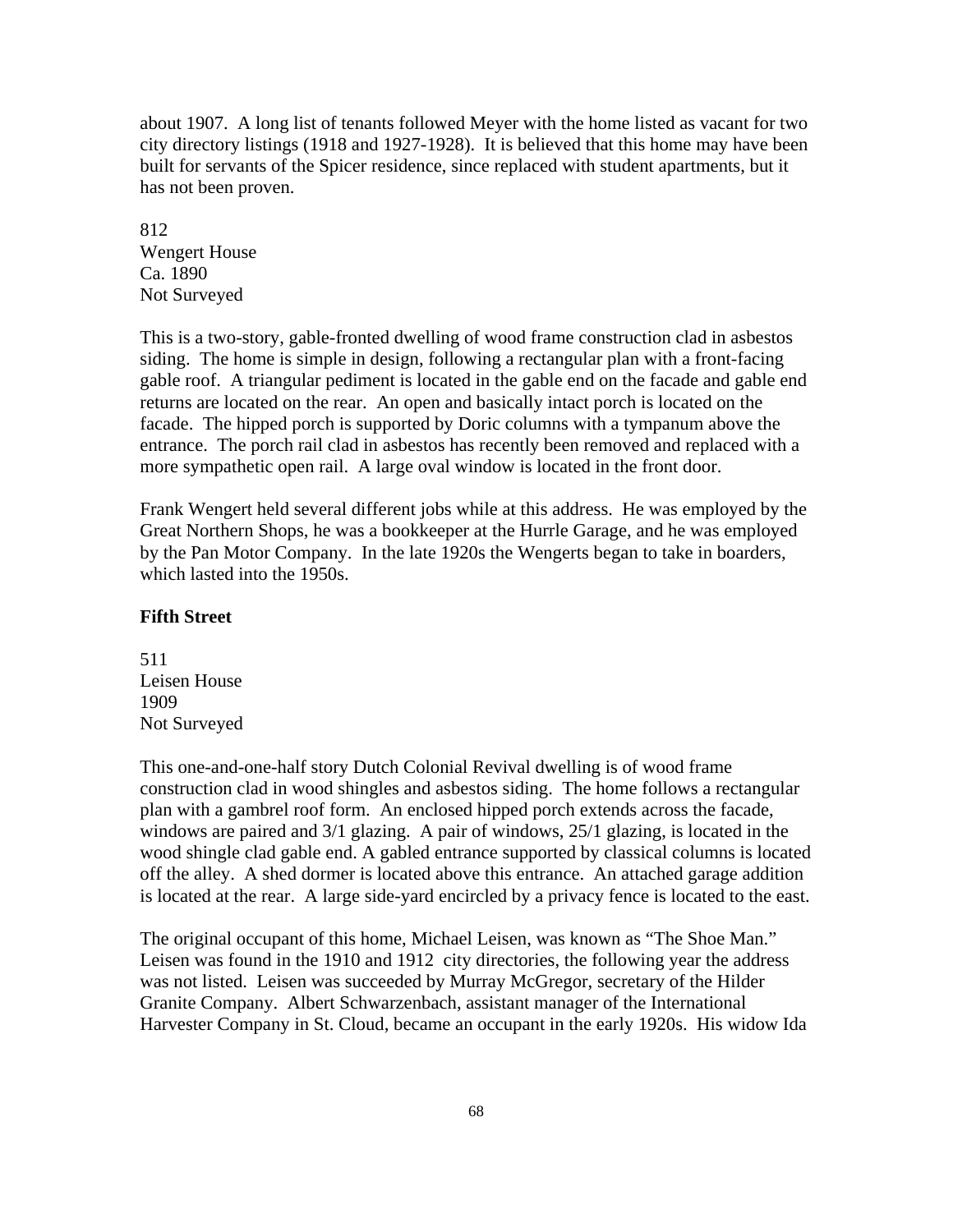stayed on after his death in May of 1926. Henry Hinz, along with his wife Ida, succeeded Ida in about 1940 (it is possible that this is the same woman).

750 Windsor West Apartments 1987 Not Surveyed Non-Contributing

This three-story apartment building was constructed in the late 1980s to accommodate the increasing number of students attending the University. It replaced two residences numbered 500 and 510 Eighth Avenue. The building is clad in aluminum siding with brick trim at the corners. A gable entrance is located off Fifth Street. This building is non-contributing because it is a recent addition to the neighborhood.

814 Wenck House 1927 Not Surveyed Non-Contributing

This one-and-one-half story home is of wood frame construction clad in aluminum siding. The home follows a rectangular plan with a jerkinhead roof. A flat roof screen porch dominates the facade with a tuck-under garage located directly below. Brick trim is used on the garage facade. The front entrance is located in this screen porch. Two jerkinhead gables are located at the facade smaller one projecting from the main roofline. The projecting gable displays a band of three windows. The larger gable has a pair of small window located at attic level. A gabled entrance supported by brackets is located at the rear. This home is significant as an intact example of the Craftsman style with an early tuck-under porch.

Furnace Installer Walter M. Wenck was the first to occupy this home from 1927 until the mid-1930s. Two tenants occupied the home until owner and occupant Andrew W. Anderson moved in, in the early 1940s. Anderson was succeeded by Oscar D. Bergstrom an employee with the Great Northern Railway, who stayed into the 1960s.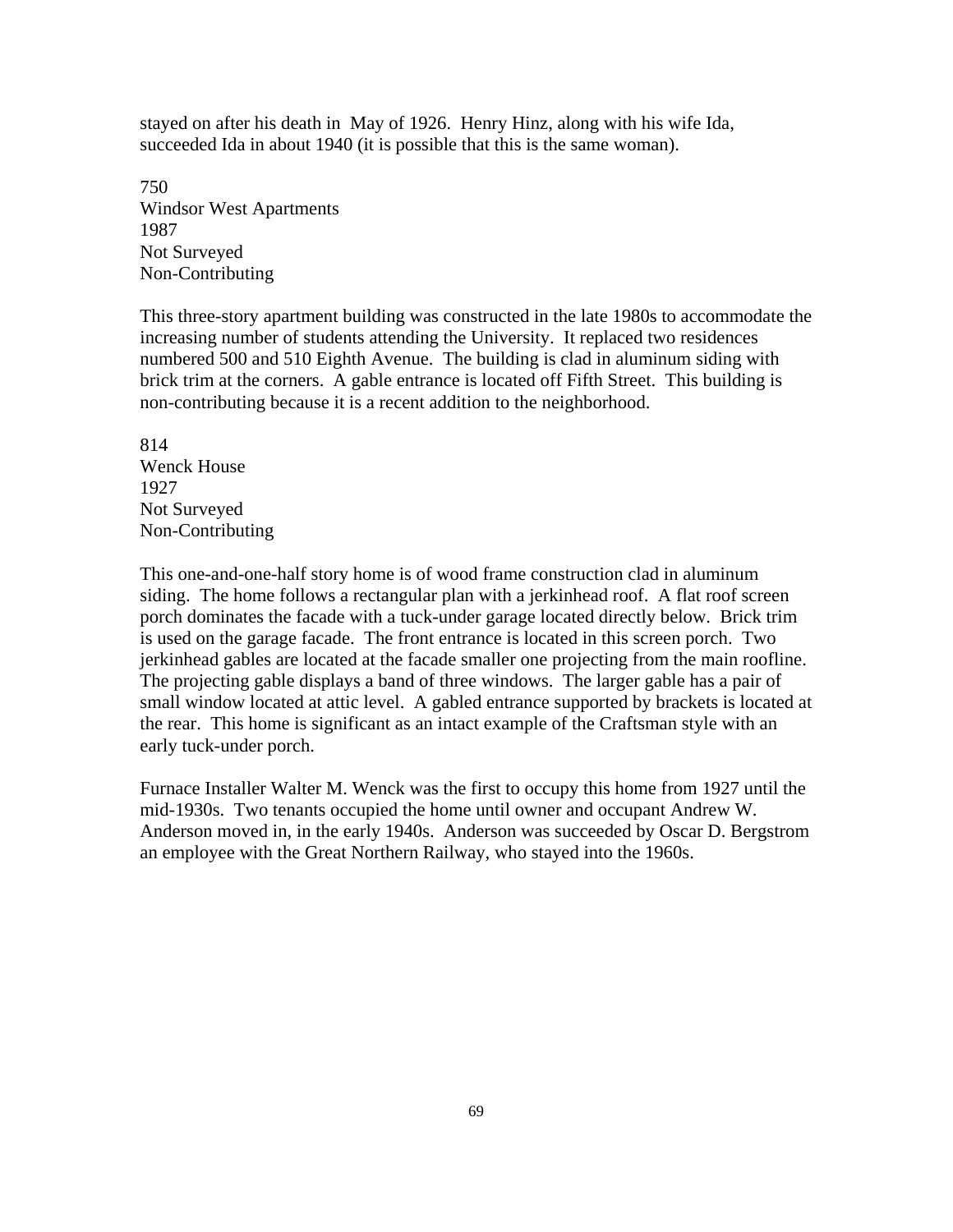# **City of St. Cloud Heritage Preservation Commission Local Historic District Nomination Continuation Sheet**

# **7. Statement of Significance**

# **Areas of Significance:**

- A. Its character, interest, or value as part of the development, heritage, or cultural characteristics of the city of St. Cloud;
- B. Its embodiment of a distinguishing characteristic of any architectural type, period, form, or treatment in the city of St. Cloud.
- C. Its identification with a person or persons who significantly contributed to the culture and development of the city of St. Cloud.
- (*St. Cloud Heritage Preservation Ordinance*)

## **Related St. Cloud Historic Contexts:**

Commerce Religion Agriculture & Industry Granite Government Cultural Development Residential Development

## **Period of Significance:** 1867-1945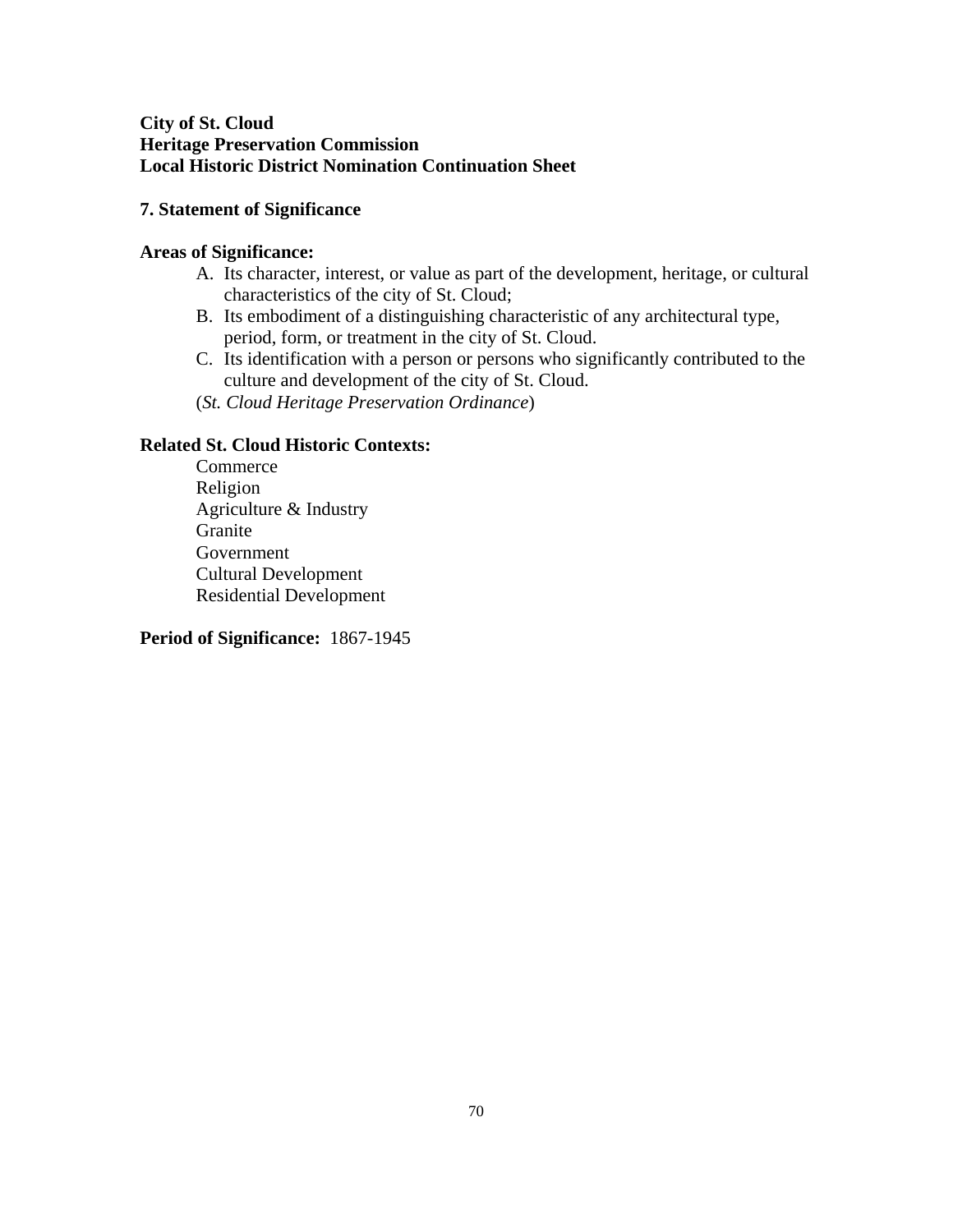## **City of St. Cloud Heritage Preservation Commission Local Historic District Nomination Continuation Sheet**

#### **Statement of Significance:**

St. Cloud's Southside Neighborhood Historic District, Phase II is significant under Heritage Preservation criteria A, C, and D. This residential district represents one of the oldest areas in the city used solely for residential purposes. Its proximity to the central business district, schools, and churches made the area a perfect location for many to settle. This district was home to St. Cloud's wealthy and elite, as well as middle and working class laborers. The area housed a diverse group of individuals who occupied a wide range of dwellings. A variety of architectural styles, residents, and community leaders are represented in this district.

# **The Southside Neighborhood Historic District, Phase II, is significant under St. Cloud Preservation Ordinance criteria A, because of its character, interest, or value as part of the development, heritage, or cultural characteristics of the city of St. Cloud.**

Phase II of the Southside Neighborhood Residential Historic District is located entirely in St. Cloud's historic Lower Town, an area devoted to residential development. St. Cloud began as three villages located along the west bank of the Mississippi River. These settlements were divided by two great ravines, which have since disappeared. Upper Town, the northernmost settlement, was claimed and settled by General Sylvanus B. Lowry, and active democrat and reputed slaveholder from Tennessee, in 1853. Middle Town was platted in September of 1855 by John L. Wilson, and was settled primarily by German Catholics, most of who were shopkeepers or tradesman.

St. Cloud City, also known as Lower Town, was founded not long after Middle Town, when George Fuller Brott, a New York developer came to the area. In 1854 Brott purchased a claim to land south of Wilson's settlement. By 1855 Brott's settlement was platted and the name St. Cloud City was chosen for the new development. At first Lower Town flourished, growing faster than Middle Town. This was partly due to advertising in New England and the Mid-Atlantic that lured settlers to Minnesota. Many of Lower Town's early residents were Protestants and Yankee merchants.<sup>[3](#page-70-0)</sup>

Development in Lower Town was soon halted by a combination of problems. The first of these occurred when it was discovered that Brott had claimed title to the property before the government conducted a survey. Upon completion of the survey, the claim was found to already have been granted to the St. Paul and Pacific Railway. Businesses and

<span id="page-70-0"></span><sup>&</sup>lt;sup>3</sup> Dominik, John J., Three Towns Into One City 14.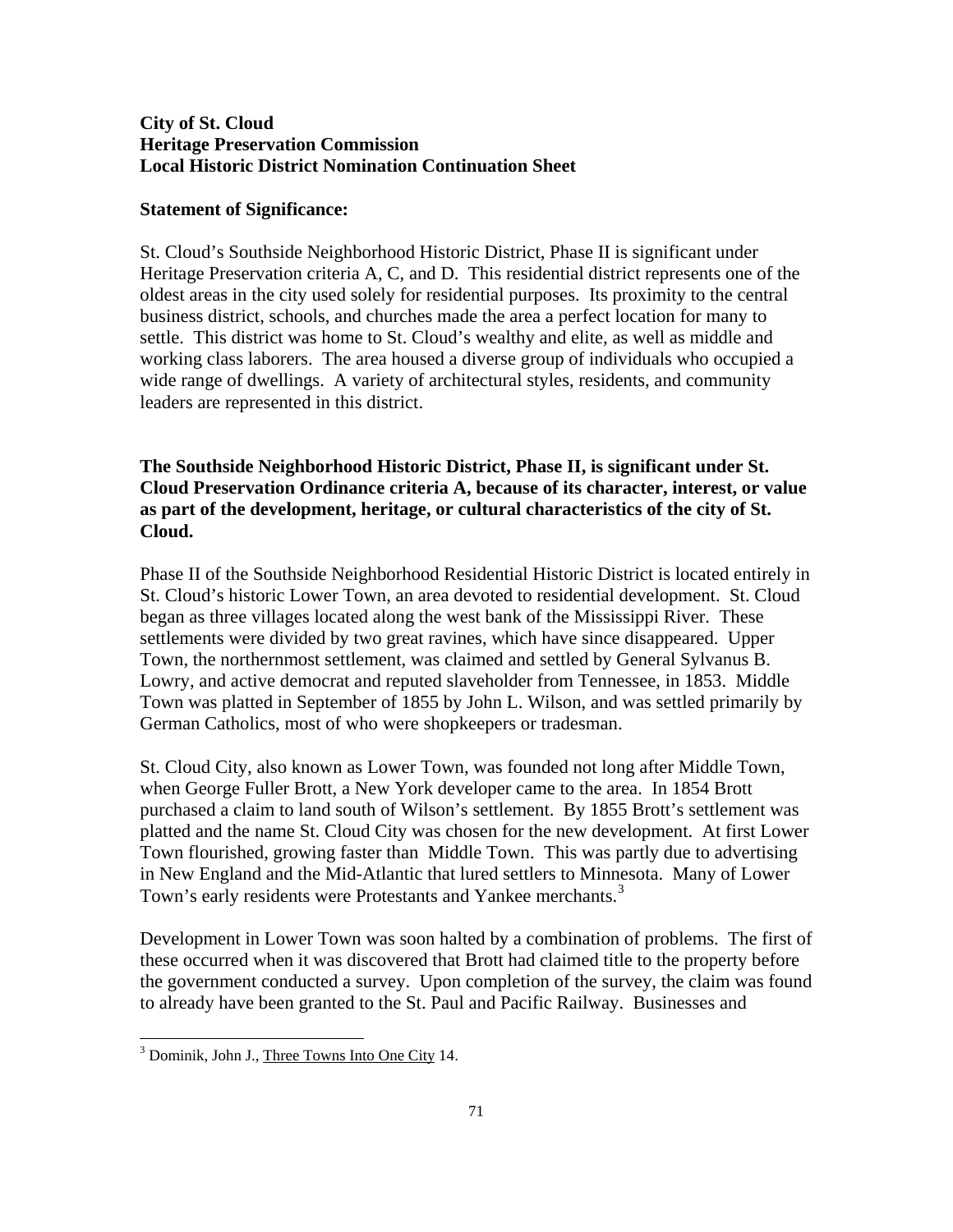landowners, worried about the fate of Lower Town, stopped improvements to property and in many cases moved to Middle Town.<sup>[4](#page-71-0)</sup>

The other problem facing Lower Town was the number of German farmers who had settled in the area. Yankee merchants ran many of the Lower Town shops. German farmers, however, preferred to conduct business with fellow Germans. They took their business to the German shopkeepers in Middle Town, disregarding the shops in Lower Town. This slowing of commerce, coupled with the questionable claim, caused many businesses to close. The previous business sites were converted to living quarters, causing Lower Town to become a predominately residential area and advancing the commercial status of Middle Town.<sup>[5](#page-71-1)</sup> With the exception of St. Cloud State University, this area has remained predominantly residential.

In 1856 the three settlements united and incorporated to form St. Cloud. The town prospered during the 1850s and 1860s due to the Burbank Brothers and the Red River ox cart trail that brought the fur trade through central Minnesota. This prosperity allowed the community to develop and attract a railroad line in 1866. By the mid-1870s, St. Cloud had grown to over 3,000 and was a thriving community.

An 1869 map entitled *Bird's Eye View of St. Cloud* shows how the city had developed in a short period of time.<sup>[6](#page-71-2)</sup> Middle Town contained the central business district and a large concentration of dwellings. Upper Town, still separated by the northernmost ravine, contained scattered houses. Lower Town, also separated by a ravine, was predominately a residential settlement. A footbridge crossed the ravine at Sixth Avenue, most likely just north of the district boundary. An additional footbridge was located at Third Avenue. Wagon bridges were located at Washington Avenue (Fifth Avenue) and Eighth Avenue.

According to the 1869 map, the northernmost blocks of Lower Town contained the highest concentration of buildings, with a small cluster also located off Ninth Avenue, across from Lake George. Additional residences were also scattered throughout the settlement. Lower Town also contained a large number of institutional buildings: the Normal School (forerunner to St. Cloud State University), the St. Cloud Seminary, the Baptist church, the Methodist church, and the Congregational church. The proximity to downtown and the convenience of the churches and schools made the southside a popular place for people of all classes to settle.

During the 1880s, St. Cloud transformed from a frontier town into a complex, urbancommercial center. Brick buildings replaced wood frame structures in the downtown commercial district. Modern electric lights were installed on public streets, streetcars made an appearance, limited telephone service became available, and the first postal

 $\overline{a}$ 

<span id="page-71-0"></span> $\frac{4}{5}$  Dominik, John J., <u>Three Towns Into One City</u> 4.

<span id="page-71-2"></span><span id="page-71-1"></span> $\frac{1}{6}$  Ruger, A. <u>Bird's Eye View of St. Cloud</u> (map) 1869.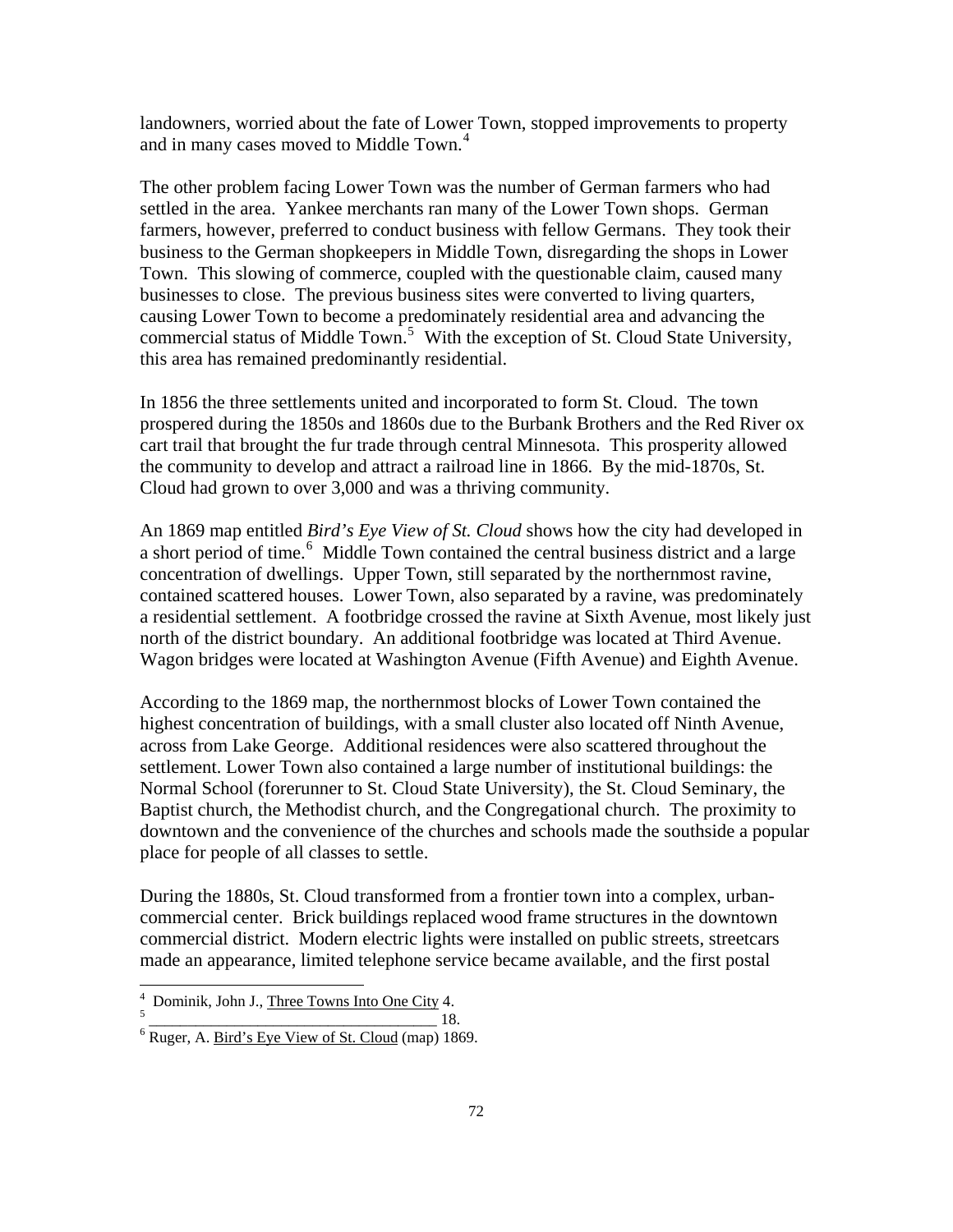delivery was made. Several local banks had been established in the community, creating a wealthy class of residents. By the turn of the century St. Cloud had become one of the six urban centers in Minnesota that boasted the largest populations and the most buildings.

St. Cloud's success and development forced land use changes. As downtown merchants and shopkeepers became more successful, they were able to move out of their businesses and into homes. The expanding commercial center also began to crowd many of the early residences built in the downtown business district, causing many owners to relocate. As a result, residential areas began to be separated from downtown. The southside neighborhood allowed for easy access to downtown, as well as the Normal School and several churches.

The earliest residences in the southside were small wood-frame dwellings constructed in the 1860s and 1870s. These homes were relatively simple and plain, lacking exterior ornamentation. During the 1880s, when more people began to settle on the southside, larger and more elaborate homes were constructed, oftentimes replacing earlier residences. These homes followed the popular architectural styles and frequently included ornate details. While the Richardsonian mansions of the Southside Neighborhood Historic District set a standard for development in the northern portion of the neighborhood, the southern portion became an eclectic array of housing styles and sizes.

While architect designed homes were being constructed off Fourth Street ( 404 Ninth Avenue and 402 Sixth Avenue), smaller and relatively simple homes were being built just around the corner. In 1891 the Majerus House, a Second-Empire masterpiece, was constructed on the corner of Ninth Avenue and Fourth Street South. At the same time, Alfred E. Bowing constructed a simple one-and-one-half story home for his family on the corner of Eighth Avenue and Fifth Street South.

This portion of the southside neighborhood was home to the upper and middle classes. It was a neighborhood in which a banker or lawyer lived near a granite cutter or quarryman. The diversity that allowed this neighborhood to thrive is still present today. Doctors and professionals live near students and young families. Residents still enjoy the proximity to the revitalized downtown, the neighborhood parks and churches, and the University.

## **The Southside Neighborhood Historic District, Phase II is significant under St. Cloud Preservation Ordinance criteria C, because of its embodiment of a distinguishing characteristic of any architectural type, period, form, or treatment in the city of St. Cloud.**

The Southside Neighborhood Historic District, Phase II is also significant in St. Cloud because it contains a visual inventory of the residential architectural styles constructed in St. Cloud from the 1860s through 1945. In many cases, the district contains examples of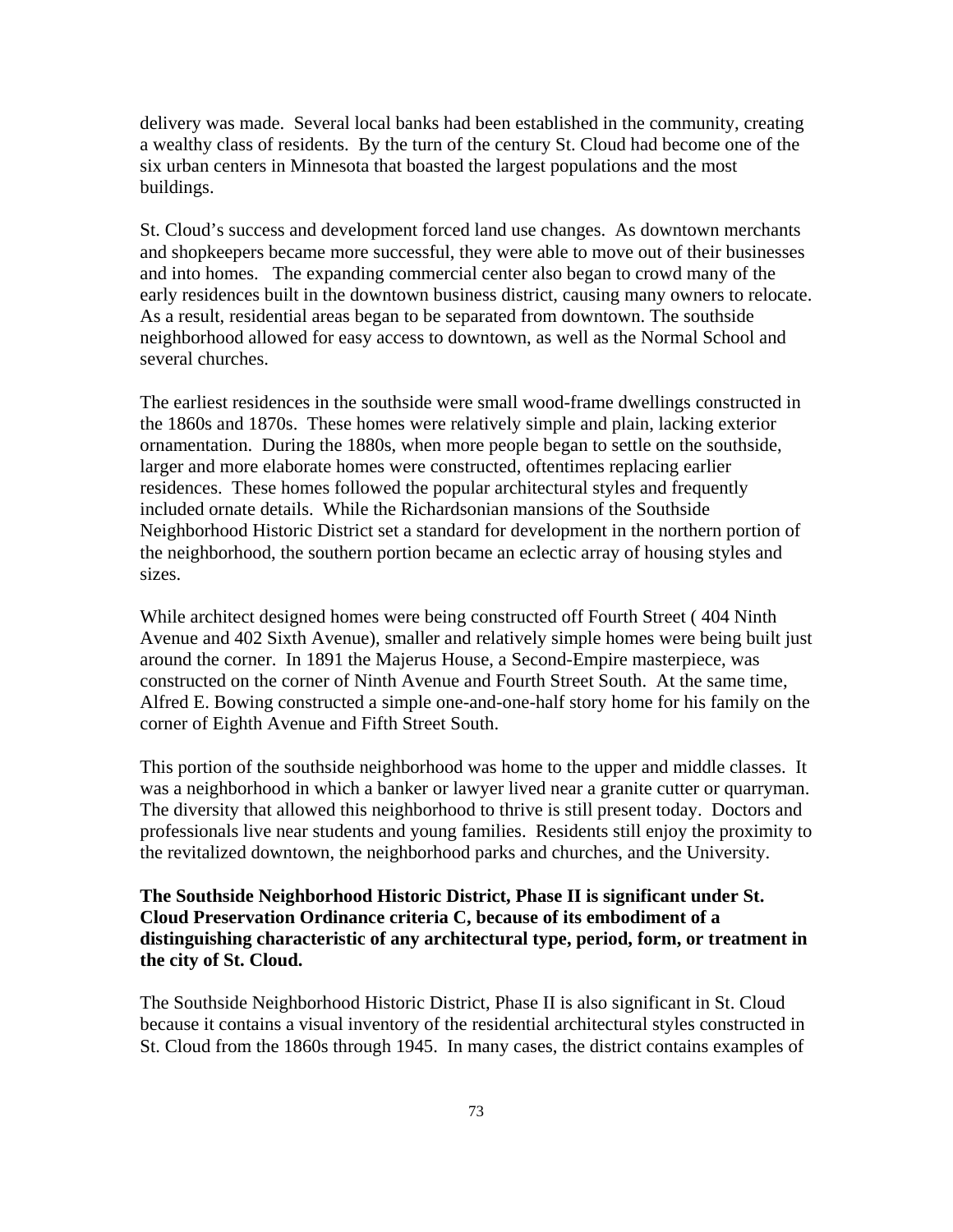styles that are rare or well preserved and not found in other areas of the city. Both upper and middle class residences are represented in the district.

The earliest structure in the district dates to 1867. The First Congregational Church, 375 Fifth Avenue South, was constructed in 1867. This is the oldest remaining church in the city of St. Cloud. Is also significant as it is clad in cream or yellow brick, a brick type unique to St. Cloud.<sup>[7](#page-73-0)</sup>

The two dwellings dating to the 1870s were executed in the Gothic Revival style, which is relatively rare in St. Cloud. The Dickinson House, built in 1870, is a slightly altered rendition of a Downing center-gabled cottage. The Humes House, built in ca. 1875, is a relatively simple version of the style, with rare brick window hoods.

Twenty dwellings in the district were constructed during the 1880s. The majority of these are Folk Victorian homes, relatively simple in design. The majority of these designs included an L-shaped plan, open front porches, and simple exterior ornamentation. The Rosenberger House, located just south of the historic ravine, is a yellow brick Folk Victorian with projecting sills and lintels as the only exterior ornamentation. These homes are significant as examples of the residences constructed by the middle and working classes in the southside neighborhood. They are also significant as examples of one of the earliest housing styles in St. Cloud's southside neighborhood.

While many of the middle classes built smaller Folk Victorian homes, many of the affluent and wealthy chose the Queen Anne style during the 1880s. Queen Anne designs were typically larger, with complex massing, hip-and-gable roof forms, heavy cornices, projecting gables, and bay windows. The Queen Anne homes built in the southside were larger than the Folk Victorian and Gothic Revival dwellings and featured much more elaborate ornamentation. The families that built these homes tended to be more affluent than those who had previously built in the area. They were the Powells, the Brueners, the Fandels, the Clarks, and the Freemans, to name a few.

The 1884 Beebe House, is a rare version of the Italianate style, which is uncommon in the St. Cloud area. Although the home has been slightly altered, it still contains the three-bay facade and the decorative brackets paired at the eaves. The 1887 Robertson House is another rare example of the Italianate style. Although the home has seen alterations, it still maintains its box-like massing, hipped truncated roof, tall narrow windows, and tympanum at the roofline.

The 1890s saw continued popularity of the Folk Victorian and Queen Anne styles. Several Folk Victorian homes constructed during this decade were larger than previous dwellings and had more ornamentation. The 1882 Bach House is a Folk Victorian executed in yellow brick, with a rear porch and second-story sleeping porch, fishscale

<span id="page-73-0"></span> 7 Please see Lew Wixon's Yellow Brick Study, SCSU.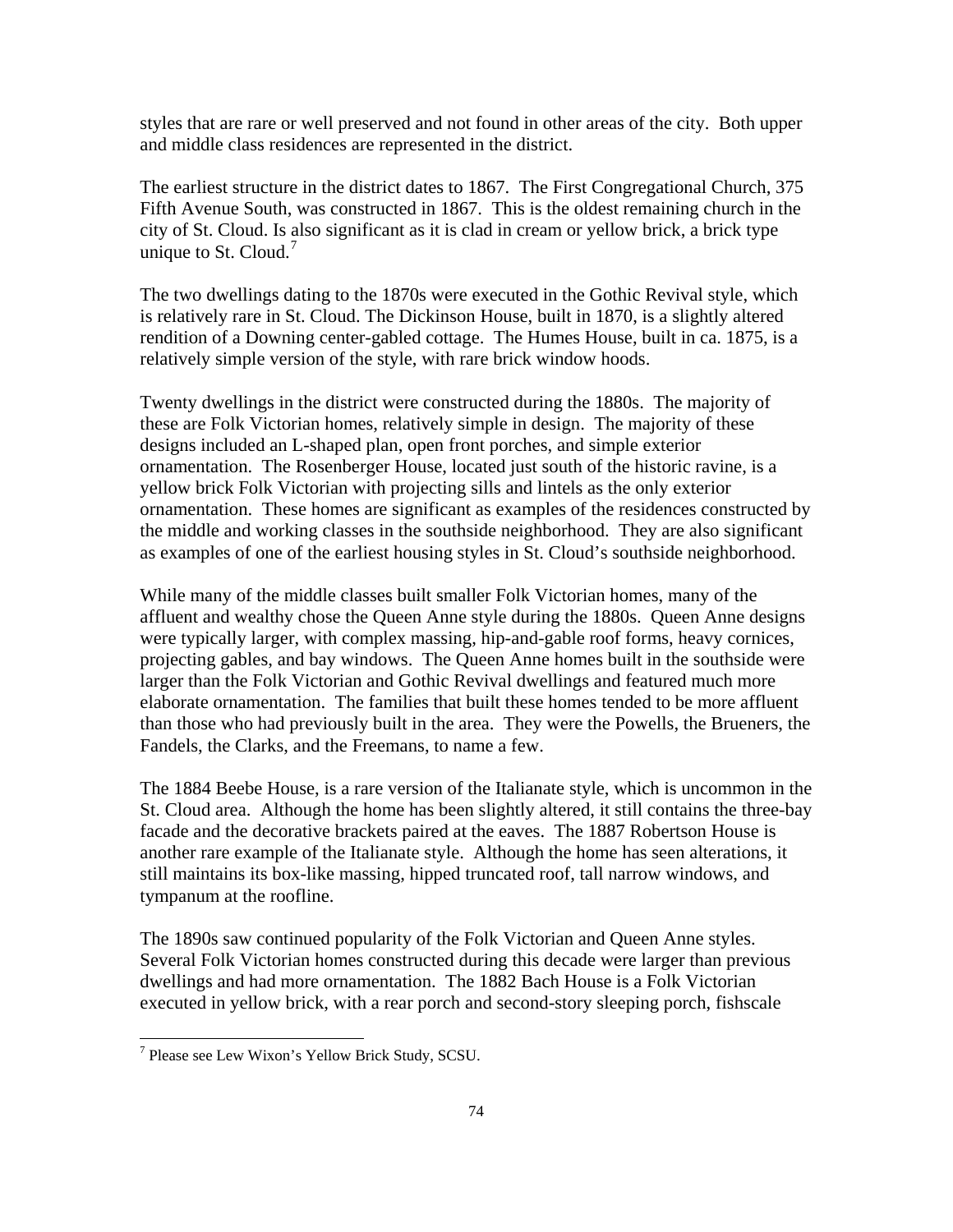shingles in the gable end, and granite windowsills. Perhaps the most exemplary representative of Queen Anne architecture in St. Cloud is the Dam Double House, constructed in 1898. Designed by local architect A. E. Hussey, the home includes numerous trademarks of the Queen Anne style, including irregular massing, a hip-andgable roof form, an asymmetrical facade, a front porch and recessed second story porch, bands of shingles or trim, towers, and differing wall textures. $8$  This home is significant not only as one of St. Cloud's largest and most intact Queen Anne dwellings, but also as one of the largest remaining yellow brick homes.

The Majerus House, built in 1891, is the finest example of the French Second Empire architectural style in St. Cloud. It is also one of the most elaborate dwellings remaining in the city. At the time this home was built, the Richardsonian Romanesque style was in its final years and the Queen Anne style was peaking, but the Second Empire style had reached the height of its popularity a decade earlier. Regardless, the home was executed perfectly, and remains intact. Significant exterior features include the mansard roof, fivestory tower on the southwest corner, molded brick trim, and walls three bricks thick.

The turn of the century saw a continued interest in the Queen Anne style, and the introduction of the Colonial Revival style. The Philadelphia Exposition of 1876 created a renewed interested in colonial architecture. This new style had gained popularity on the East Coast by the 1880s, but did not become more visible in the Midwest until the turn of the century. It was much simpler than the elaborate Richardsonian and Queen Anne styles, omitting much exterior ornamentation. Versions of the Colonial Revival style remained popular into the 1950s.

The 1910s and 1920s saw the introduction of the Craftsman or Bungalow style. Recognized by its low-pitched roofs, deep eave overhangs, exposed rafters, decorative beams, and open porches, the Craftsman style quickly became the most popular and fashionable smaller house style in the country (from about 1905 to 1930). The Hartel House, built in 1919, is a intact example of the Craftsman style with Tudor influences. It is one of the most distinctive examples of the style found in the southside.

While the Colonial Revival style continued to be popular into the 1920s and 1930s, new revival styles began to mimic European traditions. Typically referred to as Period Revivals, these styles tended to be smaller homes, with fanciful design elements. Several Ranch style homes built in the 1950s represent the modern architectural movement. Although not historically significant, these designs represent the final stages of residential development and are thus significant.

Phase II of the Southside Neighborhood Historic District contains a collection of homes that represent residential development on St. Cloud's Southside. This collection includes

 $\overline{a}$ 

<span id="page-74-0"></span><sup>&</sup>lt;sup>8</sup> McAlester, Virginia & Lee. A Field Guide to American Houses (New York, NY: Alfred A. Knopf, 1984) 261-187.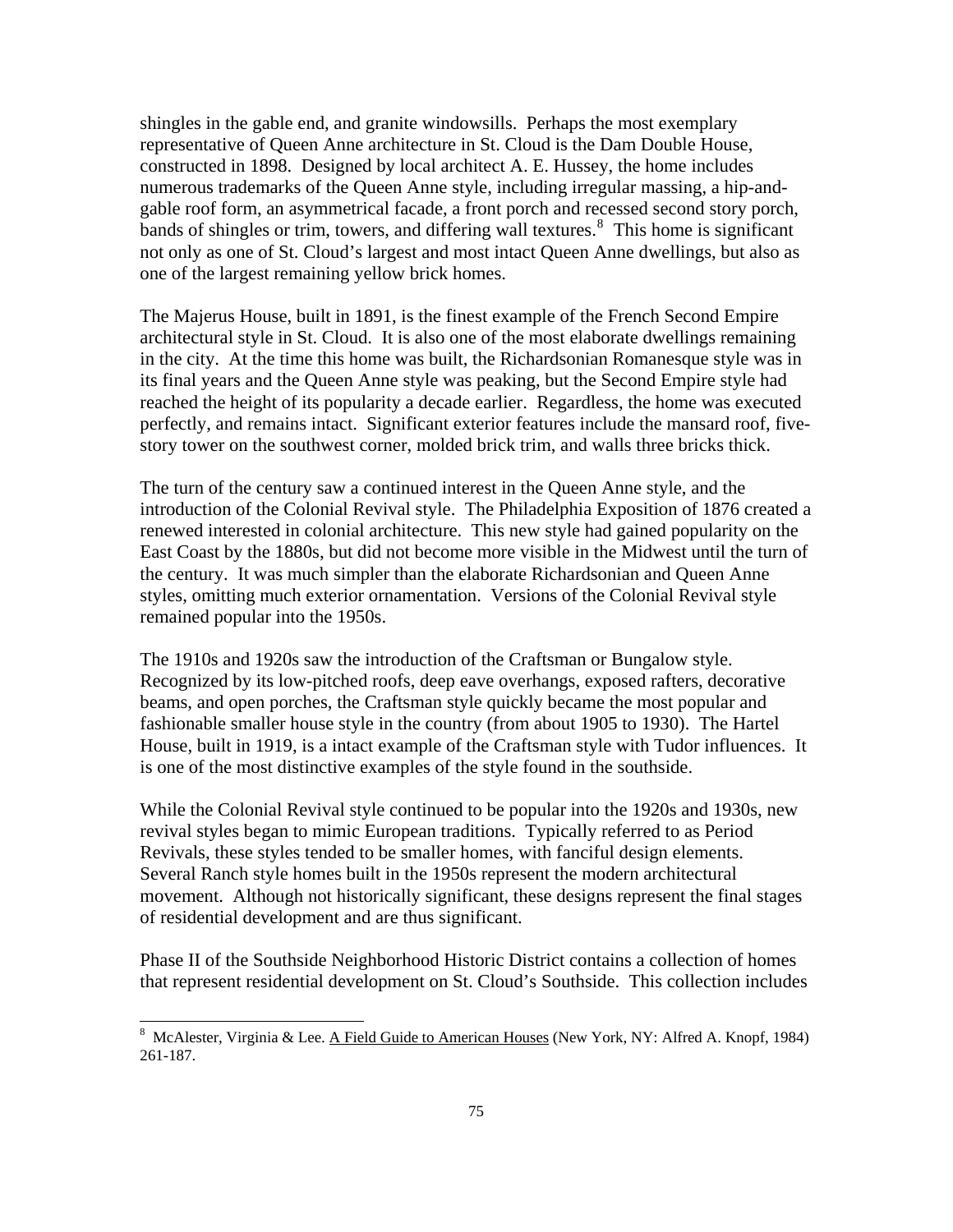some of the largest and most intact "mansions" built by prominent and affluent citizens. It also includes many intact middle and working class homes built by St. Cloud's pioneers and families responsible for building an industrial and commercial city. Many of these homes are architecturally significant and are among the few remaining examples of a particular style. Others are constructed of yellow brick, a material unique to St. Cloud. These homes represent a diverse and rich residential neighborhood.

## **The Southside Neighborhood Historic District, Phase II is significant under St. Cloud Preservation Ordinance criteria D because of its identification with persons who significantly contributed to the culture and development of the city.**

An analysis of the residents of the Southside Neighborhood Historic District, Phase II, reveals a concentration of St. Cloud's pioneer settlers and community and business leaders from the 1880s through the 1950s. Although this area was not the only neighborhood that community leaders chose to reside in, data gathered suggests that both Phase I and II of the Southside Neighborhood Historic District attracted many prominent local residents.

*St. Cloud's Historic Contexts* provides a framework of the city's growth and development. Therefore, this discussion will identify some of the residents of this district who fit within the established contexts of agriculture and industry, commerce, and government.<sup>[9](#page-75-0)</sup>

#### **Old Settlers**

 $\overline{a}$ 

Many of St. Cloud's earliest settlers chose to make the southside neighborhood their home. This area was an ideal choice for many reasons, including: proximity to the Mississippi River, a major transportation route; proximity to the downtown central business district; and proximity to the many churches that had established themselves in the area. Daniel Freeman, one of St. Cloud's earliest progressive citizens was one such settler. Along with his father Ambrose, he was one of the first settlers to arrive in St. Cloud. Freeman was active in local and state government, serving as a Minnesota State Representative and St. Cloud mayor. He also donated the land for the State Reformatory, located in St. Cloud. In 1885 Daniel and wife Clara built their dream home at 349 Sixth Avenue South. This home is one of the largest and most intact yellow brick homes in the district.

A Massachusetts native, Lewis Clark came to St. Cloud in the fall of 1856 at the age of 27. When he arrived St. Cloud was a small village of a few homes, three merchants, and one hotel. Clark was involved in the sawmill business, the sale of farm implements, flour and feed milling, and mercantile. He served as a chairman on the board of supervisors

<span id="page-75-0"></span><sup>9</sup> *St. Cloud's Historic Contexts* was submitted to the St. Cloud HPC in June 1992. Eleven historic contexts recognized by the HPC are discussed in detail.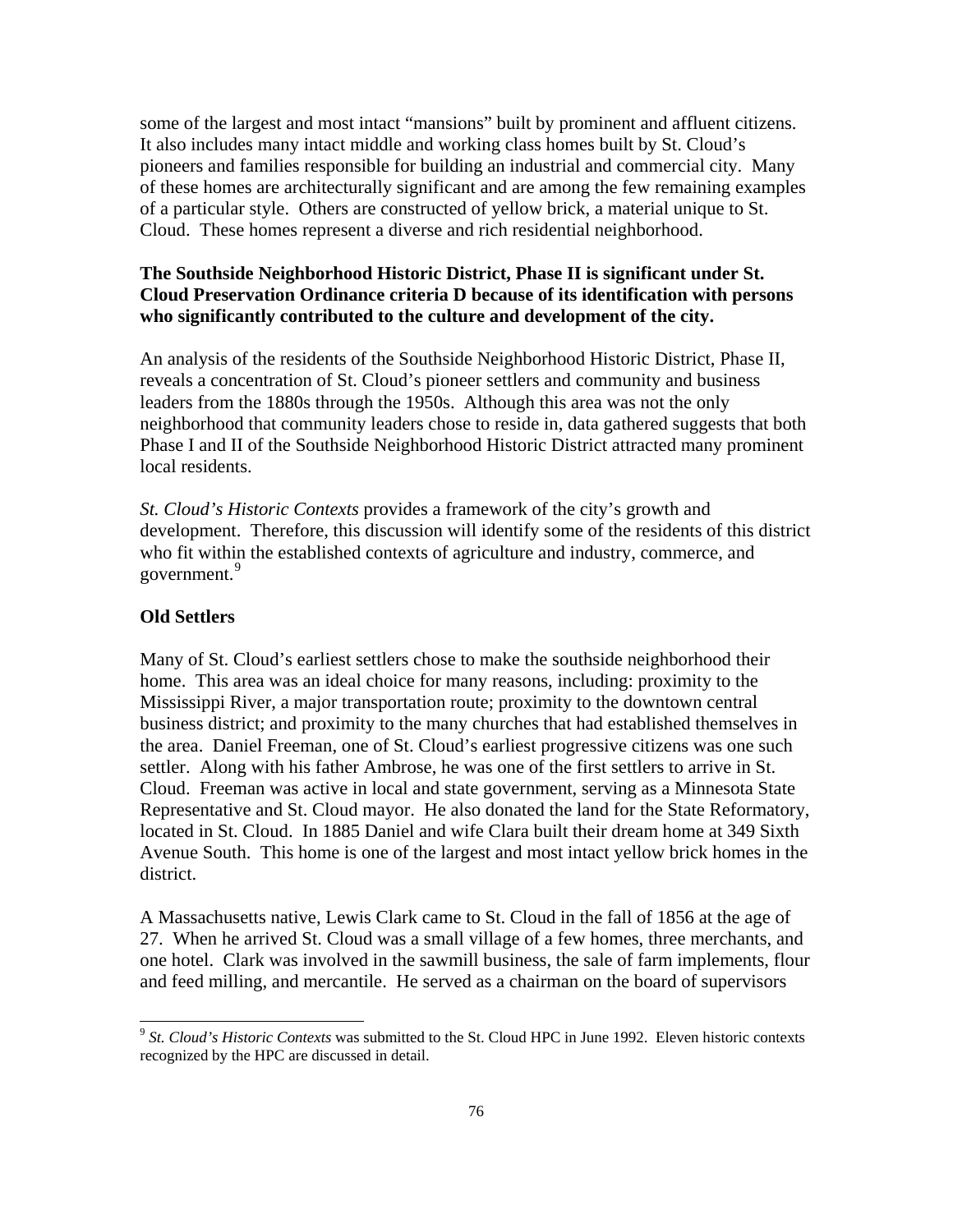prior to St. Cloud's incorporation and on the city council afterwards. Lewis and wife Harriett, who were wed in the first frame house in town, built a large yellow-brick home at 356 Sixth Avenue South in 1887, across the street from the Freeman family.<sup>[10](#page-76-0)</sup>

Thomas C. Alden, a Connecticut native, came to St. Cloud in 1856. Earlier business interests had left him financially secure, and he chose to go into the private banking business, lending money to local residents who wanted to buy government lands. A majority of these loans went unpaid and Alden left the banking business for the meat business. In 1869 he was elected Sheriff of Stearns County, serving until 1872. Mrs. Amelia Alden was also a Connecticut native, who ventured west with her brother-in-law, Charles Taylor, who had business dealings in Lower Town. She became the teacher in the first school in south St. Cloud. The Alden family was also involved with the St. John's Episcopal Church from the time it was organized in  $1856$ .<sup>[11](#page-76-1)</sup> The couple erected a large yellow-brick home at 524 Seventh Avenue South in 1889.

It is important to note that the above-mentioned settlers built these large homes after they had been in St. Cloud for some time. Other residents who did not achieve the personal and financial success Freeman, Clark, and Alden did continued to live in the smaller less elaborate homes that continue to stand in the district.

#### **Commerce**

 $\overline{a}$ 

Many of St. Cloud's early business leaders and shopkeepers chose to live in the southside neighborhood. The location was close enough to the central business district that it was convenient for merchants and professionals to travel between work and home, but it was also a separate residential area removed from the bustle of the busy business district. Among the many district residents involved in commerce were: Frank Pickard, William Bohmer, Wilbur Holes, John Bensen, Walter Jones, and Michael Majerus, among others.

Frank Pickard and John Hurrle were both involved in the automobile industry. Even before Samuel Pandolfo brought his Pan Motor Company to St. Cloud in 1917, local residents were involved in the automobile industry. Steven Tenvoorde, one of the area's first settlers, was among the first to drive an automobile into St. Cloud and gained a Ford Motor franchise that is still in operation today. Frank Pickard, resident of 379 and 390 Fifth Avenue South, was president and manager of the Pickard Motor Company, a local automobile dealership. John Hurrle, resident of 509 Fifth Avenue South, operated Avery and Hurrle, dealers in pianos and automobiles, before operating the Hurrle Garage.

The hardware business was lucrative for several district residents. William Powell and Louis Wakeman both resided at 425 Sixth Avenue South, and together operated the

<span id="page-76-0"></span><sup>&</sup>lt;sup>10</sup> Mitchell, William B. The History of Stearns County, Volumes I (Chicago, IL: H. C. Cooper, Jr. & Co., 1915) 69-70.<br><sup>11</sup> Mitchell, William B. The History of Stearns County, Volumes I (Chicago, IL: H. C. Cooper, Jr. & Co.,

<span id="page-76-1"></span><sup>1915) 656-657.</sup>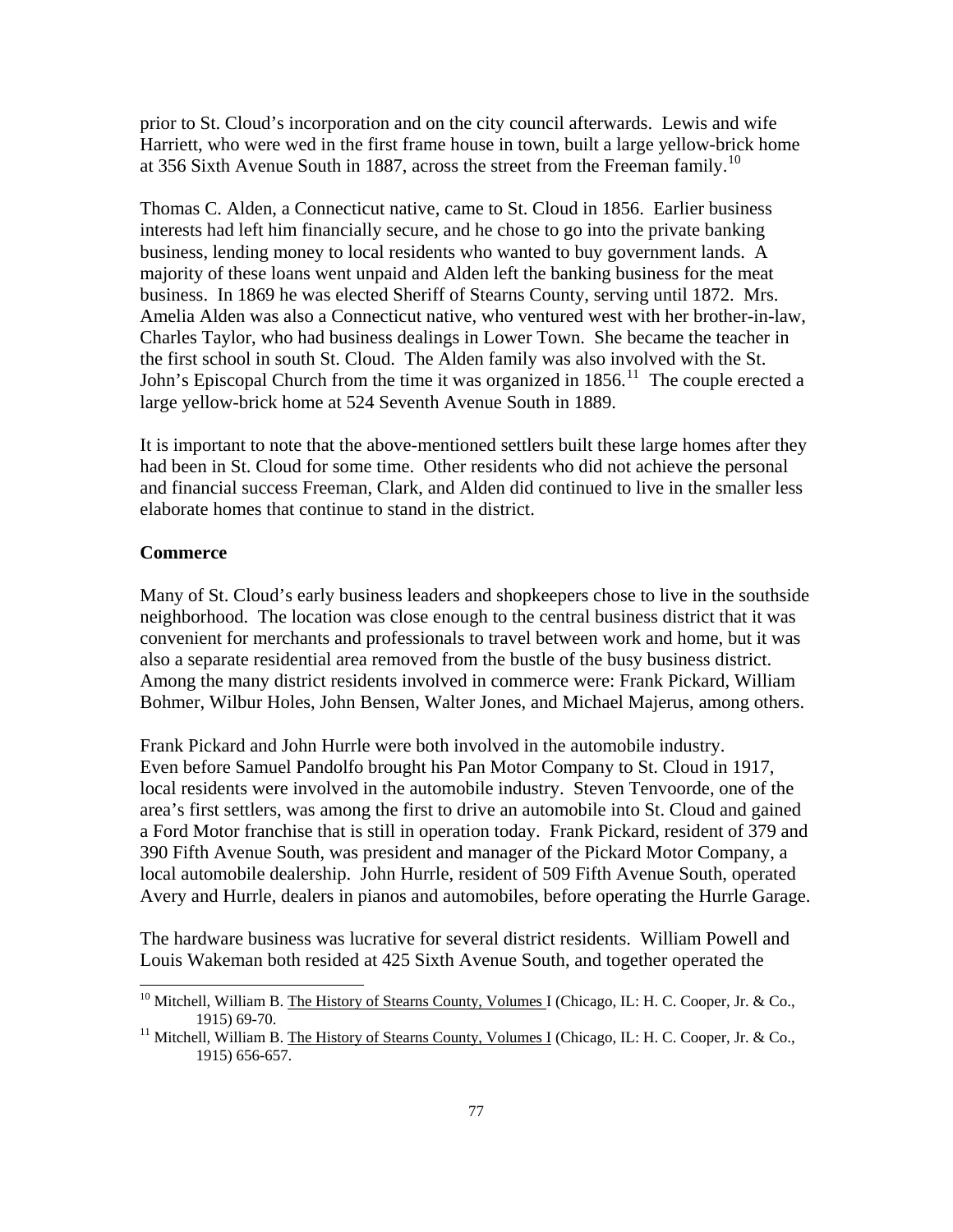Powell & Wakeman Hardware Company. George Theilman lived across the street at 426 Sixth Avenue South. Thielman was secretary and treasurer of the Thielman Hardware Company, located in the Thielman Building on East St. Germain Street. Walter Schwarzenbach, of the Schwarzenbach Hardware Company also lived on Sixth Avenue South, at 507. These hardware stores no longer exist. However, Herbert J. Hall, resident at 507 Ninth Avenue South, was secretary and treasurer of the Mathew Hall Lumber Company. This business is still in operation today in downtown St. Cloud.

The banking business was profitable for many local men, allowing them to make and maintain fortunes. At any given time, St. Cloud had several banks in operation. Numerous district residents were involved in this business, from teller positions to the presidency, including: Leigh W. Cary, 509 Fifth Avenue South, vice-president of Citizens Loan and Investment Company; John Bensen, 402 Sixth Avenue South, president of Merchants National Bank and director of First National Bank; Fred C. Lindt, 403 Sixth Avenue South, vice-president of Security Federal Savings and Loan Association; Casper Schoener, 503 Seventh Avenue South, president of First American National Bank; and Frank Fandel, 416 Ninth Avenue South, vice-president of Zapp State Bank.

The granite industry also proved to be very lucrative for St. Cloud and the surrounding areas. Many St. Cloud residents were involved in the industry at some level. This is also true of district residents. William J. Bohmer, president of the Melrose Granite Company lived at 390 Fifth Avenue South before moving to the Foley House (385 Third Avenue South) in 1923. Several district residents labored in the granite industry, either involved in quarrying, polishing, or driving.

In addition to the above mentioned businesses, downtown St. Cloud was filled with local merchants who resided in the southside neighborhood. In addition to his real estate business and bank associations, John Bensen owned and operated Bensen Brothers Grocery, with brother Andrew, on Fifth Avenue. Walter C. Jones, 420 Sixth Avenue South, affectionately called the "Candy Man," operated a confection shop downtown. Michael Majerus, 404 Ninth Avenue South and 421 Sixth Avenue South, operated a drygoods shop before selling it to Frank Fandel and Michael Nugent, who created Fandel & Nugent Drygoods and Grocers, forerunner to Fandel's Department store. Fritz Guy, an established watchmaker and jeweler resided at 513 Seventh Avenue South and operated a business downtown.

#### **Services and Professions**

The presence of the St. Cloud Hospital and the Veterans Hospital attracted many health care professionals to the area. Robert I. Hubert, a physician and surgeon, built and occupied the home located at 401 Fifth Avenue South. Loring Beebe, also a physician, resided at 419 Fifth Avenue south, a home he built in 1885. Max J. Kern, of Lewis and Kern Physicians and Surgeons, resided in the Leisen House from about 1914 through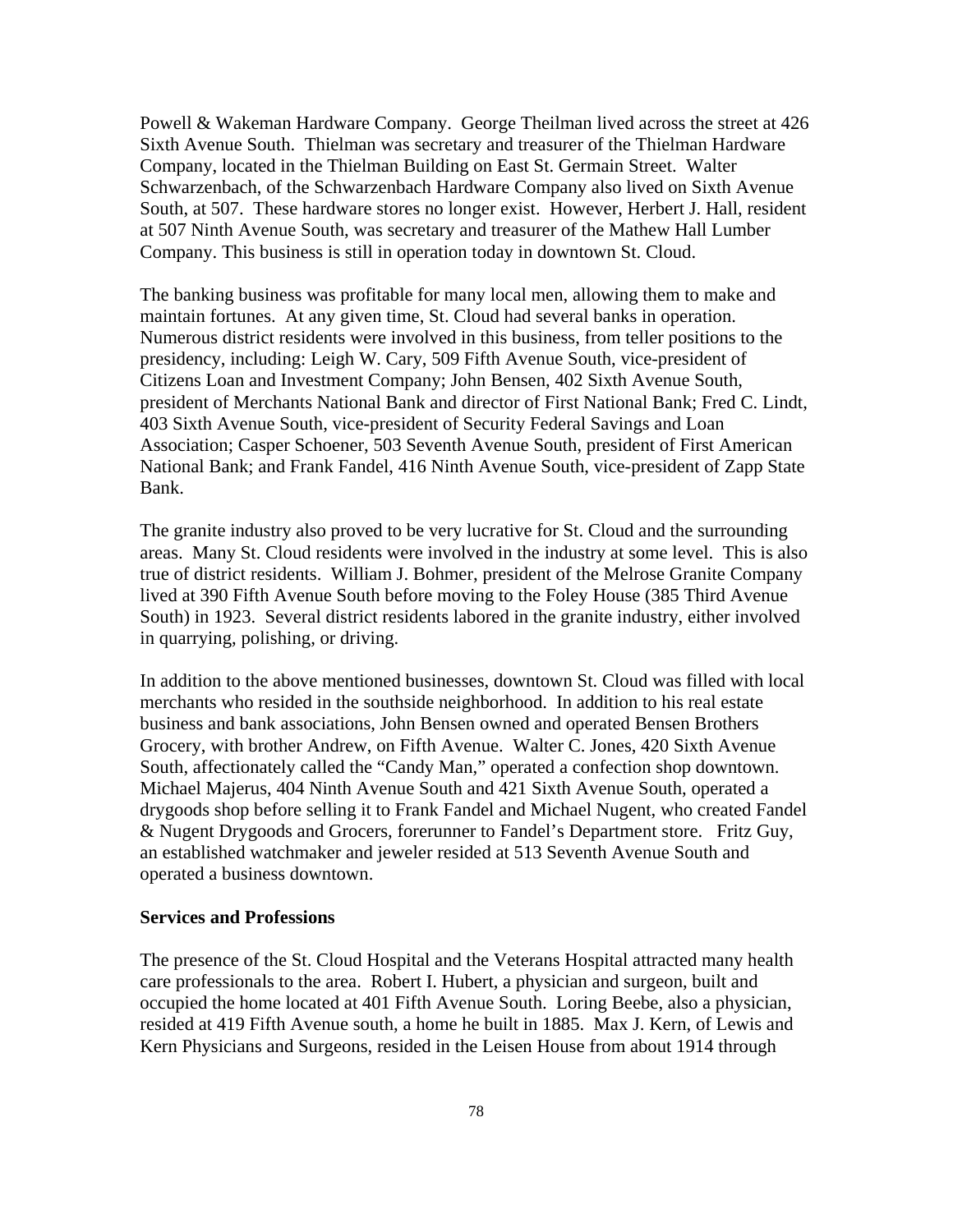1920. It is important to note that many other district residents were involved in the health care industry, in roles such as nurses, aides, and cooks. Caroline Hoffmann of 348 Sixth Avenue South was employed as a laundry worker at the Veterans Administration Hospital.

Several district residents were involved in the building industry. Louis Pinault, a local architect, briefly resided at 333 Fourth Avenue South. Pinault was known for designing such local landmarks as the Chancery (Bishop's Residence) located at 201 Third Avenue South. Paul Pappenfus, locally known as the "Builder of Better Homes," was active in the home construction business and responsible for the development of several local neighborhoods. Pappenfus built his family home at 342 Sixth Avenue South ca. 1922, just south of the historic ravine. Arthur A. Hussey, of Hussey & Thursdale Painters and Decorators, resided at two homes in the district. He lived at 380 Fifth Avenue South from ca. 1890 until about 1900 when he moved into the Dam Double House, 398 Fifth Avenue South. In about 1912 Hussey returned to the home he built where he resided into the 1920s.

The district was also home to lawyers and dentists, among other professionals. John B. Pattison, local attorney, resided at 412 Ninth Avenue South. Hon. Judge Theodore Bruener served as a probate judge and county attorney and resided at both 421 Sixth Avenue South and 404 Ninth Avenue South. Dentist Elmer Johnson lived in the Humes House, located at 512 Sixth Avenue South, for about a decade. Lawrence P. Leonard, also a dentist, resided across the street, at 412 Seventh Avenue South.

#### **Government**

Not only was St. Cloud's Southside home to local business leaders, it was also home to several local government leaders. Three mayors occupied homes within the district. William Westermen, who built a residence in 1883 (503 Sixth Avenue South), served a mayoral term in the late 1880s. John Bensen, of Bensen Brothers Grocery and 402 Sixth Avenue South, served as mayor from 1905 to 1906. Pioneer settler Daniel Freeman (349 Sixth Avenue South) served split mayoral terms from 1910 to 1911, and 1916 to 1920. In addition to serving as mayor, Freeman was Registrar of the U. S. Land Office.

Henry C. Block, who retired to St. Cloud in 1910 (403 Sixth Avenue South), served in the lower house of the Minnesota Legislature from 1903 to 1905. Local lawyer John B. Pattison, 412 Ninth Avenue South, was a Minnesota State Representative. Daniel Freeman, who served two mayoral terms, also served as a Minnesota State Representative. Thomas C. Alden, 524 Seventh Avenue South, served as Stearns County Sheriff from 1869-1872.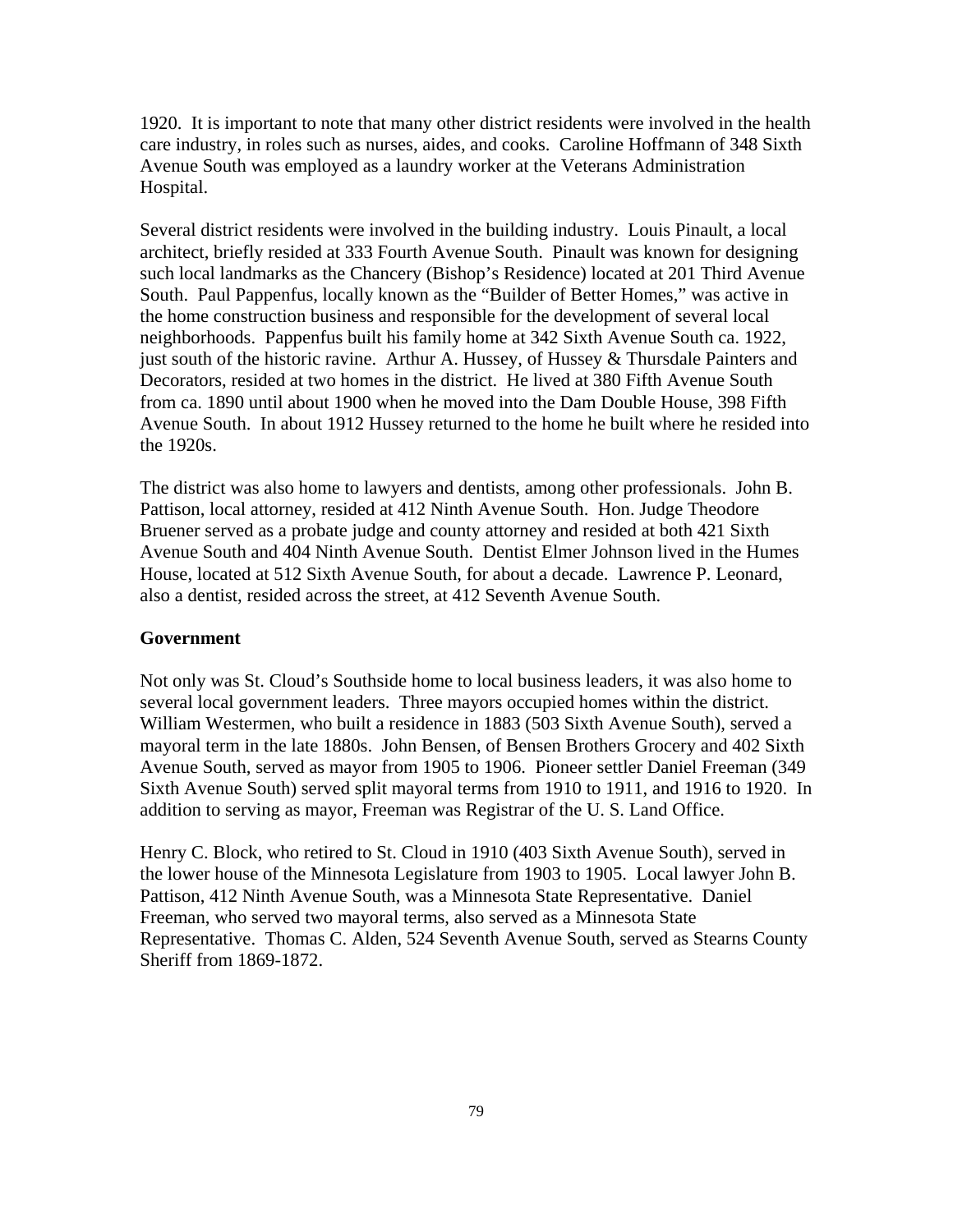### **City of St. Cloud Heritage Preservation Commission Local Historic District Nomination Continuation Sheet**

#### **8. Bibliography**

- Beck, Catherine and Gertrude Gove. St. Cloud, Minnesota: Houses From Log Cabin to Mobile Home, 1855-1973 St. Cloud, MN: ETA Chapter of Delta Kappa Gamma, 1973.
- Dominik, John J. St. Cloud The Triplet City Woodland Hills, CA: Windsor Publications, 1983.
- Dominik, John J. Three Towns Into One City St. Cloud, MN: St. Cloud Area Bicentennial Commission, 1976.
- Gemini Research ( Susan Granger, Patricia Murphy, and Scott Kelly). St. Cloud's Historic Contexts Submitted to the St. Cloud Heritage Preservation Commission, June 1992.
- Gemini Research ( Susan Granger, Patricia Murphy, and Scott Kelly). Historic Sites Survey of St. Cloud Final Report of Phase I Submitted to the St. Cloud Heritage Preservation Commission, July 1993.
- Gemini Research ( Susan Granger, Patricia Murphy, and Scott Kelly). Historic Sites Survey of St. Cloud Final Report of Phase II Submitted to the St. Cloud Heritage Preservation Commission, July 1994.
- Gove, Gertrude B. "History of St. Cloud" Series in *Daily Times & Daily Journal Press*, 28 November 1933 - 8 December 1933.
- Gove, Gertrude B. A History of St. Cloud, Minnesota 1853-1970 St. Cloud, MN: ETA Chapter of Delta Kappa Gamma, 1970.
- Gove, Gertrude B. St. Cloud Centennial Souvenir Album. St. Cloud, MN: St. Cloud Centennial Committee, 1956.
- "John L. Wilson, St. Cloud's Founding Father, Died Poor" St. Cloud Daily Times Bicentennial Edition 1 July 1976: 4A.
- Kennedy, Roger. Minnesota Houses, An Architectural and Historical View. Minneapolis, MN: Dillon Press, 1967.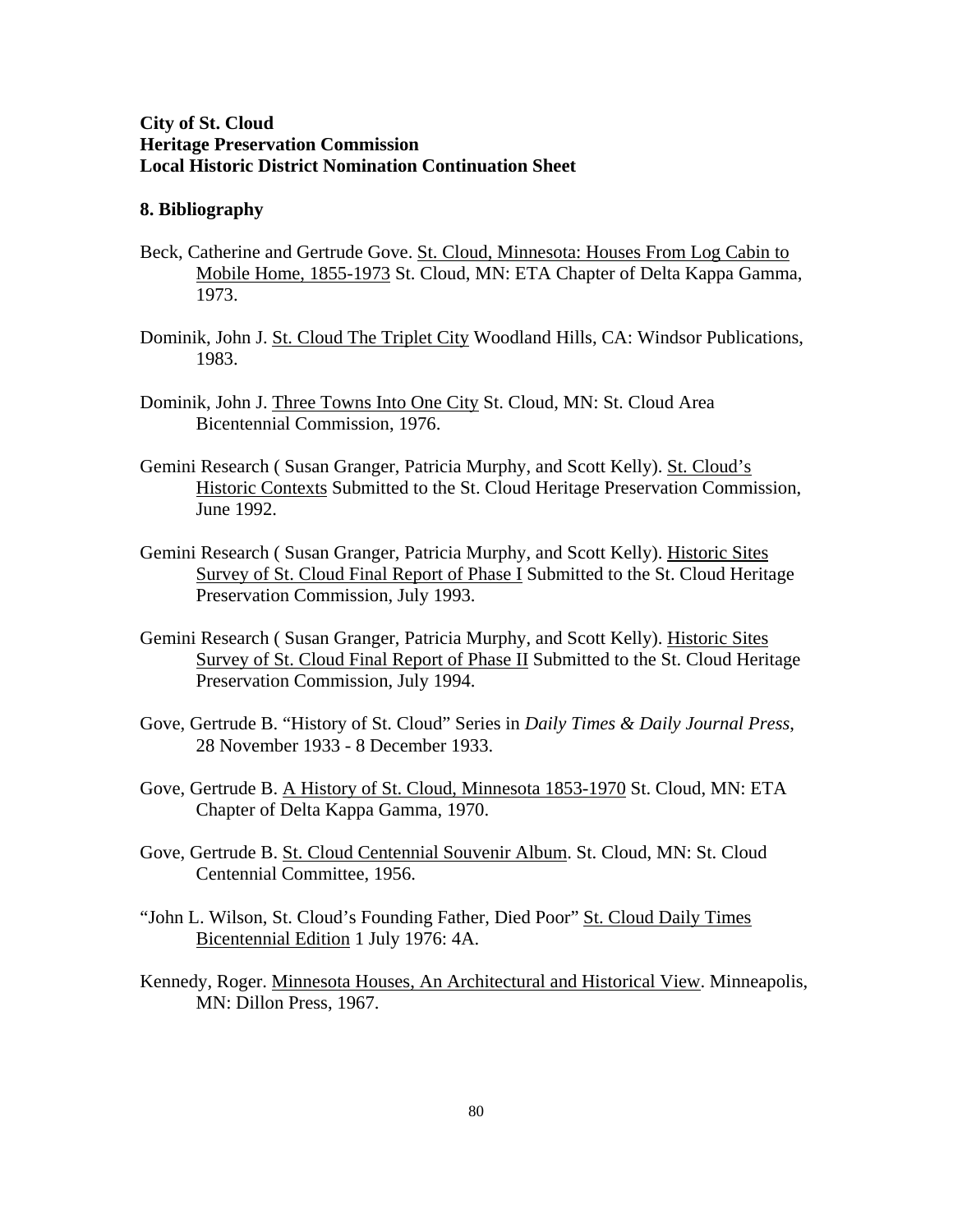- McAlester, Virginia & Lee. A Field Guide to American Houses New York, NY: Alfred A. Knopf, 1984.
- Miller, Joseph E. Fifth Avenue, A Path Through St. Cloud's History St. Cloud, MN: Stearns County Historical Society, 1977.
- Mitchell, William B. The History of Stearns County, Volumes I, II Chicago, IL: H. C. Cooper, Jr. & Co., 1915
- "Only 7 of the Pioneers are Left" St. Cloud Daily Times 15 July, 1903: 3.
- Peterson, Garneth & Carole Zellie. The St. Cloud Heritage Preservation Plan "Conserving the City's Historic Resources." Submitted to St. Cloud Heritage Preservation Commission by Landscape Research, 1998.

Ruger, A. Bird's Eye View of St. Cloud (map) 1869.

Sanborn Map and Publishing Company. Sanborn Fire Insurance Maps 1898, 1904, 1919.

St. Cloud City Directories Various Publishers, 1888-1889 through present.

- Stearns History Museum. Files including biographies, photographs, building reports, and newspaper clippings.
- "William Bisenius, One of the Early Residents of Stearns County Dies at the Age of Seventy-Three Years." St. Cloud Daily Times 12 June 1901: 6.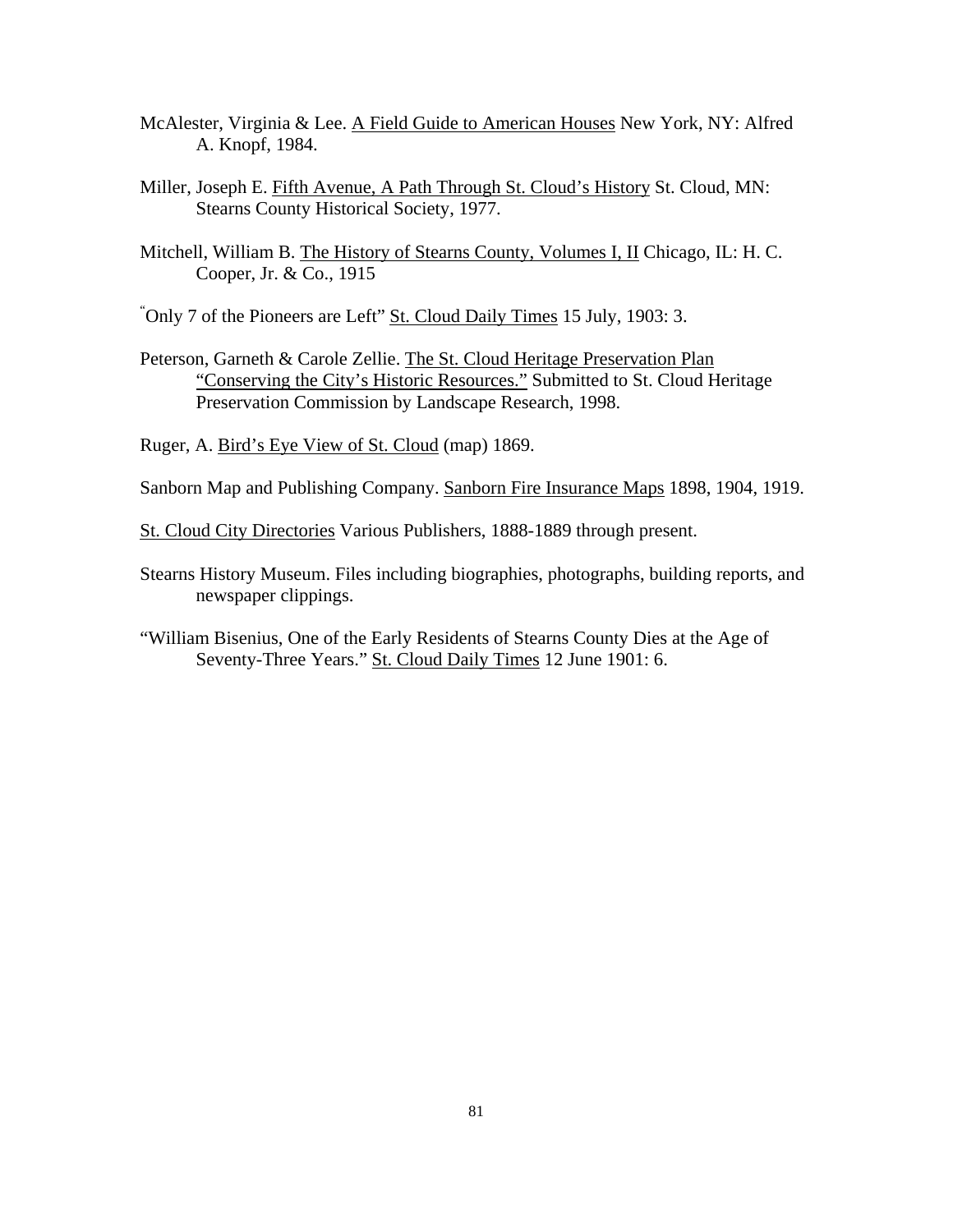## **City of St. Cloud Heritage Preservation Commission Local Historic District Nomination Continuation Sheet**

#### **Appendix**

## **Southside Neighborhood Historic District, Phase II Property Addresses**

(Contributing detached garages are shown in parentheses. Attached garages are included as part of the dwelling.)

#### **Fourth Avenue South**

333 373 387 (garage) 391 (garage) 397 (non-contributing)

#### **Fifth Avenue South**

### **Sixth Avenue South**

341 342 (garage) 343/345 (garage)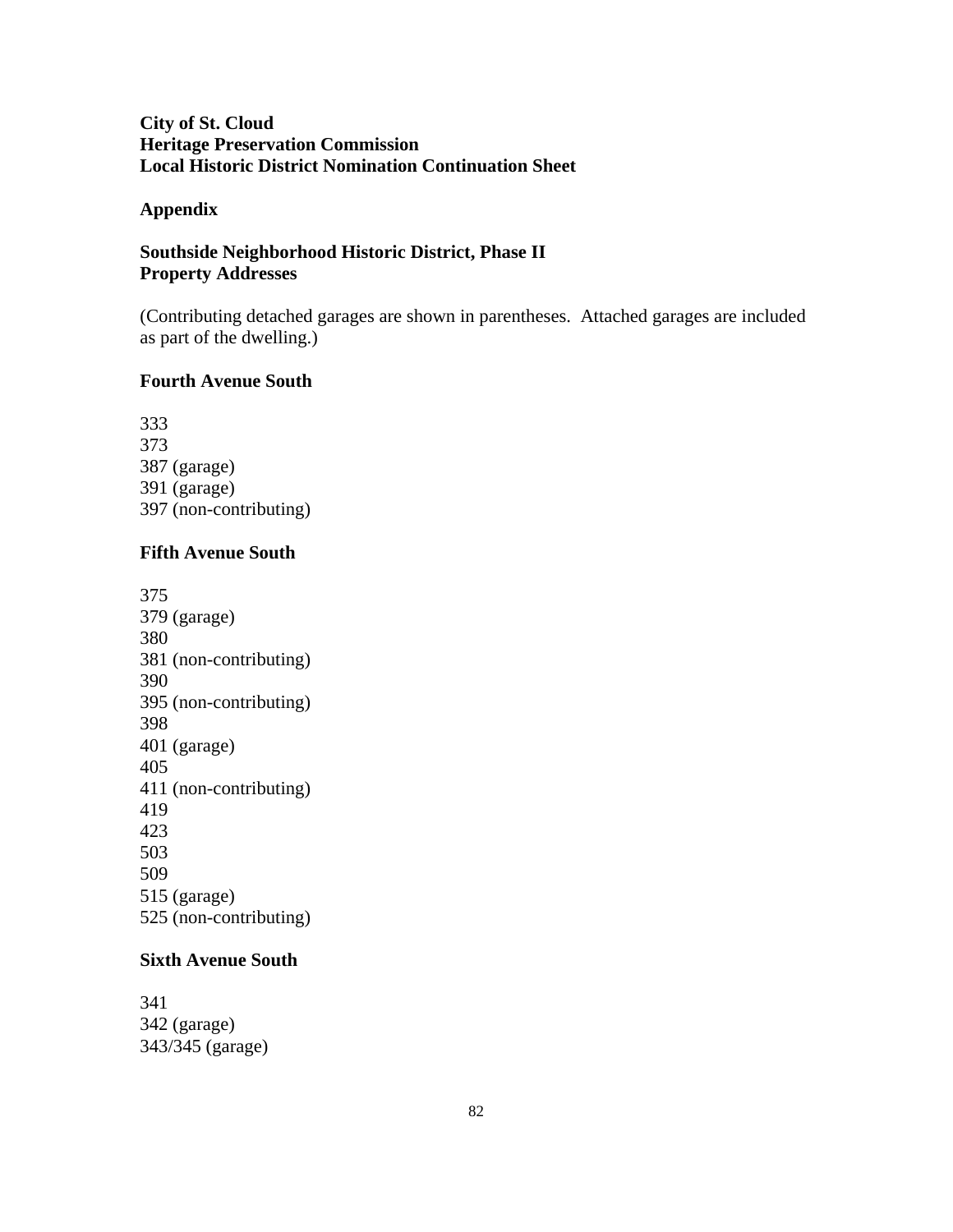### **Seventh Avenue South**

402 (garage) 403 (non-contributing) 406 (garage) 411 (garage) 412 413 420 (non-contributing, 2 contributing garages) 425 (garage) 427 (garage) 428 502 503 (garage) 506 507 (garage) 513 (garage)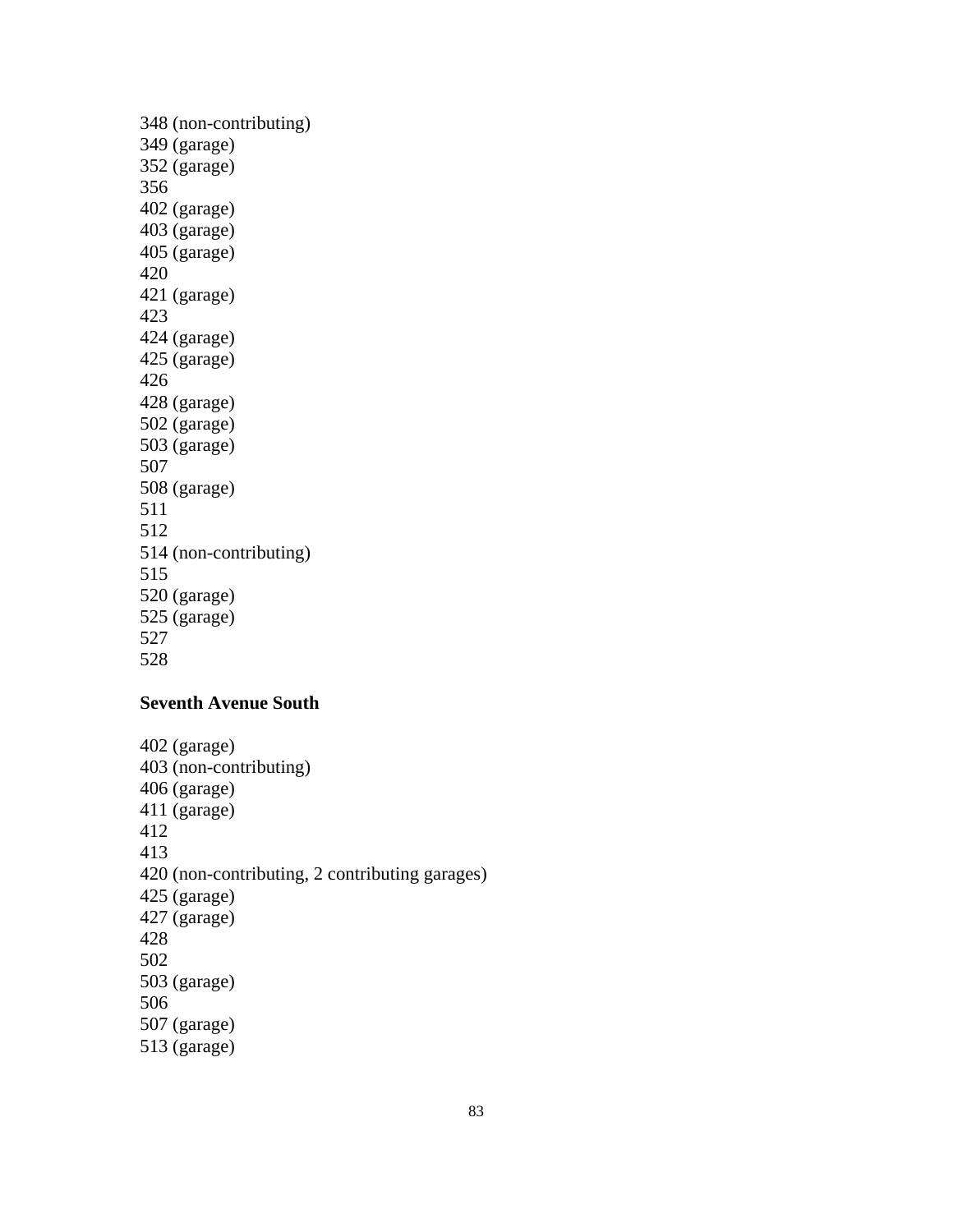517 (2 garages) 518 521 (garage) 524 527 (2 garages)

## **Eighth Avenue South**

#### **Ninth Avenue South**

404 (garage) 412 (garage) 416 (garage) 424/426 (non-contributing) 502 510 (garage) 512 516 (non-contributing) 520 (non-contributing) 526 (garage)

### **Ramsey Place**

408 (garage)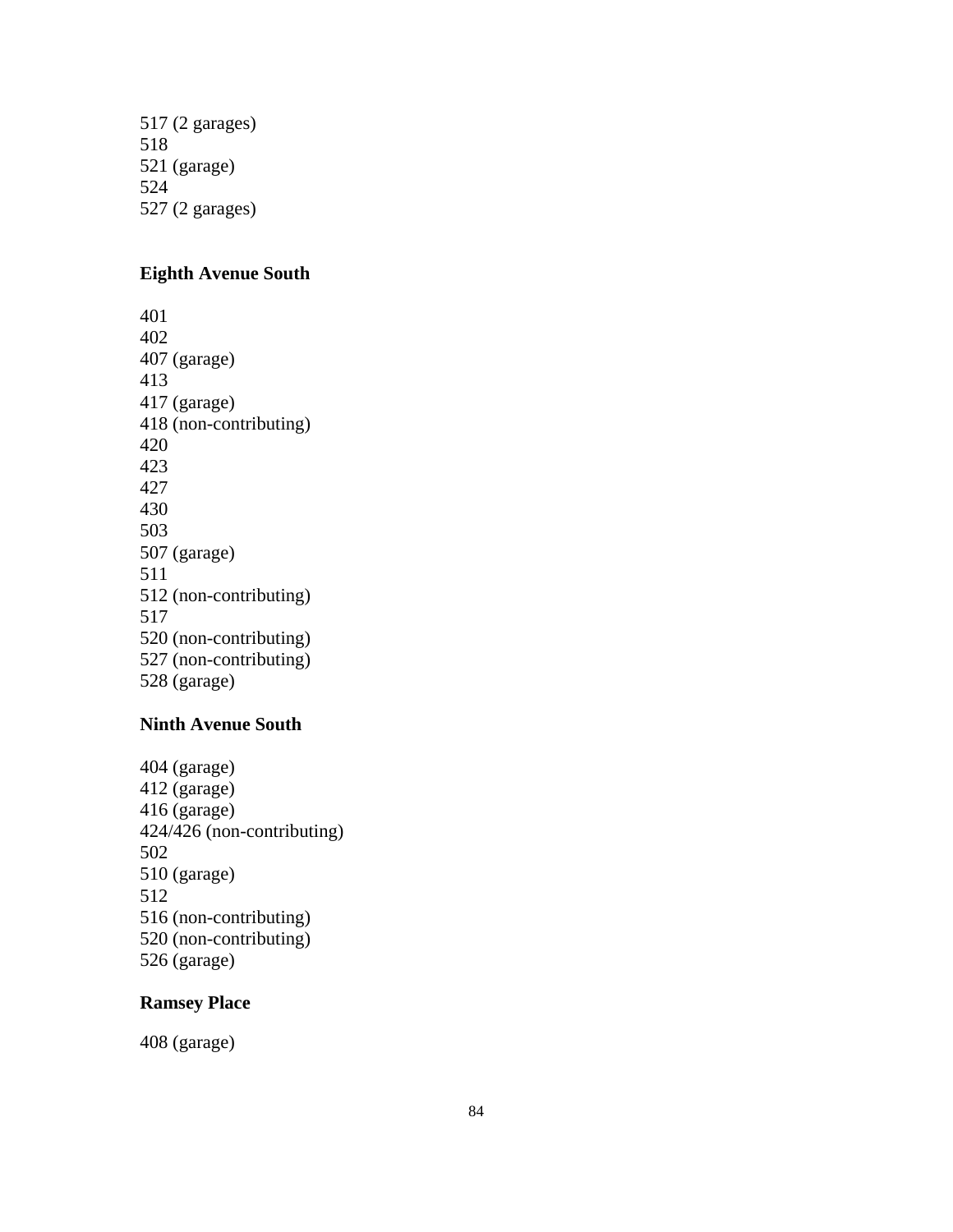## **Fourth Street South**

609 (garage) 712 812

## **Fifth Street South**

511 750 (non-contributing) 814 (non-contributing)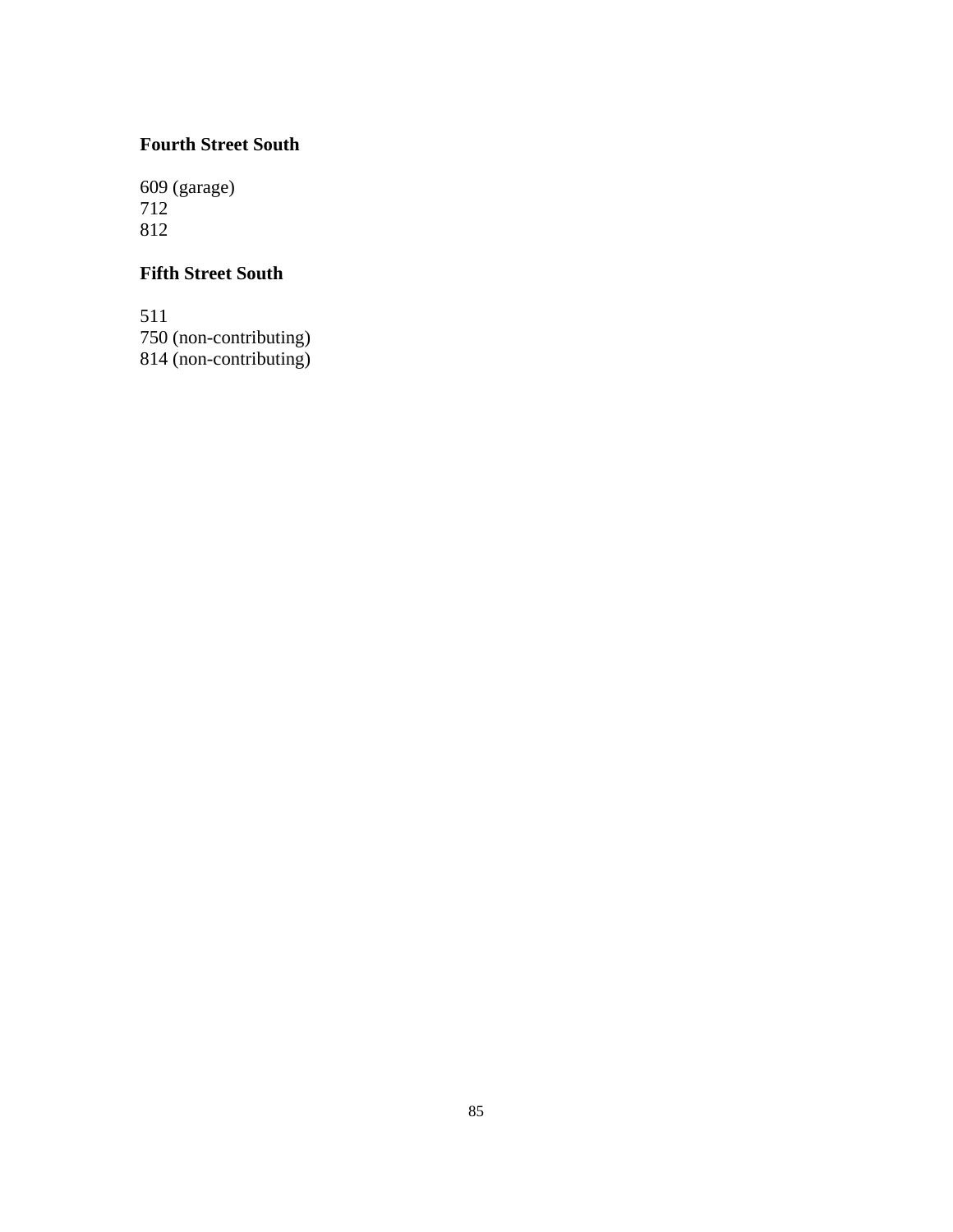# **NAME Addresses by Date**

## 1860-1869

| 1867<br>Ca. 1867                                                                                                                                                                                      | 375 Fifth Avenue South<br>502 Ninth Avenue South                                                                                                                                                                                                                                                                                                                                                                                                                                                                                                    | <b>First Congregational Church</b><br>Mulliken House                                                                                                                                                                                                                                                                                                                                                                                                                         |
|-------------------------------------------------------------------------------------------------------------------------------------------------------------------------------------------------------|-----------------------------------------------------------------------------------------------------------------------------------------------------------------------------------------------------------------------------------------------------------------------------------------------------------------------------------------------------------------------------------------------------------------------------------------------------------------------------------------------------------------------------------------------------|------------------------------------------------------------------------------------------------------------------------------------------------------------------------------------------------------------------------------------------------------------------------------------------------------------------------------------------------------------------------------------------------------------------------------------------------------------------------------|
| <u>1870-1879</u>                                                                                                                                                                                      |                                                                                                                                                                                                                                                                                                                                                                                                                                                                                                                                                     |                                                                                                                                                                                                                                                                                                                                                                                                                                                                              |
| 1870<br>Ca. 1875                                                                                                                                                                                      | 503 Fifth Avenue South<br>512 Sixth Avenue South                                                                                                                                                                                                                                                                                                                                                                                                                                                                                                    | <b>Dickinson House</b><br><b>Humes House</b>                                                                                                                                                                                                                                                                                                                                                                                                                                 |
| 1880-1889                                                                                                                                                                                             |                                                                                                                                                                                                                                                                                                                                                                                                                                                                                                                                                     |                                                                                                                                                                                                                                                                                                                                                                                                                                                                              |
| 1880<br>Ca. 1880<br>Ca. 1880<br>Ca. 1880<br>1882<br>1882<br>1882<br>1883<br>1884<br>1885<br>Ca. 1885<br>Ca. 1885<br>Ca. 1885<br>1887<br>1887<br>1887<br>Ca. 1888<br>1889<br>1889<br>1889<br>1890-1899 | 341 Sixth Avenue South<br>413 Eighth Avenue South<br>427 Eighth Avenue South<br>510 Ninth Avenue South<br>609 Fourth Street South<br>502 Sixth Avenue South<br>528 Eighth Avenue South<br>503 Seventh Avenue South<br>349 Sixth Avenue South<br>419 Fifth Avenue South<br>421 Sixth Avenue South<br>508 Sixth Avenue South<br>527 Seventh Avenue South<br>356 Sixth Avenue South<br>517 Seventh Avenue South<br>416 Ninth Avenue South<br>427 Seventh Avenue South<br>425 Sixth Avenue South<br>518 Seventh Avenue South<br>507 Eighth Avenue South | <b>Rosenberger House</b><br><b>Brady House</b><br><b>Mackrell House</b><br><b>Albrecht House</b><br><b>Gorman House</b><br><b>Robbers House</b><br><b>Bisenius House</b><br>Westerman House<br><b>Freeman House</b><br><b>Beebe House</b><br><b>Bruener House</b><br><b>Gale House</b><br><b>Helmer House</b><br><b>Clark House</b><br><b>Robertson House</b><br><b>Fandel House</b><br>Savercool House<br><b>Powell House</b><br><b>McElroy House</b><br><b>Akers House</b> |
|                                                                                                                                                                                                       |                                                                                                                                                                                                                                                                                                                                                                                                                                                                                                                                                     |                                                                                                                                                                                                                                                                                                                                                                                                                                                                              |

| 1890 | 812 Fourth Street South  | Wengert House |
|------|--------------------------|---------------|
| 1890 | 524 Seventh Avenue South | Alden House   |
| 1890 | 412 Ninth Avenue South   | Murphy House  |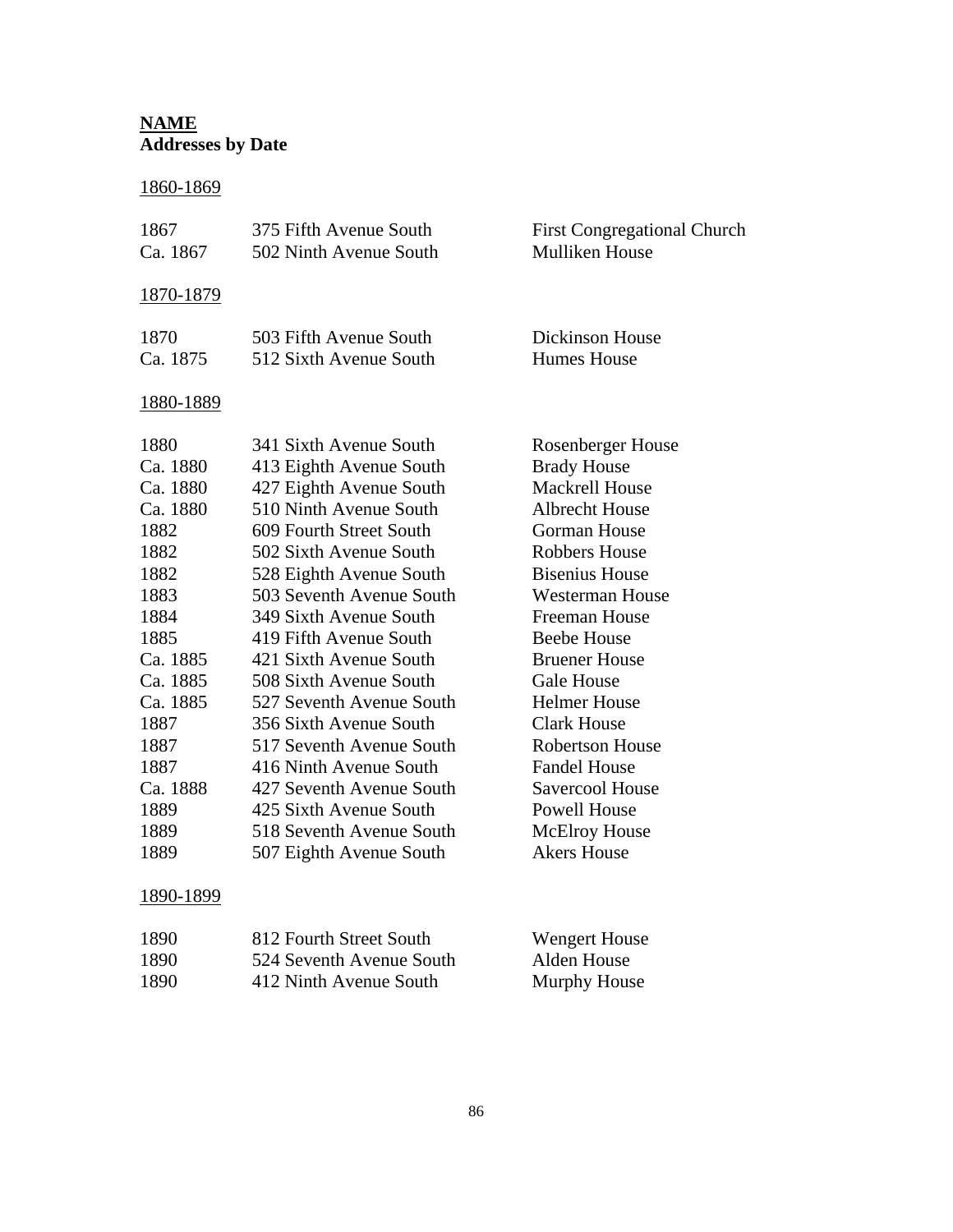| Ca. 1890 | 391 Fourth Avenue South  |
|----------|--------------------------|
| Ca. 1890 | 380 Fifth Avenue South   |
| Ca. 1890 | 521 Seventh Avenue South |
| Ca. 1890 | 420 Eighth Avenue South  |
| 1891     | 503 Eighth Avenue South  |
| 1891     | 404 Ninth Avenue South   |
| 1892     | 425 Seventh Avenue South |
| Ca. 1892 | 402 Seventh Avenue South |
| Ca. 1893 | 502 Seventh Avenue House |
| 1895     | 513 Seventh Avenue South |
| Ca. 1895 | 712 Fourth Street South  |
| Ca. 1896 | 525 Sixth Avenue South   |
| 1897     | 381 Fifth Avenue South   |
| 1897     | 511 Eighth Avenue South  |
| 1898     | 398 Fifth Avenue South   |

#### 1900-1909

| 1900     | 402 Eighth Avenue South  |
|----------|--------------------------|
| Ca. 1900 | 503 Sixth Avenue South   |
| Ca. 1900 | 527 Sixth Avenue South   |
| Ca. 1900 | 520 Eighth Avenue South  |
| 1901     | 405 Sixth Avenue South   |
| 1901     | 411 Seventh Avenue South |
| 1903     | 420 Sixth Avenue South   |
| 1903     | 515 Sixth Avenue South   |
| 1903     | 412 Seventh Avenue South |
| Ca. 1903 | 426 Sixth Avenue South   |
| 1904     | 402 Sixth Avenue South   |
| 1906     | 401 Eighth Avenue South  |
| Ca. 1906 | 507 Sixth Avenue South   |
| Ca. 1907 | 401 Fifth Avenue South   |
| Ca. 1908 | 405 Fifth Avenue South   |
| 1909     | 511 Fifth Street South   |

#### 1910-1919

| 1910     | 423 Eighth Avenue South  | Nuerenberg House          |
|----------|--------------------------|---------------------------|
| 1911     | 403 Sixth Avenue South   | <b>Block House</b>        |
| 1911     | 514 Sixth Avenue South   | <b>Scherfenberg House</b> |
| Ca. 1911 | 423 Fifth Avenue South   | <b>Towne House</b>        |
| 1912     | 528 Sixth Avenue South   | <b>Kirscht House</b>      |
| 1912     | 413 Seventh Avenue South | Pontius House             |
| 1913     | 509 Fifth Avenue South   | Hurrle House              |

Carter House Hussey House Gruber House Baron House **Bowing House** Majerus House Bach House Maybury House Puff House Guy House Nelson House Ponsonby House Geib House

Moos House<br>Dam Double House

Burgan House Riley House Dietman Grocery Hommes House Leisen House Jones House Baron House Leonard House Thielman House Bensen House Wengert House Haarman House Hubert House Fischer House Leisen House

German Evangelical Free Church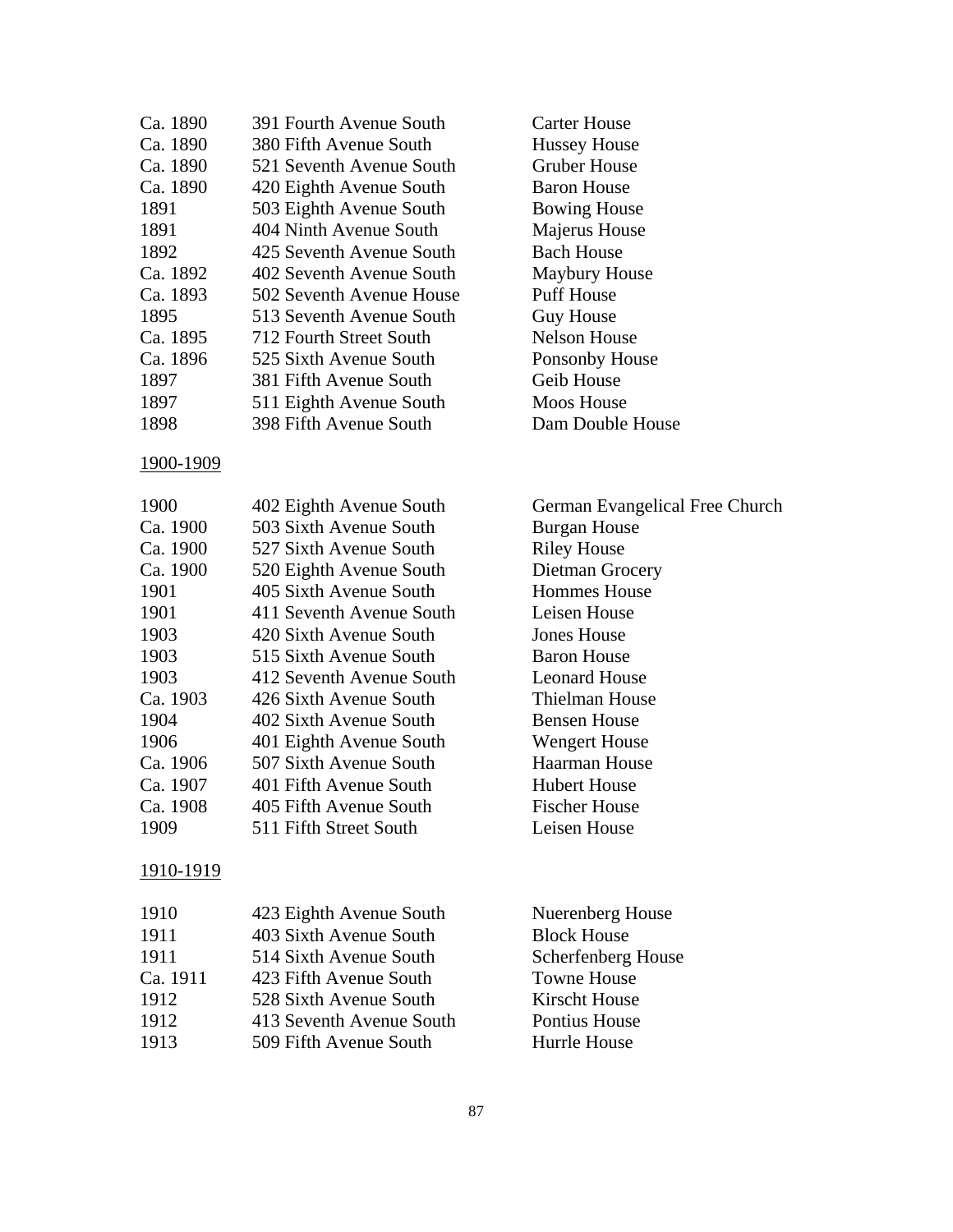| Ca. 1913         | 507 Seventh Avenue South   | <b>Clement House</b>                |
|------------------|----------------------------|-------------------------------------|
| 1914             | 515 Fifth Avenue South     | McGregor House                      |
| 1914             | 408 Ramsey Place           | Leisen House                        |
| 1914             | 512 Ninth Avenue South     | <b>Barthelemy House</b>             |
| 1915             | 417 Eighth Avenue South    | Cooper House                        |
| Ca. 1915         | 390 Fifth Avenue South     | <b>Maxson House</b>                 |
| Ca. 1916         | 428 Sixth Avenue South     | <b>Kirscht House</b>                |
| Ca. 1916         | 511 Sixth Avenue South     | House                               |
| 1917             | 373 Fourth Avenue South    | First Presbyterian Church           |
| 1917             | 526 Ninth Avenue South     | <b>Anderson House</b>               |
| 1919             | 520 Sixth Avenue South     | <b>Hartel House</b>                 |
| 1919             | 428 Seventh Avenue South   | <b>Guy House</b>                    |
| 1920-1929        |                            |                                     |
| 1922             | 342 Sixth Avenue South     | Pappenfus House                     |
| 1923             | 333 Fourth Avenue South    | Double Duplex                       |
| 1924             | 430 Eighth Avenue South    | <b>Holy Cross Church</b>            |
| Ca. 1924         | 506 Seventh Avenue South   | <b>Mahlum House</b>                 |
| 1925             | 352 Sixth Avenue South     | Neisius House                       |
| 1925             | 407 Eighth Avenue South    | <b>Miller House</b>                 |
| Ca. 1926         | 423 Sixth Avenue South     | Schumacher House                    |
| 1927             | 814 Fifth Street South     | <b>Wenck House</b>                  |
| 1927             | 406 Seventh Avenue South   | Jorgens House                       |
| 1930-1939        |                            |                                     |
| Ca. 1936         | 517 Eighth Avenue South    | <b>Holy Cross Parsonage</b>         |
| 1939             | 379 Fifth Avenue South     | <b>Pickard House</b>                |
| 1939             | 343/345 Sixth Avenue South | <b>Olson Duplex</b>                 |
| 1940-1949        |                            |                                     |
| Ca. 1940         | 387 Fourth Avenue South    | <b>First Presbyterian Parsonage</b> |
| 1941             | 424 Sixth Avenue South     | Kelso House                         |
| <u>1950-1959</u> |                            |                                     |
| 1953             | 516 Ninth Avenue South     | <b>Banwell House</b>                |
| 1953             | 520 Ninth Avenue South     | <b>Belanger House</b>               |
| Ca. 1955         | 418 Eighth Avenue South    | Meyer House                         |
| 1958             | 424/426 Ninth Avenue South | <b>Mikel Duplex</b>                 |
| Ca.1955          | 348 Sixth Avenue South     | <b>Hoffman House</b>                |
|                  |                            |                                     |